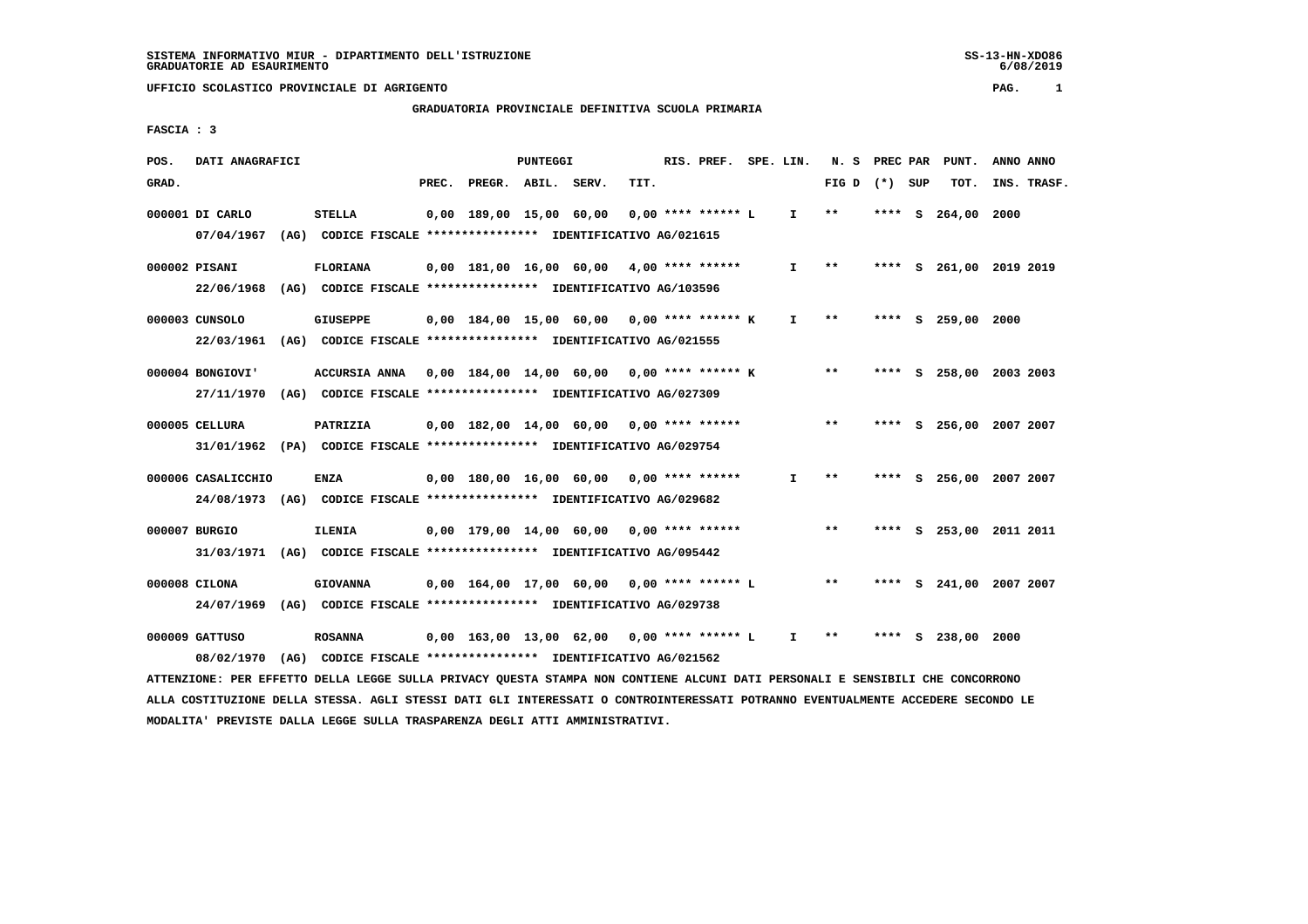# **GRADUATORIA PROVINCIALE DEFINITIVA SCUOLA PRIMARIA**

 **FASCIA : 3**

| POS.         | DATI ANAGRAFICI   |                                                                          |       |                                               | PUNTEGGI |      | RIS. PREF. SPE. LIN. |              | N. S PREC PAR |         |   | PUNT.                   | ANNO ANNO |             |
|--------------|-------------------|--------------------------------------------------------------------------|-------|-----------------------------------------------|----------|------|----------------------|--------------|---------------|---------|---|-------------------------|-----------|-------------|
| GRAD.        |                   |                                                                          | PREC. | PREGR. ABIL. SERV.                            |          | TIT. |                      |              | FIG D         | (*) SUP |   | TOT.                    |           | INS. TRASF. |
|              | 000010 SCIACCA    | <b>GIUSEPPINA</b>                                                        |       | 0,00 159,00 16,00 60,00                       |          |      | 0,00 **** ****** J   | $\mathbf{I}$ | $***$         | **** S  |   | 235,00                  | 2019 2019 |             |
|              |                   | 21/11/1970 (AG) CODICE FISCALE *************** IDENTIFICATIVO AG/103609  |       |                                               |          |      |                      |              |               |         |   |                         |           |             |
|              | 000011 D'ANNA     | <b>GIOVANNA</b>                                                          |       | 0,00 158,00 15,00 58,00 3,00 **** ******      |          |      |                      | $\mathbf{I}$ | $* *$         |         |   | **** S 234,00 2003 2003 |           |             |
|              |                   | 21/06/1971 (AG) CODICE FISCALE *************** IDENTIFICATIVO AG/027135  |       |                                               |          |      |                      |              |               |         |   |                         |           |             |
|              | 000012 CASTRONOVO | <b>ROSA</b>                                                              |       | $0.00$ 158.00 12.00 60.00 0.00 **** ******    |          |      |                      |              | $* *$         |         |   | **** S 230,00           | 2000      |             |
|              |                   | 11/10/1955 (AG) CODICE FISCALE **************** IDENTIFICATIVO AG/022086 |       |                                               |          |      |                      |              |               |         |   |                         |           |             |
|              | 000013 MORTILLARO | <b>CONCETTA</b>                                                          |       | $0,00$ 153,00 15,00 62,00 0,00 **** ****** KL |          |      |                      |              | $***$         |         |   | **** S 230,00 2011 2011 |           |             |
|              |                   | 24/12/1964 (AG) CODICE FISCALE *************** IDENTIFICATIVO AG/095475  |       |                                               |          |      |                      |              |               |         |   |                         |           |             |
|              | 000014 COLLETTI   | <b>VINCENZA</b>                                                          |       | 0,00 152,00 15,00 62,00                       |          |      | $0.00$ **** ******   | F            | $* *$         |         |   | **** S 229,00 2011 2011 |           |             |
|              | 16/12/1973        | (AG) CODICE FISCALE **************** IDENTIFICATIVO AG/095499            |       |                                               |          |      |                      |              |               |         |   |                         |           |             |
|              |                   |                                                                          |       |                                               |          |      |                      |              |               |         |   |                         |           |             |
|              | 000015 CONSIGLIO  | LINDA MARIA                                                              |       | $0.00$ 152.00 16.00 60.00 0.00 **** ******    |          |      |                      | $\mathbf{I}$ | $* *$         |         |   | **** S 228,00 2011 2011 |           |             |
|              | 08/09/1976        | (AG) CODICE FISCALE **************** IDENTIFICATIVO AG/095602            |       |                                               |          |      |                      |              |               |         |   |                         |           |             |
|              | 000016 MESSINA    | <b>GIUSEPPINA</b>                                                        |       | $0,00$ 143,00 16,00 62,00 0,00 **** ******    |          |      |                      | $\mathbf{I}$ | $* *$         |         |   | **** S 221,00 2011 2011 |           |             |
|              |                   | 19/02/1975 (AG) CODICE FISCALE **************** IDENTIFICATIVO AG/095543 |       |                                               |          |      |                      |              |               |         |   |                         |           |             |
| 000017 CIUNI |                   | IRENE ROSALIA                                                            |       | 0,00 140,00 18,00 60,00 0,00 **** ****** J    |          |      |                      |              | $***$         |         |   | **** S 218,00 2005      |           |             |
|              |                   | 28/09/1969 (AG) CODICE FISCALE *************** IDENTIFICATIVO AG/028662  |       |                                               |          |      |                      |              |               |         |   |                         |           |             |
|              | 000018 LICARI     | <b>ERIKA</b>                                                             |       | 0,00 115,00 40,00 60,00                       |          |      | 0,00 **** ****** J   | s            | $* *$         | ****    | s | 215,00 2007 2007        |           |             |
|              |                   | 03/12/1982 (AG) CODICE FISCALE **************** IDENTIFICATIVO AG/030220 |       |                                               |          |      |                      |              |               |         |   |                         |           |             |
|              |                   |                                                                          |       |                                               |          |      |                      |              |               |         |   |                         |           |             |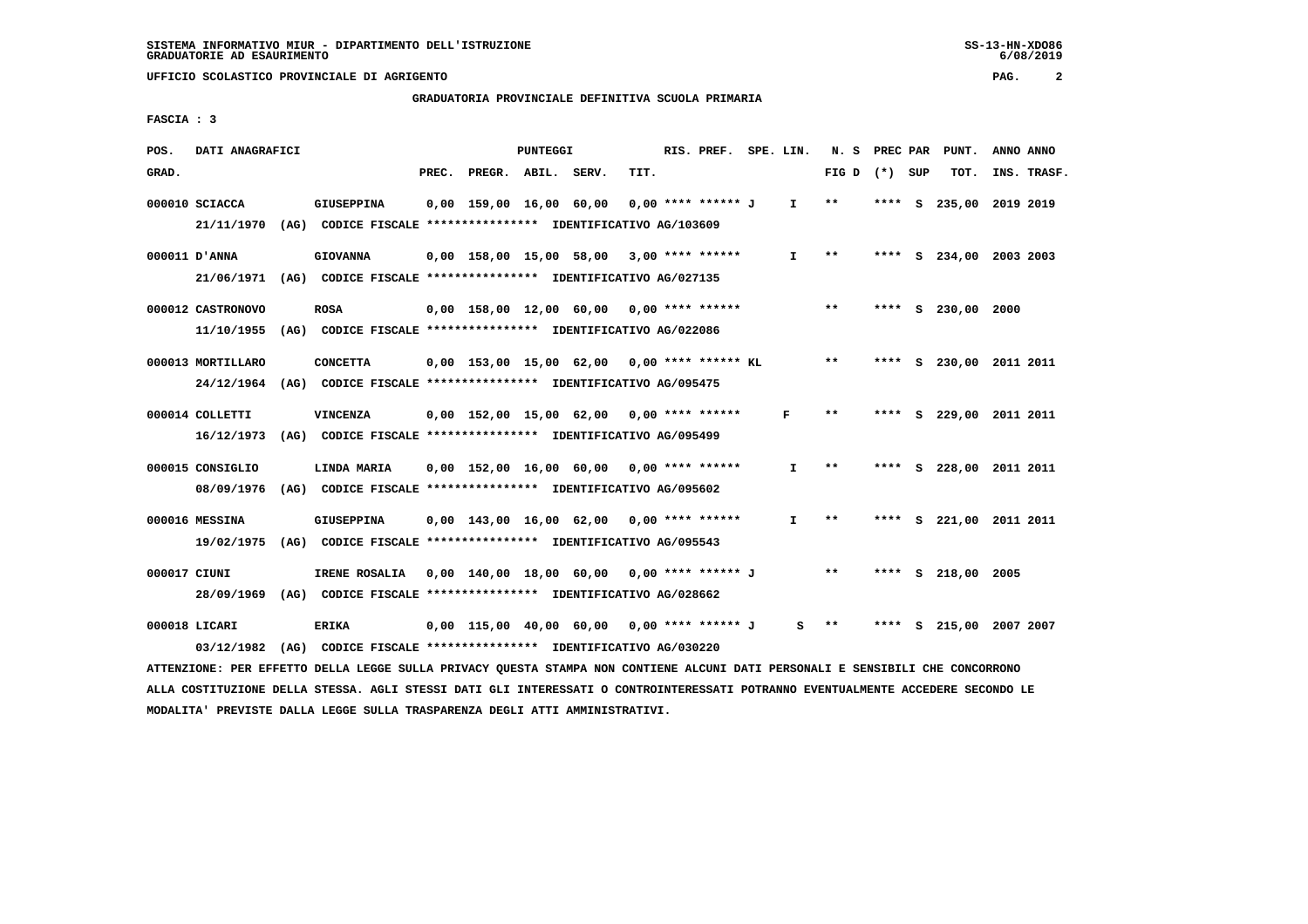# **GRADUATORIA PROVINCIALE DEFINITIVA SCUOLA PRIMARIA**

 **FASCIA : 3**

| POS.  | DATI ANAGRAFICI  |      |                                                                                                                               |       |                                             | PUNTEGGI |      | RIS. PREF. SPE. LIN. |              |       | N. S PREC PAR | PUNT.                   |      | ANNO ANNO   |
|-------|------------------|------|-------------------------------------------------------------------------------------------------------------------------------|-------|---------------------------------------------|----------|------|----------------------|--------------|-------|---------------|-------------------------|------|-------------|
| GRAD. |                  |      |                                                                                                                               | PREC. | PREGR. ABIL. SERV.                          |          | TIT. |                      |              | FIG D | (*) SUP       | TOT.                    |      | INS. TRASF. |
|       | 000019 D'ANGELO  |      | VINCENZA                                                                                                                      |       | 0,00 145,00 17,00 50,00                     |          |      | 0,00 **** ****** L   |              | $* *$ | ****          | s 212,00                | 2000 |             |
|       | 02/01/1956       | (AG) | CODICE FISCALE **************** IDENTIFICATIVO AG/021361                                                                      |       |                                             |          |      |                      |              |       |               |                         |      |             |
|       | 000020 SALAMONE  |      | ANNA MARIA LA 0,00 138,00 16,00 58,00 0,00 **** ******                                                                        |       |                                             |          |      |                      |              | $***$ |               | **** S 212,00 2019 2019 |      |             |
|       | 26/04/1974       |      | (AG) CODICE FISCALE **************** IDENTIFICATIVO AG/103607                                                                 |       |                                             |          |      |                      |              |       |               |                         |      |             |
|       | 000021 LO PRESTI |      | <b>ANTONINA</b>                                                                                                               |       | $0,00$ 139,00 13,00 56,00 0,00 **** ******  |          |      |                      |              | $* *$ |               | **** S 208,00 2011 2011 |      |             |
|       | 06/05/1973       |      | (AG) CODICE FISCALE **************** IDENTIFICATIVO AG/095387                                                                 |       |                                             |          |      |                      |              |       |               |                         |      |             |
|       | 000022 INGOGLIA  |      | <b>FRANCESCA</b>                                                                                                              |       | $0.00$ 138.00 16.00 54.00 0.00 **** ******  |          |      |                      | F            | $**$  |               | **** S 208,00 2014 2014 |      |             |
|       | 29/09/1975       |      | (AG) CODICE FISCALE **************** IDENTIFICATIVO AG/097388                                                                 |       |                                             |          |      |                      |              |       |               |                         |      |             |
|       | 000023 SERAFINO  |      | <b>VALENTINA MAR</b>                                                                                                          |       | $0,00$ 97,00 40,00 60,00 0,00 **** ****** J |          |      |                      |              | $***$ |               | **** S 197,00 2014 2014 |      |             |
|       |                  |      | 14/08/1976 (AG) CODICE FISCALE *************** IDENTIFICATIVO AG/097480                                                       |       |                                             |          |      |                      |              |       |               |                         |      |             |
|       | 000024 AMATO     |      | PATRIZIA                                                                                                                      |       | 0,00 93,00 41,00 60,00 0,00 **** ****** J I |          |      |                      |              |       |               | ** X **** S 194,00 2007 |      |             |
|       |                  |      | 26/08/1971 (ME) CODICE FISCALE *************** IDENTIFICATIVO AG/030177                                                       |       |                                             |          |      |                      |              |       |               |                         |      |             |
|       | 000025 MOSCATO   |      | <b>ANNALISA</b>                                                                                                               |       | $0.00$ 131,00 16,00 44,00                   |          |      | $0.00$ **** ******   | $\mathbf{I}$ | $* *$ |               | **** S 191,00 2014 2014 |      |             |
|       | 22/01/1975       |      | (AG) CODICE FISCALE **************** IDENTIFICATIVO AG/097421                                                                 |       |                                             |          |      |                      |              |       |               |                         |      |             |
|       | 000026 CASALI    |      | <b>GIOVANNA</b>                                                                                                               |       | $0,00$ 150,00 14,00 26,00 0,00 **** ******  |          |      |                      | F            | **    |               | **** S 190,00 2014 2014 |      |             |
|       |                  |      | 10/12/1957 (AG) CODICE FISCALE *************** IDENTIFICATIVO AG/097336                                                       |       |                                             |          |      |                      |              |       |               |                         |      |             |
|       | 000027 GERALDI   |      | <b>SABRINA</b>                                                                                                                | 0,00  | 80,00 41,00 58,00 0,00 **** ****** J        |          |      |                      | $\mathbf{I}$ | $***$ |               | **** S 179,00 2011 2011 |      |             |
|       | 18/07/1975       | (AG) | CODICE FISCALE **************** IDENTIFICATIVO AG/095603                                                                      |       |                                             |          |      |                      |              |       |               |                         |      |             |
|       |                  |      | ATTENZIONE: PER EFFETTO DELLA LEGGE SULLA PRIVACY QUESTA STAMPA NON CONTIENE ALCUNI DATI PERSONALI E SENSIBILI CHE CONCORRONO |       |                                             |          |      |                      |              |       |               |                         |      |             |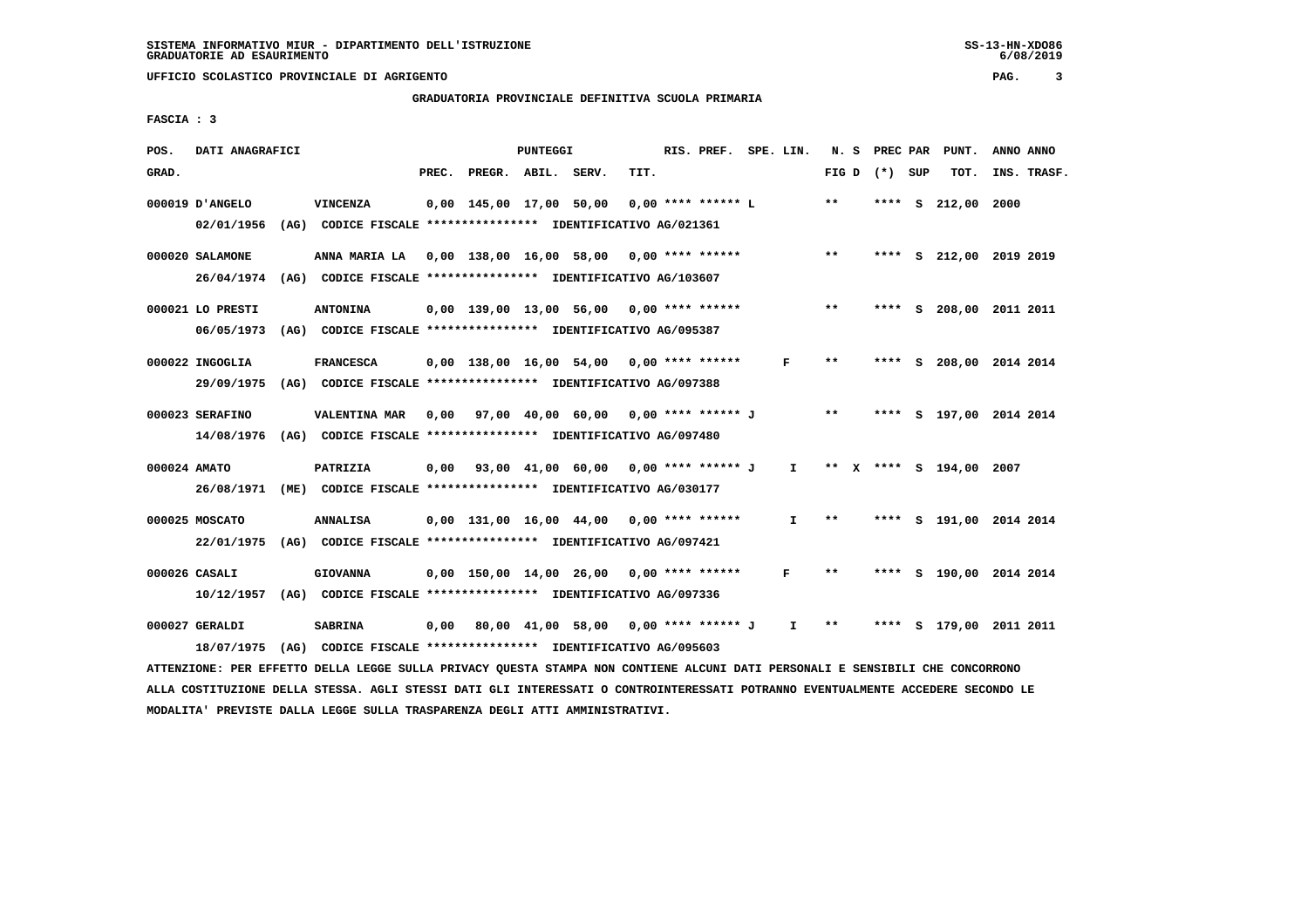# **GRADUATORIA PROVINCIALE DEFINITIVA SCUOLA PRIMARIA**

 **FASCIA : 3**

| POS.  | DATI ANAGRAFICI                                                                                                               |      |                                                               |       |                    | <b>PUNTEGGI</b> |                                                          |      | RIS. PREF. SPE. LIN.   |                     | N.S             |  | PREC PAR | PUNT.                        | ANNO ANNO   |
|-------|-------------------------------------------------------------------------------------------------------------------------------|------|---------------------------------------------------------------|-------|--------------------|-----------------|----------------------------------------------------------|------|------------------------|---------------------|-----------------|--|----------|------------------------------|-------------|
| GRAD. |                                                                                                                               |      |                                                               | PREC. | PREGR. ABIL. SERV. |                 |                                                          | TIT. |                        |                     | FIG D $(*)$ SUP |  |          | TOT.                         | INS. TRASF. |
|       | 000028 CARDUCCIO                                                                                                              |      | TIZIANA                                                       | 0,00  |                    |                 | 76,00 42,00 60,00                                        |      | $0.00$ **** ****** J F |                     | $***$           |  |          | **** S 178,00 2007           |             |
|       | 16/05/1979                                                                                                                    |      | (PA) CODICE FISCALE **************** IDENTIFICATIVO AG/029916 |       |                    |                 |                                                          |      |                        |                     |                 |  |          |                              |             |
|       | 000029 BOSCO                                                                                                                  |      | <b>GIUSEPPE</b>                                               |       |                    |                 | 0,00 144,00 14,00 20,00 0,00 **** ****** J               |      |                        | $I \longrightarrow$ |                 |  |          | **** S 178,00 2014 2014      |             |
|       | 22/01/1977 (AG) CODICE FISCALE *************** IDENTIFICATIVO AG/097327                                                       |      |                                                               |       |                    |                 |                                                          |      |                        |                     |                 |  |          |                              |             |
|       | 000030 PALUMBO PICCIONE BRIGIDA                                                                                               |      |                                                               |       |                    |                 | $0,00$ 108,00 17,00 52,00 0,00 **** ******               |      |                        | I.                  | $***$           |  |          | **** S 177,00 2011 2011      |             |
|       | 26/10/1979 (AG) CODICE FISCALE *************** IDENTIFICATIVO AG/095556                                                       |      |                                                               |       |                    |                 |                                                          |      |                        |                     |                 |  |          |                              |             |
|       | 000031 CLEMENTI                                                                                                               |      | FILIPPINA MAR                                                 |       |                    |                 | $0.00$ 114.00 13.00 48.00 0.00 **** ****** KL            |      |                        | $\mathbf{I}$        | $***$           |  |          | **** S 175,00 2011 2011      |             |
|       | 25/03/1971 (AG) CODICE FISCALE *************** IDENTIFICATIVO AG/095547                                                       |      |                                                               |       |                    |                 |                                                          |      |                        |                     |                 |  |          |                              |             |
|       | 000032 LO BUE                                                                                                                 |      | FABIOLA NUCCI                                                 |       |                    |                 | $0,00$ 102,00 15,00 52,00 0,00 **** ******               |      |                        | $\mathbf{I}$        | $**$            |  |          | **** S 169,00 2002           |             |
|       | 10/05/1976 (AG) CODICE FISCALE *************** IDENTIFICATIVO AG/026532                                                       |      |                                                               |       |                    |                 |                                                          |      |                        |                     |                 |  |          |                              |             |
|       | 000033 CURRERI                                                                                                                |      | LILLY                                                         |       |                    |                 | $0,00$ 100,00 17,00 52,00 0,00 **** ******               |      |                        | $\mathbf{I}$        | $***$           |  |          | **** S 169,00 2011 2011      |             |
|       | 14/12/1974 (TP) CODICE FISCALE *************** IDENTIFICATIVO AG/095541                                                       |      |                                                               |       |                    |                 |                                                          |      |                        |                     |                 |  |          |                              |             |
|       | 000034 LO LEGGIO                                                                                                              |      | FABIOLA                                                       |       |                    |                 | 0,00 96,00 15,00 56,00                                   |      | $0,00$ **** ******     |                     |                 |  |          | ** X **** S 167,00 2014 2014 |             |
|       | 20/02/1976                                                                                                                    |      | (CL) CODICE FISCALE **************** IDENTIFICATIVO AG/097525 |       |                    |                 |                                                          |      |                        |                     |                 |  |          |                              |             |
|       | 000035 SPOTO                                                                                                                  |      | <b>MARIA GIOVANN</b>                                          |       |                    |                 | 0,00 102,00 15,00 46,00 3,00 **** ******                 |      |                        | $\mathbf{I}$        | $***$           |  |          | **** S 166,00 2011 2011      |             |
|       | 23/04/1971 (AG) CODICE FISCALE *************** IDENTIFICATIVO AG/095370                                                       |      |                                                               |       |                    |                 |                                                          |      |                        |                     |                 |  |          |                              |             |
|       | 000036 BAIAMONTE                                                                                                              |      | <b>GIUSEPPA</b>                                               |       |                    |                 | $0,00$ 114,00 14,00 38,00 0,00 **** ****** KL            |      |                        | $\mathbf{F}$        | $***$           |  |          | **** S 166,00 2011 2011      |             |
|       | 25/02/1954                                                                                                                    | (AG) |                                                               |       |                    |                 | CODICE FISCALE **************** IDENTIFICATIVO AG/095422 |      |                        |                     |                 |  |          |                              |             |
|       | ATTENZIONE: PER EFFETTO DELLA LEGGE SULLA PRIVACY QUESTA STAMPA NON CONTIENE ALCUNI DATI PERSONALI E SENSIBILI CHE CONCORRONO |      |                                                               |       |                    |                 |                                                          |      |                        |                     |                 |  |          |                              |             |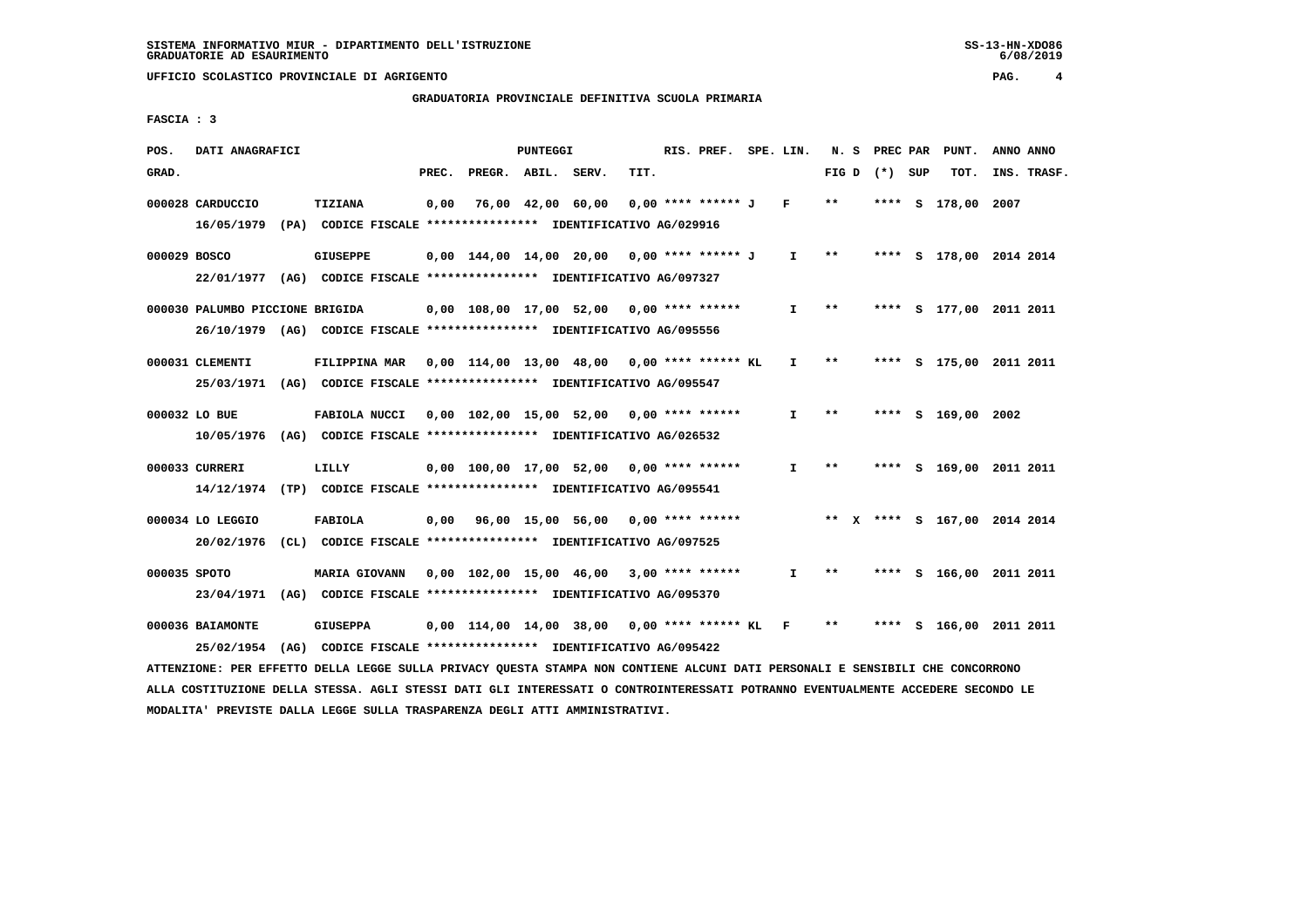**GRADUATORIA PROVINCIALE DEFINITIVA SCUOLA PRIMARIA**

 **FASCIA : 3**

| POS.         | DATI ANAGRAFICI                                                                                                               |                 |       |                    | PUNTEGGI |                                             |      | RIS. PREF. SPE. LIN. |              |                 |        | N. S PREC PAR PUNT.     | ANNO ANNO |             |
|--------------|-------------------------------------------------------------------------------------------------------------------------------|-----------------|-------|--------------------|----------|---------------------------------------------|------|----------------------|--------------|-----------------|--------|-------------------------|-----------|-------------|
| GRAD.        |                                                                                                                               |                 | PREC. | PREGR. ABIL. SERV. |          |                                             | TIT. |                      |              | FIG D $(*)$ SUP |        | TOT.                    |           | INS. TRASF. |
|              | 000037 BOBBIO                                                                                                                 | <b>ENZA</b>     | 0,00  |                    |          | 61,00 40,00 60,00                           |      | 0,00 **** ****** J   | $\mathbf{I}$ | $* *$           | **** S | 161,00 2007             |           |             |
|              | 27/07/1979 (AG) CODICE FISCALE *************** IDENTIFICATIVO AG/030174                                                       |                 |       |                    |          |                                             |      |                      |              |                 |        |                         |           |             |
|              | 000038 FICALORA                                                                                                               | MARIA GRAZIA    |       |                    |          | $0,00$ 89,00 16,00 52,00 0,00 **** ******   |      |                      | $\mathbf{I}$ | $***$           |        | **** S 157,00 2019 2019 |           |             |
|              | 04/02/1977 (AG) CODICE FISCALE *************** IDENTIFICATIVO AG/103560                                                       |                 |       |                    |          |                                             |      |                      |              |                 |        |                         |           |             |
|              | 000039 ATTARDO                                                                                                                | <b>FATIMA</b>   |       |                    |          | $0,00$ 112,00 11,00 30,00 3,00 **** ******  |      |                      |              | $***$           |        | **** S 156,00 2014      |           |             |
|              | T 17/12/1981 (AG) CODICE FISCALE *************** IDENTIFICATIVO AG/099939                                                     |                 |       |                    |          |                                             |      |                      |              |                 |        |                         |           |             |
|              | 000040 GUAGENTI                                                                                                               | <b>FABIOLA</b>  |       |                    |          | $0,00$ 113,00 16,00 24,00 0,00 **** ******  |      |                      | $\mathbf{I}$ | $* *$           |        | **** S 153,00 2011 2011 |           |             |
|              | 07/12/1977 (AG) CODICE FISCALE *************** IDENTIFICATIVO AG/095545                                                       |                 |       |                    |          |                                             |      |                      |              |                 |        |                         |           |             |
|              | 000041 CATANESE                                                                                                               | DANIELA GIUSE   |       |                    |          | 0,00 92,00 16,00 42,00 0,00 **** ******     |      |                      | I.           | $***$           |        | **** S 150,00 2019 2019 |           |             |
|              | 23/02/1973 (AG) CODICE FISCALE *************** IDENTIFICATIVO AG/103524                                                       |                 |       |                    |          |                                             |      |                      |              |                 |        |                         |           |             |
| 000042 VULLO |                                                                                                                               | <b>TERESA</b>   |       |                    |          | $0,00$ 80,00 15,00 54,00 0,00 **** ******   |      |                      | I.           | $* *$           |        | **** S 149,00 2007 2007 |           |             |
|              | 20/01/1980 (AG) CODICE FISCALE *************** IDENTIFICATIVO AG/030231                                                       |                 |       |                    |          |                                             |      |                      |              |                 |        |                         |           |             |
|              | 000043 INDELICATO                                                                                                             | <b>CAROLINA</b> |       |                    |          | $0,00$ 82,00 15,00 46,00 0,00 **** ****** L |      |                      | $\mathbf{I}$ | $***$           |        | **** S 143,00 2000      |           |             |
|              | 19/05/1963 (AG) CODICE FISCALE *************** IDENTIFICATIVO AG/021804                                                       |                 |       |                    |          |                                             |      |                      |              |                 |        |                         |           |             |
|              | 000044 RINOLLO                                                                                                                | <b>MARILISA</b> |       |                    |          | $0.00$ 60.00 15.00 54.00 9.00 **** ******   |      |                      | $\mathbf{I}$ | $***$           |        | **** S 138,00 2011 2011 |           |             |
|              | 26/02/1972 (CL) CODICE FISCALE *************** IDENTIFICATIVO AG/095322                                                       |                 |       |                    |          |                                             |      |                      |              |                 |        |                         |           |             |
|              | 000045 RUSSELLO                                                                                                               | CLAUDIA         |       |                    |          | 0,00 85,00 14,00 38,00 0,00 **** ******     |      |                      |              | $***$           |        | **** S 137,00 2014 2014 |           |             |
|              | 27/07/1975 (AG) CODICE FISCALE *************** IDENTIFICATIVO AG/097455                                                       |                 |       |                    |          |                                             |      |                      |              |                 |        |                         |           |             |
|              | ATTENZIONE: PER EFFETTO DELLA LEGGE SULLA PRIVACY QUESTA STAMPA NON CONTIENE ALCUNI DATI PERSONALI E SENSIBILI CHE CONCORRONO |                 |       |                    |          |                                             |      |                      |              |                 |        |                         |           |             |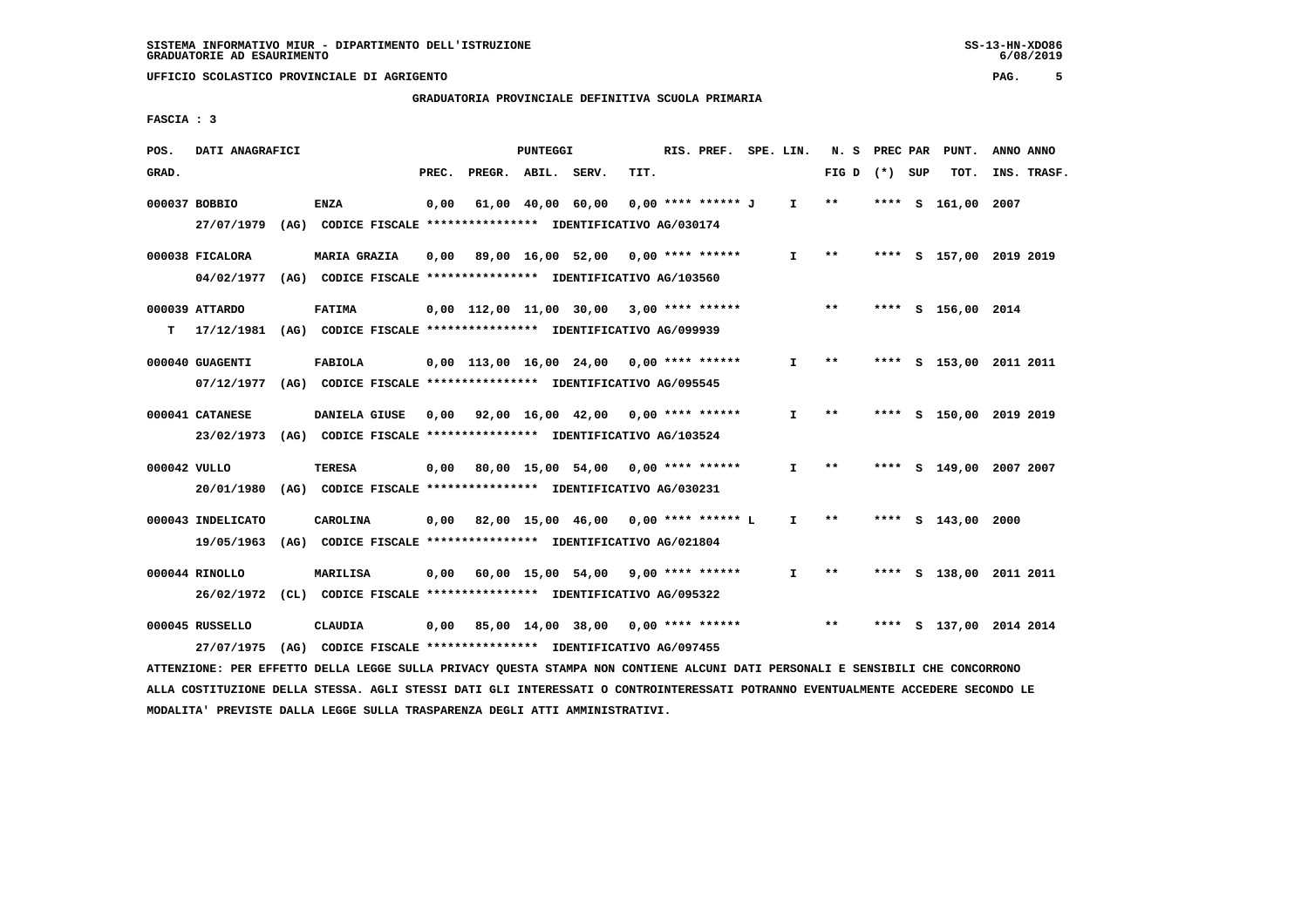# **GRADUATORIA PROVINCIALE DEFINITIVA SCUOLA PRIMARIA**

 **FASCIA : 3**

| POS.        | DATI ANAGRAFICI                                                                                                                             |                                                                          |       |                                                   | PUNTEGGI |                                                 |      | RIS. PREF. SPE. LIN. |              |                        | N. S PREC PAR   | PUNT.                        | ANNO ANNO |             |
|-------------|---------------------------------------------------------------------------------------------------------------------------------------------|--------------------------------------------------------------------------|-------|---------------------------------------------------|----------|-------------------------------------------------|------|----------------------|--------------|------------------------|-----------------|------------------------------|-----------|-------------|
| GRAD.       |                                                                                                                                             |                                                                          | PREC. | PREGR. ABIL. SERV.                                |          |                                                 | TIT. |                      |              |                        | FIG D $(*)$ SUP | TOT.                         |           | INS. TRASF. |
|             | 000046 IACONO<br>T 25/02/1975 (AG) CODICE FISCALE *************** IDENTIFICATIVO AG/103568                                                  | <b>FINA</b>                                                              | 0,00  | 84,00                                             |          | $0,00$ 52,00                                    |      | $0.00$ **** ******   |              | $***$                  |                 | **** S 136,00                | 2019 2019 |             |
|             |                                                                                                                                             |                                                                          |       |                                                   |          |                                                 |      |                      |              |                        |                 |                              |           |             |
| 000047 BAIO |                                                                                                                                             | <b>ANNA</b>                                                              | 0,00  |                                                   |          | 30,00 39,00 60,00 3,00 **** ****** J            |      |                      |              | $I \qquad \star \star$ |                 | **** S 132,00 2014 2014      |           |             |
|             |                                                                                                                                             | 18/11/1983 (AG) CODICE FISCALE *************** IDENTIFICATIVO AG/097318  |       |                                                   |          |                                                 |      |                      |              |                        |                 |                              |           |             |
|             | 000048 TRAINA                                                                                                                               | <b>ROMINA</b>                                                            |       | $0,00$ 82,00 13,00 30,00 0,00 **** ******         |          |                                                 |      |                      |              |                        |                 | ** X **** S 125,00 2011 2011 |           |             |
|             |                                                                                                                                             | 31/10/1980 (AG) CODICE FISCALE *************** IDENTIFICATIVO AG/095301  |       |                                                   |          |                                                 |      |                      |              |                        |                 |                              |           |             |
|             | 000049 LO RASO                                                                                                                              | <b>ANTONELLA</b>                                                         |       | $0,00$ 65,00 17,00 42,00 0,00 **** ******         |          |                                                 |      |                      | $\mathbf{I}$ | $* *$                  |                 | **** S 124,00                | 2000      |             |
|             |                                                                                                                                             | 06/05/1970 (AG) CODICE FISCALE *************** IDENTIFICATIVO AG/021334  |       |                                                   |          |                                                 |      |                      |              |                        |                 |                              |           |             |
|             |                                                                                                                                             |                                                                          |       |                                                   |          |                                                 |      |                      |              |                        |                 |                              |           |             |
|             | 000050 RIBECCA                                                                                                                              | <b>CATIA</b>                                                             |       | $0,00$ $94,00$ $11,00$ $14,00$ $3,00$ **** ****** |          |                                                 |      |                      |              | $***$                  |                 | **** S 122,00 2014           |           |             |
| т           |                                                                                                                                             | 26/09/1980 (AG) CODICE FISCALE **************** IDENTIFICATIVO AG/100218 |       |                                                   |          |                                                 |      |                      |              |                        |                 |                              |           |             |
|             | 000051 CARAMAZZA                                                                                                                            | <b>GIOVANNA</b>                                                          |       | $0,00$ 78,00 15,00 28,00 0,00 **** ******         |          |                                                 |      |                      | F            | $* *$                  |                 | **** S 121,00 2007 2007      |           |             |
|             |                                                                                                                                             | 06/01/1973 (AG) CODICE FISCALE *************** IDENTIFICATIVO AG/029665  |       |                                                   |          |                                                 |      |                      |              |                        |                 |                              |           |             |
|             | 000052 CONA                                                                                                                                 | <b>ROBERTA</b>                                                           |       | 0,00 18,00 39,00 58,00 6,00 **** ****** J         |          |                                                 |      |                      | $\mathbf{I}$ | $* *$                  |                 | **** S 121.00                | 2007      |             |
|             |                                                                                                                                             | 24/08/1981 (AG) CODICE FISCALE *************** IDENTIFICATIVO AG/030052  |       |                                                   |          |                                                 |      |                      |              |                        |                 |                              |           |             |
| 000053 CARO |                                                                                                                                             | LILLIANA                                                                 |       | $0,00$ 54,00 16,00 36,00 9,00 **** ******         |          |                                                 |      |                      | F            | $* *$                  |                 | **** S 115,00 2011 2011      |           |             |
|             |                                                                                                                                             | 20/06/1974 (AG) CODICE FISCALE *************** IDENTIFICATIVO AG/095537  |       |                                                   |          |                                                 |      |                      |              |                        |                 |                              |           |             |
|             |                                                                                                                                             |                                                                          |       |                                                   |          |                                                 |      |                      |              |                        |                 |                              |           |             |
|             | 000054 VIRONE                                                                                                                               | <b>ANTONELLA</b>                                                         | 0,00  |                                                   |          | $61,00$ $14,00$ $22,00$ $0,00$ $***$ **** ***** |      |                      | F            | $***$                  | **** S          | 97,00 2011 2011              |           |             |
|             | 25/06/1972<br>ATTENZIONE: PER EFFETTO DELLA LEGGE SULLA PRIVACY QUESTA STAMPA NON CONTIENE ALCUNI DATI PERSONALI E SENSIBILI CHE CONCORRONO | (PA) CODICE FISCALE **************** IDENTIFICATIVO AG/095308            |       |                                                   |          |                                                 |      |                      |              |                        |                 |                              |           |             |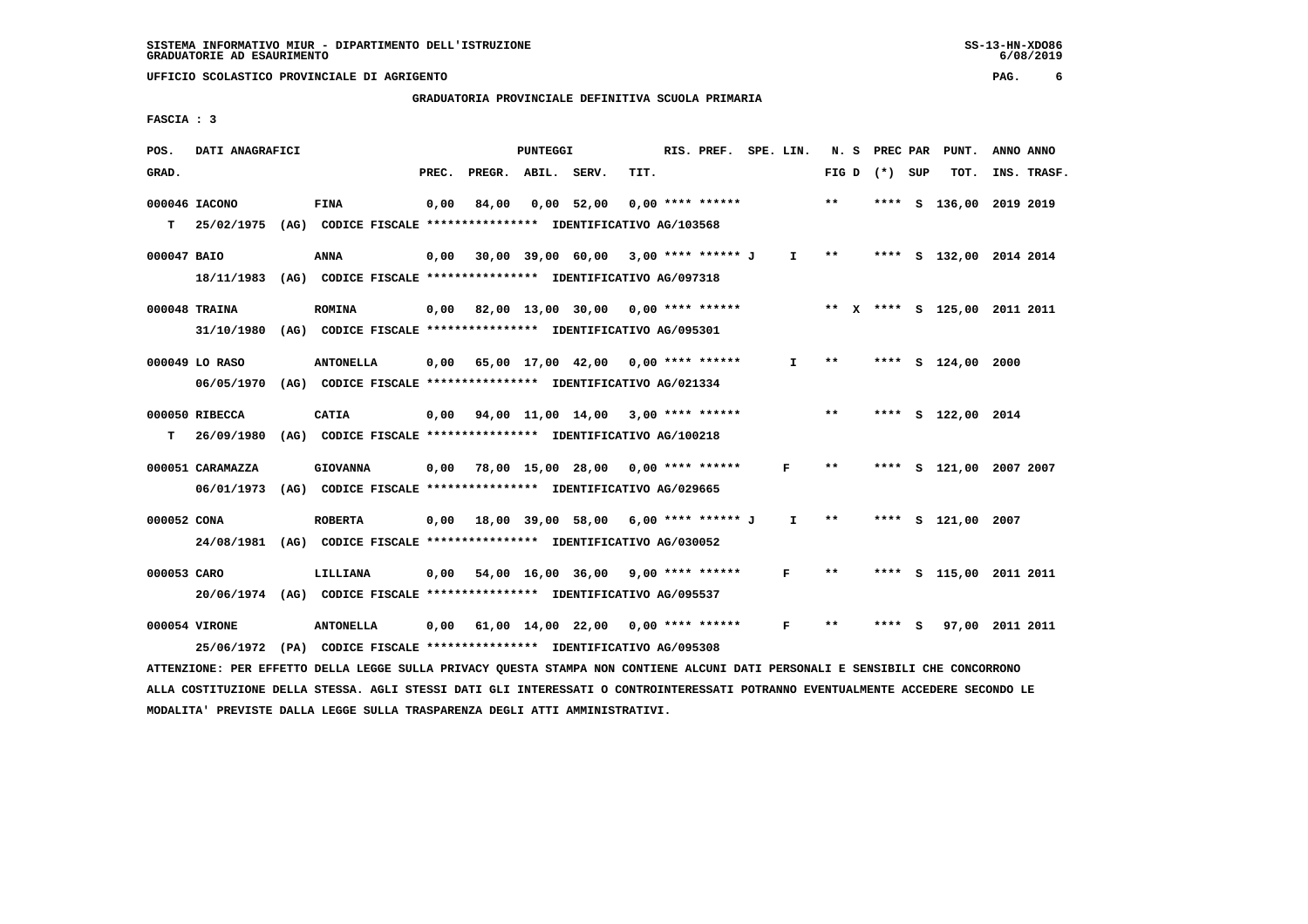**GRADUATORIA PROVINCIALE DEFINITIVA SCUOLA PRIMARIA**

 **FASCIA : 3**

| POS.        | DATI ANAGRAFICI                                                          |                                                               |       |                    | PUNTEGGI |                                     |      | RIS. PREF.         | SPE. LIN. |              | N. S  | PREC PAR        |     | PUNT.                    |           | ANNO ANNO   |
|-------------|--------------------------------------------------------------------------|---------------------------------------------------------------|-------|--------------------|----------|-------------------------------------|------|--------------------|-----------|--------------|-------|-----------------|-----|--------------------------|-----------|-------------|
| GRAD.       |                                                                          |                                                               | PREC. | PREGR. ABIL. SERV. |          |                                     | TIT. |                    |           |              |       | FIG D $(*)$ SUP |     | TOT.                     |           | INS. TRASF. |
|             | 000055 PISCOPO                                                           | <b>MARIA GABRIEL</b>                                          | 0,00  |                    |          | 61,00 15,00 20,00                   |      | $0.00$ **** ****** |           | F            | $* *$ | ****            | - S | 96,00                    | 2007 2007 |             |
|             | 25/08/1970                                                               | (AG) CODICE FISCALE **************** IDENTIFICATIVO AG/030332 |       |                    |          |                                     |      |                    |           |              |       |                 |     |                          |           |             |
|             | 000056 PUGLISI                                                           | <b>MARIA FAUSTA</b>                                           | 0.00  |                    |          | 75,00 17,00 0,00 0,00 **** ******   |      |                    |           | $\mathbf{I}$ | $* *$ |                 |     | X **** S 92,00 2019 2019 |           |             |
|             | 13/04/1969                                                               | (AG) CODICE FISCALE **************** IDENTIFICATIVO AG/103599 |       |                    |          |                                     |      |                    |           |              |       |                 |     |                          |           |             |
|             | 000057 GRAVOTTA                                                          | ROBERTA GIUSY                                                 | 0,00  |                    |          | 36,00 16,00 26,00 12,00 **** ****** |      |                    |           | I.           | **    | ****            | - S | 90,00 2014               |           |             |
| т           | 18/11/1981 (CL) CODICE FISCALE **************** IDENTIFICATIVO AG/097745 |                                                               |       |                    |          |                                     |      |                    |           |              |       |                 |     |                          |           |             |
|             | 000058 FALLEA                                                            | CARMELA                                                       | 0,00  |                    |          | 51,00 13,00 26,00 0,00 **** ******  |      |                    |           | I.           | $* *$ | **** S          |     | 90,00 2019 2019          |           |             |
|             | 02/03/1976 (AG) CODICE FISCALE *************** IDENTIFICATIVO AG/103556  |                                                               |       |                    |          |                                     |      |                    |           |              |       |                 |     |                          |           |             |
|             | 000059 VENTIMIGLIA                                                       | PATRIZIA                                                      | 0,00  |                    |          | 21,00 14,00 54,00 0,00 **** ******  |      |                    |           |              | $***$ | **** S          |     | 89,00 2007 2007          |           |             |
|             | 04/08/1974 (AG) CODICE FISCALE *************** IDENTIFICATIVO AG/029580  |                                                               |       |                    |          |                                     |      |                    |           |              |       |                 |     |                          |           |             |
|             | 000060 SCRIMA                                                            | <b>GIORGIA</b>                                                | 0,00  |                    |          | 72,00 15,00 0,00 0,00 **** ******   |      |                    |           |              | $***$ | **** S          |     | 87,00 2014               |           |             |
| т           | 06/12/1982 (AG) CODICE FISCALE **************** IDENTIFICATIVO AG/100123 |                                                               |       |                    |          |                                     |      |                    |           |              |       |                 |     |                          |           |             |
|             | 000061 LIMBLICI                                                          | <b>SIMONA</b>                                                 | 0.00  |                    |          | 18,00 15,00 48,00 3,00 **** ******  |      |                    |           |              | **    | **** S          |     | 84,00 2014               |           |             |
| т           | 27/02/1982                                                               | (AG) CODICE FISCALE **************** IDENTIFICATIVO AG/099964 |       |                    |          |                                     |      |                    |           |              |       |                 |     |                          |           |             |
| 000062 PACE |                                                                          | <b>LAVINIA</b>                                                | 0,00  |                    |          | 26,00 18,00 38,00 0,00 **** ******  |      |                    |           |              | $**$  | **** S          |     | 82,00 2014               |           |             |
| т           | 02/09/1982                                                               | (AG) CODICE FISCALE **************** IDENTIFICATIVO AG/098987 |       |                    |          |                                     |      |                    |           |              |       |                 |     |                          |           |             |
|             | 000063 GIUDICE                                                           | <b>STEFANIA</b>                                               |       |                    |          | 0,00 42,00 14,00 17,00              |      | $9,00$ **** ****** |           |              | $* *$ | ****            | s   | 82,00 2019 2019          |           |             |
| т           | 15/11/1980                                                               | (RM) CODICE FISCALE **************** IDENTIFICATIVO AG/103566 |       |                    |          |                                     |      |                    |           |              |       |                 |     |                          |           |             |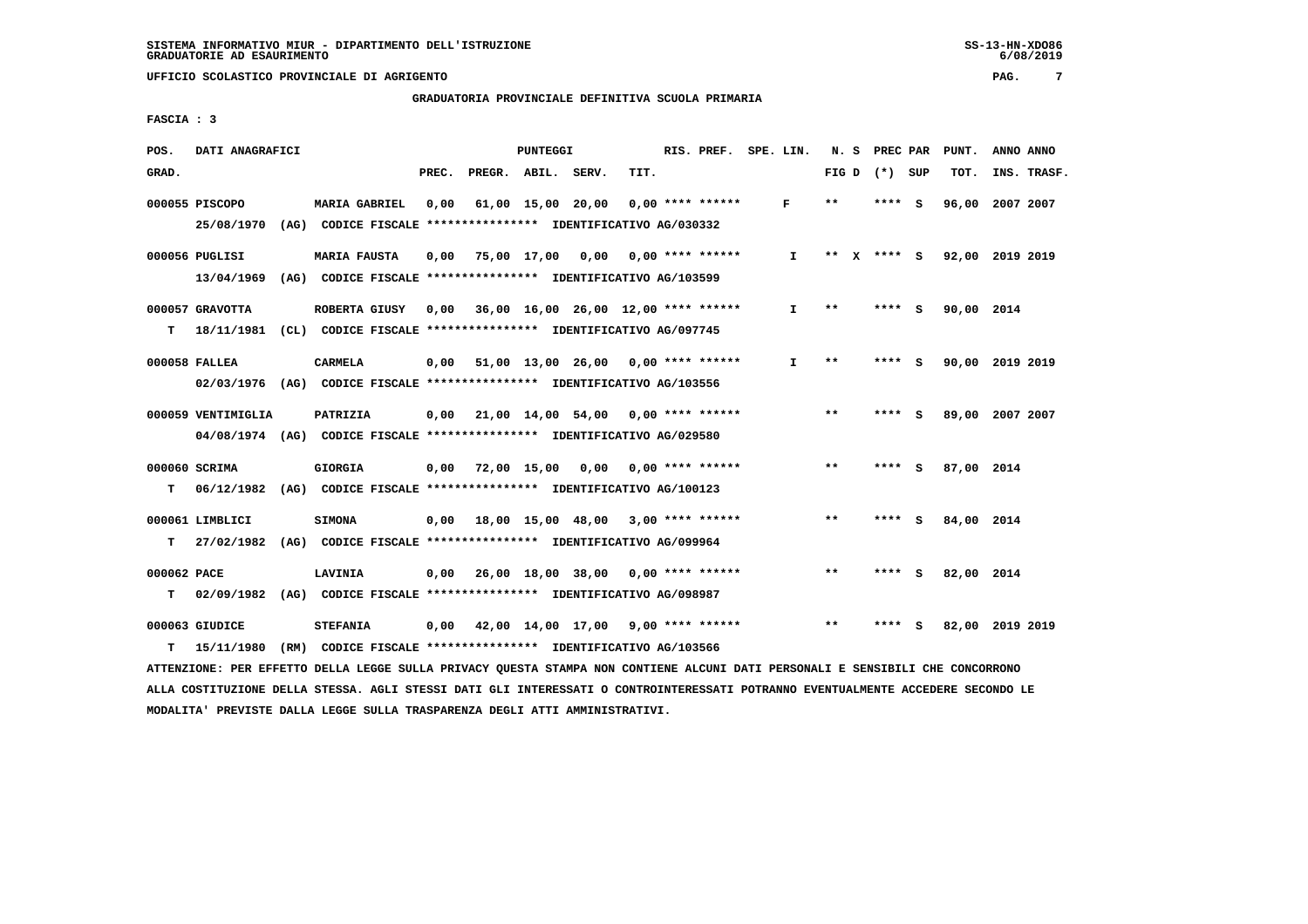# **GRADUATORIA PROVINCIALE DEFINITIVA SCUOLA PRIMARIA**

 **FASCIA : 3**

| POS.         | DATI ANAGRAFICI                |      |                                                                          |       |              | PUNTEGGI |                                       |      | RIS. PREF.         | SPE. LIN.    |               | N. S PREC PAR   |     | PUNT.      | ANNO ANNO       |
|--------------|--------------------------------|------|--------------------------------------------------------------------------|-------|--------------|----------|---------------------------------------|------|--------------------|--------------|---------------|-----------------|-----|------------|-----------------|
| GRAD.        |                                |      |                                                                          | PREC. | PREGR. ABIL. |          | SERV.                                 | TIT. |                    |              |               | FIG D $(*)$ SUP |     | TOT.       | INS. TRASF.     |
|              | $000064$ CALLEIA               |      | IRENE MARIA                                                              | 0.00  | 66,00 15,00  |          | 0.00                                  |      | $0.00$ **** ****** | $\mathbf{I}$ |               | ** X **** S     |     | 81,00      | 2014 2014       |
|              | 15/02/1975                     |      | (AG) CODICE FISCALE **************** IDENTIFICATIVO AG/097469            |       |              |          |                                       |      |                    |              |               |                 |     |            |                 |
|              | 000065 PERRICONE               |      | <b>ANTONELLA</b>                                                         | 0,00  |              |          | 54,00 13,00 12,00 0,00 **** ****** KL |      |                    |              |               | ** X **** S     |     |            | 79,00 2019 2019 |
|              | 08/06/1966                     |      | (EE) CODICE FISCALE **************** IDENTIFICATIVO AG/103593            |       |              |          |                                       |      |                    |              |               |                 |     |            |                 |
| 000066 CAICO |                                |      | <b>GIOVANNA</b>                                                          | 0,00  |              |          | 48,00 12,00 18,00                     |      | 0,00 **** ******   |              | $***$         | **** S          |     |            | 78,00 2011 2011 |
|              | 21/08/1972                     |      | (AG) CODICE FISCALE **************** IDENTIFICATIVO AG/095606            |       |              |          |                                       |      |                    |              |               |                 |     |            |                 |
|              | 000067 DI NARO                 |      | <b>EMANUELA</b>                                                          | 0,00  |              |          | 0,00 15,00 60,00                      |      | $3.00$ **** ****** |              | $* *$         | ****            | - S | 78,00 2014 |                 |
| т            | 21/12/1969                     |      | (AG) CODICE FISCALE **************** IDENTIFICATIVO AG/100043            |       |              |          |                                       |      |                    |              |               |                 |     |            |                 |
|              | 000068 PIRANEO                 |      | TERESA                                                                   | 0.00  |              |          | 44,00 15,00 18,00 0,00 **** ******    |      |                    | F            | $***$         | ****            | - 5 |            | 77,00 2019 2019 |
|              | 02/07/1972                     |      | (AG) CODICE FISCALE **************** IDENTIFICATIVO AG/103595            |       |              |          |                                       |      |                    |              |               |                 |     |            |                 |
|              | 000069 BELLAVIA                |      | <b>CALOGERA</b>                                                          | 0,00  |              |          | 49,00 13,00 14,00                     |      | $0.00$ **** ****** |              | $\star \star$ | ****            | - 5 | 76,00      | 2007 2007       |
|              | 22/12/1970                     |      | (AG) CODICE FISCALE **************** IDENTIFICATIVO AG/029622            |       |              |          |                                       |      |                    |              |               |                 |     |            |                 |
|              |                                |      |                                                                          |       |              |          |                                       |      |                    |              |               |                 |     |            |                 |
|              | 000070 GRIZZAFFI<br>03/05/1975 | (AG) | <b>MARIA</b><br>CODICE FISCALE **************** IDENTIFICATIVO AG/095551 | 0,00  |              |          | 38,00 14,00 24,00                     |      | $0.00$ **** ****** |              | $* *$         | ****            | - S |            | 76,00 2011 2011 |
|              |                                |      |                                                                          |       |              |          |                                       |      |                    |              |               |                 |     |            |                 |
|              | 000071 LOGGIA                  |      | <b>ROSARIA</b>                                                           | 0,00  |              |          | 22,00 12,00 36,00                     |      | 6,00 **** ******   |              | $**$          | **** S          |     | 76,00 2014 |                 |
| т            | 10/01/1981                     |      | (EE) CODICE FISCALE **************** IDENTIFICATIVO AG/099974            |       |              |          |                                       |      |                    |              |               |                 |     |            |                 |
|              | 000072 SFERRAZZA               |      | <b>AUSILIATRICE</b>                                                      | 0,00  | 27,00        |          | 0,00 46,00                            |      | $3,00$ **** ****** |              | **            | **** S          |     |            | 76,00 2019 2019 |
|              | 22/01/1979                     | (EE) | CODICE FISCALE **************** IDENTIFICATIVO AG/103613                 |       |              |          |                                       |      |                    |              |               |                 |     |            |                 |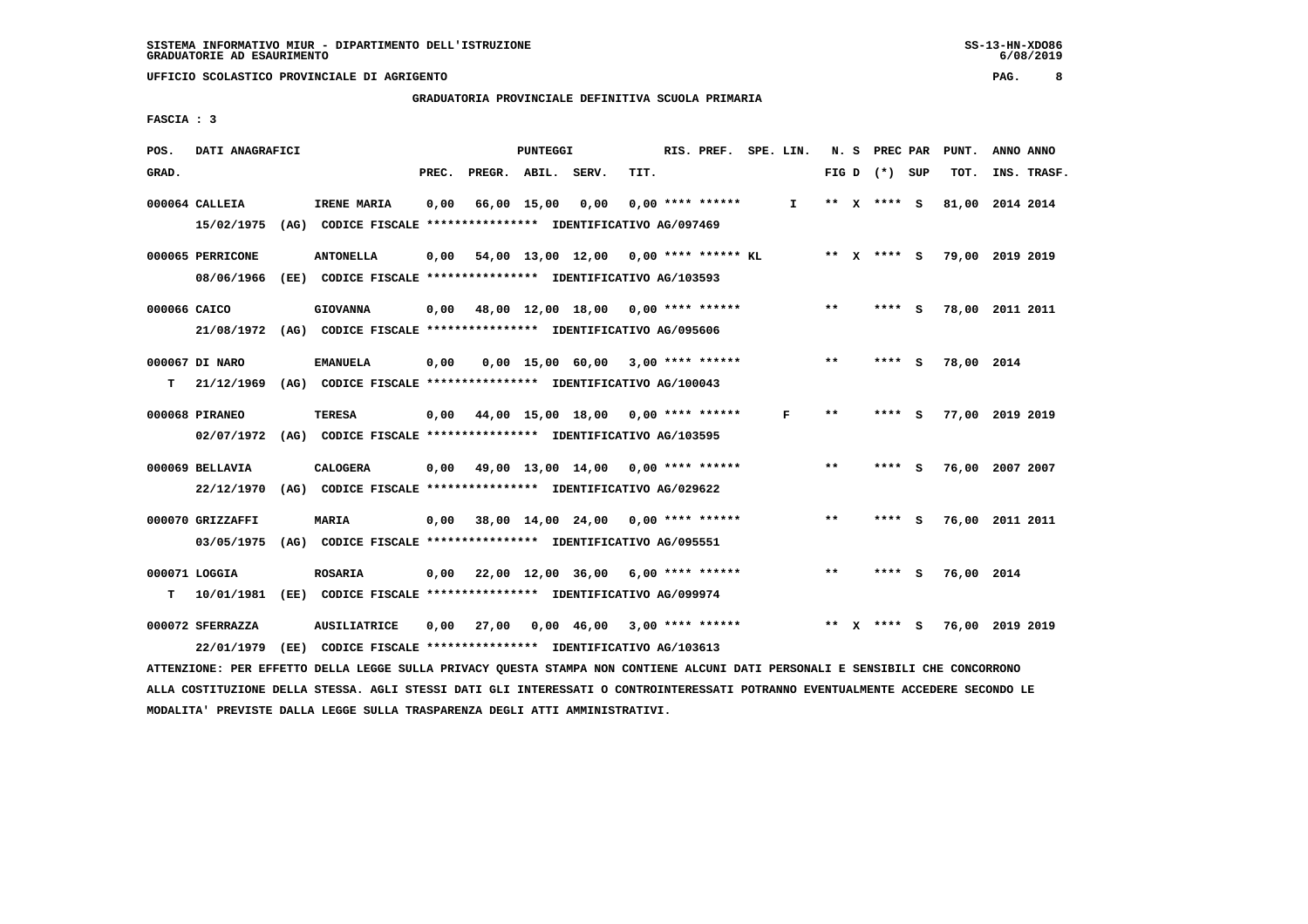# **GRADUATORIA PROVINCIALE DEFINITIVA SCUOLA PRIMARIA**

 **FASCIA : 3**

| POS.        | DATI ANAGRAFICI    |                                                                                                                               |       |                    | PUNTEGGI |                                                         |      | RIS. PREF. SPE. LIN. |              |        | N. S PREC PAR   | PUNT.      | ANNO ANNO       |
|-------------|--------------------|-------------------------------------------------------------------------------------------------------------------------------|-------|--------------------|----------|---------------------------------------------------------|------|----------------------|--------------|--------|-----------------|------------|-----------------|
| GRAD.       |                    |                                                                                                                               | PREC. | PREGR. ABIL. SERV. |          |                                                         | TIT. |                      |              |        | FIG D $(*)$ SUP | TOT.       | INS. TRASF.     |
|             | 000073 GAGLIANO    | <b>VALENTINA</b>                                                                                                              | 0,00  |                    |          | $50,00$ 14,00 10,00 0,00 **** ******                    |      |                      |              |        | ** $X$ **** S   | 74,00 2014 |                 |
|             |                    | T 12/04/1982 (AG) CODICE FISCALE **************** IDENTIFICATIVO AG/099985                                                    |       |                    |          |                                                         |      |                      |              |        |                 |            |                 |
| 000074 LAGO |                    | GISELLA                                                                                                                       |       |                    |          | $0,00$ 31,00 16,00 26,00 0,00 **** ******               |      |                      | F            | **     | **** S          | 73,00 2002 |                 |
|             |                    | 27/05/1974 (AG) CODICE FISCALE *************** IDENTIFICATIVO AG/026526                                                       |       |                    |          |                                                         |      |                      |              |        |                 |            |                 |
|             | 000075 DI ROSA     | <b>ROSARIA</b>                                                                                                                |       |                    |          | $0,00$ $24,00$ $15,00$ $28,00$ $6,00$ $***$ **** ****** |      |                      |              | $T$ ** | $***$ S         |            | 73,00 2011 2011 |
|             |                    | 23/09/1974 (EE) CODICE FISCALE *************** IDENTIFICATIVO AG/095532                                                       |       |                    |          |                                                         |      |                      |              |        |                 |            |                 |
|             | 000076 SANFILIPPO  | <b>VITA</b>                                                                                                                   | 0,00  |                    |          | 8,00 15,00 48,00 0,00 **** ****** KL                    |      |                      | I.           | $***$  | $***$ S         |            | 71,00 2011 2011 |
|             |                    | 02/05/1970 (EE) CODICE FISCALE *************** IDENTIFICATIVO AG/095517                                                       |       |                    |          |                                                         |      |                      |              |        |                 |            |                 |
|             | 000077 PITRUZZELLA | MARIARITA                                                                                                                     | 0,00  |                    |          | 3,00 16,00 48,00 3,00 **** ****** J                     |      |                      |              | $* *$  | **** S          | 70,00 2014 |                 |
| т           |                    | 18/08/1982 (AG) CODICE FISCALE *************** IDENTIFICATIVO AG/103483                                                       |       |                    |          |                                                         |      |                      |              |        |                 |            |                 |
|             | 000078 SCLAFANI    | TIZIANA                                                                                                                       |       |                    |          | $0,00$ 41,00 15,00 14,00 0,00 **** ******               |      |                      | $\mathbf{I}$ | $* *$  | **** S          |            | 70,00 2019 2019 |
|             |                    | 12/06/1973 (AG) CODICE FISCALE *************** IDENTIFICATIVO AG/103612                                                       |       |                    |          |                                                         |      |                      |              |        |                 |            |                 |
|             | 000079 DI MARIA    | <b>SABRINA</b>                                                                                                                | 0,00  |                    |          | $0,00$ 14,00 48,00 6,00 **** ****** KL                  |      |                      |              | $***$  | **** S          |            | 68,00 2014 2015 |
|             |                    | 02/01/1972 (AG) CODICE FISCALE *************** IDENTIFICATIVO AG/099888                                                       |       |                    |          |                                                         |      |                      |              |        |                 |            |                 |
|             | 000080 SALEMI      | <b>ALESSIA</b>                                                                                                                | 0,00  |                    |          | 3,00 17,00 48,00 0,00 **** ******                       |      |                      |              |        | ** x **** S     | 68,00 2014 |                 |
|             |                    | 10/10/1982 (AG) CODICE FISCALE *************** IDENTIFICATIVO AG/098270                                                       |       |                    |          |                                                         |      |                      |              |        |                 |            |                 |
|             | 000081 TERMINI     | ANNA MARIA                                                                                                                    | 0,00  |                    |          | $54,00$ 13,00 0,00 0,00 **** ******                     |      |                      |              |        | ** X **** S     |            | 67,00 2011 2011 |
|             | 02/11/1963         | (AG) CODICE FISCALE **************** IDENTIFICATIVO AG/095563                                                                 |       |                    |          |                                                         |      |                      |              |        |                 |            |                 |
|             |                    | ATTENZIONE: PER EFFETTO DELLA LEGGE SULLA PRIVACY QUESTA STAMPA NON CONTIENE ALCUNI DATI PERSONALI E SENSIBILI CHE CONCORRONO |       |                    |          |                                                         |      |                      |              |        |                 |            |                 |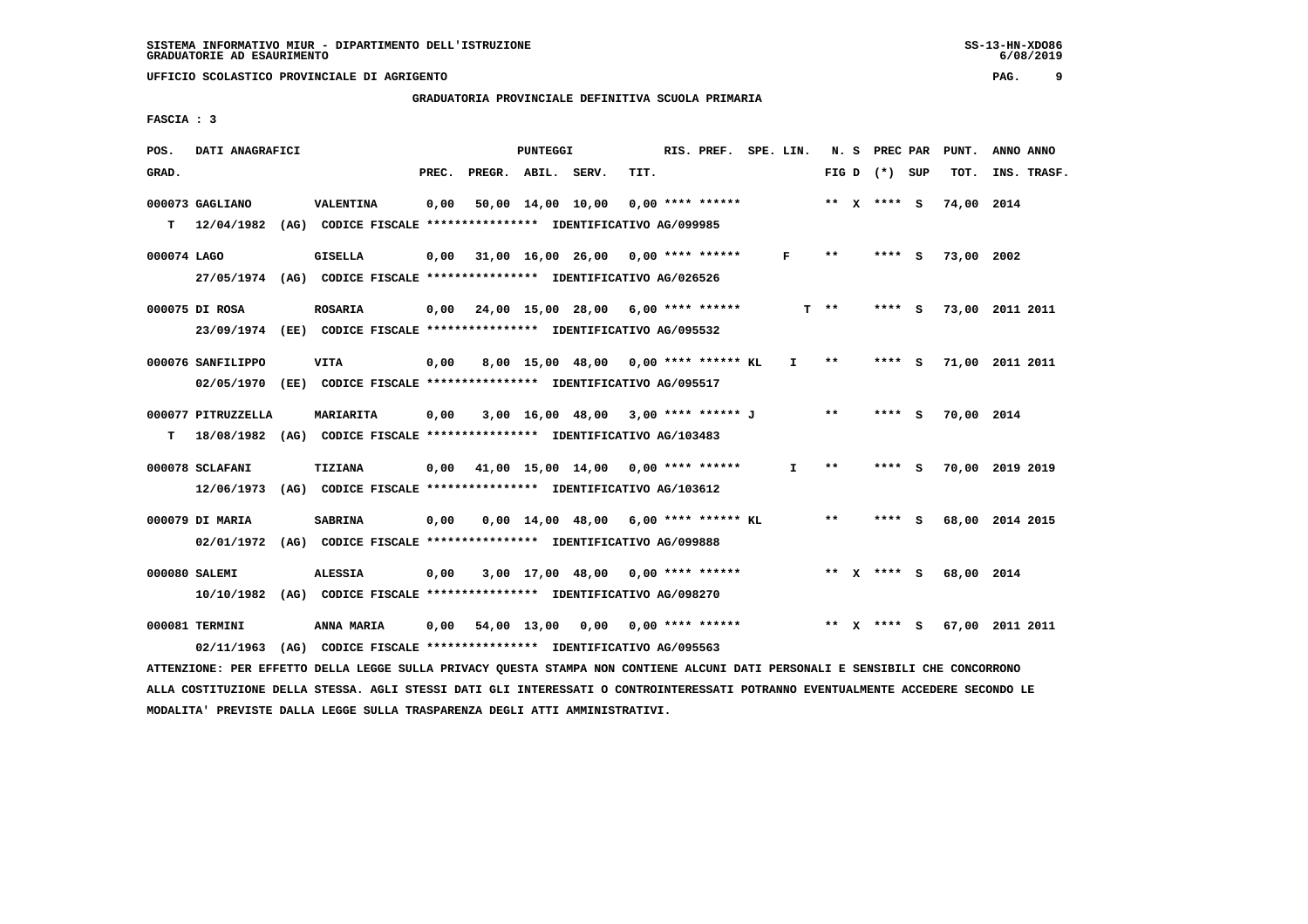### **GRADUATORIA PROVINCIALE DEFINITIVA SCUOLA PRIMARIA**

 **FASCIA : 3**

| POS.  | DATI ANAGRAFICI                                                                            |                                                                                |       |                    | PUNTEGGI    |                                     |      | RIS. PREF. SPE. LIN. |              |              | N. S PREC PAR |          | PUNT.      | ANNO ANNO       |
|-------|--------------------------------------------------------------------------------------------|--------------------------------------------------------------------------------|-------|--------------------|-------------|-------------------------------------|------|----------------------|--------------|--------------|---------------|----------|------------|-----------------|
| GRAD. |                                                                                            |                                                                                | PREC. | PREGR. ABIL. SERV. |             |                                     | TIT. |                      |              | FIG D        | (*) SUP       |          | TOT.       | INS. TRASF.     |
|       | 000082 CIRANNA<br>30/05/1972 (AG) CODICE FISCALE *************** IDENTIFICATIVO AG/097348  | <b>FINUCCIA</b>                                                                | 0,00  |                    | 52,00 15,00 | 0,00                                |      | $0.00$ **** ******   | $\mathbf{I}$ | $* *$        | **** S        |          | 67,00      | 2014 2014       |
|       | 000083 PECORARO<br>03/06/1979 (AG) CODICE FISCALE *************** IDENTIFICATIVO AG/103592 | <b>TANIA</b>                                                                   | 0,00  |                    |             | 19,00 16,00 32,00 0,00 **** ******  |      |                      | F            | $***$        | ****          | <b>S</b> |            | 67,00 2019 2019 |
|       | 000084 ABBATE<br>19/05/1967 (CL) CODICE FISCALE *************** IDENTIFICATIVO AG/103500   | <b>ROSA</b>                                                                    | 0,00  |                    |             | $6,00$ 15,00 46,00 0,00 **** ****** |      |                      | I.           | $\star\star$ | ****          | - S      |            | 67,00 2019 2019 |
|       | 000085 SCUDERI<br>28/10/1952 (ME) CODICE FISCALE *************** IDENTIFICATIVO AG/022165  | <b>CARMELO</b>                                                                 |       | $0,00$ 48,00 15,00 |             | 0,00                                |      | $0.00$ **** ******   | F            | ** X         | ****          |          | 63,00 2000 |                 |
| т     | 000086 CHIANTA<br>14/10/1982                                                               | CARMELO CESAR<br>(CL) CODICE FISCALE *************** IDENTIFICATIVO AG/097979  | 0,00  |                    |             | 0,00 17,00 34,00                    |      | $9,00$ **** ******   |              | $***$        | **** S        |          | 60,00 2014 |                 |
| T.    | 000087 FERRO<br>13/03/1969 (AG) CODICE FISCALE **************** IDENTIFICATIVO AG/098198   | MARIA CONCETT                                                                  | 0.00  |                    |             | 26,00 12,00 22,00 0,00 **** ******  |      |                      |              | $* *$        | **** S        |          | 60,00 2014 |                 |
| T.    | 000088 MASTRELLA<br>10/01/1978                                                             | <b>ROSA</b><br>(AG) CODICE FISCALE **************** IDENTIFICATIVO AG/100083   | 0,00  |                    |             | 8,00 12,00 37,00 3,00 **** ****** J |      |                      |              | $* *$        | **** S        |          | 60,00 2014 |                 |
|       | 000089 PROTO<br>25/04/1976                                                                 | MARIA CARMELA<br>(AG) CODICE FISCALE **************** IDENTIFICATIVO AG/027272 | 0.00  |                    |             | $0.00$ 15.00 44.00 0.00 **** ****** |      |                      | s            | $* *$        | ****          | <b>S</b> |            | 59,00 2019 2003 |
| т     | 000090 LA MENDOLA<br>16/12/1980                                                            | ANNA<br>(AG) CODICE FISCALE **************** IDENTIFICATIVO AG/100082          | 0,00  |                    |             | 0,00 14,00 41,00                    |      | 3,00 **** ****** J   |              | **           | ****          | s        | 58,00      | 2014            |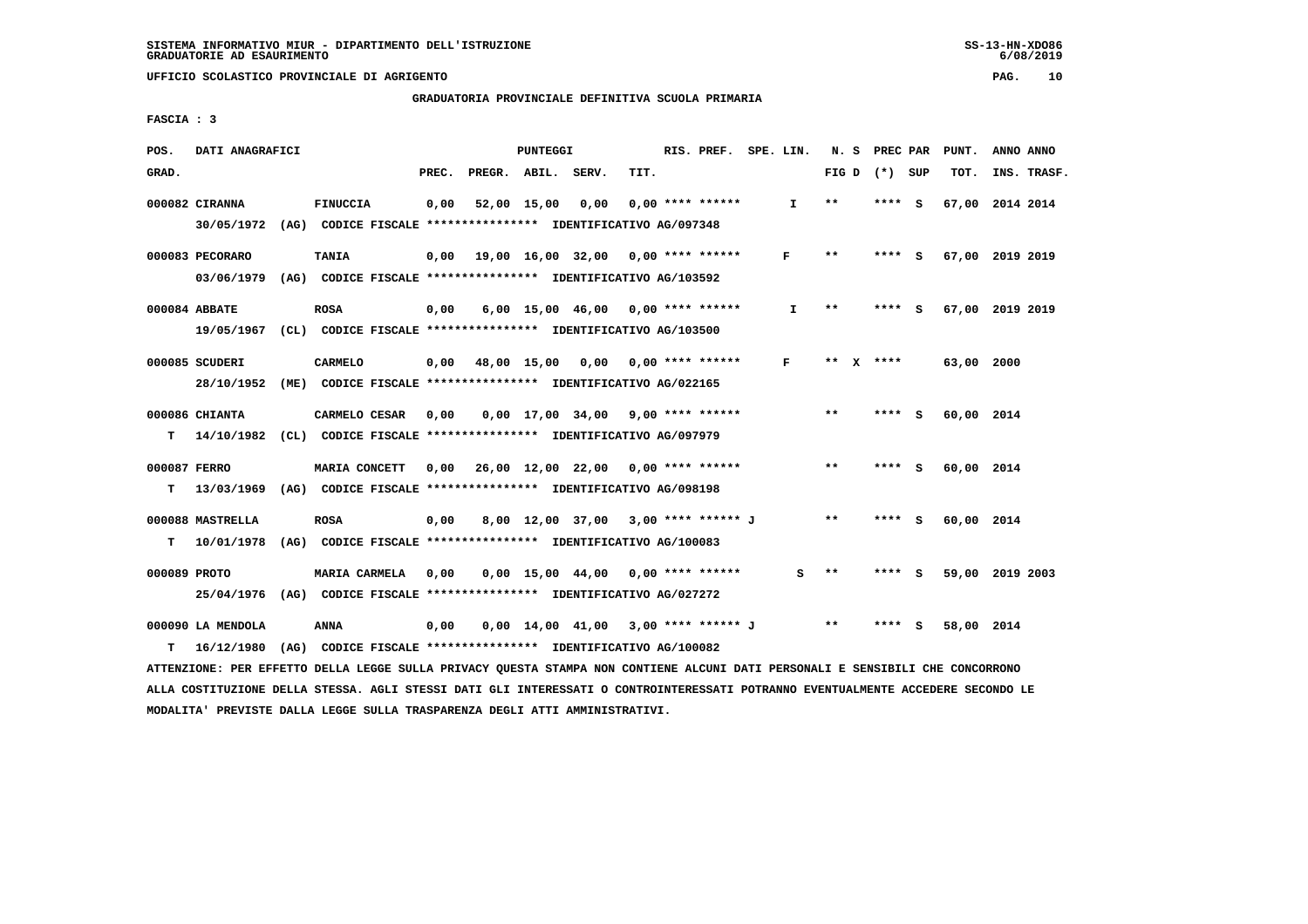**GRADUATORIA PROVINCIALE DEFINITIVA SCUOLA PRIMARIA**

 **FASCIA : 3**

| POS.<br>DATI ANAGRAFICI |                                                                          | PUNTEGGI                                | RIS. PREF. SPE. LIN. |    | N. S         | PREC PAR        | PUNT.      | ANNO ANNO       |
|-------------------------|--------------------------------------------------------------------------|-----------------------------------------|----------------------|----|--------------|-----------------|------------|-----------------|
| GRAD.                   | PREC.                                                                    | PREGR. ABIL. SERV.                      | TIT.                 |    |              | FIG D $(*)$ SUP | TOT.       | INS. TRASF.     |
| 000091 PERITORE         | <b>ROBERTA</b><br>0,00                                                   | 39,00 18,00<br>0,00                     | $0.00$ **** ******   | I. | $* *$        | **** S          |            | 57,00 2011 2011 |
| 09/04/1977              | (AG) CODICE FISCALE **************** IDENTIFICATIVO AG/095384            |                                         |                      |    |              |                 |            |                 |
| 000092 GIAMBALVO        | DIANE MARIA<br>0.00                                                      | 22,00 11,00 24,00 0,00 **** ******      |                      |    |              | ** X **** S     | 57,00 2014 |                 |
| 21/06/1968<br>т         | (EE) CODICE FISCALE **************** IDENTIFICATIVO AG/097755            |                                         |                      |    |              |                 |            |                 |
| 000093 CIUNI            | <b>FRANCESCA</b><br>0,00                                                 | $3,00$ 14,00 40,00 0,00 **** ******     |                      |    | $* *$        | **** S          |            | 57,00 2019 2019 |
| т                       | 23/04/1982 (AG) CODICE FISCALE **************** IDENTIFICATIVO AG/103531 |                                         |                      |    |              |                 |            |                 |
| 000094 GULLO            | <b>ANGELINA</b><br>0,00                                                  | $4,00$ 15,00 26,00 9,00 **** ******     |                      | F  | ** x **** s  |                 | 54,00 2000 |                 |
|                         | 12/12/1973 (AG) CODICE FISCALE **************** IDENTIFICATIVO AG/020010 |                                         |                      |    |              |                 |            |                 |
| 000095 RANDISI          | <b>FRANCESCA</b><br>0,00                                                 | 17,00<br>0,00 34,00                     | $3,00$ **** ******   |    | $\star\star$ | **** S          |            | 54,00 2019 2019 |
|                         | 12/04/1975 (EE) CODICE FISCALE *************** IDENTIFICATIVO AG/103603  |                                         |                      |    |              |                 |            |                 |
| 000096 VITA             | <b>ROSALIA</b><br>0,00                                                   | $3,00$ 14,00 36,00 0,00 **** ******     |                      |    | $***$        | **** S          |            | 53,00 2019 2019 |
|                         | 25/07/1975 (AG) CODICE FISCALE *************** IDENTIFICATIVO AG/103622  |                                         |                      |    |              |                 |            |                 |
| 000097 ALESSI           | PASOUA VALENT<br>0,00                                                    | 32,00 18,00<br>0,00                     | $3,00$ **** ******   |    | $* *$        | **** S          |            | 53,00 2019 2019 |
|                         | 20/09/1983 (PA) CODICE FISCALE *************** IDENTIFICATIVO AG/103506  |                                         |                      |    |              |                 |            |                 |
| 000098 TAGLIARENI       | <b>NADIA</b><br>0,00                                                     | 23,00 13,00 16,00 0,00 **** ******      |                      |    | $* *$        | ****<br>- S     |            | 52,00 2003 2003 |
|                         | 25/02/1979 (AG) CODICE FISCALE *************** IDENTIFICATIVO AG/027103  |                                         |                      |    |              |                 |            |                 |
|                         |                                                                          |                                         |                      |    |              |                 |            |                 |
| 000099 VITALE           | <b>AGNESE SALVAT</b><br>0,00                                             | 10,00 15,00 26,00 0,00 **** ****** KL F |                      |    | $* *$        | ****<br>- 5     |            | 51,00 2003 2003 |
|                         | 16/06/1965 (PA) CODICE FISCALE *************** IDENTIFICATIVO AG/027317  |                                         |                      |    |              |                 |            |                 |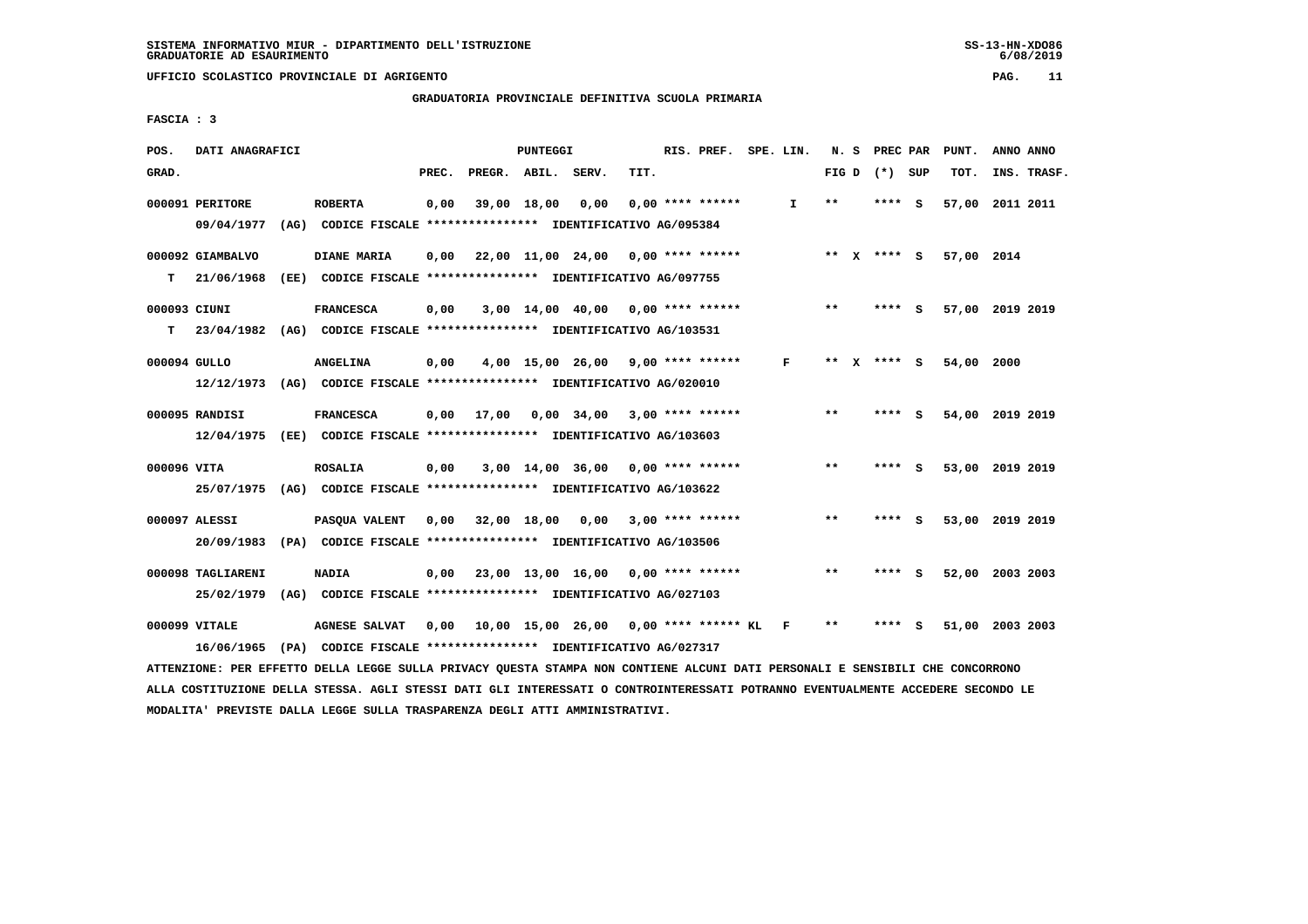**UFFICIO SCOLASTICO PROVINCIALE DI AGRIGENTO PAG. 12**

 **GRADUATORIA PROVINCIALE DEFINITIVA SCUOLA PRIMARIA**

 **FASCIA : 3**

| POS.         | DATI ANAGRAFICI  |                                                                                                                               |       |                    | PUNTEGGI |                                           |      | RIS. PREF. SPE. LIN. |  |       | N. S PREC PAR     |     | PUNT.           | ANNO ANNO |             |
|--------------|------------------|-------------------------------------------------------------------------------------------------------------------------------|-------|--------------------|----------|-------------------------------------------|------|----------------------|--|-------|-------------------|-----|-----------------|-----------|-------------|
| GRAD.        |                  |                                                                                                                               | PREC. | PREGR. ABIL. SERV. |          |                                           | TIT. |                      |  |       | FIG $D$ $(*)$ SUP |     | TOT.            |           | INS. TRASF. |
|              | 000100 BELLAVIA  | <b>IVANA</b>                                                                                                                  | 0,00  |                    |          | $0,00 \quad 13,00 \quad 38,00$            |      | $0.00$ **** ******   |  | **    | ****              | - S | 51,00 2014      |           |             |
| т            | 31/07/1983       | (CL) CODICE FISCALE *************** IDENTIFICATIVO AG/097875                                                                  |       |                    |          |                                           |      |                      |  |       |                   |     |                 |           |             |
|              | 000101 MILICI    | <b>MARIA</b>                                                                                                                  | 0,00  |                    |          | 33,00 18,00 0,00 0,00 **** ******         |      |                      |  | $***$ | **** S            |     | 51,00 2019 2019 |           |             |
|              | $T = 15/02/1976$ | (TP) CODICE FISCALE **************** IDENTIFICATIVO AG/103582                                                                 |       |                    |          |                                           |      |                      |  |       |                   |     |                 |           |             |
|              |                  |                                                                                                                               |       |                    |          |                                           |      |                      |  |       |                   |     |                 |           |             |
|              | 000102 MOSCHIERA | <b>DANIELA</b>                                                                                                                | 0,00  |                    |          | 19,00  0,00  32,00  0,00  ****  ******  J |      |                      |  | $* *$ | **** S            |     | 51,00 2019 2019 |           |             |
|              |                  | T 13/09/1972 (AG) CODICE FISCALE *************** IDENTIFICATIVO AG/103584                                                     |       |                    |          |                                           |      |                      |  |       |                   |     |                 |           |             |
|              | 000103 AUGELLO   | ROSINA LUCIA                                                                                                                  | 0,00  |                    |          | $0.00$ 15.00 36.00 0.00 **** ******       |      |                      |  | $***$ | **** S            |     | 51,00 2019      |           |             |
|              | 22/01/1970       | (AG) CODICE FISCALE **************** IDENTIFICATIVO AG/026470                                                                 |       |                    |          |                                           |      |                      |  |       |                   |     |                 |           |             |
| 000104 CONTI |                  | GISELLA                                                                                                                       | 0,00  |                    |          | 36,00 11,00 0,00 3,00 **** ******         |      |                      |  | $**$  | **** S            |     | 50,00 2014      |           |             |
| т            | 28/01/1975       | (AG) CODICE FISCALE **************** IDENTIFICATIVO AG/100996                                                                 |       |                    |          |                                           |      |                      |  |       |                   |     |                 |           |             |
|              |                  |                                                                                                                               |       |                    |          |                                           |      |                      |  |       |                   |     |                 |           |             |
|              | 000105 FERRETTI  | <b>ALICE</b>                                                                                                                  |       |                    |          | $0,00$ 22,00 16,00 12,00 0,00 **** ****** |      |                      |  | $* *$ | **** S            |     | 50,00 2014      |           |             |
| T.           | 19/04/1982       | (AG) CODICE FISCALE **************** IDENTIFICATIVO AG/099975                                                                 |       |                    |          |                                           |      |                      |  |       |                   |     |                 |           |             |
|              | 000106 LAGAIPA   | <b>SERENA</b>                                                                                                                 | 0,00  |                    |          | $0,00$ 14,00 36,00 0,00 **** ******       |      |                      |  | $***$ | **** S            |     | 50,00 2019 2019 |           |             |
| т            | 31/05/1980       | (AG) CODICE FISCALE **************** IDENTIFICATIVO AG/103571                                                                 |       |                    |          |                                           |      |                      |  |       |                   |     |                 |           |             |
|              | 000107 SICURELLA | <b>ROSALIA</b>                                                                                                                |       | 12,00              |          | 0,00 38,00 0,00 **** ******               |      |                      |  |       | ** X **** S       |     | 50,00 2019 2019 |           |             |
|              |                  |                                                                                                                               | 0,00  |                    |          |                                           |      |                      |  |       |                   |     |                 |           |             |
| т            |                  | 20/01/1971 (AG) CODICE FISCALE **************** IDENTIFICATIVO AG/103614                                                      |       |                    |          |                                           |      |                      |  |       |                   |     |                 |           |             |
| 000108 COCCO |                  | <b>IRENE</b>                                                                                                                  | 0,00  |                    |          | 32,00 18,00 0,00 0,00 **** ******         |      |                      |  | $***$ | **** S            |     | 50,00 2019 2019 |           |             |
| т            | 31/10/1982       | (NU) CODICE FISCALE *************** IDENTIFICATIVO AG/103533                                                                  |       |                    |          |                                           |      |                      |  |       |                   |     |                 |           |             |
|              |                  | ATTENZIONE: PER EFFETTO DELLA LEGGE SULLA PRIVACY QUESTA STAMPA NON CONTIENE ALCUNI DATI PERSONALI E SENSIBILI CHE CONCORRONO |       |                    |          |                                           |      |                      |  |       |                   |     |                 |           |             |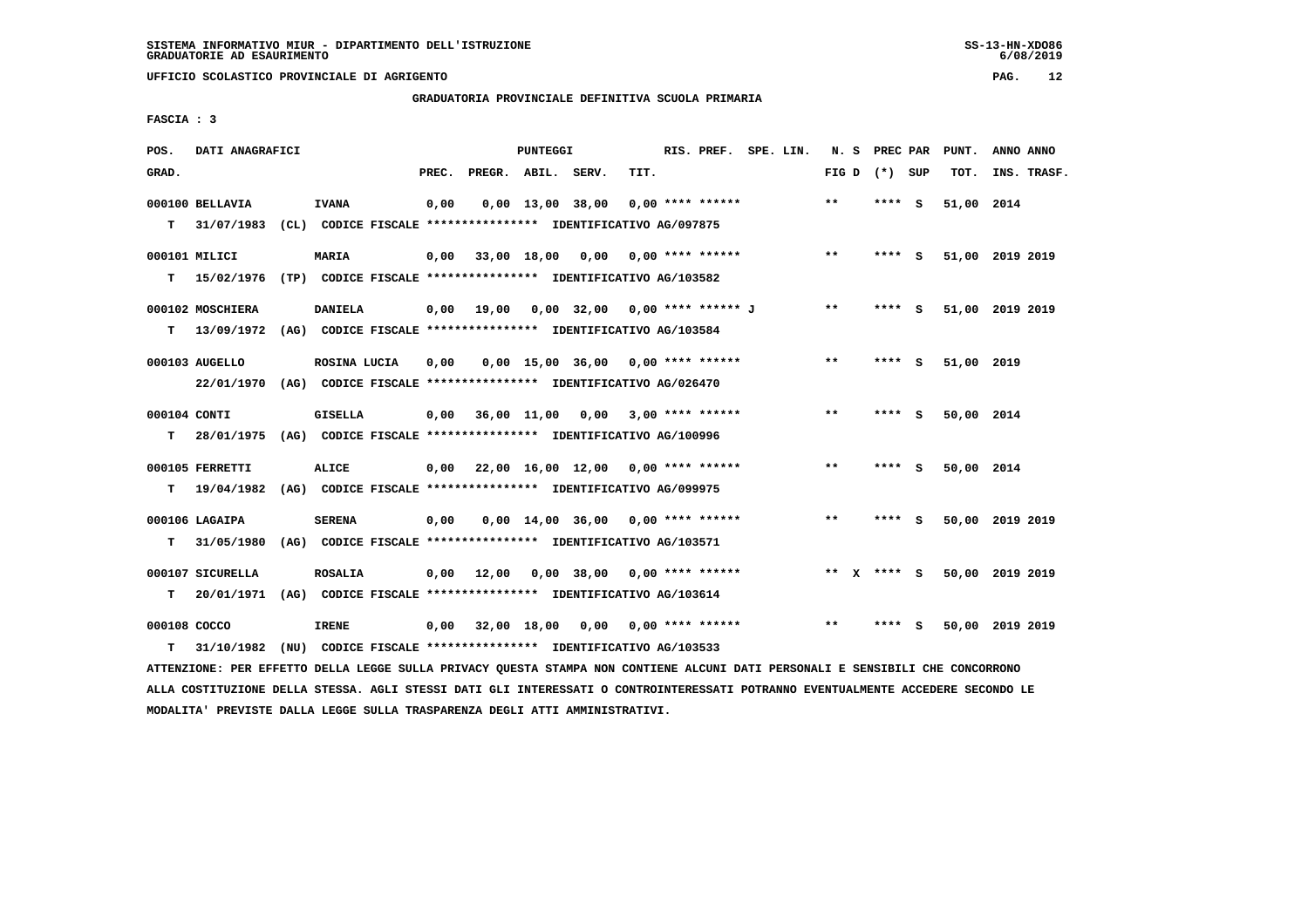# **GRADUATORIA PROVINCIALE DEFINITIVA SCUOLA PRIMARIA**

 **FASCIA : 3**

| POS.             | DATI ANAGRAFICI   |                                                                                  |       |                    | <b>PUNTEGGI</b> |                                           |      | RIS. PREF.         | SPE. LIN.    | N.S   |              | PREC PAR        |     | PUNT.           | ANNO ANNO |             |
|------------------|-------------------|----------------------------------------------------------------------------------|-------|--------------------|-----------------|-------------------------------------------|------|--------------------|--------------|-------|--------------|-----------------|-----|-----------------|-----------|-------------|
| GRAD.            |                   |                                                                                  | PREC. | PREGR. ABIL. SERV. |                 |                                           | TIT. |                    |              |       |              | FIG D $(*)$ SUP |     | TOT.            |           | INS. TRASF. |
|                  | 000109 CASTRONOVO | <b>PAOLA</b>                                                                     | 0,00  |                    |                 | $0,00 \quad 11,00 \quad 38,00$            |      | $0.00$ **** ****** |              |       |              | ** X **** S     |     | 49,00           | 2014      |             |
| т                | 27/08/1967        | (AG) CODICE FISCALE **************** IDENTIFICATIVO AG/099945                    |       |                    |                 |                                           |      |                    |              |       |              |                 |     |                 |           |             |
|                  | 000110 FANARA     | <b>ROSALINDA</b>                                                                 | 0,00  |                    | 33,00 16,00     | 0,00                                      |      | $0.00$ **** ****** | $\mathbf{F}$ | $***$ | $\mathbf{x}$ | **** S          |     | 49,00 2019 2007 |           |             |
|                  | 26/07/1968        | (AG) CODICE FISCALE **************** IDENTIFICATIVO AG/029747                    |       |                    |                 |                                           |      |                    |              |       |              |                 |     |                 |           |             |
|                  | 000111 MORREALE   | <b>VALENTINA</b>                                                                 | 0,00  |                    |                 | $6,00$ 16,00 24,00 3,00 **** ******       |      |                    | I.           | * *   |              |                 | s   | 49,00           | 2019 2007 |             |
|                  | 30/03/1978        | (AG) CODICE FISCALE **************** IDENTIFICATIVO AG/029708                    |       |                    |                 |                                           |      |                    |              |       |              |                 |     |                 |           |             |
|                  | 000112 SORRENTINO | <b>ROSANNA</b>                                                                   | 0,00  |                    |                 | $20,00$ 10,00 18,00 0,00 **** ******      |      |                    |              | $* *$ |              | **** S          |     | 48,00           | 2014      |             |
|                  | 02/10/1982        | (AG) CODICE FISCALE **************** IDENTIFICATIVO AG/098168                    |       |                    |                 |                                           |      |                    |              |       |              |                 |     |                 |           |             |
|                  | 000113 MARAGLIANO | <b>ROSALBA</b>                                                                   |       |                    |                 | $0.00$ 12.00 16.00 20.00 0.00 **** ****** |      |                    | I.           | $**$  |              | ****            | - 5 | 48,00           | 2019 2019 |             |
|                  | 25/02/1973        | (AG) CODICE FISCALE **************** IDENTIFICATIVO AG/103578                    |       |                    |                 |                                           |      |                    |              |       |              |                 |     |                 |           |             |
|                  | 000114 CAPODICI   | <b>TIZIANA MARIA</b>                                                             | 0.00  |                    |                 | $0.00 \quad 16.00 \quad 32.00$            |      | 0,00 **** ******   |              | $* *$ |              | ****            | - S | 48,00 2019 2019 |           |             |
|                  | 05/10/1966        | (AG) CODICE FISCALE **************** IDENTIFICATIVO AG/103520                    |       |                    |                 |                                           |      |                    |              |       |              |                 |     |                 |           |             |
| 000115 CASA      |                   | <b>PAOLA</b>                                                                     | 0,00  | 18,00              |                 | $0,00$ 30,00                              |      | $0.00$ **** ****** |              | **    |              | ****            | - S | 48,00           | 2019 2019 |             |
|                  | 21/12/1982        | (AG) CODICE FISCALE **************** IDENTIFICATIVO AG/103521                    |       |                    |                 |                                           |      |                    |              |       |              |                 |     |                 |           |             |
|                  |                   |                                                                                  |       |                    |                 |                                           |      |                    |              | $* *$ |              | ****            |     |                 |           |             |
| 000116 MULE<br>т | 10/01/1970        | <b>ANNAROSA</b><br>(AG) CODICE FISCALE **************** IDENTIFICATIVO AG/099981 | 0,00  |                    |                 | $0.00$ 11.00 36.00 0.00 **** ******       |      |                    |              |       |              |                 | - 5 | 47,00 2014      |           |             |
|                  |                   |                                                                                  |       |                    |                 |                                           |      |                    |              |       |              |                 |     |                 |           |             |
|                  | 000117 PECORARO   | LAURA<br>(AG) CODICE FISCALE **************** IDENTIFICATIVO AG/099886           | 0,00  |                    |                 | 3,00 16,00 24,00                          |      | $3,00$ **** ****** | I.           | $* *$ |              |                 | s   | 46,00           | 2015 2015 |             |
| т                | 12/11/1978        |                                                                                  |       |                    |                 |                                           |      |                    |              |       |              |                 |     |                 |           |             |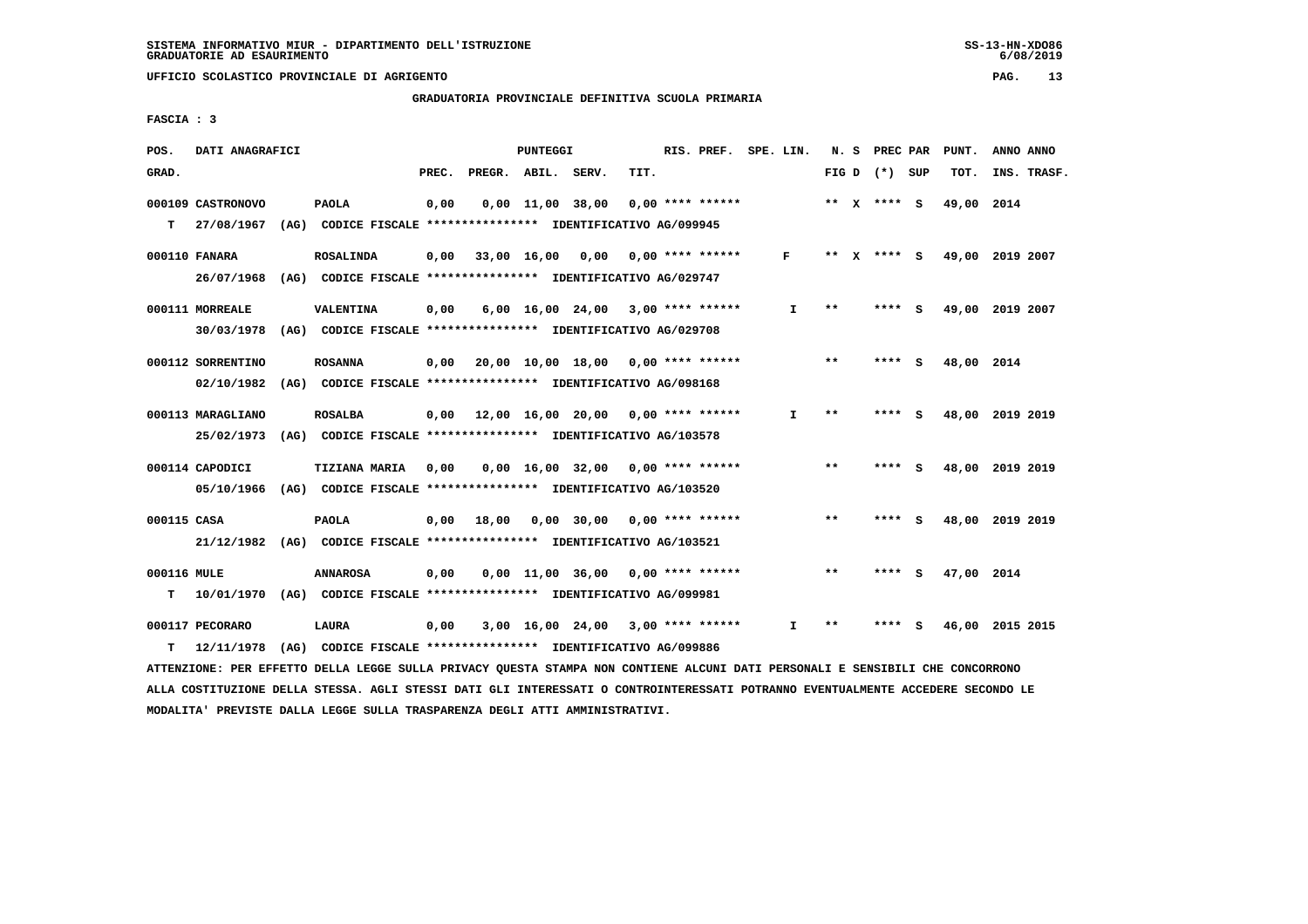**UFFICIO SCOLASTICO PROVINCIALE DI AGRIGENTO PAG. 14**

 **GRADUATORIA PROVINCIALE DEFINITIVA SCUOLA PRIMARIA**

 **FASCIA : 3**

| POS.  | DATI ANAGRAFICI             |      |                                                                                  |       |              | <b>PUNTEGGI</b> |                                                 |      | RIS. PREF.         | SPE. LIN. |    | N. S            | PREC PAR |     | PUNT.      | ANNO ANNO       |
|-------|-----------------------------|------|----------------------------------------------------------------------------------|-------|--------------|-----------------|-------------------------------------------------|------|--------------------|-----------|----|-----------------|----------|-----|------------|-----------------|
| GRAD. |                             |      |                                                                                  | PREC. | PREGR. ABIL. |                 | SERV.                                           | TIT. |                    |           |    | FIG D $(*)$ SUP |          |     | TOT.       | INS. TRASF.     |
|       | 000118 MARONGIU             |      | <b>NADIA</b>                                                                     | 0,00  |              | 28,00 17,00     | 0,00                                            |      | $0.00$ **** ****** |           | F  | $**$            | **** S   |     | 45,00      | 2007 2007       |
|       | 19/07/1979                  |      | (AG) CODICE FISCALE **************** IDENTIFICATIVO AG/029929                    |       |              |                 |                                                 |      |                    |           |    |                 |          |     |            |                 |
|       | 000119 TURRIGROSSA          |      | <b>ROSARIA</b>                                                                   | 0,00  |              |                 | $0,00$ 16,00 8,00 21,00 **** ******             |      |                    |           |    | $***$           | ****     | - 5 | 45,00 2014 |                 |
| т     | 08/04/1982                  |      | (CL) CODICE FISCALE **************** IDENTIFICATIVO AG/099953                    |       |              |                 |                                                 |      |                    |           |    |                 |          |     |            |                 |
|       | 000120 LO PRESTI            |      | <b>CROCIFISSA</b>                                                                | 0.00  |              |                 | $17,00$ $16,00$ $12,00$ $0,00$ $***$ **** ***** |      |                    |           | I. | $* *$           | ****     | - S |            | 45,00 2019 2004 |
|       | 22/10/1963                  |      | (AG) CODICE FISCALE **************** IDENTIFICATIVO AG/027623                    |       |              |                 |                                                 |      |                    |           |    |                 |          |     |            |                 |
|       | 000121 CHIANETTA            |      | <b>LAURA</b>                                                                     | 0,00  |              |                 | 12,00 11,00 22,00 0,00 **** ******              |      |                    |           |    | $**$            | ****     | - S |            | 45,00 2019 2019 |
| т     | 25/04/1980                  |      | (AG) CODICE FISCALE **************** IDENTIFICATIVO AG/103525                    |       |              |                 |                                                 |      |                    |           |    |                 |          |     |            |                 |
|       | 000122 DI FALCO             |      | <b>ROSALINDA</b>                                                                 | 0.00  | 30,00 15,00  |                 | 0.00                                            |      | $0.00$ **** ****** |           | I. | $**$            | ****     | - 5 |            | 45,00 2019 2019 |
|       | 25/04/1980                  |      | (AG) CODICE FISCALE **************** IDENTIFICATIVO AG/285659                    |       |              |                 |                                                 |      |                    |           |    |                 |          |     |            |                 |
|       |                             |      |                                                                                  |       |              |                 |                                                 |      | $9.00$ **** ****** |           |    | $***$           | ****     | - S |            |                 |
| т     | 000123 VIRONE<br>26/07/1975 |      | <b>GIOVANNA</b><br>(AG) CODICE FISCALE **************** IDENTIFICATIVO AG/100227 | 0.00  |              |                 | 0,00 11,00 24,00                                |      |                    |           |    |                 |          |     | 44,00 2014 |                 |
|       |                             |      |                                                                                  |       |              |                 |                                                 |      |                    |           |    |                 |          |     |            |                 |
|       | 000124 RANDISI              |      | <b>ROSAMARIA</b>                                                                 | 0,00  | 12,00        |                 | 0,00 32,00                                      |      | $0.00$ **** ****** |           |    | $***$           | ****     | S.  |            | 44,00 2019 2019 |
|       | 16/08/1973                  | (EE) | CODICE FISCALE **************** IDENTIFICATIVO AG/103604                         |       |              |                 |                                                 |      |                    |           |    |                 |          |     |            |                 |
|       | 000125 GUADAGNI             |      | ROSA ANNA MAR                                                                    | 0.00  |              |                 | 14,00 14,00 12,00 3,00 **** ******              |      |                    |           |    | $* *$           | **** S   |     | 43,00 2014 |                 |
| т     | 21/07/1973                  |      | (PA) CODICE FISCALE **************** IDENTIFICATIVO AG/099179                    |       |              |                 |                                                 |      |                    |           |    |                 |          |     |            |                 |
|       | 000126 MISTRETTA            |      | <b>ANTONELLA</b>                                                                 | 0,00  |              | 32,00 11,00     | 0,00                                            |      | $0.00$ **** ****** |           |    | $* *$           | ****     | s   | 43,00 2014 |                 |
| т     | 17/08/1981                  | (AG) | CODICE FISCALE **************** IDENTIFICATIVO AG/100209                         |       |              |                 |                                                 |      |                    |           |    |                 |          |     |            |                 |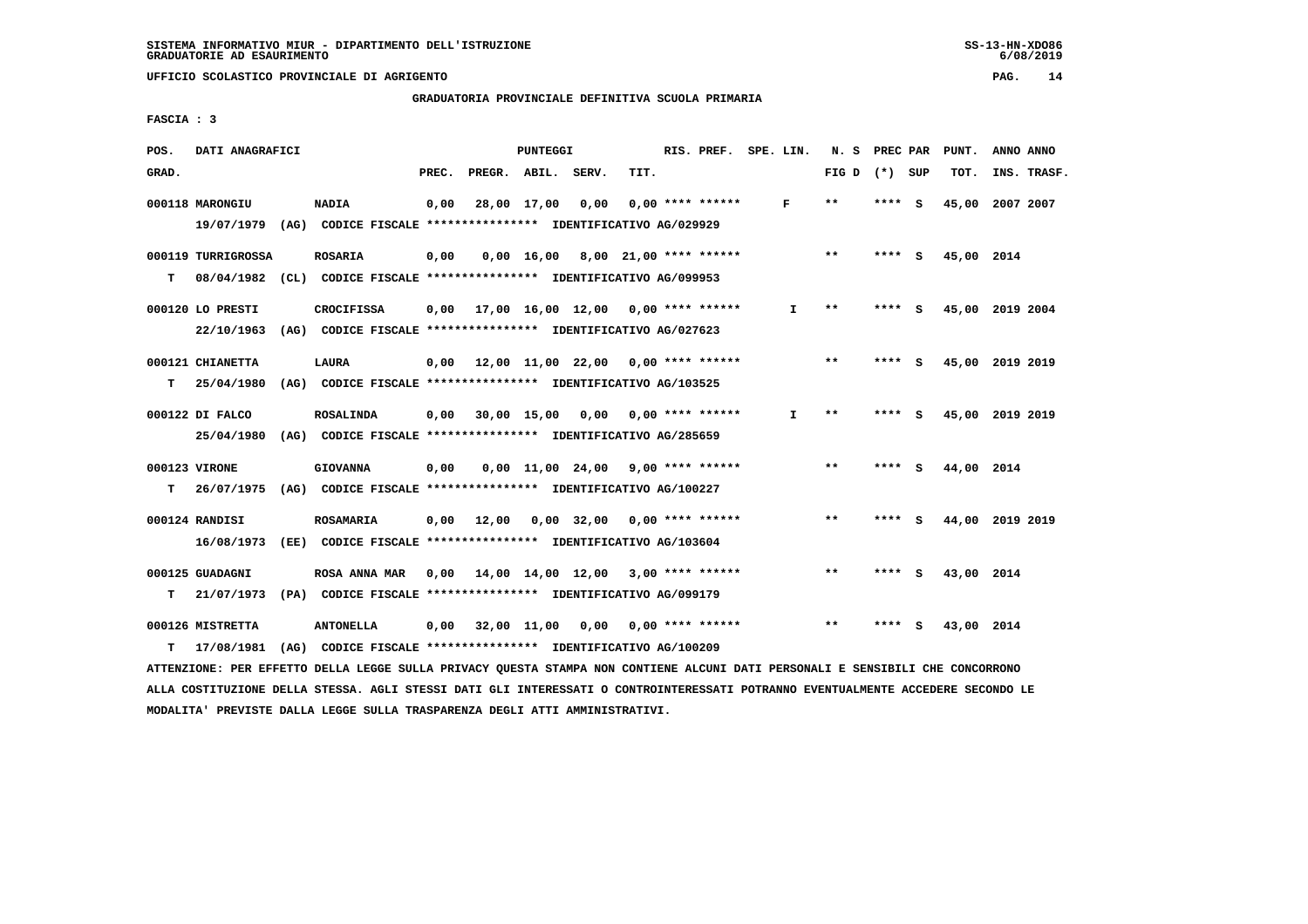**UFFICIO SCOLASTICO PROVINCIALE DI AGRIGENTO PAG. 15**

 **GRADUATORIA PROVINCIALE DEFINITIVA SCUOLA PRIMARIA**

 **FASCIA : 3**

| POS.         | DATI ANAGRAFICI    |                                                                                                                               |      |                          | <b>PUNTEGGI</b> |                                                                  |      | RIS. PREF. SPE. LIN. |  | N. S PREC PAR   |         | PUNT.      | ANNO ANNO       |  |
|--------------|--------------------|-------------------------------------------------------------------------------------------------------------------------------|------|--------------------------|-----------------|------------------------------------------------------------------|------|----------------------|--|-----------------|---------|------------|-----------------|--|
| GRAD.        |                    |                                                                                                                               |      | PREC. PREGR. ABIL. SERV. |                 |                                                                  | TIT. |                      |  | FIG D $(*)$ SUP |         | TOT.       | INS. TRASF.     |  |
|              | 000127 VACCARO     | <b>GIOVANNA</b>                                                                                                               | 0,00 |                          |                 | $2,00$ 16,00 24,00 0,00 **** ******                              |      |                      |  | $***$           | $***$ S | 42,00 2014 |                 |  |
| T.           | 30/08/1983         | (AG) CODICE FISCALE *************** IDENTIFICATIVO AG/100257                                                                  |      |                          |                 |                                                                  |      |                      |  |                 |         |            |                 |  |
|              |                    |                                                                                                                               |      |                          |                 |                                                                  |      |                      |  |                 |         |            |                 |  |
|              | 000128 MATINA      | LAURA                                                                                                                         | 0,00 |                          |                 | 3,00 11,00 28,00 0,00 **** ****** J                              |      |                      |  | $***$           | **** S  |            | 42,00 2019 2019 |  |
| т            | 29/10/1973         | (AG) CODICE FISCALE **************** IDENTIFICATIVO AG/103543                                                                 |      |                          |                 |                                                                  |      |                      |  |                 |         |            |                 |  |
|              | 000129 COLLURA     | <b>ANGELA</b>                                                                                                                 | 0,00 |                          |                 | 30,00 11,00 0,00 0,00 **** ******                                |      |                      |  | $***$           | **** S  | 41,00 2014 |                 |  |
|              |                    | T 14/10/1975 (AG) CODICE FISCALE *************** IDENTIFICATIVO AG/100198                                                     |      |                          |                 |                                                                  |      |                      |  |                 |         |            |                 |  |
| 000130 URSO  |                    | <b>ANGELA</b>                                                                                                                 |      |                          |                 | $0,00$ 14,00 24,00 3,00 **** ****** J                            |      |                      |  | $* *$           | **** S  | 41,00 2014 |                 |  |
|              |                    |                                                                                                                               | 0,00 |                          |                 |                                                                  |      |                      |  |                 |         |            |                 |  |
|              |                    | T 13/07/1970 (AG) CODICE FISCALE *************** IDENTIFICATIVO AG/100074                                                     |      |                          |                 |                                                                  |      |                      |  |                 |         |            |                 |  |
|              | 000131 FRISCIA     | <b>MARIA GABRIEL</b>                                                                                                          | 0,00 |                          |                 | $9.00 \quad 16.00 \quad 14.00 \quad 0.00 \quad *** \quad ******$ |      |                      |  | $***$           | **** S  |            | 39,00 2004 2004 |  |
|              | 25/06/1969         | (AG) CODICE FISCALE **************** IDENTIFICATIVO AG/027634                                                                 |      |                          |                 |                                                                  |      |                      |  |                 |         |            |                 |  |
|              | 000132 COSTANZA    | LOREDANA                                                                                                                      | 0,00 |                          |                 | $0,00$ 15,00 24,00 0,00 **** ******                              |      |                      |  | $***$           | **** S  | 39,00 2014 |                 |  |
|              |                    |                                                                                                                               |      |                          |                 |                                                                  |      |                      |  |                 |         |            |                 |  |
|              |                    | T 08/11/1983 (AG) CODICE FISCALE *************** IDENTIFICATIVO AG/030357                                                     |      |                          |                 |                                                                  |      |                      |  |                 |         |            |                 |  |
| 000133 PATTI |                    | MARIAIMMACOLA                                                                                                                 | 0,00 |                          |                 | $0,00$ 15,00 24,00 0,00 **** ******                              |      |                      |  | $***$           | **** S  | 39,00 2014 |                 |  |
| T.           |                    | 06/03/1971 (AG) CODICE FISCALE **************** IDENTIFICATIVO AG/100145                                                      |      |                          |                 |                                                                  |      |                      |  |                 |         |            |                 |  |
|              |                    |                                                                                                                               |      |                          |                 |                                                                  |      |                      |  |                 |         |            |                 |  |
|              | 000134 CICCHIRILLO | <b>ELIANA</b>                                                                                                                 | 0,00 |                          |                 | 12,00 13,00 14,00 0,00 **** ******                               |      |                      |  | $***$           | **** S  | 39,00 2015 |                 |  |
| т            |                    | 20/04/1974 (AG) CODICE FISCALE **************** IDENTIFICATIVO AG/098820                                                      |      |                          |                 |                                                                  |      |                      |  |                 |         |            |                 |  |
| 000135 VULLO |                    | ANNA                                                                                                                          | 0,00 |                          |                 | 2,00 11,00 26,00 0,00 **** ****** J                              |      |                      |  | $* *$           | **** S  |            | 39,00 2019 2019 |  |
|              | 08/02/1979         | (AG) CODICE FISCALE **************** IDENTIFICATIVO AG/103624                                                                 |      |                          |                 |                                                                  |      |                      |  |                 |         |            |                 |  |
|              |                    | ATTENZIONE: PER EFFETTO DELLA LEGGE SULLA PRIVACY QUESTA STAMPA NON CONTIENE ALCUNI DATI PERSONALI E SENSIBILI CHE CONCORRONO |      |                          |                 |                                                                  |      |                      |  |                 |         |            |                 |  |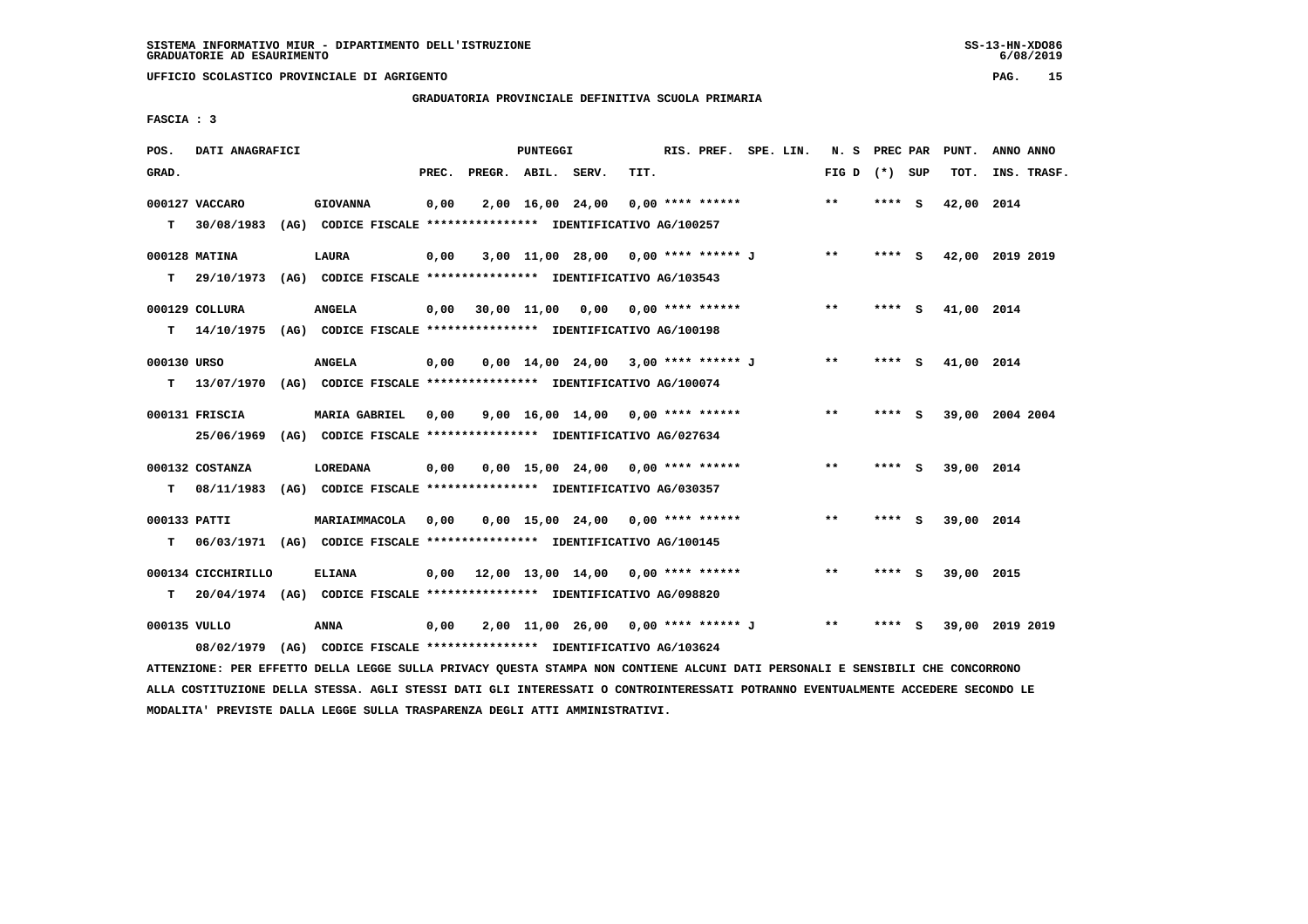**GRADUATORIA PROVINCIALE DEFINITIVA SCUOLA PRIMARIA**

 **FASCIA : 3**

| POS.          | DATI ANAGRAFICI     |                                                                                                                                                                                                        |       |                                            | <b>PUNTEGGI</b> |                                     |      | RIS. PREF. SPE. LIN. |              |       | N. S PREC PAR   |          | PUNT.      | ANNO ANNO       |
|---------------|---------------------|--------------------------------------------------------------------------------------------------------------------------------------------------------------------------------------------------------|-------|--------------------------------------------|-----------------|-------------------------------------|------|----------------------|--------------|-------|-----------------|----------|------------|-----------------|
| GRAD.         |                     |                                                                                                                                                                                                        | PREC. | PREGR. ABIL. SERV.                         |                 |                                     | TIT. |                      |              |       | FIG D $(*)$ SUP |          | TOT.       | INS. TRASF.     |
| 000136 ABELLO |                     | <b>EMANUELE</b>                                                                                                                                                                                        | 0,00  |                                            |                 | $0,00$ 11,00 24,00                  |      | $3,00$ **** ******   |              | $* *$ | **** S          |          | 38,00 2014 |                 |
| т             |                     | 20/04/1974 (AG) CODICE FISCALE *************** IDENTIFICATIVO AG/100156                                                                                                                                |       |                                            |                 |                                     |      |                      |              |       |                 |          |            |                 |
| 000137 NOTO   |                     | <b>ANNA</b>                                                                                                                                                                                            | 0,00  |                                            |                 | 2,00 14,00 22,00                    |      | 0,00 **** ******     |              |       | ** x **** S     |          |            | 38,00 2019 2004 |
|               |                     | 25/11/1976 (AG) CODICE FISCALE *************** IDENTIFICATIVO AG/027600                                                                                                                                |       |                                            |                 |                                     |      |                      |              |       |                 |          |            |                 |
|               | 000138 LICATA TISSI | <b>PIETRO</b>                                                                                                                                                                                          | 0,00  |                                            |                 | $6,00$ 13,00 12,00 6,00 **** ****** |      |                      |              | $***$ | ****            | - S      |            | 37,00 2019 2019 |
| т             |                     | 15/12/1983 (EE) CODICE FISCALE *************** IDENTIFICATIVO AG/103573                                                                                                                                |       |                                            |                 |                                     |      |                      |              |       |                 |          |            |                 |
|               | 000139 PULLARA      | <b>VANIA</b>                                                                                                                                                                                           | 0,00  | 18,00                                      |                 | $0,00$ 12,00 6,00 **** ******       |      |                      |              | **    | **** S          |          |            | 36,00 2019 2019 |
| т             |                     | 12/03/1979 (AG) CODICE FISCALE **************** IDENTIFICATIVO AG/103600                                                                                                                               |       |                                            |                 |                                     |      |                      |              |       |                 |          |            |                 |
|               | 000140 ARCADIPANE   | <b>GIOVANNA</b>                                                                                                                                                                                        |       | $0,00$ 12,00 14,00 0,00                    |                 |                                     |      | $9.00$ **** ******   | $\mathbf{I}$ | $* *$ | ****            | - S      |            | 35,00 2014 2014 |
|               | 22/05/1969          | (AG) CODICE FISCALE **************** IDENTIFICATIVO AG/097313                                                                                                                                          |       |                                            |                 |                                     |      |                      |              |       |                 |          |            |                 |
|               | 000141 SCIUME'      | <b>CALOGERA</b>                                                                                                                                                                                        |       | $0,00$ 16,00 15,00 4,00 0,00 **** ****** L |                 |                                     |      |                      | F            | $* *$ | ****            | - S      |            | 35,00 2015 2015 |
| т             | 22/08/1957          | (AG) CODICE FISCALE **************** IDENTIFICATIVO AG/099887                                                                                                                                          |       |                                            |                 |                                     |      |                      |              |       |                 |          |            |                 |
|               | 000142 CAMPISI      | <b>MARIA PATRIZI</b>                                                                                                                                                                                   |       | $0.00$ $21.00$ $14.00$                     |                 | 0,00                                |      | $0.00$ **** ****** K |              | $* *$ | ****            |          |            | 35,00 2019 2019 |
|               |                     | 30/11/1964 (AG) CODICE FISCALE *************** IDENTIFICATIVO AG/103517                                                                                                                                |       |                                            |                 |                                     |      |                      |              |       |                 |          |            |                 |
|               | 000143 CUSUMANO     | CARMELISA MAR                                                                                                                                                                                          | 0,00  |                                            |                 | 3,00 12,00 14,00                    |      | 6,00 **** ******     |              | $***$ | ****            | <b>S</b> | 35,00 2019 |                 |
|               | 26/04/1968          | (CL) CODICE FISCALE **************** IDENTIFICATIVO AG/021570                                                                                                                                          |       |                                            |                 |                                     |      |                      |              |       |                 |          |            |                 |
|               | 000144 ACCARDI      | <b>ELENA</b>                                                                                                                                                                                           | 0,00  | 16,00 18,00 0,00                           |                 |                                     |      | 0,00 **** ******     | $\mathbf{I}$ | $* *$ | **** S          |          | 34,00 2002 |                 |
|               |                     | 19/05/1977 (AG) CODICE FISCALE *************** IDENTIFICATIVO AG/026589<br>IMMINISTANT, AND BREEMA ARELA LEGGE GUILA ADIULAN ANIMAL AMANAA MAN GAMETRUP ALGUILANTE ARAGANILE E GENGERELE GUE GAMGARAMA |       |                                            |                 |                                     |      |                      |              |       |                 |          |            |                 |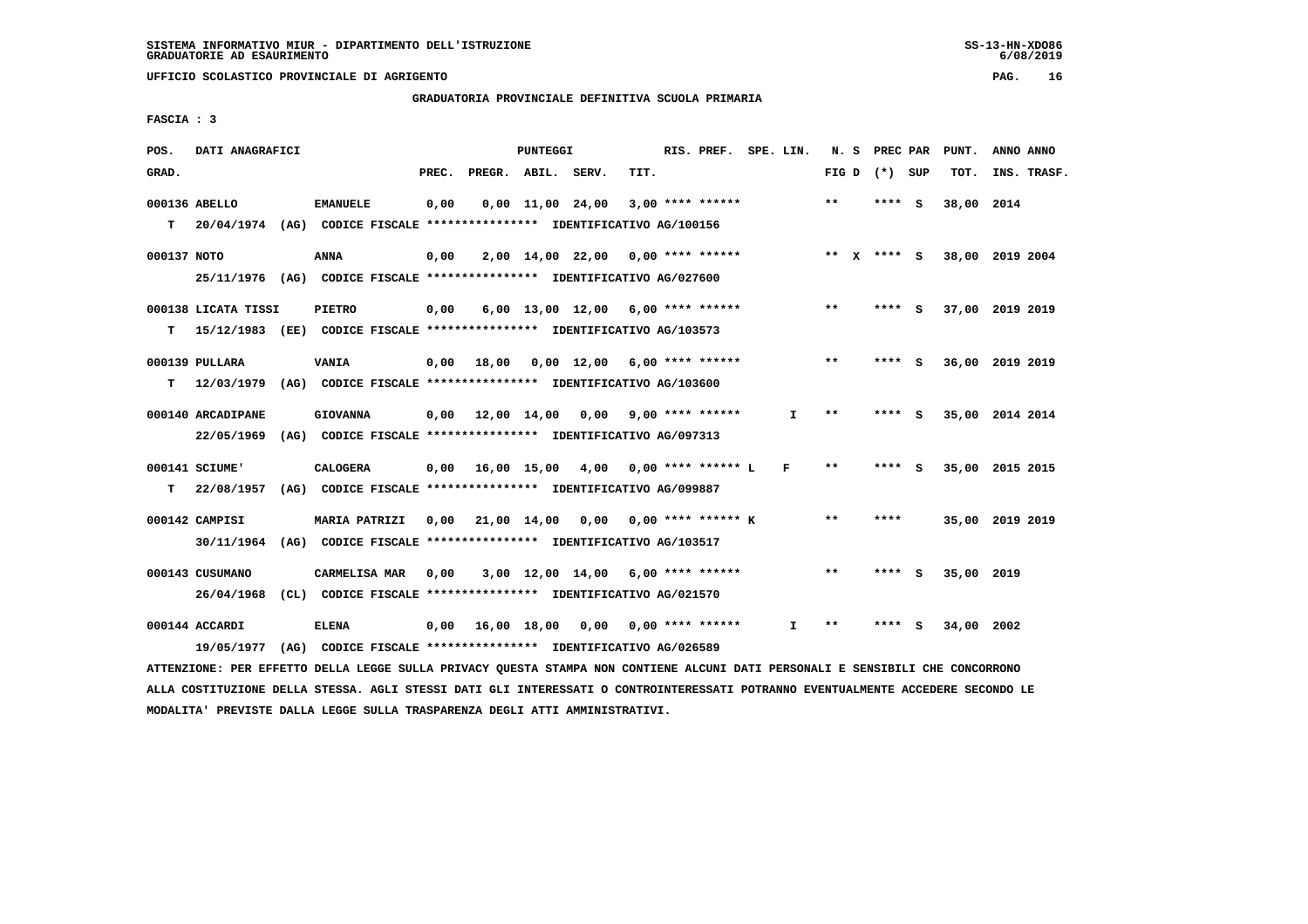**GRADUATORIA PROVINCIALE DEFINITIVA SCUOLA PRIMARIA**

 **FASCIA : 3**

| POS.         | DATI ANAGRAFICI                                                          |                                                               |       |                                                          | <b>PUNTEGGI</b> |                                       |      | RIS. PREF.         | SPE. LIN.    |       |    | N. S PREC PAR   |     | PUNT.           |           | ANNO ANNO   |
|--------------|--------------------------------------------------------------------------|---------------------------------------------------------------|-------|----------------------------------------------------------|-----------------|---------------------------------------|------|--------------------|--------------|-------|----|-----------------|-----|-----------------|-----------|-------------|
| GRAD.        |                                                                          |                                                               | PREC. | PREGR. ABIL. SERV.                                       |                 |                                       | TIT. |                    |              |       |    | FIG D $(*)$ SUP |     | TOT.            |           | INS. TRASF. |
|              |                                                                          |                                                               |       |                                                          |                 |                                       |      |                    |              |       |    |                 |     |                 |           |             |
|              | 000145 CIPOLLA                                                           | <b>ROSA</b>                                                   | 0,00  |                                                          | 16,00 18,00     | 0,00                                  |      | $0.00$ **** ****** | F            | $* *$ |    | $***$ S         |     | 34,00 2004 2004 |           |             |
|              | 04/08/1958                                                               | (AG) CODICE FISCALE **************** IDENTIFICATIVO AG/027633 |       |                                                          |                 |                                       |      |                    |              |       |    |                 |     |                 |           |             |
|              |                                                                          |                                                               |       |                                                          |                 |                                       |      |                    |              |       |    |                 |     |                 |           |             |
|              | 000146 LA PAGLIA                                                         | <b>EMANUELA</b>                                               |       | 0,00 15,00 15,00                                         |                 | 4,00                                  |      | $0.00$ **** ****** | F            | $* *$ |    | **** S          |     | 34,00           | 2007 2007 |             |
|              | 10/06/1964                                                               | (AG) CODICE FISCALE **************** IDENTIFICATIVO AG/029902 |       |                                                          |                 |                                       |      |                    |              |       |    |                 |     |                 |           |             |
|              |                                                                          |                                                               |       |                                                          |                 |                                       |      |                    |              |       |    |                 |     |                 |           |             |
|              | 000147 MERLINO                                                           | <b>BENEDETTA</b>                                              | 0,00  | 10,00 16,00 0,00 8,00 **** ******                        |                 |                                       |      |                    | $\mathbf{I}$ | $* *$ |    | **** S          |     | 34,00 2014 2014 |           |             |
|              | 17/01/1978 (AG)                                                          |                                                               |       | CODICE FISCALE **************** IDENTIFICATIVO AG/097412 |                 |                                       |      |                    |              |       |    |                 |     |                 |           |             |
|              |                                                                          |                                                               |       |                                                          |                 |                                       |      |                    |              |       |    |                 |     |                 |           |             |
|              | 000148 ALAIMO                                                            | <b>ELIANA</b>                                                 | 0,00  |                                                          |                 | $0.00 \quad 18.00 \quad 16.00$        |      | 0,00 **** ******   |              | $* *$ |    | **** S          |     | 34,00 2014      |           |             |
| т            | 20/12/1982 (AG) CODICE FISCALE *************** IDENTIFICATIVO AG/100128  |                                                               |       |                                                          |                 |                                       |      |                    |              |       |    |                 |     |                 |           |             |
|              |                                                                          |                                                               |       |                                                          |                 |                                       |      |                    |              |       |    |                 |     |                 |           |             |
|              | 000149 SCOZZARI                                                          | <b>ROSSELLA</b>                                               |       | $0.00$ $16.00$ $15.00$ $2.00$                            |                 |                                       |      | $0.00$ **** ****** |              | $* *$ |    | ****            | - S | 33,00 2014 2014 |           |             |
|              | 10/01/1975 (AG) CODICE FISCALE *************** IDENTIFICATIVO AG/097478  |                                                               |       |                                                          |                 |                                       |      |                    |              |       |    |                 |     |                 |           |             |
|              |                                                                          |                                                               |       |                                                          |                 |                                       |      |                    |              |       |    |                 |     |                 |           |             |
| 000150 BOSCO |                                                                          | <b>MARIA GIUSEPP</b>                                          | 0.00  | 10,00 14,00                                              |                 | 6,00                                  |      | $3,00$ **** ****** |              | $***$ |    | ****            | - 5 | 33,00 2014      |           |             |
| т            | 19/03/1957 (AG) CODICE FISCALE **************** IDENTIFICATIVO AG/098921 |                                                               |       |                                                          |                 |                                       |      |                    |              |       |    |                 |     |                 |           |             |
|              |                                                                          |                                                               |       |                                                          |                 |                                       |      |                    |              | $* *$ |    |                 |     |                 |           |             |
| 000151 CIUNI |                                                                          | ZENIA                                                         |       | 0.00 16.00 13.00                                         |                 | 0,00                                  |      | $4.00$ **** ****** |              |       |    | ****            | - S | 33,00 2014      |           |             |
|              | 06/04/1979 (CL) CODICE FISCALE *************** IDENTIFICATIVO AG/099871  |                                                               |       |                                                          |                 |                                       |      |                    |              |       |    |                 |     |                 |           |             |
|              |                                                                          |                                                               |       |                                                          |                 |                                       |      |                    |              | **    |    |                 |     |                 |           |             |
| 000152 GALLO |                                                                          | <b>FRANCESCA</b>                                              |       | $0.00$ $17.00$ $16.00$ $0.00$                            |                 |                                       |      | $0.00$ **** ****** | F            |       |    | X **** S        |     | 33,00 2019 2019 |           |             |
|              | 19/09/1976 (AG) CODICE FISCALE *************** IDENTIFICATIVO AG/103564  |                                                               |       |                                                          |                 |                                       |      |                    |              |       |    |                 |     |                 |           |             |
|              | 000153 CARLETTA                                                          | <b>ANNA</b>                                                   | 0,00  |                                                          |                 | $0,00$ 15,00 12,00 6,00 **** ****** J |      |                    | $\mathbf{I}$ | $***$ |    | **** S          |     | 33,00 2019 2019 |           |             |
|              |                                                                          |                                                               |       |                                                          |                 |                                       |      |                    |              |       | X. |                 |     |                 |           |             |
|              | 11/03/1979                                                               | (CT) CODICE FISCALE **************** IDENTIFICATIVO AG/103498 |       |                                                          |                 |                                       |      |                    |              |       |    |                 |     |                 |           |             |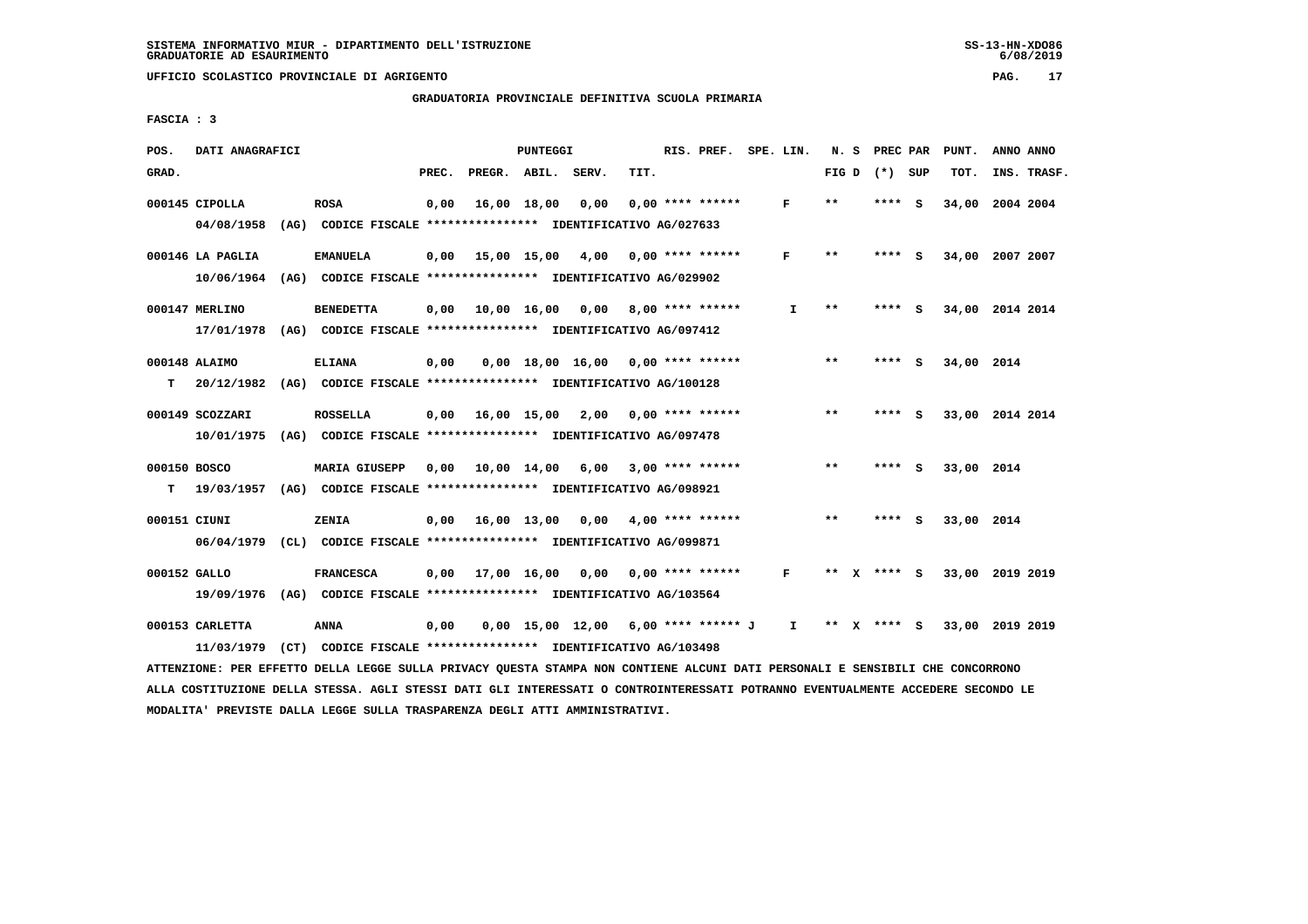# **GRADUATORIA PROVINCIALE DEFINITIVA SCUOLA PRIMARIA**

 **FASCIA : 3**

| POS.  | DATI ANAGRAFICI                                                                                                               |                                                               |       |                                          | PUNTEGGI   |                                                   |      | RIS. PREF. SPE. LIN.    |              |       | N. S PREC PAR   | PUNT.      | ANNO ANNO       |
|-------|-------------------------------------------------------------------------------------------------------------------------------|---------------------------------------------------------------|-------|------------------------------------------|------------|---------------------------------------------------|------|-------------------------|--------------|-------|-----------------|------------|-----------------|
| GRAD. |                                                                                                                               |                                                               | PREC. | PREGR. ABIL. SERV.                       |            |                                                   | TIT. |                         |              |       | FIG D $(*)$ SUP | TOT.       | INS. TRASF.     |
|       | 000154 BALDACCHINO                                                                                                            | <b>GIUSEPPINA</b>                                             | 0,00  |                                          |            | 17,00 15,00 0,00                                  |      | $0.00$ **** ****** KL   |              | **    | **** S          | 32,00      | 2000            |
|       | 14/11/1959 (AG) CODICE FISCALE *************** IDENTIFICATIVO AG/020575                                                       |                                                               |       |                                          |            |                                                   |      |                         |              |       |                 |            |                 |
|       | 000155 FIORENTINO                                                                                                             | <b>ANTONIETTA</b>                                             | 0,00  |                                          |            | $3,00$ 15,00 14,00 0,00 **** ******               |      |                         | $\mathbf{I}$ | $**$  | **** S          | 32,00 2002 |                 |
|       | 23/01/1960 (AG) CODICE FISCALE *************** IDENTIFICATIVO AG/026388                                                       |                                                               |       |                                          |            |                                                   |      |                         |              |       |                 |            |                 |
|       | 000156 CASTRONOVO                                                                                                             | <b>ROSETTA</b>                                                | 0,00  |                                          |            | $8,00$ 14,00 10,00 0,00 **** ******               |      |                         |              | **    | **** S          |            | 32,00 2007 2007 |
|       | 29/04/1960 (AG) CODICE FISCALE *************** IDENTIFICATIVO AG/030020                                                       |                                                               |       |                                          |            |                                                   |      |                         |              |       |                 |            |                 |
|       | 000157 ARNONE                                                                                                                 | MARIA                                                         |       | $0,00$ 18,00                             |            | $0.00 \quad 14.00 \quad 0.00 \quad *** \quad ***$ |      |                         |              | **    | **** S          |            | 32,00 2019 2019 |
| т     | 08/09/1969                                                                                                                    | (EE) CODICE FISCALE **************** IDENTIFICATIVO AG/103508 |       |                                          |            |                                                   |      |                         |              |       |                 |            |                 |
|       | 000158 COSTA                                                                                                                  | <b>DEBORAH</b>                                                |       | $0.00$ 15.00 16.00 0.00 0.00 **** ****** |            |                                                   |      |                         | F            | $**$  | **** S          |            | 31,00 2014 2014 |
|       | 20/11/1973 (AG) CODICE FISCALE *************** IDENTIFICATIVO AG/097356                                                       |                                                               |       |                                          |            |                                                   |      |                         |              |       |                 |            |                 |
|       | 000159 SARDO CARDALANO                                                                                                        | ROSA                                                          | 0,00  |                                          | 9,00 14,00 |                                                   |      | $8,00$ 0,00 **** ****** | $\mathbf{I}$ | $***$ | **** S          |            | 31,00 2014 2014 |
|       | 12/03/1965 (AG) CODICE FISCALE *************** IDENTIFICATIVO AG/097474                                                       |                                                               |       |                                          |            |                                                   |      |                         |              |       |                 |            |                 |
|       | 000160 DI RAIMONDO                                                                                                            | <b>ROSINA MARIA</b>                                           |       | 0,00 15,00 15,00 0,00                    |            |                                                   |      | $0.00$ **** ****** KL   |              |       | ** x **** S     | 30.00      | 2000            |
|       | 05/02/1964 (AG) CODICE FISCALE *************** IDENTIFICATIVO AG/021620                                                       |                                                               |       |                                          |            |                                                   |      |                         |              |       |                 |            |                 |
|       | 000161 COSTANZA                                                                                                               | <b>GIOVANNA</b>                                               |       | $0.00$ 14.00 16.00 0.00 0.00 **** ****** |            |                                                   |      |                         | $\mathbf{I}$ | $**$  | $***$ S         |            | 30,00 2011 2011 |
|       | 06/01/1971 (AG) CODICE FISCALE *************** IDENTIFICATIVO AG/095525                                                       |                                                               |       |                                          |            |                                                   |      |                         |              |       |                 |            |                 |
|       | 000162 CIACCIO                                                                                                                | LILIA                                                         |       | 0,00 14,00 16,00 0,00 0,00 **** ******   |            |                                                   |      |                         | $\mathbf{I}$ |       | ** x **** S     |            | 30,00 2014 2014 |
|       | 07/06/1967                                                                                                                    | (AG) CODICE FISCALE **************** IDENTIFICATIVO AG/097342 |       |                                          |            |                                                   |      |                         |              |       |                 |            |                 |
|       | ATTENZIONE: PER EFFETTO DELLA LEGGE SULLA PRIVACY QUESTA STAMPA NON CONTIENE ALCUNI DATI PERSONALI E SENSIBILI CHE CONCORRONO |                                                               |       |                                          |            |                                                   |      |                         |              |       |                 |            |                 |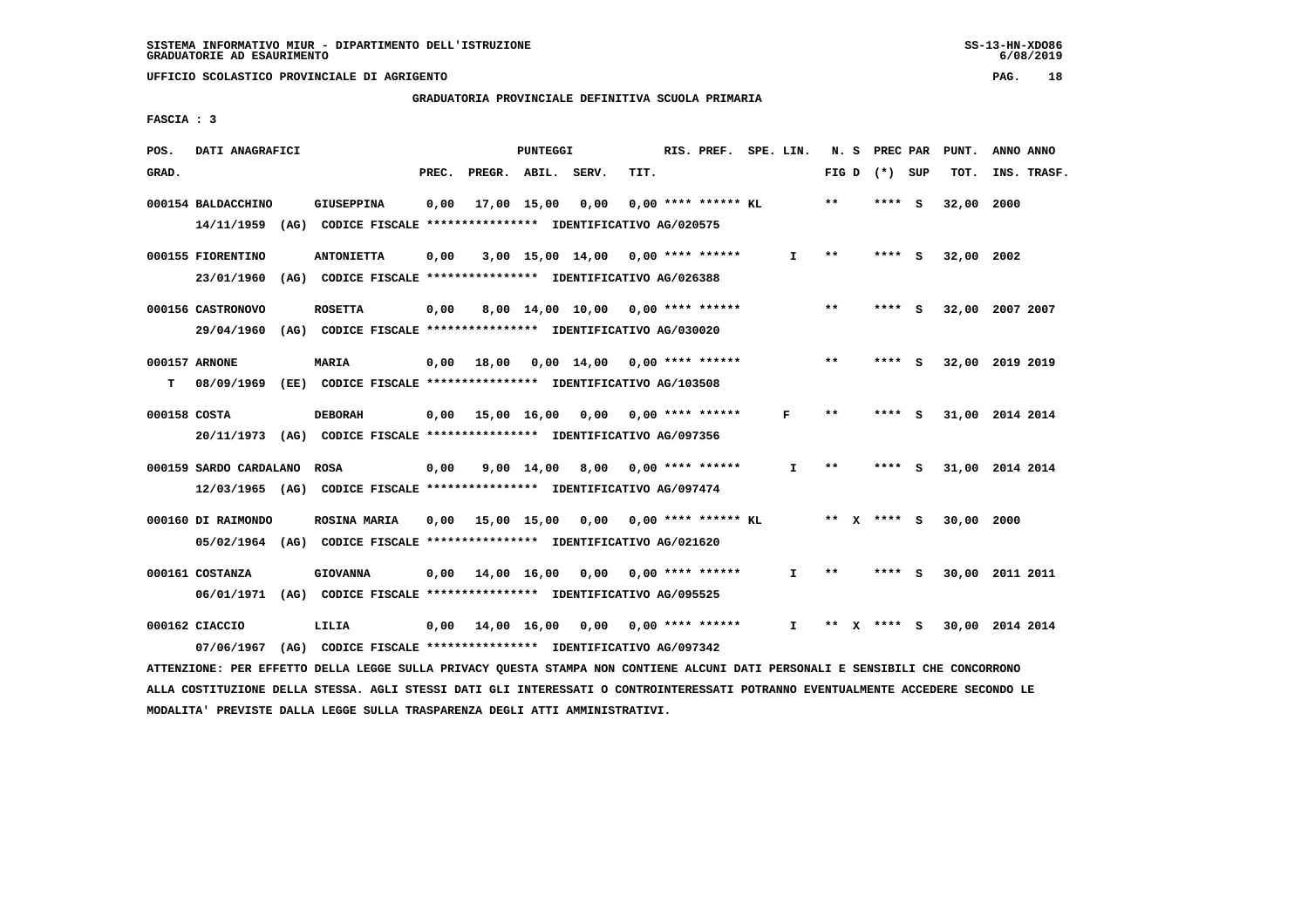**UFFICIO SCOLASTICO PROVINCIALE DI AGRIGENTO PAG. 19**

 **GRADUATORIA PROVINCIALE DEFINITIVA SCUOLA PRIMARIA**

 **FASCIA : 3**

| POS.        | DATI ANAGRAFICI                                                          |                                                               |       |                    | PUNTEGGI |                                          |      | RIS. PREF. SPE. LIN. |              |       | N. S PREC PAR     |     | PUNT.           | ANNO ANNO |             |
|-------------|--------------------------------------------------------------------------|---------------------------------------------------------------|-------|--------------------|----------|------------------------------------------|------|----------------------|--------------|-------|-------------------|-----|-----------------|-----------|-------------|
| GRAD.       |                                                                          |                                                               | PREC. | PREGR. ABIL. SERV. |          |                                          | TIT. |                      |              |       | FIG $D$ $(*)$ SUP |     | TOT.            |           | INS. TRASF. |
|             | 000163 FARINA                                                            | <b>MARIA</b>                                                  | 0,00  | 16,00 14,00        |          | 0,00                                     |      | $0.00$ **** ******   |              | $***$ | **** S            |     | 30,00 2014 2014 |           |             |
|             | 30/06/1967 (PA) CODICE FISCALE *************** IDENTIFICATIVO AG/097364  |                                                               |       |                    |          |                                          |      |                      |              |       |                   |     |                 |           |             |
|             | 000164 ARCADIPANE                                                        | <b>GINO ETTORE</b>                                            | 0,00  |                    |          | $0,00$ 15,00 0,00 15,00 **** ******      |      |                      |              | $***$ | **** S            |     | 30,00 2014      |           |             |
| T.          | 11/05/1984 (PA) CODICE FISCALE **************** IDENTIFICATIVO AG/099523 |                                                               |       |                    |          |                                          |      |                      |              |       |                   |     |                 |           |             |
| 000165 NOTO |                                                                          | <b>FELICIA</b>                                                | 0,00  |                    |          | $0,00$ 12,00 0,00 18,00 **** ******      |      |                      |              | $* *$ | **** S            |     | 30,00 2014      |           |             |
| T.          | 30/09/1969 (AG) CODICE FISCALE **************** IDENTIFICATIVO AG/026720 |                                                               |       |                    |          |                                          |      |                      |              |       |                   |     |                 |           |             |
|             | 000166 CASTRONOVO                                                        | <b>VALENTINA</b>                                              | 0,00  |                    |          | $0,00$ 13,00 4,00 13,00 **** ******      |      |                      |              | $***$ | ****              | - 5 | 30,00 2014      |           |             |
| T.          | 10/04/1970 (AG) CODICE FISCALE *************** IDENTIFICATIVO AG/098458  |                                                               |       |                    |          |                                          |      |                      |              |       |                   |     |                 |           |             |
|             | 000167 ARIOSTO                                                           | PASQUALINA SA 0,00 15,00 15,00 0,00 0,00 **** ******          |       |                    |          |                                          |      |                      |              |       | ** x **** S       |     | 30,00 2019 2019 |           |             |
|             | 22/04/1971 (EE) CODICE FISCALE *************** IDENTIFICATIVO AG/103637  |                                                               |       |                    |          |                                          |      |                      |              |       |                   |     |                 |           |             |
|             | 000168 MANCUSO                                                           | <b>ALFONSO</b>                                                |       |                    |          | 0,00 12,00 15,00 0,00                    |      | $3,00$ **** ******   | $\mathbf{I}$ | $* *$ | **** S            |     | 30,00 2019 2019 |           |             |
|             | 08/11/1978 (AG) CODICE FISCALE *************** IDENTIFICATIVO AG/103576  |                                                               |       |                    |          |                                          |      |                      |              |       |                   |     |                 |           |             |
|             | 000169 PALUMBO                                                           | <b>STEFANO</b>                                                |       |                    |          | 0,00 15,00 14,00 0,00                    |      | $0.00$ **** ******   |              | $***$ | **** S            |     | 29,00 2007 2007 |           |             |
|             | 15/09/1978 (AG) CODICE FISCALE *************** IDENTIFICATIVO AG/029931  |                                                               |       |                    |          |                                          |      |                      |              |       |                   |     |                 |           |             |
|             | 000170 NARISI VARSALONA CONCETTA                                         |                                                               |       |                    |          | $0.00$ 15.00 14.00 0.00 0.00 **** ****** |      |                      |              | $***$ | **** S            |     | 29,00 2014 2014 |           |             |
|             | 04/03/1961 (AG) CODICE FISCALE *************** IDENTIFICATIVO AG/097445  |                                                               |       |                    |          |                                          |      |                      |              |       |                   |     |                 |           |             |
|             | 000171 OUAGLIATA                                                         | <b>ROMINA</b>                                                 | 0,00  |                    |          | 9,00 14,00 0,00                          |      | 6,00 **** ******     |              | $* *$ | ****              | - S | 29,00 2014 2014 |           |             |
|             | 24/06/1975                                                               | (AG) CODICE FISCALE **************** IDENTIFICATIVO AG/097451 |       |                    |          |                                          |      |                      |              |       |                   |     |                 |           |             |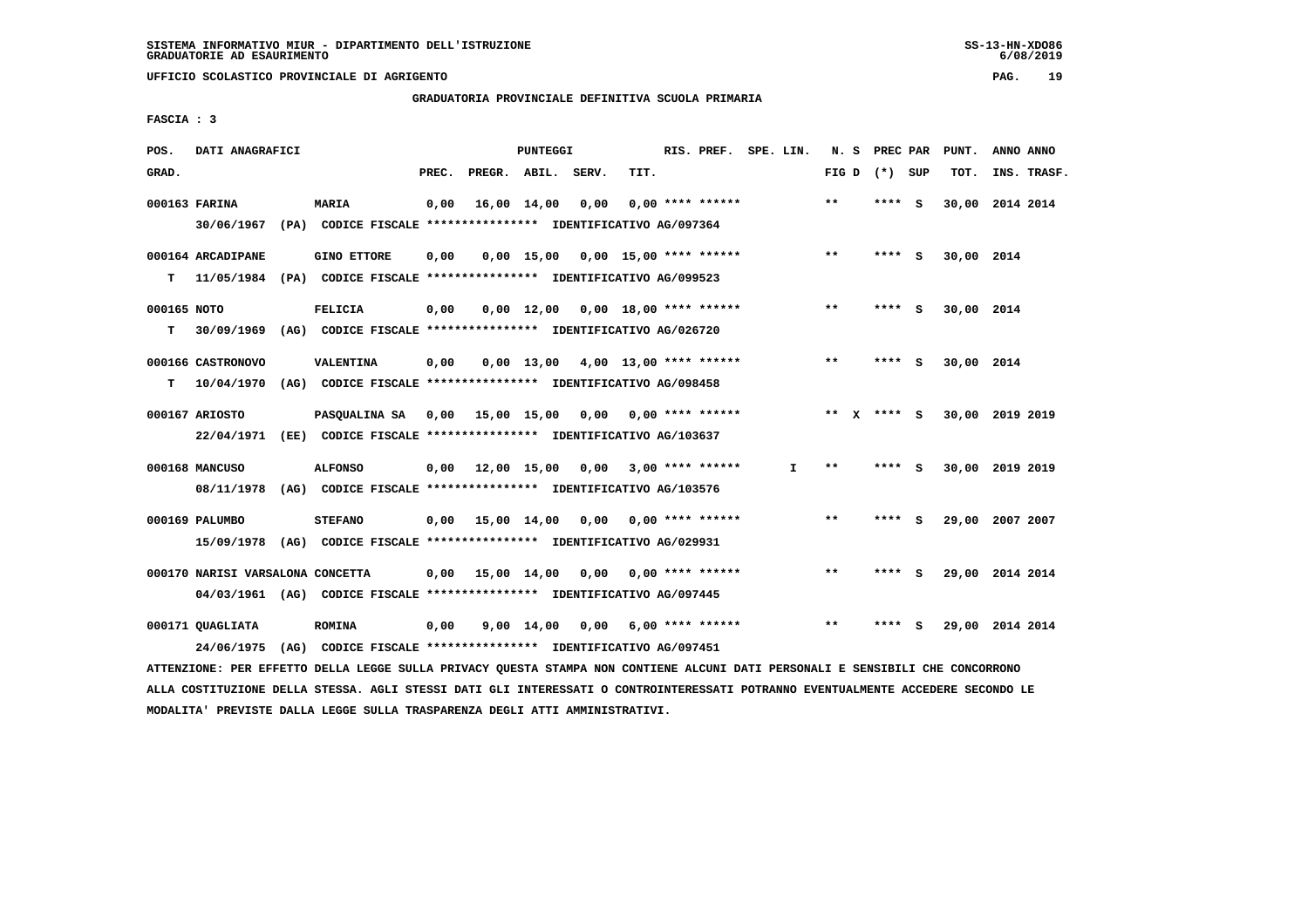**UFFICIO SCOLASTICO PROVINCIALE DI AGRIGENTO PAG. 20**

 **GRADUATORIA PROVINCIALE DEFINITIVA SCUOLA PRIMARIA**

 **FASCIA : 3**

| POS.         | DATI ANAGRAFICI   |      |                                                                                                                               |       |                                             | <b>PUNTEGGI</b> |      |                                       | RIS. PREF. SPE. LIN. |              |       | N. S PREC PAR   | PUNT.      | ANNO ANNO       |
|--------------|-------------------|------|-------------------------------------------------------------------------------------------------------------------------------|-------|---------------------------------------------|-----------------|------|---------------------------------------|----------------------|--------------|-------|-----------------|------------|-----------------|
| GRAD.        |                   |      |                                                                                                                               | PREC. | PREGR. ABIL. SERV.                          |                 |      | TIT.                                  |                      |              |       | FIG D $(*)$ SUP | TOT.       | INS. TRASF.     |
| 000172 VENTO |                   |      | <b>STEFANIA</b>                                                                                                               | 0,00  | 29,00                                       | 0,00            | 0,00 |                                       | $0,00$ **** ******   |              | $***$ | **** S          | 29,00 2014 |                 |
| т            |                   |      | 06/04/1979 (AG) CODICE FISCALE *************** IDENTIFICATIVO AG/100371                                                       |       |                                             |                 |      |                                       |                      |              |       |                 |            |                 |
|              | 000173 MICELI     |      | <b>PAOLA</b>                                                                                                                  | 0,00  |                                             |                 |      | $0,00$ 17,00 0,00 12,00 **** ******   |                      |              | $***$ | **** S          | 29,00 2014 |                 |
| т            |                   |      | 06/12/1979 (AG) CODICE FISCALE **************** IDENTIFICATIVO AG/030025                                                      |       |                                             |                 |      |                                       |                      |              |       |                 |            |                 |
|              | 000174 LA MANNO   |      | LUCIA                                                                                                                         | 0,00  |                                             |                 |      | $0,00$ 11,00 12,00 6,00 **** ******   |                      |              | $***$ | **** S          | 29,00 2014 |                 |
| T.           |                   |      | 12/05/1979 (AG) CODICE FISCALE *************** IDENTIFICATIVO AG/102858                                                       |       |                                             |                 |      |                                       |                      |              |       |                 |            |                 |
|              | 000175 BARONE     |      | <b>VALENTINA</b>                                                                                                              | 0,00  |                                             |                 |      | $0,00$ 14,00 12,00 3,00 **** ****** J |                      |              | $***$ | **** S          |            | 29,00 2019 2019 |
| т            |                   |      | 28/05/1982 (AG) CODICE FISCALE *************** IDENTIFICATIVO AG/103511                                                       |       |                                             |                 |      |                                       |                      |              |       |                 |            |                 |
|              | 000176 CIPOLLA    |      | VALENTINA                                                                                                                     | 0,00  | 0,00                                        |                 |      | $0.00$ 14.00 15.00 **** ******        |                      |              | **    | **** S          |            | 29,00 2019 2019 |
| T.           |                   |      | 27/04/1983 (PA) CODICE FISCALE *************** IDENTIFICATIVO AG/103528                                                       |       |                                             |                 |      |                                       |                      |              |       |                 |            |                 |
|              | 000177 DI GIACOMO |      | <b>MARIA</b>                                                                                                                  |       | $0.00$ 11,00 15,00 2,00 0,00 **** ****** KL |                 |      |                                       |                      |              | $* *$ | **** S          | 28,00 2000 |                 |
|              |                   |      | 01/01/1965 (AG) CODICE FISCALE *************** IDENTIFICATIVO AG/021383                                                       |       |                                             |                 |      |                                       |                      |              |       |                 |            |                 |
|              | 000178 BUTERA     |      | LAURA                                                                                                                         |       | $0,00$ 12,00 14,00 2,00 0,00 **** ******    |                 |      |                                       |                      | I.           | $***$ | **** S          |            | 28,00 2003 2003 |
|              |                   |      | 21/05/1970 (AG) CODICE FISCALE *************** IDENTIFICATIVO AG/027189                                                       |       |                                             |                 |      |                                       |                      |              |       |                 |            |                 |
|              | 000179 TORNAME'   |      | FRANCESCO MAR                                                                                                                 |       | 0,00 15,00 13,00                            |                 | 0,00 |                                       | $0.00$ **** ******   | F            | $***$ | ****            | 28,00 2007 |                 |
|              |                   |      | 23/11/1961 (PG) CODICE FISCALE *************** IDENTIFICATIVO AG/021986                                                       |       |                                             |                 |      |                                       |                      |              |       |                 |            |                 |
|              | 000180 VACCARELLO |      | CARMELA                                                                                                                       | 0,00  |                                             |                 |      | $9,00$ 16,00 0,00 3,00 **** ******    |                      | $\mathbf{I}$ | $* *$ | **** S          |            | 28,00 2011 2011 |
|              | 29/08/1975        | (EE) | CODICE FISCALE **************** IDENTIFICATIVO AG/095600                                                                      |       |                                             |                 |      |                                       |                      |              |       |                 |            |                 |
|              |                   |      | ATTENZIONE: PER EFFETTO DELLA LEGGE SULLA PRIVACY QUESTA STAMPA NON CONTIENE ALCUNI DATI PERSONALI E SENSIBILI CHE CONCORRONO |       |                                             |                 |      |                                       |                      |              |       |                 |            |                 |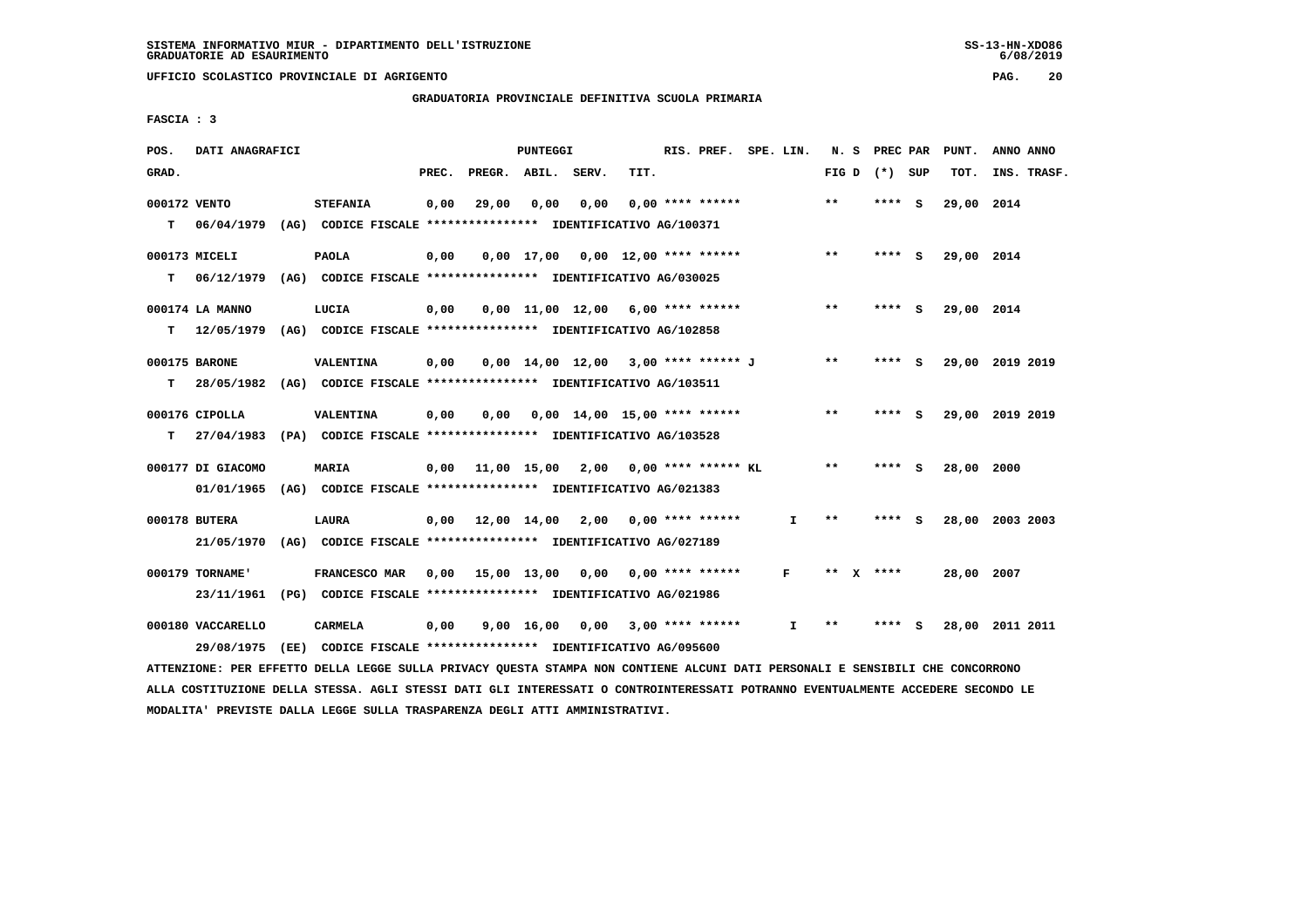**GRADUATORIA PROVINCIALE DEFINITIVA SCUOLA PRIMARIA**

 **FASCIA : 3**

| POS.              | DATI ANAGRAFICI               |                                                                                                 |       |              | PUNTEGGI           |                                          |      | RIS. PREF. SPE. LIN.  |              |              | N. S PREC PAR   |              | PUNT.      | ANNO ANNO       |
|-------------------|-------------------------------|-------------------------------------------------------------------------------------------------|-------|--------------|--------------------|------------------------------------------|------|-----------------------|--------------|--------------|-----------------|--------------|------------|-----------------|
| GRAD.             |                               |                                                                                                 | PREC. | PREGR. ABIL. |                    | SERV.                                    | TIT. |                       |              |              | FIG D $(*)$ SUP |              | TOT.       | INS. TRASF.     |
|                   | 000181 GALVANO                | <b>FRANCA</b><br>27/02/1972 (AG) CODICE FISCALE *************** IDENTIFICATIVO AG/095552        | 0,00  |              | $6,00 \quad 16,00$ | 0,00                                     |      | $6.00$ **** ******    | $\mathbf{I}$ |              | ** $X$ **** S   |              | 28,00      | 2011 2011       |
|                   | 000182 CASTELLINO             | <b>GIUSEPPINA</b><br>17/12/1974 (AG) CODICE FISCALE *************** IDENTIFICATIVO AG/097338    | 0,00  |              |                    | 3,00 16,00 0,00                          |      | $9.00$ **** ******    | $\mathbf{I}$ | $* *$        | **** S          |              |            | 28,00 2014 2014 |
| 000183 RIGGI      |                               | MARGHERITA<br>20/09/1976 (AG) CODICE FISCALE **************** IDENTIFICATIVO AG/100120          | 0,00  | 6,00         |                    | $0,00$ 16,00 6,00 **** ******            |      |                       |              | $***$        | **** S          |              | 28,00 2014 |                 |
| т                 | 000184 RUSSO FIORINO          | <b>CARMELINDA</b><br>06/03/1981 (AG) CODICE FISCALE *************** IDENTIFICATIVO AG/099910    | 0,00  |              | 4,00 15,00         | 0,00                                     |      | $9.00$ **** ******    |              | $* *$        | **** S          |              | 28,00 2014 |                 |
| 000185 RIGGI<br>т |                               | <b>ENZO</b><br>10/05/1972 (AG) CODICE FISCALE **************** IDENTIFICATIVO AG/099986         | 0,00  |              |                    | $0.00$ 12.00 10.00 6.00 **** ******      |      |                       |              | $* *$        | ****            | $\mathbf{s}$ | 28,00 2014 |                 |
|                   | 000186 COGNATA                | <b>MARIA GIUSEPP</b><br>08/10/1973 (PR) CODICE FISCALE *************** IDENTIFICATIVO AG/028789 | 0,00  |              | $6,00 \quad 14,00$ |                                          |      | 8,00 0,00 **** ****** |              | $* *$        | **** S          |              |            | 28,00 2019 2005 |
|                   | 000187 LAZZANO                | <b>ASSUNTINA</b><br>12/07/1959 (AG) CODICE FISCALE *************** IDENTIFICATIVO AG/021306     |       |              |                    | $0.00$ $12.00$ $13.00$ $0.00$            |      | $3.00$ **** ****** KL |              | $* *$        | ****            | - S          | 28,00 2019 |                 |
| 000188 VULLO      | 12/03/1975                    | <b>ONOFRIO</b><br>(AG) CODICE FISCALE **************** IDENTIFICATIVO AG/026680                 |       |              |                    | $0,00$ 12,00 15,00 0,00 0,00 **** ****** |      |                       |              | $\star\star$ | ****            | - S          | 27,00 2002 |                 |
|                   | 000189 GAGLIANO<br>13/01/1966 | MARIA CARMELA<br>(AG) CODICE FISCALE **************** IDENTIFICATIVO AG/021500                  | 0,00  |              |                    | 6,00 14,00 6,00 0,00 **** ****** KL      |      |                       |              | $* *$        | ****            | s            | 26,00 2000 |                 |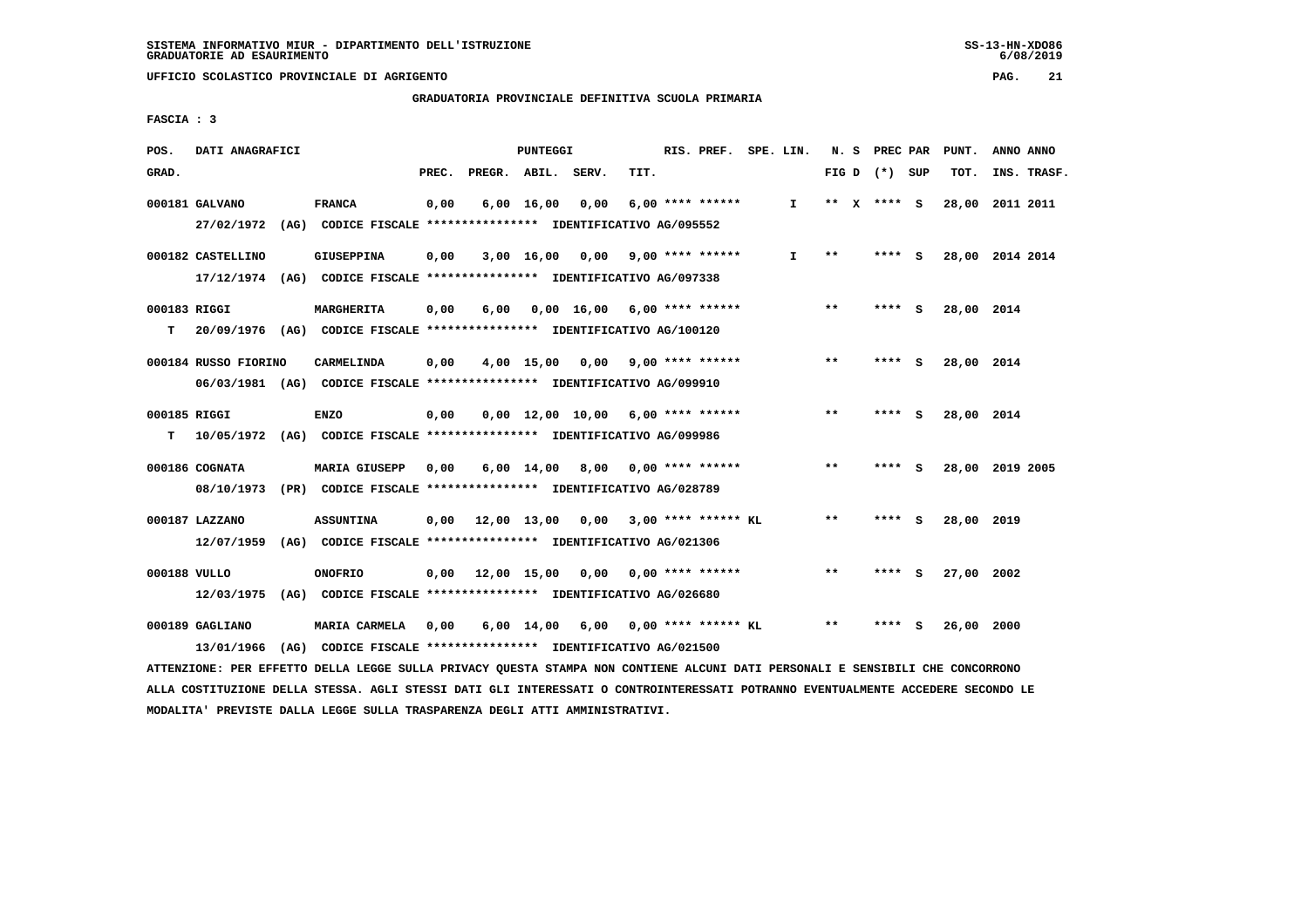**UFFICIO SCOLASTICO PROVINCIALE DI AGRIGENTO PAG. 22**

 **GRADUATORIA PROVINCIALE DEFINITIVA SCUOLA PRIMARIA**

 **FASCIA : 3**

| POS.        | DATI ANAGRAFICI               |                                                                          |       |              | PUNTEGGI     |                                     |      | RIS. PREF.                | SPE. LIN.    | N. S         |              | PREC PAR        | PUNT.           | ANNO ANNO |             |
|-------------|-------------------------------|--------------------------------------------------------------------------|-------|--------------|--------------|-------------------------------------|------|---------------------------|--------------|--------------|--------------|-----------------|-----------------|-----------|-------------|
| GRAD.       |                               |                                                                          | PREC. | PREGR. ABIL. |              | SERV.                               | TIT. |                           |              |              |              | FIG D $(*)$ SUP | TOT.            |           | INS. TRASF. |
|             | 000190 PELONERO               | ANNA MARIA                                                               | 0,00  |              | $9,00$ 17,00 | 0,00                                |      | $0.00$ **** ******        |              |              |              | ** x **** S     | 26,00           | 2005 2005 |             |
|             | 29/05/1965                    | (TO) CODICE FISCALE **************** IDENTIFICATIVO AG/028669            |       |              |              |                                     |      |                           |              |              |              |                 |                 |           |             |
|             | 000191 DISPENZA               | <b>ANGELA</b>                                                            | 0,00  |              |              | $9,00$ 17,00 0,00 0,00 **** ******  |      |                           | $\mathbf{F}$ |              |              | ** x **** S     | 26,00 2007 2007 |           |             |
|             | 07/03/1968                    | (AG) CODICE FISCALE **************** IDENTIFICATIVO AG/029600            |       |              |              |                                     |      |                           |              |              |              |                 |                 |           |             |
|             | 000192 CHIAZZESE              | <b>ANGELINA</b>                                                          | 0,00  |              |              | 12,00 14,00 0,00 0,00 **** ******   |      |                           | F            | $***$        |              | **** S          | 26,00 2007 2007 |           |             |
|             | 06/08/1972                    | (AG) CODICE FISCALE **************** IDENTIFICATIVO AG/029654            |       |              |              |                                     |      |                           |              |              |              |                 |                 |           |             |
|             | 000193 CALDERONE              | <b>MIRIAM ANTONE</b>                                                     | 0.00  |              | 9,00 17,00   |                                     |      | $0.00$ $0.00$ **** ****** | I.           | $***$        | $\mathbf{x}$ | **** S          | 26,00 2011 2011 |           |             |
|             | 23/04/1973                    | (PA) CODICE FISCALE **************** IDENTIFICATIVO AG/095347            |       |              |              |                                     |      |                           |              |              |              |                 |                 |           |             |
|             | 000194 MARCHESE RAGONA ILENIA |                                                                          | 0,00  |              |              | $0,00$ 16,00 0,00 10,00 **** ****** |      |                           |              | $\star\star$ |              | $***5$          | 26,00 2014      |           |             |
| т           |                               | 19/09/1976 (PA) CODICE FISCALE **************** IDENTIFICATIVO AG/099581 |       |              |              |                                     |      |                           |              |              |              |                 |                 |           |             |
|             |                               |                                                                          |       |              |              |                                     |      |                           |              |              |              |                 |                 |           |             |
| 000195 BONO |                               | IGNAZIA MARIA                                                            | 0,00  |              |              | $0,00$ $17,00$ $0,00$               |      | $9,00$ **** ******        |              |              |              | ** x **** S     | 26,00 2014      |           |             |
| т           |                               | 04/06/1966 (AG) CODICE FISCALE *************** IDENTIFICATIVO AG/099164  |       |              |              |                                     |      |                           |              |              |              |                 |                 |           |             |
|             | 000196 BUSCEMI                | <b>MARGHERITA RI</b>                                                     | 0,00  |              |              | 12,00 14,00 0,00 0,00 **** ******   |      |                           | Ι.           | $**$         |              | **** S          | 26,00 2014      |           |             |
|             | 30/06/1976                    | (EE) CODICE FISCALE **************** IDENTIFICATIVO AG/099441            |       |              |              |                                     |      |                           |              |              |              |                 |                 |           |             |
|             | 000197 PROVENZANO             | <b>CATERINA</b>                                                          | 0,00  |              |              | $0,00$ 11,00 12,00 3,00 **** ****** |      |                           |              | $* *$        |              | **** S          | 26,00 2014      |           |             |
| т           | 10/04/1970                    | (AG) CODICE FISCALE **************** IDENTIFICATIVO AG/098182            |       |              |              |                                     |      |                           |              |              |              |                 |                 |           |             |
|             | 000198 CIRAFISI               | <b>FRANCESCA</b>                                                         | 0,00  |              | $6,00$ 17,00 | $0,00$ 3,00 **** ******             |      |                           | I.           | **           |              | **** S          | 26,00 2019 2019 |           |             |
|             | 11/07/1966                    | (AG) CODICE FISCALE **************** IDENTIFICATIVO AG/103529            |       |              |              |                                     |      |                           |              |              |              |                 |                 |           |             |
|             |                               |                                                                          |       |              |              |                                     |      |                           |              |              |              |                 |                 |           |             |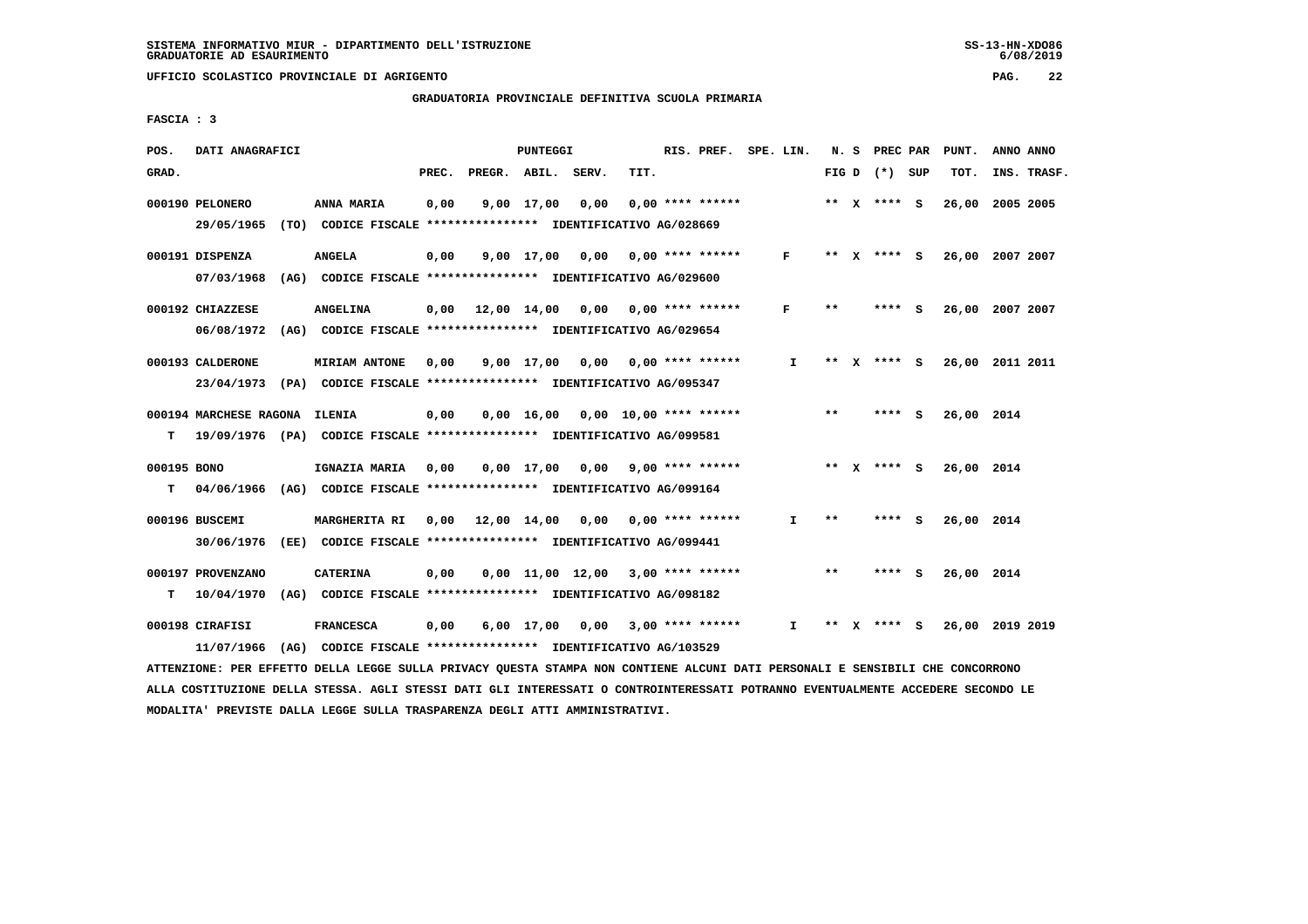# **GRADUATORIA PROVINCIALE DEFINITIVA SCUOLA PRIMARIA**

 **FASCIA : 3**

| POS.         | DATI ANAGRAFICI   |                                                                                                                               |       |                    | PUNTEGGI   |                                          |      | RIS. PREF. SPE. LIN. |              |       | N. S PREC PAR   | PUNT.      | ANNO ANNO       |
|--------------|-------------------|-------------------------------------------------------------------------------------------------------------------------------|-------|--------------------|------------|------------------------------------------|------|----------------------|--------------|-------|-----------------|------------|-----------------|
| GRAD.        |                   |                                                                                                                               | PREC. | PREGR. ABIL. SERV. |            |                                          | TIT. |                      |              |       | FIG D $(*)$ SUP | TOT.       | INS. TRASF.     |
|              | 000199 FIUMIDORO  | <b>ALESSANDRA</b>                                                                                                             | 0,00  |                    | 6,00 17,00 | 0,00                                     |      | $3,00$ **** ******   |              | $***$ | $***$ S         | 26,00 2019 |                 |
|              |                   | 05/02/1976 (CL) CODICE FISCALE *************** IDENTIFICATIVO AG/026389                                                       |       |                    |            |                                          |      |                      |              |       |                 |            |                 |
|              | 000200 PRESTI     | <b>ANTONIA</b>                                                                                                                | 0,00  |                    |            | $9.00$ 16.00 0.00 0.00 **** ****** L     |      |                      | F            | $* *$ | **** S          | 25,00 2000 |                 |
|              |                   | 03/01/1959 (AG) CODICE FISCALE *************** IDENTIFICATIVO AG/021484                                                       |       |                    |            |                                          |      |                      |              |       |                 |            |                 |
|              | 000201 DI GRIGOLI | MARIA CRISTIN                                                                                                                 |       |                    |            | 0,00 10,00 15,00 0,00 0,00 **** ******   |      |                      | I.           | **    | **** S          |            | 25,00 2005 2005 |
|              |                   | 25/12/1972 (AG) CODICE FISCALE *************** IDENTIFICATIVO AG/028797                                                       |       |                    |            |                                          |      |                      |              |       |                 |            |                 |
| 000202 ZARBO |                   | <b>ALESSANDRO</b>                                                                                                             | 0,00  |                    |            | $9,00$ 16,00 0,00 0,00 **** ******       |      |                      | F            | $* *$ | **** S          |            | 25,00 2007 2007 |
|              |                   | 15/02/1972 (AG) CODICE FISCALE *************** IDENTIFICATIVO AG/030424                                                       |       |                    |            |                                          |      |                      |              |       |                 |            |                 |
|              | 000203 GENTILUOMO | <b>CALOGERA</b>                                                                                                               | 0,00  |                    |            | $9,00$ 14,00 2,00 0,00 **** ******       |      |                      |              | **    | **** S          | 25,00 2007 |                 |
|              |                   | 04/05/1967 (AG) CODICE FISCALE *************** IDENTIFICATIVO AG/021592                                                       |       |                    |            |                                          |      |                      |              |       |                 |            |                 |
|              | 000204 MASSARO    | CLOTILDE MARI                                                                                                                 | 0,00  |                    |            | 8,00 17,00 0,00 0,00 **** ******         |      |                      | F            | **    | **** S          |            | 25,00 2014 2014 |
|              |                   | 16/07/1968 (PA) CODICE FISCALE *************** IDENTIFICATIVO AG/097408                                                       |       |                    |            |                                          |      |                      |              |       |                 |            |                 |
|              |                   |                                                                                                                               |       |                    |            |                                          |      |                      |              |       |                 |            |                 |
| 000205 MAIDA |                   | LIDIA MARIA S                                                                                                                 |       |                    |            | 0,00 11,00 14,00 0,00                    |      | $0.00$ **** ******   |              |       | ** $X$ **** S   |            | 25,00 2014 2014 |
|              |                   | 06/12/1967 (AG) CODICE FISCALE *************** IDENTIFICATIVO AG/097402                                                       |       |                    |            |                                          |      |                      |              |       |                 |            |                 |
|              | 000206 MERULLA    | <b>GIUSEPPINA</b>                                                                                                             | 0,00  |                    |            | $3,00$ 16,00 0,00 6,00 **** ******       |      |                      | $\mathbf{I}$ | $***$ | **** S          |            | 25,00 2014 2014 |
|              |                   | 21/04/1967 (EE) CODICE FISCALE *************** IDENTIFICATIVO AG/097534                                                       |       |                    |            |                                          |      |                      |              |       |                 |            |                 |
|              | 000207 SCIRE'     | <b>ROSANNA</b>                                                                                                                |       |                    |            | $0,00$ 11,00 14,00 0,00 0,00 **** ****** |      |                      |              |       | ** x **** s     |            | 25,00 2014 2014 |
|              | 23/04/1968        | (TP) CODICE FISCALE **************** IDENTIFICATIVO AG/097477                                                                 |       |                    |            |                                          |      |                      |              |       |                 |            |                 |
|              |                   | ATTENZIONE: PER EFFETTO DELLA LEGGE SULLA PRIVACY QUESTA STAMPA NON CONTIENE ALCUNI DATI PERSONALI E SENSIBILI CHE CONCORRONO |       |                    |            |                                          |      |                      |              |       |                 |            |                 |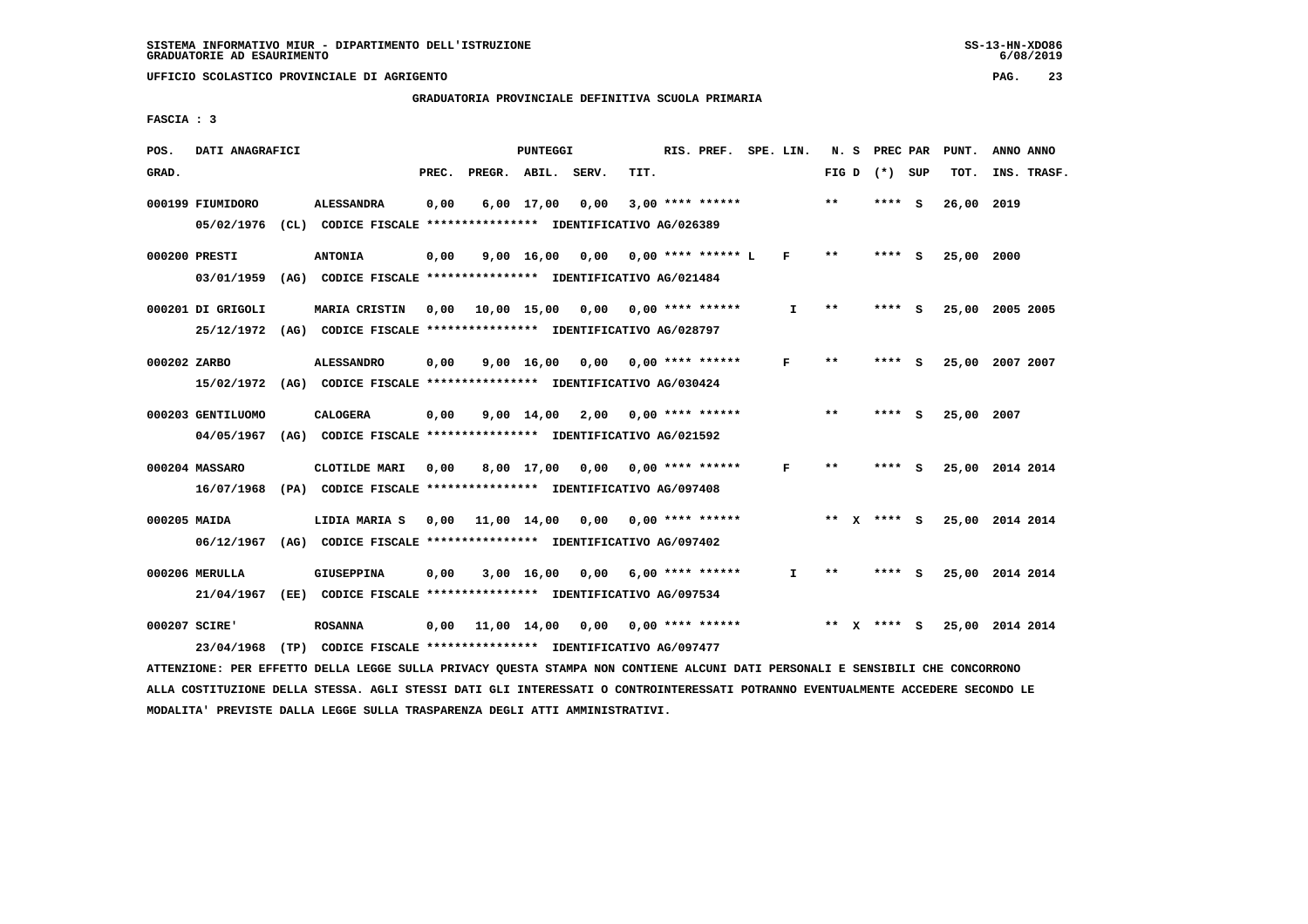**UFFICIO SCOLASTICO PROVINCIALE DI AGRIGENTO PAG. 24**

 **GRADUATORIA PROVINCIALE DEFINITIVA SCUOLA PRIMARIA**

 **FASCIA : 3**

| POS.         | DATI ANAGRAFICI   |                                                                                                                                 |       |            | PUNTEGGI           |                                     |                         | RIS. PREF. SPE. LIN. |              |                   | N. S PREC PAR |     | PUNT.      | ANNO ANNO       |
|--------------|-------------------|---------------------------------------------------------------------------------------------------------------------------------|-------|------------|--------------------|-------------------------------------|-------------------------|----------------------|--------------|-------------------|---------------|-----|------------|-----------------|
| GRAD.        |                   |                                                                                                                                 | PREC. |            |                    | PREGR. ABIL. SERV.                  | TIT.                    |                      |              | FIG $D$ $(*)$ SUP |               |     | TOT.       | INS. TRASF.     |
|              | 000208 CASSARO    | <b>CARMELINA</b>                                                                                                                | 0,00  | 23,00      | 0,00               | 2,00                                |                         | $0.00$ **** ******   |              | $**$              | **** S        |     | 25,00 2014 |                 |
|              |                   | 03/08/1977 (AG) CODICE FISCALE *************** IDENTIFICATIVO AG/099349                                                         |       |            |                    |                                     |                         |                      |              |                   |               |     |            |                 |
|              | 000209 SALEMI     | <b>ROSSANA</b>                                                                                                                  | 0,00  |            | $0,00 \quad 14,00$ | 8,00                                |                         | $3,00$ **** ******   |              | $* *$             | **** S        |     | 25,00 2014 |                 |
| T.           |                   | 25/08/1976 (AG) CODICE FISCALE **************** IDENTIFICATIVO AG/100220                                                        |       |            |                    |                                     |                         |                      |              |                   |               |     |            |                 |
|              | 000210 PUCCIO     | <b>PAOLA</b>                                                                                                                    | 0,00  | 21,00 0,00 |                    |                                     | $4,00$ 0,00 **** ****** |                      |              | $***$             | **** S        |     | 25,00 2014 |                 |
| т            |                   | 08/10/1982 (AG) CODICE FISCALE *************** IDENTIFICATIVO AG/098692                                                         |       |            |                    |                                     |                         |                      |              |                   |               |     |            |                 |
|              | 000211 CIPOLLA    | <b>ROSA</b>                                                                                                                     | 0,00  |            | $8,00 \quad 13,00$ | 4,00                                |                         | $0.00$ **** ******   |              | $* *$             | **** S        |     | 25,00 2016 |                 |
| т            |                   | 31/07/1983 (AG) CODICE FISCALE *************** IDENTIFICATIVO AG/097621                                                         |       |            |                    |                                     |                         |                      |              |                   |               |     |            |                 |
|              |                   |                                                                                                                                 |       |            |                    |                                     |                         |                      |              |                   |               |     |            |                 |
|              | 000212 FRENDA     | <b>NADIA</b>                                                                                                                    | 0,00  |            |                    | $0,00$ 15,00 0,00 10,00 **** ****** |                         |                      |              | $\star\star$      | **** S        |     |            | 25,00 2019 2019 |
| т            |                   | 26/10/1983 (AG) CODICE FISCALE **************** IDENTIFICATIVO AG/103562                                                        |       |            |                    |                                     |                         |                      |              |                   |               |     |            |                 |
| 000213 SORCE |                   | <b>MELISSA</b>                                                                                                                  | 0,00  |            | $6,00 \quad 16,00$ | 0,00                                |                         | $3,00$ **** ******   | F            | **                | **** S        |     |            | 25,00 2019 2019 |
|              |                   | 22/09/1979 (AG) CODICE FISCALE *************** IDENTIFICATIVO AG/103617                                                         |       |            |                    |                                     |                         |                      |              |                   |               |     |            |                 |
|              | 000214 CAMMALLERI | <b>DOMENICA</b>                                                                                                                 |       |            |                    | $0,00$ $12,00$ $13,00$ $0,00$       |                         | $0.00$ **** ****** L | $\mathbf{I}$ | $**$              | ****          |     | 25,00 2019 |                 |
|              |                   | 04/02/1971 (AG) CODICE FISCALE *************** IDENTIFICATIVO AG/022060                                                         |       |            |                    |                                     |                         |                      |              |                   |               |     |            |                 |
|              |                   |                                                                                                                                 |       |            |                    |                                     |                         |                      |              |                   |               |     |            |                 |
|              | 000215 EMANUELE   | <b>ANTONINA</b>                                                                                                                 | 0,00  |            | $9,00$ 15,00       | 0.00                                |                         | $0.00$ **** ****** L | F            | $***$             | **** S        |     |            | 24,00 2004 2004 |
|              |                   | 01/12/1962 (AG) CODICE FISCALE **************** IDENTIFICATIVO AG/027556                                                        |       |            |                    |                                     |                         |                      |              |                   |               |     |            |                 |
|              | 000216 SANTAMARIA | <b>MARIA</b>                                                                                                                    | 0,00  |            | 9,00 15,00         | 0,00                                |                         | $0,00$ **** ******   |              | **                | ****          | - S |            | 24,00 2011 2011 |
|              | 29/04/1963        | (AG) CODICE FISCALE **************** IDENTIFICATIVO AG/095457                                                                   |       |            |                    |                                     |                         |                      |              |                   |               |     |            |                 |
|              |                   | ATTENZIONE: PER EFFETTO DELLA LEGGE SULLA PRIVACY OUESTA STAMPA NON CONTIENE ALCUNI DATI PERSONALI E SENSIBILI CHE CONCORRONO   |       |            |                    |                                     |                         |                      |              |                   |               |     |            |                 |
|              |                   | ALLA COSTITUZIONE DELLA STESSA. AGLI STESSI DATI GLI INTERESSATI O CONTROINTERESSATI POTRANNO EVENTUALMENTE ACCEDERE SECONDO LE |       |            |                    |                                     |                         |                      |              |                   |               |     |            |                 |

 **MODALITA' PREVISTE DALLA LEGGE SULLA TRASPARENZA DEGLI ATTI AMMINISTRATIVI.**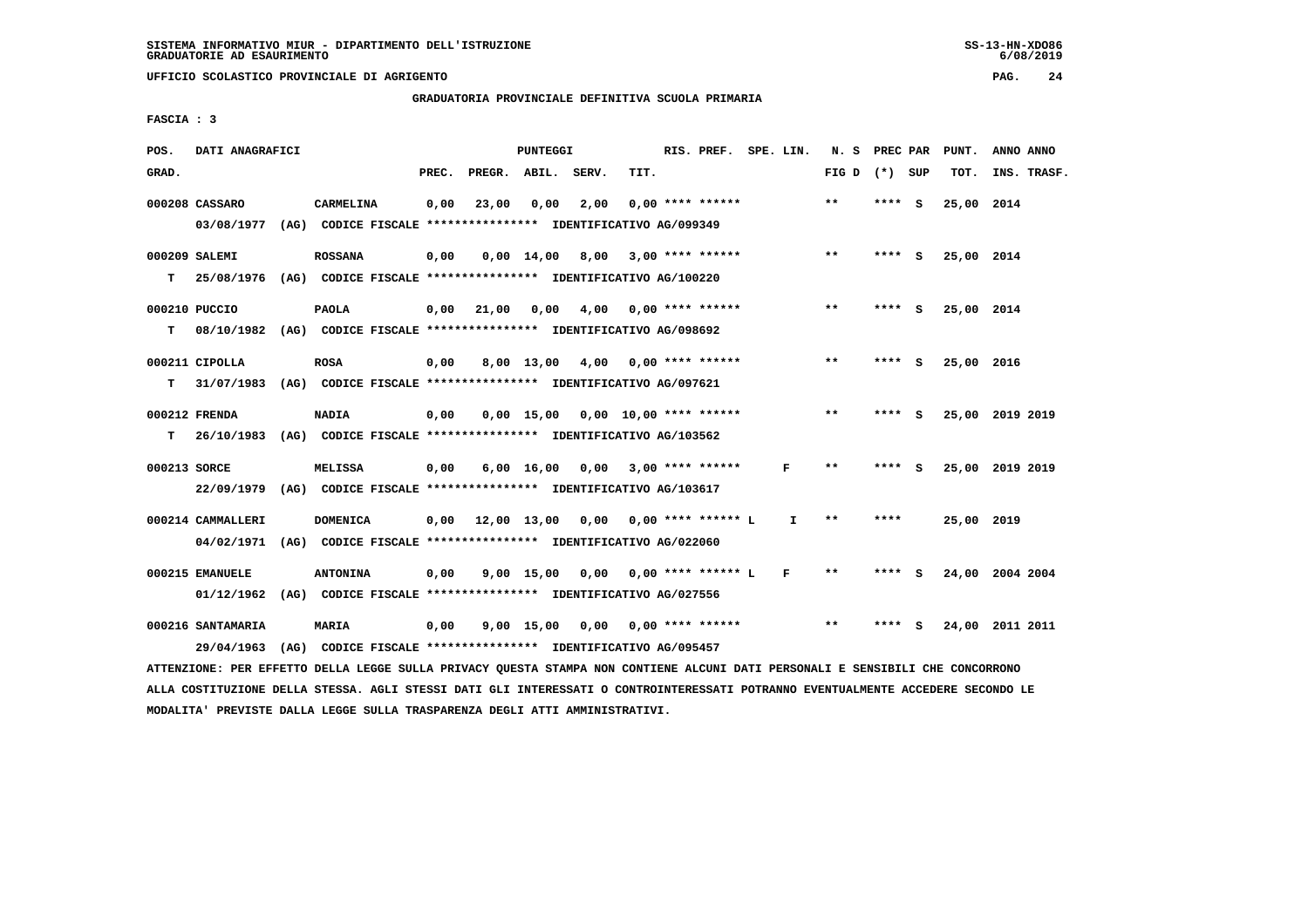**UFFICIO SCOLASTICO PROVINCIALE DI AGRIGENTO PAG. 25**

 **GRADUATORIA PROVINCIALE DEFINITIVA SCUOLA PRIMARIA**

 **FASCIA : 3**

| POS.         | DATI ANAGRAFICI              |                                                                                 |       |              | PUNTEGGI           |                                     |      | RIS. PREF.           | SPE. LIN. | N. S            | PREC PAR |     | PUNT.           | ANNO ANNO |             |
|--------------|------------------------------|---------------------------------------------------------------------------------|-------|--------------|--------------------|-------------------------------------|------|----------------------|-----------|-----------------|----------|-----|-----------------|-----------|-------------|
| GRAD.        |                              |                                                                                 | PREC. | PREGR. ABIL. |                    | SERV.                               | TIT. |                      |           | FIG D $(*)$ SUP |          |     | TOT.            |           | INS. TRASF. |
|              | 000217 LA BELLA              | <b>MARTA</b>                                                                    | 0,00  |              | $0,00 \quad 14,00$ | 4,00                                |      | $6,00$ **** ******   |           | $* *$           | **** S   |     | 24,00 2014 2007 |           |             |
| т            | 14/11/1970                   | (AG) CODICE FISCALE **************** IDENTIFICATIVO AG/030031                   |       |              |                    |                                     |      |                      |           |                 |          |     |                 |           |             |
|              | 000218 RUSSELLO              | <b>STEFANIA</b>                                                                 | 0,00  |              | $6,00$ 18,00       | 0,00                                |      | $0.00$ **** ******   | I.        | $**$            | **** S   |     | 24,00 2014 2014 |           |             |
|              | 23/06/1977                   | (AG) CODICE FISCALE **************** IDENTIFICATIVO AG/097456                   |       |              |                    |                                     |      |                      |           |                 |          |     |                 |           |             |
| 000219 RUSSO |                              | <b>ALFONSA</b>                                                                  | 0,00  |              |                    | $0.00$ 14.00 10.00 0.00 **** ****** |      |                      |           | $***$           | **** S   |     | 24,00 2014      |           |             |
| T.           | 16/08/1981                   | (AG) CODICE FISCALE **************** IDENTIFICATIVO AG/099949                   |       |              |                    |                                     |      |                      |           |                 |          |     |                 |           |             |
|              | 000220 DI GRIGOLI            | MARIA                                                                           | 0.00  | 12,00        |                    | $0.00$ 12.00 0.00 **** ******       |      |                      |           | $* *$           | ****     | - S | 24,00 2014      |           |             |
| т            | 19/11/1981                   | (CL) CODICE FISCALE **************** IDENTIFICATIVO AG/097750                   |       |              |                    |                                     |      |                      |           |                 |          |     |                 |           |             |
|              | 000221 CASTELLI              | <b>FRANCA</b>                                                                   | 0,00  |              | $9,00$ 15,00       | 0,00                                |      | $0.00$ **** ******   | I.        | ** x **** S     |          |     | 24,00 2019 2019 |           |             |
|              | 25/10/1976                   | (AG) CODICE FISCALE **************** IDENTIFICATIVO AG/103522                   |       |              |                    |                                     |      |                      |           |                 |          |     |                 |           |             |
|              | 000222 PUCCIO                | <b>ACCURSIA SILV</b>                                                            | 0.00  | 18,00        | 0.00               | 0,00                                |      | 6,00 **** ******     |           | $**$            | **** S   |     | 24,00 2019 2019 |           |             |
| т            | 03/08/1980                   | (AG) CODICE FISCALE **************** IDENTIFICATIVO AG/103598                   |       |              |                    |                                     |      |                      |           |                 |          |     |                 |           |             |
|              | 000223 BONGIOVI'             | <b>FRANCESCA</b>                                                                | 0.00  | 24,00        | 0.00               | 0,00                                |      | $0.00$ **** ******   |           | $* *$           | **** S   |     | 24,00 2019 2019 |           |             |
| т            | 19/11/1976                   | (AG) CODICE FISCALE **************** IDENTIFICATIVO AG/103512                   |       |              |                    |                                     |      |                      |           |                 |          |     |                 |           |             |
|              | 000224 MURATORE              | GIOVANNA MARI                                                                   | 0,00  |              | $9,00$ 14,00       | 0,00                                |      | $0.00$ **** ****** L |           | $***$ X         | $***5$   |     | 23,00 2011 2011 |           |             |
|              | 23/08/1962                   | (AG) CODICE FISCALE **************** IDENTIFICATIVO AG/095596                   |       |              |                    |                                     |      |                      |           |                 |          |     |                 |           |             |
|              | 000225 SICILIA<br>01/10/1976 | <b>ROSALBA</b><br>(AG) CODICE FISCALE **************** IDENTIFICATIVO AG/027115 | 0,00  |              | $6,00$ 15,00       | 2,00                                |      | $0.00$ **** ******   | I.        | $***$           | ****     | s   | 23,00           | 2014 2003 |             |
|              |                              |                                                                                 |       |              |                    |                                     |      |                      |           |                 |          |     |                 |           |             |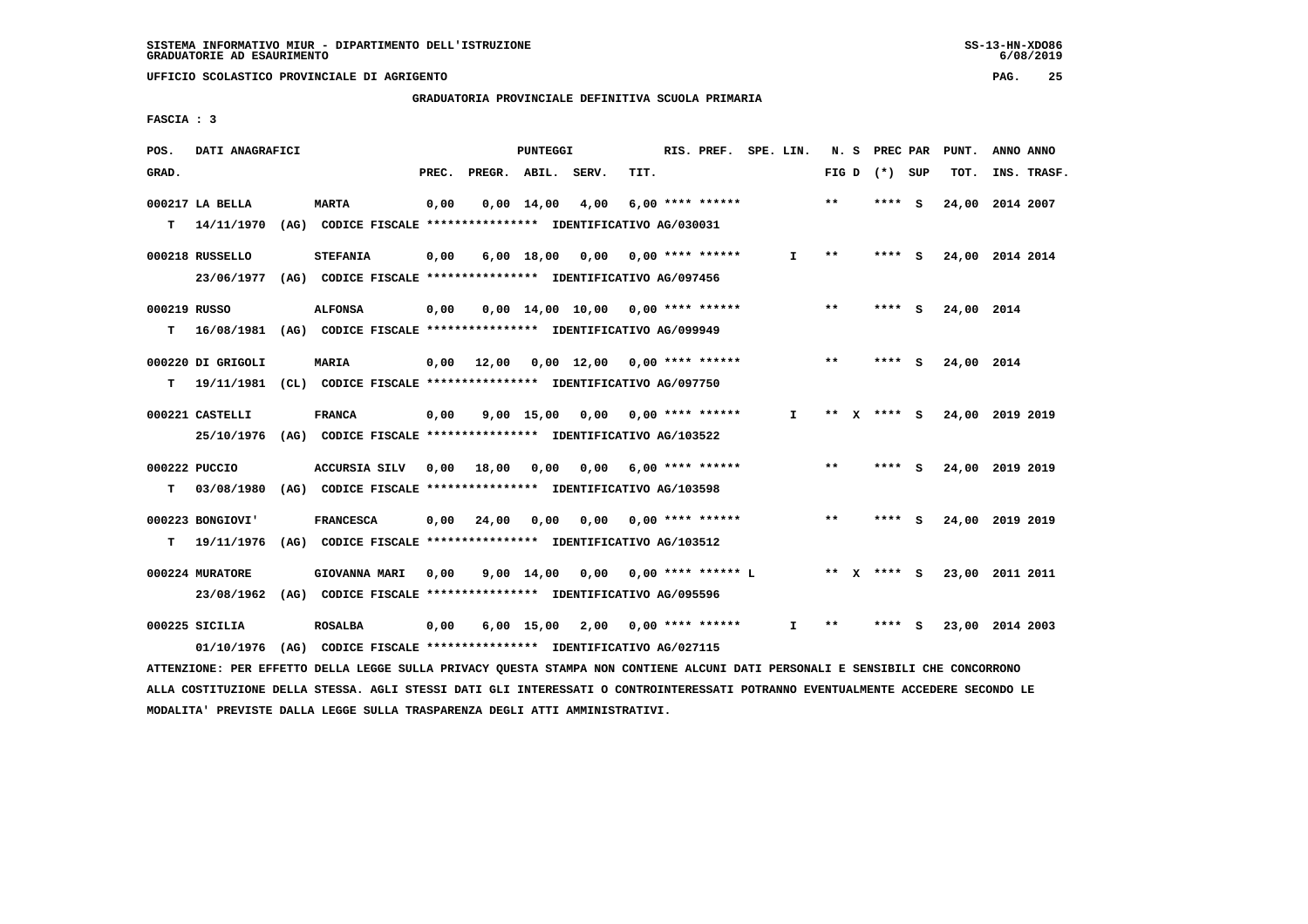# **GRADUATORIA PROVINCIALE DEFINITIVA SCUOLA PRIMARIA**

 **FASCIA : 3**

| POS.         | DATI ANAGRAFICI                                                                                                               |                 |       |                    | PUNTEGGI   |                                                               |      | RIS. PREF. SPE. LIN. |              |       | N. S PREC PAR   | PUNT.           | ANNO ANNO |             |
|--------------|-------------------------------------------------------------------------------------------------------------------------------|-----------------|-------|--------------------|------------|---------------------------------------------------------------|------|----------------------|--------------|-------|-----------------|-----------------|-----------|-------------|
| GRAD.        |                                                                                                                               |                 | PREC. | PREGR. ABIL. SERV. |            |                                                               | TIT. |                      |              |       | FIG D $(*)$ SUP | TOT.            |           | INS. TRASF. |
|              | 000226 BACINO                                                                                                                 | <b>DAMIANA</b>  | 0,00  |                    | 6,00 17,00 | 0,00                                                          |      | $0.00$ **** ******   | F            |       | ** $X$ **** S   | 23,00 2014 2014 |           |             |
|              | 19/03/1963                                                                                                                    |                 |       |                    |            | (AG) CODICE FISCALE **************** IDENTIFICATIVO AG/097307 |      |                      |              |       |                 |                 |           |             |
|              | 000227 TRAPANI                                                                                                                | <b>STEFANO</b>  | 0,00  |                    |            | $6,00$ 17,00 0,00 0,00 **** ******                            |      |                      | $\mathbf{I}$ | $* *$ | ****            | 23,00 2014 2014 |           |             |
|              | 24/10/1973 (EE) CODICE FISCALE *************** IDENTIFICATIVO AG/097545                                                       |                 |       |                    |            |                                                               |      |                      |              |       |                 |                 |           |             |
|              | 000228 CIRAULO                                                                                                                | VITINA          | 0,00  |                    |            | $2,00$ 12,00 0,00 9,00 **** ******                            |      |                      |              | $* *$ | **** S          | 23,00 2019 2019 |           |             |
| т            | 21/10/1964 (AG) CODICE FISCALE **************** IDENTIFICATIVO AG/103530                                                      |                 |       |                    |            |                                                               |      |                      |              |       |                 |                 |           |             |
|              | 000229 CUSMANO                                                                                                                | <b>MARIA</b>    |       |                    |            | $0,00$ $23,00$ $0,00$ $0,00$                                  |      | $0.00$ **** ******   |              | $***$ | **** S          | 23,00 2019 2019 |           |             |
| т            | 01/07/1980 (AG) CODICE FISCALE *************** IDENTIFICATIVO AG/103540                                                       |                 |       |                    |            |                                                               |      |                      |              |       |                 |                 |           |             |
|              | 000230 CUFFAROPISCITELL PIETRO                                                                                                |                 |       |                    |            | $0,00$ 11,00 0,00 12,00 0,00 **** ******                      |      |                      |              | $* *$ | **** S          | 23,00 2019 2019 |           |             |
|              | 22/03/1979 (AG) CODICE FISCALE *************** IDENTIFICATIVO AG/103538                                                       |                 |       |                    |            |                                                               |      |                      |              |       |                 |                 |           |             |
|              | 000231 COSTANZA                                                                                                               | <b>GIOVANNA</b> | 0,00  |                    |            | 6,00 16,00 0,00 0,00 **** ****** L                            |      |                      |              | $* *$ | **** S          | 22,00           | 2000      |             |
|              | 31/01/1960 (AG) CODICE FISCALE *************** IDENTIFICATIVO AG/021531                                                       |                 |       |                    |            |                                                               |      |                      |              |       |                 |                 |           |             |
|              | 000232 SABINA                                                                                                                 | ANNA            | 0,00  |                    |            | $6,00 \quad 16,00 \quad 0,00$                                 |      | 0,00 **** ******     | I.           | $* *$ | **** S          | 22,00 2002      |           |             |
|              | 27/12/1969 (PA) CODICE FISCALE *************** IDENTIFICATIVO AG/026570                                                       |                 |       |                    |            |                                                               |      |                      |              |       |                 |                 |           |             |
|              | 000233 LA FRANCA                                                                                                              | <b>MARTINA</b>  | 0,00  |                    |            | $6,00$ 16,00 0,00 0,00 **** ******                            |      |                      | F            | ** X  | **** S          | 22,00 2004 2004 |           |             |
|              | 04/11/1966 (AG) CODICE FISCALE *************** IDENTIFICATIVO AG/027646                                                       |                 |       |                    |            |                                                               |      |                      |              |       |                 |                 |           |             |
| 000234 PETIX |                                                                                                                               | <b>SIMONA</b>   | 0,00  |                    |            | 6,00 16,00 0,00 0,00 **** ******                              |      |                      | $\mathbf{I}$ | **    | **** S          | 22,00 2007      |           |             |
|              | 20/07/1973                                                                                                                    |                 |       |                    |            | (AG) CODICE FISCALE **************** IDENTIFICATIVO AG/026364 |      |                      |              |       |                 |                 |           |             |
|              | ATTENZIONE: PER EFFETTO DELLA LEGGE SULLA PRIVACY QUESTA STAMPA NON CONTIENE ALCUNI DATI PERSONALI E SENSIBILI CHE CONCORRONO |                 |       |                    |            |                                                               |      |                      |              |       |                 |                 |           |             |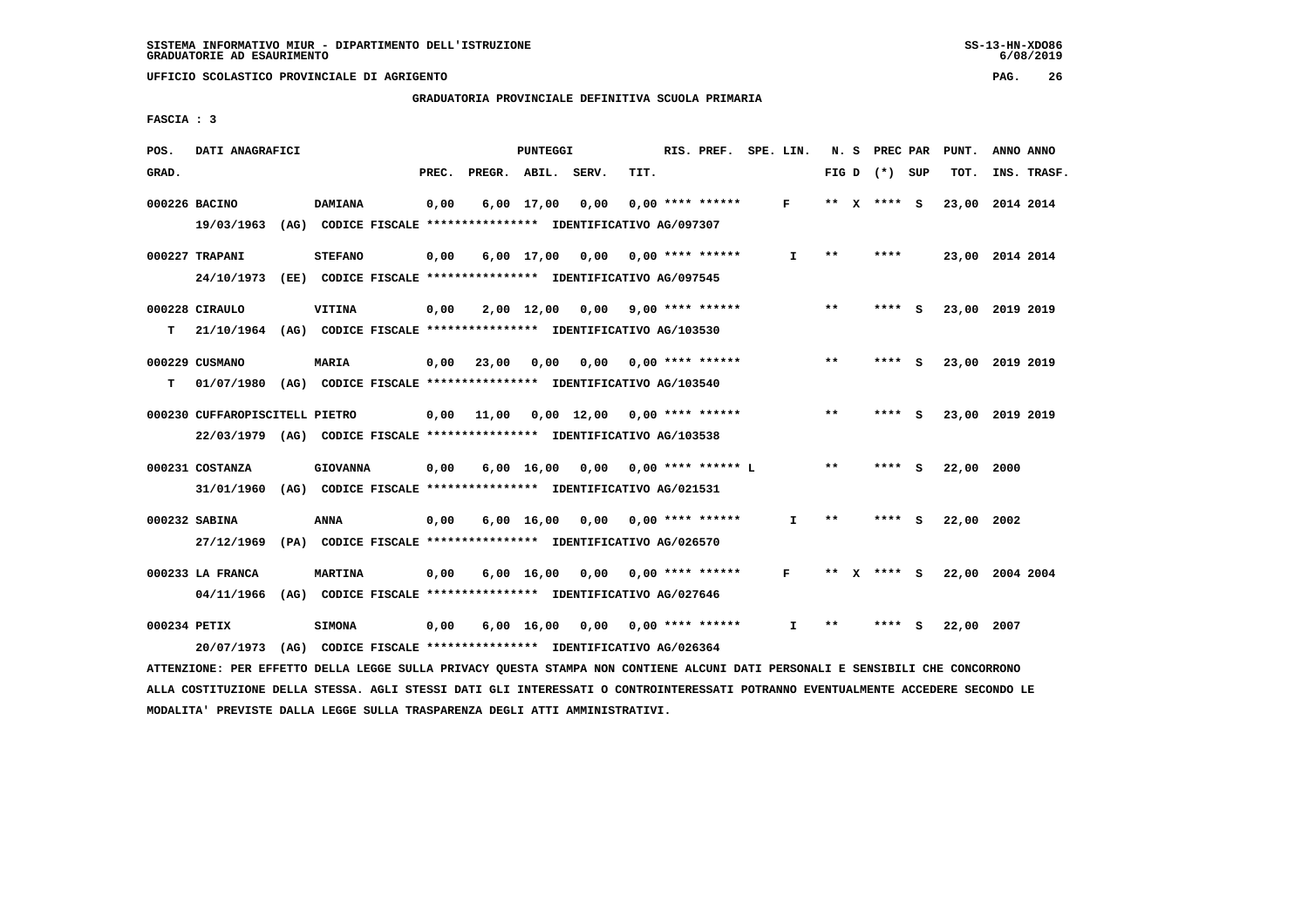**GRADUATORIA PROVINCIALE DEFINITIVA SCUOLA PRIMARIA**

 **FASCIA : 3**

| POS.  | DATI ANAGRAFICI                                                         |                                                               |       |              | <b>PUNTEGGI</b>    |              |      | RIS. PREF.         | SPE. LIN. |              | N. S  | PREC PAR |     | PUNT.           | ANNO ANNO |             |
|-------|-------------------------------------------------------------------------|---------------------------------------------------------------|-------|--------------|--------------------|--------------|------|--------------------|-----------|--------------|-------|----------|-----|-----------------|-----------|-------------|
| GRAD. |                                                                         |                                                               | PREC. | PREGR. ABIL. |                    | SERV.        | TIT. |                    |           |              | FIG D | $(*)$    | SUP | TOT.            |           | INS. TRASF. |
|       | 000235 DI GIOVANNI                                                      | MARIA CARMELA                                                 | 0,00  |              | 7,00 15,00         | 0,00         |      | $0.00$ **** ****** |           | $\mathbf{I}$ | $* *$ | ****     | - S | 22,00           | 2014 2014 |             |
|       | 12/03/1979 (AG) CODICE FISCALE *************** IDENTIFICATIVO AG/097328 |                                                               |       |              |                    |              |      |                    |           |              |       |          |     |                 |           |             |
|       | 000236 PASSAFIUME                                                       | <b>LAURA</b>                                                  | 0,00  |              | $9,00$ 13,00       | 0,00         |      | $0.00$ **** ****** |           |              | **    | **** S   |     | 22,00 2014 2014 |           |             |
|       | 09/08/1980                                                              | (AG) CODICE FISCALE **************** IDENTIFICATIVO AG/097442 |       |              |                    |              |      |                    |           |              |       |          |     |                 |           |             |
|       | 000237 FAMULARO                                                         | <b>CATERINA</b>                                               | 0,00  |              | 2,00 12,00         | 8,00         |      | $0.00$ **** ****** |           |              | **    | ****     | - S | 22,00 2014      |           |             |
| т     | 11/07/1971                                                              | (AG) CODICE FISCALE **************** IDENTIFICATIVO AG/098839 |       |              |                    |              |      |                    |           |              |       |          |     |                 |           |             |
|       | 000238 CANNELLA                                                         | <b>RAIMONDO</b>                                               | 0,00  |              | $6,00 \quad 16,00$ | 0,00         |      | $0.00$ **** ****** | F         |              | $* *$ | **** S   |     | 22,00 2019 2019 |           |             |
|       | 19/04/1968                                                              | (AG) CODICE FISCALE **************** IDENTIFICATIVO AG/103505 |       |              |                    |              |      |                    |           |              |       |          |     |                 |           |             |
|       | 000239 PRINZIVALLI                                                      | PATRIZIA                                                      | 0,00  |              | 7,00 12,00         | 0,00         |      | $3,00$ **** ****** |           |              | $* *$ | ****     | - S | 22,00           | 2019 2019 |             |
| т     | 24/11/1979                                                              | (EE) CODICE FISCALE *************** IDENTIFICATIVO AG/103597  |       |              |                    |              |      |                    |           |              |       |          |     |                 |           |             |
|       | 000240 MARTURANA                                                        | <b>LAURA</b>                                                  | 0,00  | 10,00        |                    | $0,00$ 12,00 |      | 0,00 **** ******   |           | I.           | $* *$ | **** S   |     | 22,00 2019 2019 |           |             |
| т     | 01/11/1978                                                              | (AG) CODICE FISCALE **************** IDENTIFICATIVO AG/103580 |       |              |                    |              |      |                    |           |              |       |          |     |                 |           |             |
|       |                                                                         |                                                               |       |              |                    |              |      |                    |           |              |       |          |     |                 |           |             |
|       | 000241 FANARA                                                           | <b>GIUSEPPINA</b>                                             | 0,00  |              | $9,00$ 13,00       | 0.00         |      | $0.00$ **** ****** |           |              | $* *$ | **** S   |     | 22,00           | 2019 2019 |             |
|       | 13/05/1972                                                              | (CT) CODICE FISCALE **************** IDENTIFICATIVO AG/103559 |       |              |                    |              |      |                    |           |              |       |          |     |                 |           |             |
|       | 000242 SCIANGULA                                                        | MARGHERITA                                                    | 0,00  |              | $6,00 \quad 14,00$ | 2,00         |      | $0.00$ **** ****** |           |              | $* *$ | ****     | - 5 | 22,00           | 2019      |             |
|       | 23/06/1968                                                              | (AG) CODICE FISCALE **************** IDENTIFICATIVO AG/026312 |       |              |                    |              |      |                    |           |              |       |          |     |                 |           |             |
|       | 000243 PUCCIO                                                           | <b>ROSARIA</b>                                                | 0,00  |              | $6,00$ 15,00       | 0,00         |      | $0.00$ **** ****** |           | I            | $* *$ | ****     | s   | 21,00           | 2002      |             |
|       | 16/07/1976                                                              | (AG) CODICE FISCALE **************** IDENTIFICATIVO AG/026562 |       |              |                    |              |      |                    |           |              |       |          |     |                 |           |             |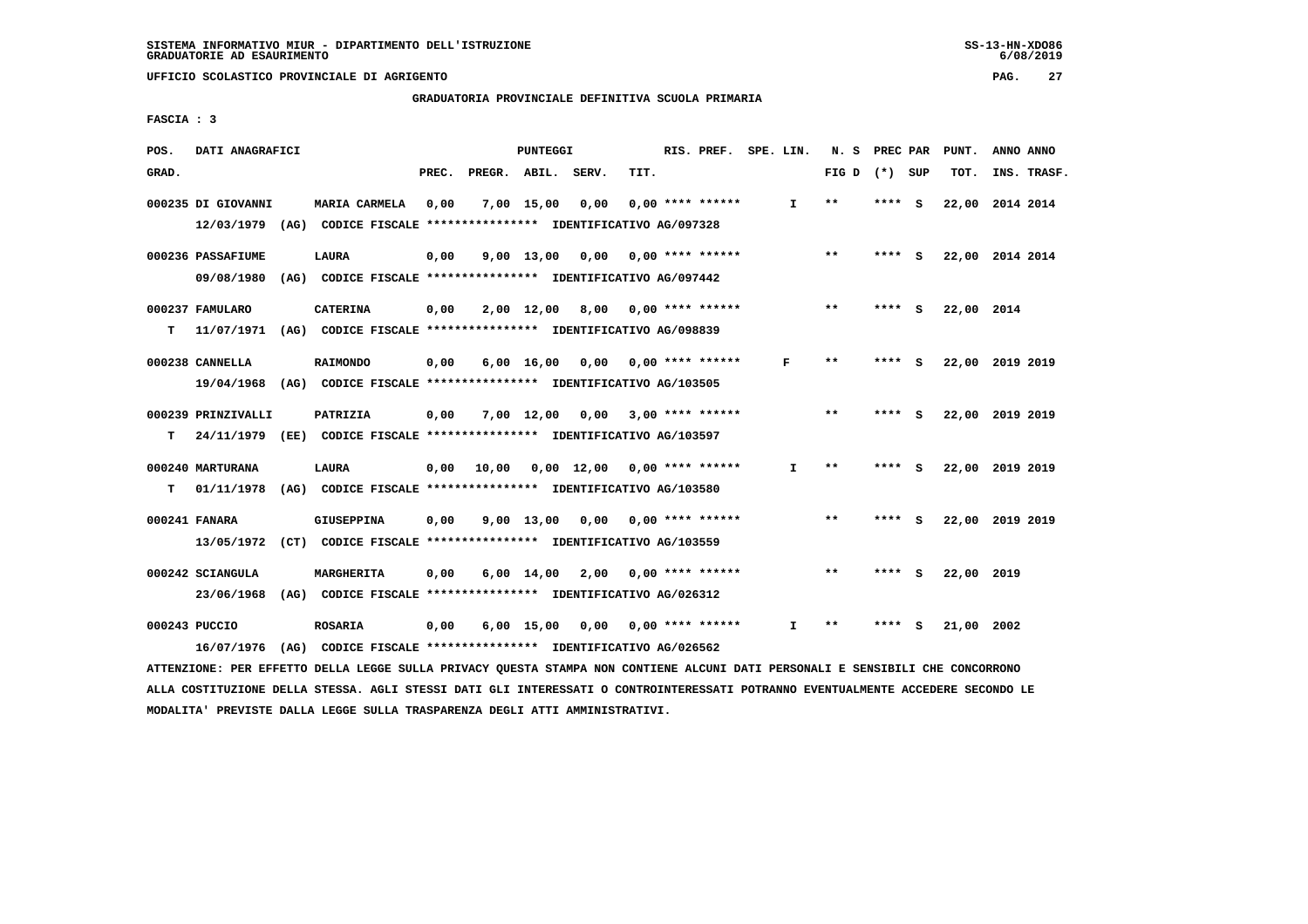# **GRADUATORIA PROVINCIALE DEFINITIVA SCUOLA PRIMARIA**

 **FASCIA : 3**

| POS.         | DATI ANAGRAFICI   |      |                                                               |       |              | PUNTEGGI     |       |      | RIS. PREF. SPE. LIN.      |              | N. S  | PREC PAR |     | PUNT.      | ANNO ANNO       |
|--------------|-------------------|------|---------------------------------------------------------------|-------|--------------|--------------|-------|------|---------------------------|--------------|-------|----------|-----|------------|-----------------|
| GRAD.        |                   |      |                                                               | PREC. | PREGR. ABIL. |              | SERV. | TIT. |                           |              | FIG D | (*) SUP  |     | TOT.       | INS. TRASF.     |
|              | 000244 TERMINE    |      | MARGHERITA                                                    | 0,00  |              | 5,00 16,00   | 0,00  |      | $0.00$ **** ******        |              | $***$ | **** S   |     | 21,00      | 2005 2005       |
|              | 06/01/1963        | (AG) | CODICE FISCALE **************** IDENTIFICATIVO AG/028754      |       |              |              |       |      |                           |              |       |          |     |            |                 |
| 000245 AGATI |                   |      | <b>SANTINA</b>                                                | 0,00  |              | $6,00$ 15,00 | 0.00  |      | $0.00$ **** ******        | $\mathbf{I}$ | $**$  | **** S   |     |            | 21,00 2007 2007 |
|              | 02/01/1962        |      | (AG) CODICE FISCALE **************** IDENTIFICATIVO AG/030401 |       |              |              |       |      |                           |              |       |          |     |            |                 |
|              | 000246 CRISCENTI  |      | PASQUALINA                                                    | 0,00  |              | $6,00$ 15,00 |       |      | $0.00$ $0.00$ **** ****** | F            | $***$ | ****     | - s |            | 21,00 2007 2007 |
|              | 26/01/1979        |      | (AG) CODICE FISCALE **************** IDENTIFICATIVO AG/029877 |       |              |              |       |      |                           |              |       |          |     |            |                 |
|              | 000247 FERRANTE   |      | <b>SALVATORE</b>                                              | 0,00  |              | $6,00$ 15,00 | 0,00  |      | $0.00$ **** ******        | I.           | $***$ | $X$ **** |     |            | 21,00 2007 2007 |
|              | 06/09/1972        |      | (AG) CODICE FISCALE **************** IDENTIFICATIVO AG/029775 |       |              |              |       |      |                           |              |       |          |     |            |                 |
|              | 000248 RUSSELLO   |      | <b>GIUSEPPA</b>                                               | 0,00  |              | $6,00$ 15,00 | 0,00  |      | $0.00$ **** ****** KL     | $\mathbf{F}$ | $**$  | ****     | - 5 | 21,00 2007 |                 |
|              | 03/03/1971        |      | (AG) CODICE FISCALE **************** IDENTIFICATIVO AG/021380 |       |              |              |       |      |                           |              |       |          |     |            |                 |
|              | 000249 PURPURA    |      | <b>SILVANA GABRI</b>                                          | 0,00  |              | 3,00 18,00   | 0,00  |      | $0.00$ **** ******        | $\mathbf{I}$ | $* *$ | **** S   |     |            | 21,00 2011 2011 |
|              | 27/10/1967        |      | (EE) CODICE FISCALE **************** IDENTIFICATIVO AG/095354 |       |              |              |       |      |                           |              |       |          |     |            |                 |
|              | 000250 SCIORTINO  |      | <b>IVANA</b>                                                  | 0,00  |              | $6,00$ 15,00 | 0,00  |      | $0.00$ **** ******        | F            | **    | ****     | - 5 |            | 21,00 2014 2014 |
|              | 15/08/1978        |      | (AG) CODICE FISCALE **************** IDENTIFICATIVO AG/097476 |       |              |              |       |      |                           |              |       |          |     |            |                 |
| 000251 SORCE |                   |      | <b>ANNALISA</b>                                               | 0,00  |              | $0,00$ 18,00 | 0,00  |      | $3,00$ **** ******        |              | $**$  | ****     | - 5 | 21,00 2014 |                 |
| т            | 23/12/1983        |      | (AG) CODICE FISCALE **************** IDENTIFICATIVO AG/100241 |       |              |              |       |      |                           |              |       |          |     |            |                 |
|              | 000252 DIBERNARDO |      | <b>MARIA</b>                                                  | 0,00  | 21,00        | 0,00         | 0,00  |      | $0.00$ **** ******        |              | $**$  | ****     | - S | 21,00 2014 |                 |
| т            | 23/07/1978        |      | (TP) CODICE FISCALE **************** IDENTIFICATIVO AG/100181 |       |              |              |       |      |                           |              |       |          |     |            |                 |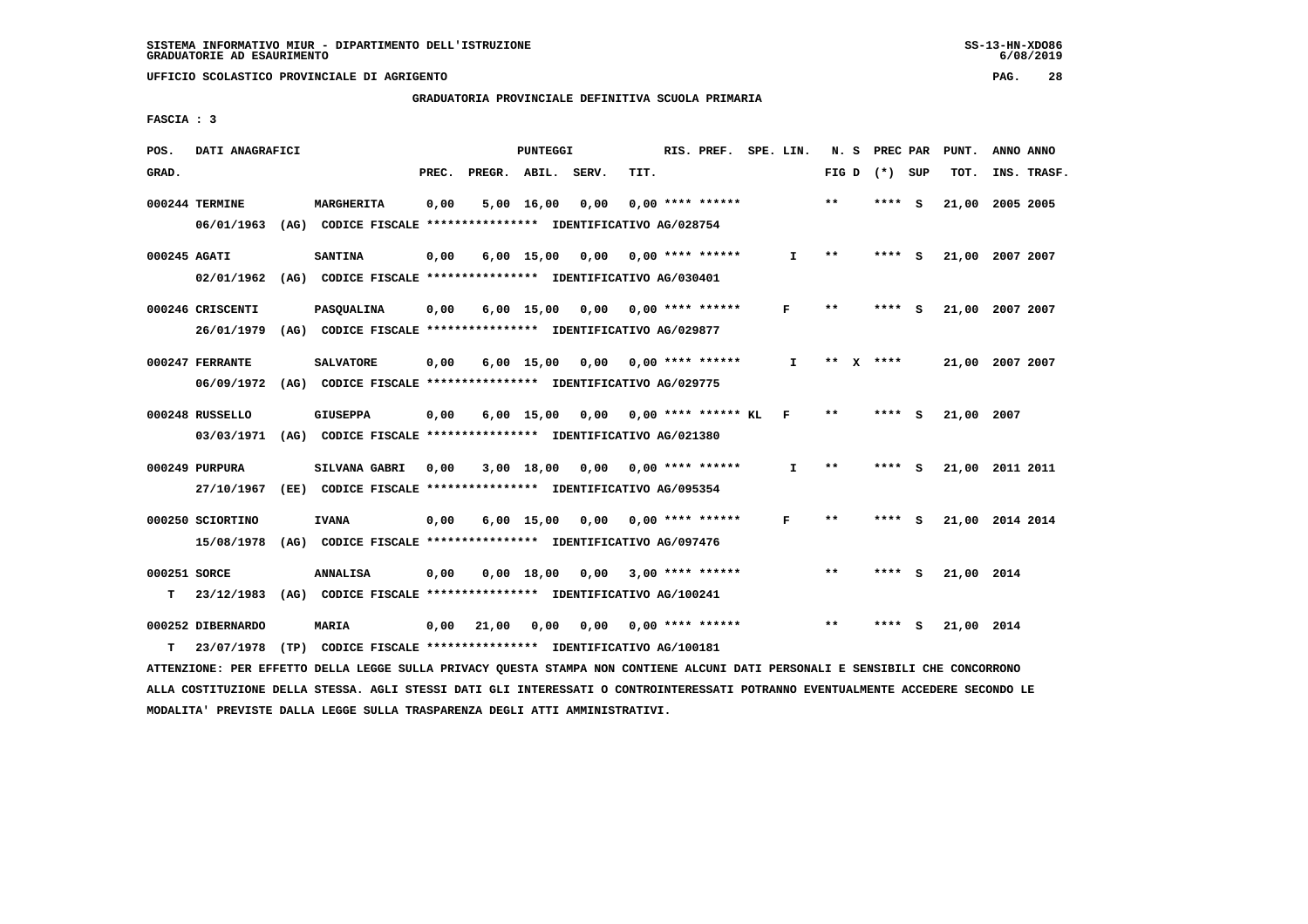**UFFICIO SCOLASTICO PROVINCIALE DI AGRIGENTO PAG. 29**

 **GRADUATORIA PROVINCIALE DEFINITIVA SCUOLA PRIMARIA**

 **FASCIA : 3**

| POS.         | DATI ANAGRAFICI   |                                                                                                                               |      |                          | PUNTEGGI     |                                    |      | RIS. PREF. SPE. LIN.      |    |       |                 |     | N. S PREC PAR PUNT. | ANNO ANNO       |
|--------------|-------------------|-------------------------------------------------------------------------------------------------------------------------------|------|--------------------------|--------------|------------------------------------|------|---------------------------|----|-------|-----------------|-----|---------------------|-----------------|
| GRAD.        |                   |                                                                                                                               |      | PREC. PREGR. ABIL. SERV. |              |                                    | TIT. |                           |    |       | FIG D $(*)$ SUP |     | TOT.                | INS. TRASF.     |
| 000253 VELLA |                   | <b>ROSA</b>                                                                                                                   | 0,00 |                          | $0.00$ 13.00 | 8,00                               |      | $0.00$ **** ******        |    | $***$ | ****            | - S | 21,00 2014          |                 |
| T.           |                   | 06/12/1972 (EE) CODICE FISCALE **************** IDENTIFICATIVO AG/100125                                                      |      |                          |              |                                    |      |                           |    |       |                 |     |                     |                 |
|              |                   |                                                                                                                               |      |                          |              |                                    |      |                           |    |       |                 |     |                     |                 |
|              | 000254 ALONGI     | <b>FRANCESCA</b>                                                                                                              | 0,00 |                          | $0,00$ 18,00 | 0,00                               |      | $3,00$ **** ******        |    | **    | ****            |     | 21,00 2014          |                 |
| т            | 20/10/1980        | (AG) CODICE FISCALE *************** IDENTIFICATIVO AG/099478                                                                  |      |                          |              |                                    |      |                           |    |       |                 |     |                     |                 |
|              | 000255 LIOTTA     | GIUSEPPINA                                                                                                                    | 0,00 |                          |              | $0,00$ 15,00 0,00 6,00 **** ****** |      |                           |    | $***$ | **** S          |     | 21,00 2014          |                 |
| т            | 16/10/1975        | (AG) CODICE FISCALE **************** IDENTIFICATIVO AG/100155                                                                 |      |                          |              |                                    |      |                           |    |       |                 |     |                     |                 |
|              |                   |                                                                                                                               |      |                          |              |                                    |      |                           |    | $* *$ |                 |     |                     |                 |
|              | 000256 INTRIVICI  | TIZIANA                                                                                                                       | 0,00 |                          |              | $4,00$ 11,00 0,00 6,00 **** ****** |      |                           |    |       | **** S          |     | 21,00 2014          |                 |
| т            | 21/09/1973        | (RG) CODICE FISCALE **************** IDENTIFICATIVO AG/103499                                                                 |      |                          |              |                                    |      |                           |    |       |                 |     |                     |                 |
|              | 000257 IACONO     | GIUSEPPINA DA                                                                                                                 | 0,00 |                          | 0,00 15,00   | 0,00                               |      | 6,00 **** ******          |    | $**$  | **** S          |     | 21,00 2014          |                 |
| т            | 11/05/1973        | (AG) CODICE FISCALE **************** IDENTIFICATIVO AG/100189                                                                 |      |                          |              |                                    |      |                           |    |       |                 |     |                     |                 |
| 000258 TAIBI |                   | <b>CARMELA</b>                                                                                                                | 0,00 |                          |              | $6,00$ 15,00 0,00 0,00 **** ****** |      |                           | I. | $**$  | **** S          |     |                     | 21,00 2016 2007 |
|              |                   |                                                                                                                               |      |                          |              |                                    |      |                           |    |       |                 |     |                     |                 |
|              | 13/11/1968        | (AG) CODICE FISCALE **************** IDENTIFICATIVO AG/030129                                                                 |      |                          |              |                                    |      |                           |    |       |                 |     |                     |                 |
| 000259 MUSSO |                   | MARIA RITA                                                                                                                    | 0,00 |                          | 6,00 15,00   |                                    |      | $0,00$ $0,00$ **** ****** |    | $***$ | **** S          |     |                     | 21,00 2019 2005 |
|              |                   | 15/03/1974 (AG) CODICE FISCALE *************** IDENTIFICATIVO AG/028614                                                       |      |                          |              |                                    |      |                           |    |       |                 |     |                     |                 |
| 000260 VELLA |                   | MARGHERITA DO                                                                                                                 | 0,00 |                          | 6,00 15,00   |                                    |      | $0,00$ 0,00 **** ******   | I. |       | ** X **** S     |     |                     | 21,00 2019 2007 |
|              |                   | 05/06/1970 (AG) CODICE FISCALE *************** IDENTIFICATIVO AG/030136                                                       |      |                          |              |                                    |      |                           |    |       |                 |     |                     |                 |
|              |                   |                                                                                                                               |      |                          |              |                                    |      |                           |    |       |                 |     |                     |                 |
|              | 000261 CACCIATORE | FEDERICA DOMI                                                                                                                 | 0,00 |                          |              | 6,00 15,00 0,00 0,00 **** ******   |      |                           | I. | $* *$ | **** S          |     |                     | 21,00 2019 2019 |
|              | 18/10/1976        | (CL) CODICE FISCALE **************** IDENTIFICATIVO AG/103515                                                                 |      |                          |              |                                    |      |                           |    |       |                 |     |                     |                 |
|              |                   | ATTENZIONE: PER EFFETTO DELLA LEGGE SULLA PRIVACY OUESTA STAMPA NON CONTIENE ALCUNI DATI PERSONALI E SENSIBILI CHE CONCORRONO |      |                          |              |                                    |      |                           |    |       |                 |     |                     |                 |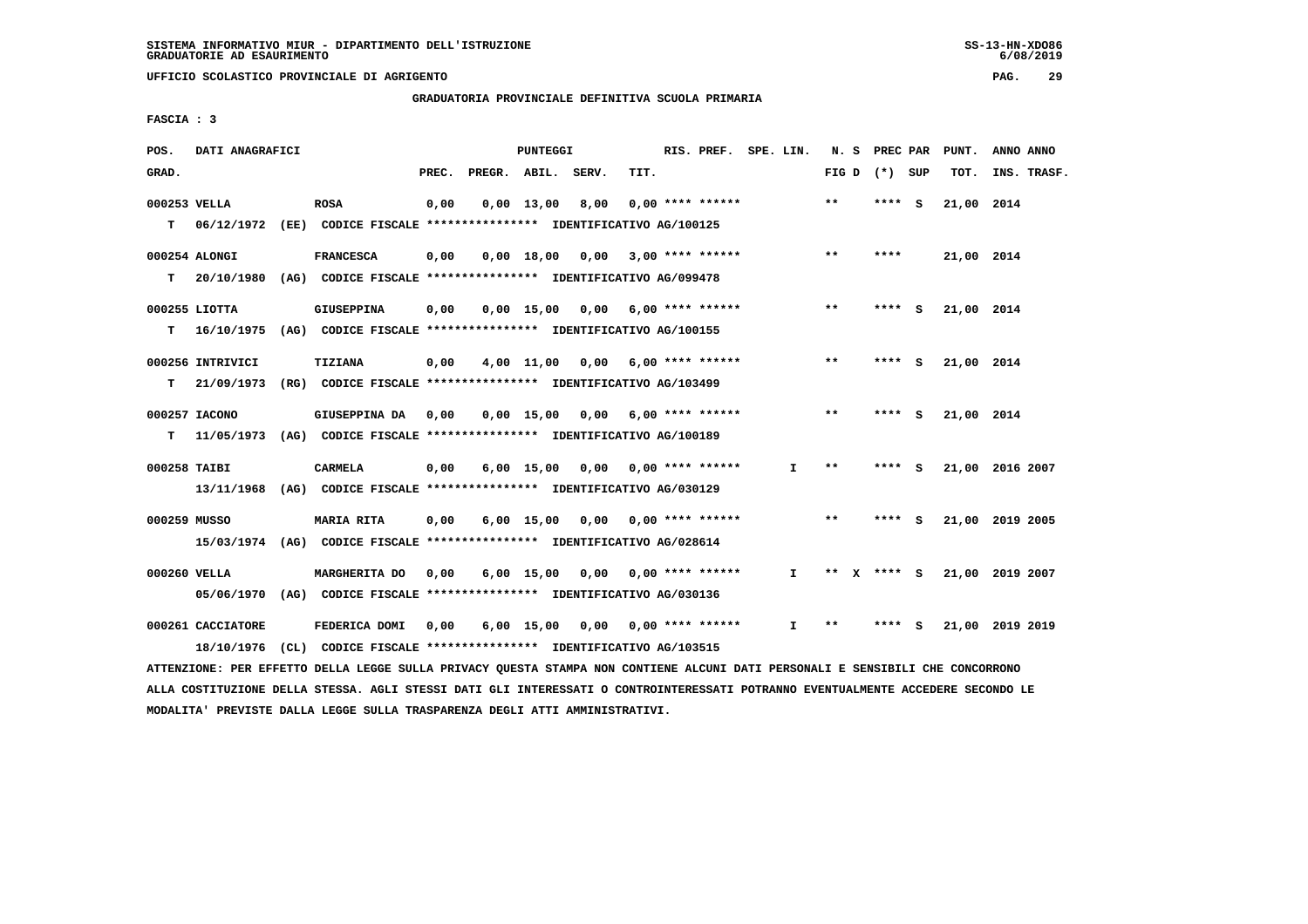# **GRADUATORIA PROVINCIALE DEFINITIVA SCUOLA PRIMARIA**

 **FASCIA : 3**

| POS.  | DATI ANAGRAFICI                                                                                                               |                   |       |                    | <b>PUNTEGGI</b> |                                                               |      | RIS. PREF. SPE. LIN. |              |       | N. S PREC PAR   | PUNT.           | ANNO ANNO |             |
|-------|-------------------------------------------------------------------------------------------------------------------------------|-------------------|-------|--------------------|-----------------|---------------------------------------------------------------|------|----------------------|--------------|-------|-----------------|-----------------|-----------|-------------|
| GRAD. |                                                                                                                               |                   | PREC. | PREGR. ABIL. SERV. |                 |                                                               | TIT. |                      |              |       | FIG D $(*)$ SUP | TOT.            |           | INS. TRASF. |
|       | 000262 CHIANETTA                                                                                                              | <b>STELLA</b>     | 0,00  | 18,00              | 0,00            | 0,00                                                          |      | $3,00$ **** ******   |              | $* *$ | $***$ S         | 21,00 2019 2019 |           |             |
| T.    | 28/06/1981 (AG) CODICE FISCALE **************** IDENTIFICATIVO AG/103526                                                      |                   |       |                    |                 |                                                               |      |                      |              |       |                 |                 |           |             |
|       |                                                                                                                               |                   |       |                    |                 |                                                               |      |                      |              |       |                 |                 |           |             |
|       | 000263 CIRAMI                                                                                                                 | MARIA ANTONEL     | 0,00  |                    |                 | $5,00$ 16,00 0,00 0,00 **** ******                            |      |                      | I.           | $* *$ | **** S          | 21,00 2019 2019 |           |             |
|       | 16/03/1971 (AG) CODICE FISCALE *************** IDENTIFICATIVO AG/103636                                                       |                   |       |                    |                 |                                                               |      |                      |              |       |                 |                 |           |             |
|       |                                                                                                                               |                   |       |                    |                 |                                                               |      |                      |              |       |                 |                 |           |             |
|       | 000264 PUCCIO                                                                                                                 | <b>GAETANA</b>    | 0,00  |                    |                 | 5,00 16,00 0,00 0,00 **** ****** KL                           |      |                      |              |       | ** x **** s     | 21,00 2019      |           |             |
|       | 30/08/1968 (AG) CODICE FISCALE *************** IDENTIFICATIVO AG/021486                                                       |                   |       |                    |                 |                                                               |      |                      |              |       |                 |                 |           |             |
|       | 000265 LIUZZA                                                                                                                 | <b>GIOVANNA</b>   | 0,00  |                    |                 | $6,00 \quad 14,00 \quad 0,00$                                 |      | 0,00 **** ******     | $\mathbf{I}$ | $* *$ | **** S          | 20,00 2000      |           |             |
|       | 29/05/1968                                                                                                                    |                   |       |                    |                 | (AG) CODICE FISCALE **************** IDENTIFICATIVO AG/021320 |      |                      |              |       |                 |                 |           |             |
|       |                                                                                                                               |                   |       |                    |                 |                                                               |      |                      |              |       |                 |                 |           |             |
|       | 000266 AUGELLO                                                                                                                | MARIA LETIZIA     | 0,00  |                    |                 | $3,00$ 17,00 0,00 0,00 **** ******                            |      |                      | F            | $* *$ | **** S          | 20,00 2011 2011 |           |             |
|       | 08/04/1979 (AG) CODICE FISCALE *************** IDENTIFICATIVO AG/095595                                                       |                   |       |                    |                 |                                                               |      |                      |              |       |                 |                 |           |             |
|       |                                                                                                                               |                   |       |                    |                 |                                                               |      |                      |              |       |                 |                 |           |             |
|       | 000267 GENOVA                                                                                                                 | ALFONSA FRANC     | 0,00  |                    |                 | 3,00 15,00 2,00                                               |      | 0,00 **** ****** KL  | $\mathbf{I}$ | **    | $***$ S         | 20,00 2011 2011 |           |             |
|       | 02/05/1963 (AG) CODICE FISCALE *************** IDENTIFICATIVO AG/095376                                                       |                   |       |                    |                 |                                                               |      |                      |              |       |                 |                 |           |             |
|       | 000268 TUTTOLOMONDO                                                                                                           | <b>DANIELA</b>    | 0,00  |                    |                 | 3,00 17,00 0,00 0,00 **** ******                              |      |                      | $\mathbf{I}$ | $* *$ | $***5$          | 20,00 2011 2011 |           |             |
|       | 30/09/1974 (AG) CODICE FISCALE *************** IDENTIFICATIVO AG/095440                                                       |                   |       |                    |                 |                                                               |      |                      |              |       |                 |                 |           |             |
|       |                                                                                                                               |                   |       |                    |                 |                                                               |      |                      |              |       |                 |                 |           |             |
|       | 000269 CIMINO                                                                                                                 | <b>EPIFANIA</b>   | 0,00  |                    |                 | $6,00$ 14,00 0,00 0,00 **** ****** KL                         |      |                      | $\mathbf{I}$ | **    | **** S          | 20,00 2014 2014 |           |             |
|       | 18/12/1970 (AG) CODICE FISCALE *************** IDENTIFICATIVO AG/097344                                                       |                   |       |                    |                 |                                                               |      |                      |              |       |                 |                 |           |             |
|       |                                                                                                                               |                   |       |                    |                 |                                                               |      |                      |              |       |                 |                 |           |             |
|       | 000270 DINOLFO                                                                                                                | <b>ALESSANDRO</b> | 0,00  |                    |                 | 0,00 14,00 0,00                                               |      | 6,00 **** ******     |              | $***$ | **** S          | 20,00 2014      |           |             |
| т     | 01/12/1977 (AG) CODICE FISCALE **************** IDENTIFICATIVO AG/100174                                                      |                   |       |                    |                 |                                                               |      |                      |              |       |                 |                 |           |             |
|       | ATTENZIONE: PER EFFETTO DELLA LEGGE SULLA PRIVACY QUESTA STAMPA NON CONTIENE ALCUNI DATI PERSONALI E SENSIBILI CHE CONCORRONO |                   |       |                    |                 |                                                               |      |                      |              |       |                 |                 |           |             |

 **ALLA COSTITUZIONE DELLA STESSA. AGLI STESSI DATI GLI INTERESSATI O CONTROINTERESSATI POTRANNO EVENTUALMENTE ACCEDERE SECONDO LE**

 **MODALITA' PREVISTE DALLA LEGGE SULLA TRASPARENZA DEGLI ATTI AMMINISTRATIVI.**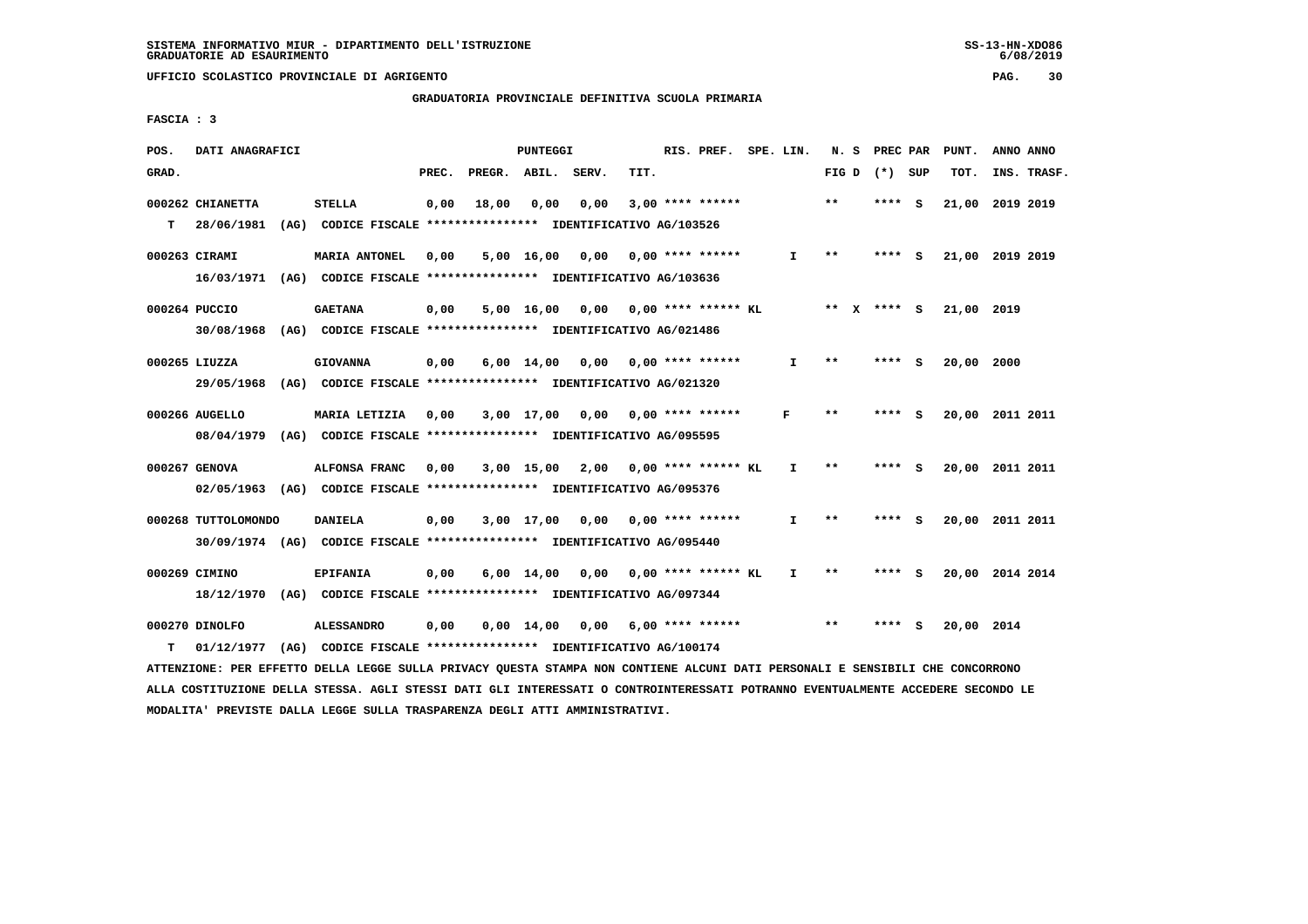**UFFICIO SCOLASTICO PROVINCIALE DI AGRIGENTO PAG. 31**

 **GRADUATORIA PROVINCIALE DEFINITIVA SCUOLA PRIMARIA**

 **FASCIA : 3**

| POS.  | DATI ANAGRAFICI  |                                                                                                                               |       |                    | PUNTEGGI           |                                    |      | RIS. PREF. SPE. LIN.      |    |       | N. S PREC PAR   |     | PUNT.      | ANNO ANNO       |  |
|-------|------------------|-------------------------------------------------------------------------------------------------------------------------------|-------|--------------------|--------------------|------------------------------------|------|---------------------------|----|-------|-----------------|-----|------------|-----------------|--|
| GRAD. |                  |                                                                                                                               | PREC. | PREGR. ABIL. SERV. |                    |                                    | TIT. |                           |    |       | FIG D $(*)$ SUP |     | TOT.       | INS. TRASF.     |  |
|       | 000271 BRACCO    | <b>ORNELLA</b>                                                                                                                | 0,00  |                    | $0,00$ 14,00       | 0,00                               |      | 6,00 **** ******          |    | $***$ | **** S          |     | 20,00 2014 |                 |  |
| T.    | 20/10/1975       | (PA) CODICE FISCALE *************** IDENTIFICATIVO AG/099987                                                                  |       |                    |                    |                                    |      |                           |    |       |                 |     |            |                 |  |
|       | 000272 AREZZO    | SONIA                                                                                                                         | 0,00  |                    |                    | $0,00$ 15,00 2,00 3,00 **** ****** |      |                           |    | **    | **** S          |     | 20,00 2014 |                 |  |
| т     | 13/11/1981       | (AG) CODICE FISCALE **************** IDENTIFICATIVO AG/100190                                                                 |       |                    |                    |                                    |      |                           |    |       |                 |     |            |                 |  |
|       |                  |                                                                                                                               |       |                    |                    |                                    |      |                           |    |       |                 |     |            |                 |  |
|       | 000273 SCICOLONE | MARIANGELA                                                                                                                    | 0,00  | 20,00              | 0,00               | 0,00                               |      | $0.00$ **** ******        |    | **    | **** S          |     | 20,00 2014 |                 |  |
| т     | 19/01/1968       | (AG) CODICE FISCALE **************** IDENTIFICATIVO AG/100122                                                                 |       |                    |                    |                                    |      |                           |    |       |                 |     |            |                 |  |
|       | 000274 PALERMO   | CECILIARITA                                                                                                                   | 0,00  |                    |                    | $6,00$ 14,00 0,00 0,00 **** ****** |      |                           |    | $**$  | **** S          |     | 20,00 2014 |                 |  |
| т     | 05/02/1981       | (EE) CODICE FISCALE **************** IDENTIFICATIVO AG/100142                                                                 |       |                    |                    |                                    |      |                           |    |       |                 |     |            |                 |  |
|       | 000275 INCORVAIA | PATRIZIA                                                                                                                      | 0,00  |                    |                    | $0,00$ 14,00 0,00 6,00 **** ****** |      |                           | I. | $* *$ | ****            | - S | 20,00 2014 |                 |  |
| т     | 26/07/1979       | (AG) CODICE FISCALE **************** IDENTIFICATIVO AG/100113                                                                 |       |                    |                    |                                    |      |                           |    |       |                 |     |            |                 |  |
|       |                  |                                                                                                                               |       |                    |                    |                                    |      |                           |    |       |                 |     |            |                 |  |
|       | 000276 RIZZERI   | GRAZIELLA                                                                                                                     | 0,00  |                    | $0.00$ 14.00       | 0.00                               |      | 6,00 **** ******          |    | **    | **** S          |     | 20,00 2014 |                 |  |
|       | 09/12/1972       | (AG) CODICE FISCALE **************** IDENTIFICATIVO AG/099574                                                                 |       |                    |                    |                                    |      |                           |    |       |                 |     |            |                 |  |
|       | 000277 CHIAPPARO | <b>GIOVANNA</b>                                                                                                               | 0,00  |                    |                    | 6,00 14,00 0,00                    |      | $0.00$ **** ******        |    |       | ** x **** S     |     |            | 20,00 2019 2019 |  |
|       | 16/03/1972       | (AG) CODICE FISCALE **************** IDENTIFICATIVO AG/103527                                                                 |       |                    |                    |                                    |      |                           |    |       |                 |     |            |                 |  |
|       | 000278 SOLDANO   | <b>MARIA IMMACOL</b>                                                                                                          | 0,00  |                    |                    | $6,00$ 14,00 0,00 0,00 **** ****** |      |                           | F  | $***$ | **** S          |     |            | 20,00 2019 2019 |  |
|       |                  | 08/12/1963 (AG) CODICE FISCALE *************** IDENTIFICATIVO AG/103616                                                       |       |                    |                    |                                    |      |                           |    |       |                 |     |            |                 |  |
|       |                  |                                                                                                                               |       |                    |                    |                                    |      |                           |    |       |                 |     |            |                 |  |
|       | 000279 CELAURO   | CLAUDIA CINZI                                                                                                                 | 0,00  |                    | $6,00 \quad 14,00$ |                                    |      | $0,00$ $0,00$ **** ****** |    | $**$  | **** S          |     |            | 20,00 2019 2019 |  |
|       | 21/07/1975       | (CL) CODICE FISCALE **************** IDENTIFICATIVO AG/285657                                                                 |       |                    |                    |                                    |      |                           |    |       |                 |     |            |                 |  |
|       |                  | ATTENZIONE: PER EFFETTO DELLA LEGGE SULLA PRIVACY QUESTA STAMPA NON CONTIENE ALCUNI DATI PERSONALI E SENSIBILI CHE CONCORRONO |       |                    |                    |                                    |      |                           |    |       |                 |     |            |                 |  |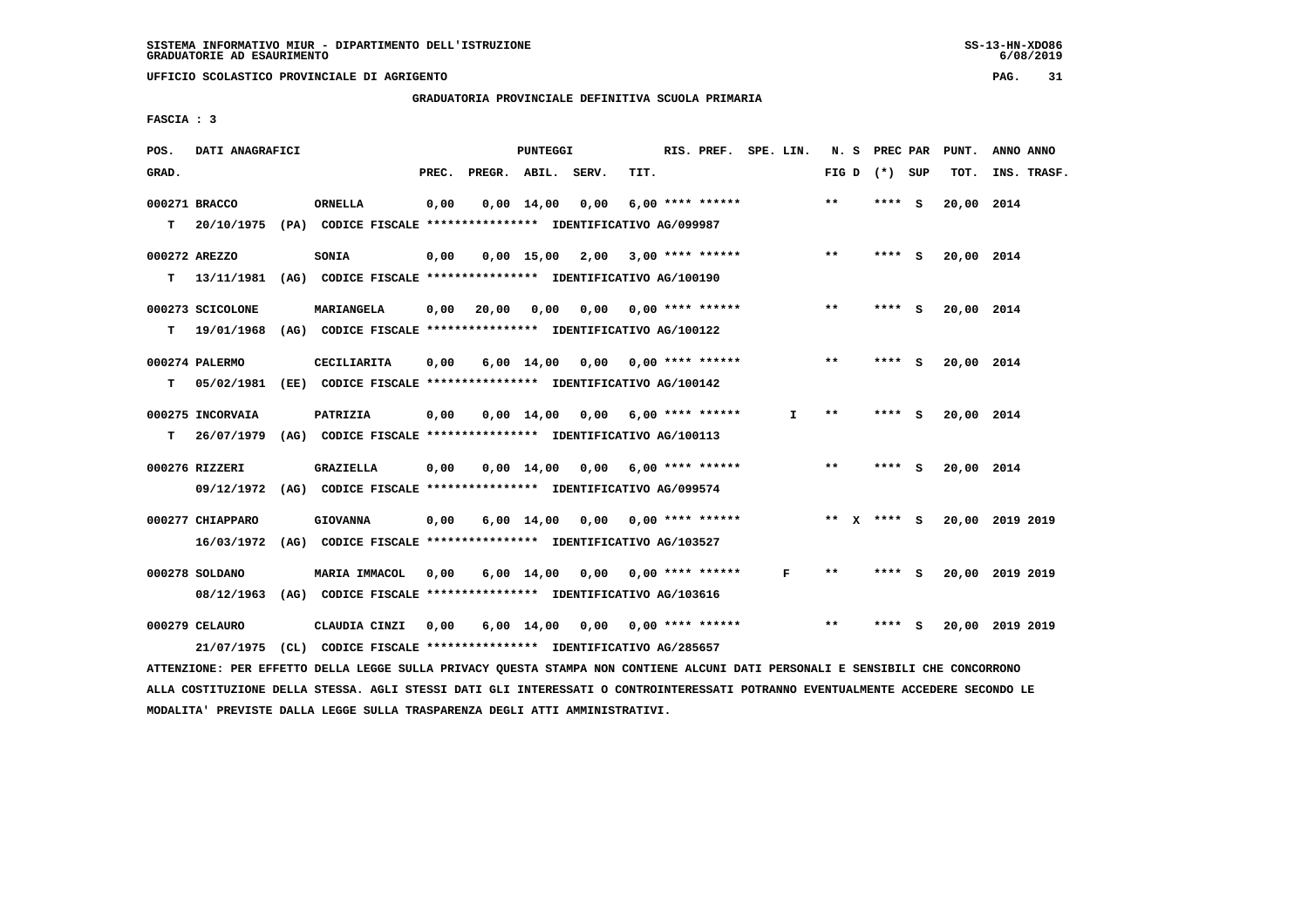# **GRADUATORIA PROVINCIALE DEFINITIVA SCUOLA PRIMARIA**

 **FASCIA : 3**

| POS.  | DATI ANAGRAFICI                  |                                                                                    |       |        | PUNTEGGI           |       |      | RIS. PREF.            | SPE. LIN. | N. S  |   | PREC PAR      |     | PUNT.           | ANNO ANNO |             |
|-------|----------------------------------|------------------------------------------------------------------------------------|-------|--------|--------------------|-------|------|-----------------------|-----------|-------|---|---------------|-----|-----------------|-----------|-------------|
| GRAD. |                                  |                                                                                    | PREC. | PREGR. | ABIL.              | SERV. | TIT. |                       |           | FIG D |   | (*) SUP       |     | TOT.            |           | INS. TRASF. |
|       | 000280 PECORARO<br>18/10/1973    | <b>ROSETTA</b><br>(AG) CODICE FISCALE **************** IDENTIFICATIVO AG/103591    | 0,00  |        | $0,00 \quad 16,00$ | 4,00  |      | $0.00$ **** ******    | F         | $* *$ |   | **** S        |     | 20,00           | 2019 2019 |             |
|       | 000281 SIMONARO<br>22/11/1958    | <b>GIUSEPPINA</b><br>(AG) CODICE FISCALE **************** IDENTIFICATIVO AG/026664 | 0,00  |        | 3,00 16,00         | 0,00  |      | $0.00$ **** ******    | I.        | $* *$ |   | **** S        |     | 19,00 2002      |           |             |
|       | 000282 GRILLO<br>31/07/1976      | <b>DOMENICA</b><br>(AG) CODICE FISCALE **************** IDENTIFICATIVO AG/030378   | 0,00  |        | $3,00$ 16,00       | 0,00  |      | $0.00$ **** ******    | Ι.        | **    |   | ****          | - S | 19,00 2007 2007 |           |             |
|       | 000283 ARNONE<br>22/11/1968      | <b>GIUSEPPE</b><br>(AG) CODICE FISCALE **************** IDENTIFICATIVO AG/029802   | 0,00  |        | 3,00 16,00         | 0,00  |      | $0.00$ **** ****** KL | I.        | $***$ | x | $***5$        |     | 19,00 2007 2007 |           |             |
|       | 000284 COLLETTI<br>28/02/1979    | CINZIA<br>(AG) CODICE FISCALE **************** IDENTIFICATIVO AG/029790            | 0,00  |        | $6,00 \quad 13,00$ | 0.00  |      | $0.00$ **** ******    |           |       |   | ** $X$ **** S |     | 19,00 2007 2007 |           |             |
|       | 000285 MILIZIANO<br>23/12/1977   | MARIALETIZIA<br>(AG) CODICE FISCALE **************** IDENTIFICATIVO AG/029822      | 0,00  |        | 3,00 16,00         | 0,00  |      | $0.00$ **** ******    | I.        | $***$ |   | **** S        |     | 19,00 2007 2007 |           |             |
|       | 000286 CUCCHIARA<br>28/12/1975   | <b>CALOGERA</b><br>(AG) CODICE FISCALE **************** IDENTIFICATIVO AG/029781   | 0,00  |        | 3,00 16,00         | 0,00  |      | $0.00$ **** ******    | I.        | **    |   | **** S        |     | 19,00 2007 2007 |           |             |
|       | 000287 RAGUSA<br>28/05/1969      | <b>ADELE</b><br>(AG) CODICE FISCALE **************** IDENTIFICATIVO AG/095349      | 0,00  |        | 5,00 14,00         | 0,00  |      | $0.00$ **** ******    |           | $***$ |   | ****          | - S | 19,00 2011 2011 |           |             |
|       | 000288 CASALICCHIO<br>14/11/1964 | LUIGIA<br>(AG) CODICE FISCALE **************** IDENTIFICATIVO AG/097337            | 0,00  |        | $3,00$ 16,00       | 0.00  |      | $0.00$ **** ******    | I.        | **    |   | ****          | S   | 19,00           | 2014 2014 |             |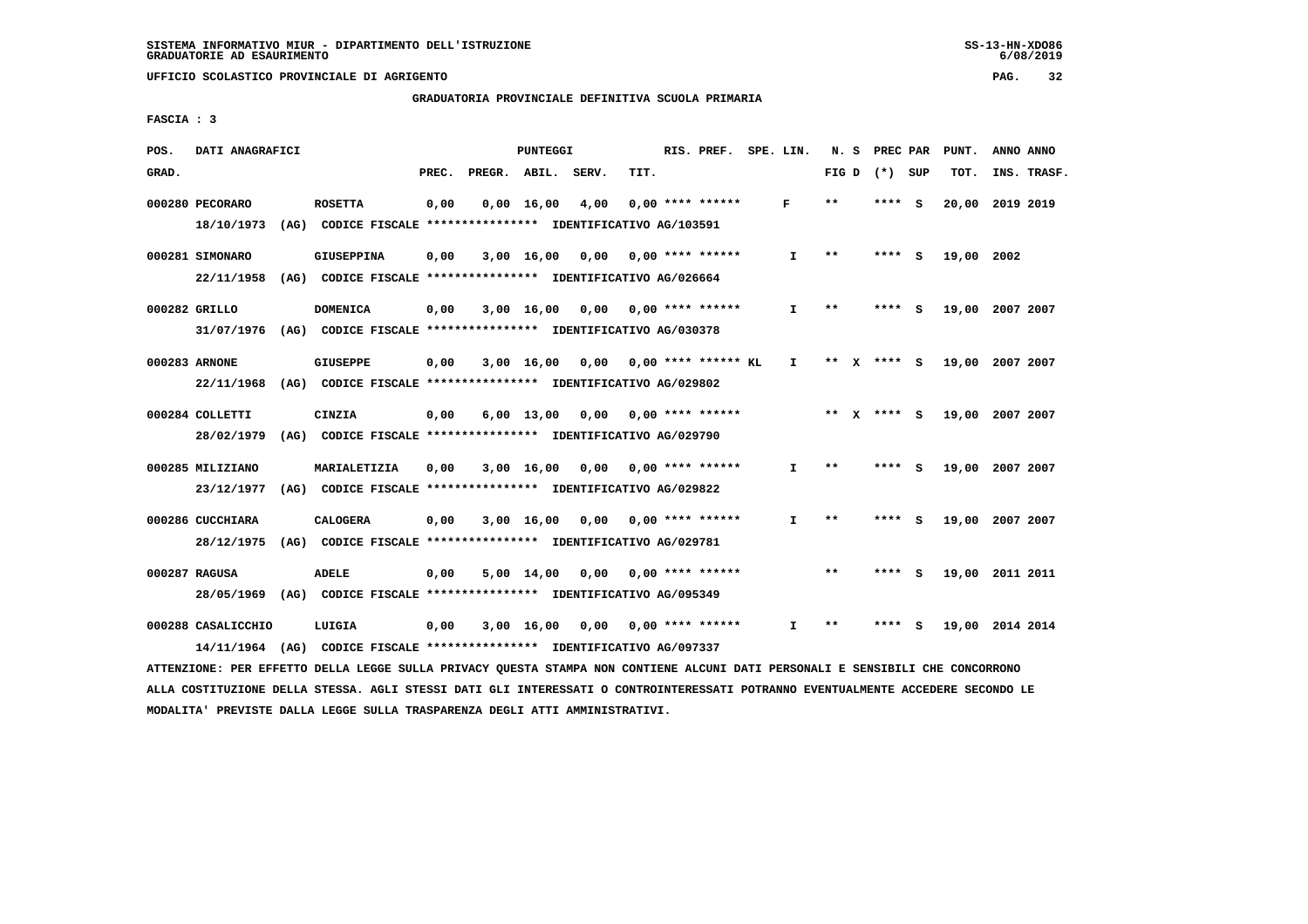**UFFICIO SCOLASTICO PROVINCIALE DI AGRIGENTO PAG. 33**

 **GRADUATORIA PROVINCIALE DEFINITIVA SCUOLA PRIMARIA**

 **FASCIA : 3**

| POS.         | DATI ANAGRAFICI                                                                                                               |                                                               |       | PUNTEGGI |                                    |      | RIS. PREF. SPE. LIN. |              |       | N. S PREC PAR   | PUNT.           | ANNO ANNO |             |
|--------------|-------------------------------------------------------------------------------------------------------------------------------|---------------------------------------------------------------|-------|----------|------------------------------------|------|----------------------|--------------|-------|-----------------|-----------------|-----------|-------------|
| GRAD.        |                                                                                                                               |                                                               | PREC. |          | PREGR. ABIL. SERV.                 | TIT. |                      |              |       | FIG D $(*)$ SUP | тот.            |           | INS. TRASF. |
| 000289 VOLO  |                                                                                                                               | <b>VALERIA</b>                                                | 0,00  |          | $0,00$ 13,00 0,00                  |      | $6.00$ **** ******   |              | $***$ | **** S          | 19,00 2014      |           |             |
|              | T 13/10/1982 (CL) CODICE FISCALE *************** IDENTIFICATIVO AG/099956                                                     |                                                               |       |          |                                    |      |                      |              |       |                 |                 |           |             |
|              | 000290 GIAMBRA                                                                                                                | <b>SELENE</b>                                                 | 0,00  |          | $0,00$ 16,00 0,00 3,00 **** ****** |      |                      |              |       | ** X **** S     | 19,00 2014      |           |             |
|              | T 08/04/1982 (AG) CODICE FISCALE *************** IDENTIFICATIVO AG/098337                                                     |                                                               |       |          |                                    |      |                      |              |       |                 |                 |           |             |
|              | 000291 BIANCAVILLA                                                                                                            | <b>LAURA</b>                                                  | 0,00  |          | $0.00$ 13.00 6,00 0,00 **** ****** |      |                      |              | $***$ | $***$ S         | 19,00 2014      |           |             |
| T.           | 12/03/1981 (PA) CODICE FISCALE *************** IDENTIFICATIVO AG/100069                                                       |                                                               |       |          |                                    |      |                      |              |       |                 |                 |           |             |
|              | 000292 SUTERA                                                                                                                 | <b>GIOVANNA</b>                                               | 0,00  |          | $0,00$ 14,00 2,00 3,00 **** ****** |      |                      |              | **    | $***$ S         | 19,00 2014      |           |             |
|              | T 12/03/1972 (PA) CODICE FISCALE **************** IDENTIFICATIVO AG/098908                                                    |                                                               |       |          |                                    |      |                      |              |       |                 |                 |           |             |
|              |                                                                                                                               |                                                               |       |          |                                    |      |                      |              |       |                 |                 |           |             |
|              | 000293 CASTRONOVO                                                                                                             | <b>PAOLA</b>                                                  | 0,00  |          | $6,00$ 13,00 0,00 0,00 **** ****** |      |                      |              | $***$ | $***$ S         | 19,00 2019 2019 |           |             |
|              | T 18/07/1977 (AG) CODICE FISCALE *************** IDENTIFICATIVO AG/103523                                                     |                                                               |       |          |                                    |      |                      |              |       |                 |                 |           |             |
| 000294 PATTI |                                                                                                                               | <b>ANGELA</b>                                                 | 0,00  |          | 7,00 12,00 0,00 0,00 **** ******   |      |                      |              | $***$ | $***$ S         | 19,00 2019 2019 |           |             |
|              | T 27/05/1961 (AG) CODICE FISCALE *************** IDENTIFICATIVO AG/103588                                                     |                                                               |       |          |                                    |      |                      |              |       |                 |                 |           |             |
|              | 000295 MORREALE                                                                                                               | LILLINA                                                       | 0,00  |          | $3,00$ 16,00 0,00 0,00 **** ****** |      |                      |              | **    | **** S          | 19,00 2019 2019 |           |             |
|              | T 12/09/1979 (AG) CODICE FISCALE *************** IDENTIFICATIVO AG/103583                                                     |                                                               |       |          |                                    |      |                      |              |       |                 |                 |           |             |
| 000296 LUPO  |                                                                                                                               | <b>ANGELA</b>                                                 | 0,00  |          | $0,00$ 16,00 0,00 3,00 **** ****** |      |                      | $\mathbf{I}$ | $***$ | $***$ S         | 19,00 2019 2019 |           |             |
|              | 06/10/1975 (AG) CODICE FISCALE *************** IDENTIFICATIVO AG/103575                                                       |                                                               |       |          |                                    |      |                      |              |       |                 |                 |           |             |
|              | 000297 TAIBBI                                                                                                                 | <b>ROSETTA</b>                                                | 0,00  |          | 6,00 13,00 0,00 0,00 **** ******   |      |                      |              | $***$ | **** S          | 19,00 2019 2019 |           |             |
|              | 06/05/1976                                                                                                                    | (AG) CODICE FISCALE **************** IDENTIFICATIVO AG/103633 |       |          |                                    |      |                      |              |       |                 |                 |           |             |
|              | ATTENZIONE: PER EFFETTO DELLA LEGGE SULLA PRIVACY QUESTA STAMPA NON CONTIENE ALCUNI DATI PERSONALI E SENSIBILI CHE CONCORRONO |                                                               |       |          |                                    |      |                      |              |       |                 |                 |           |             |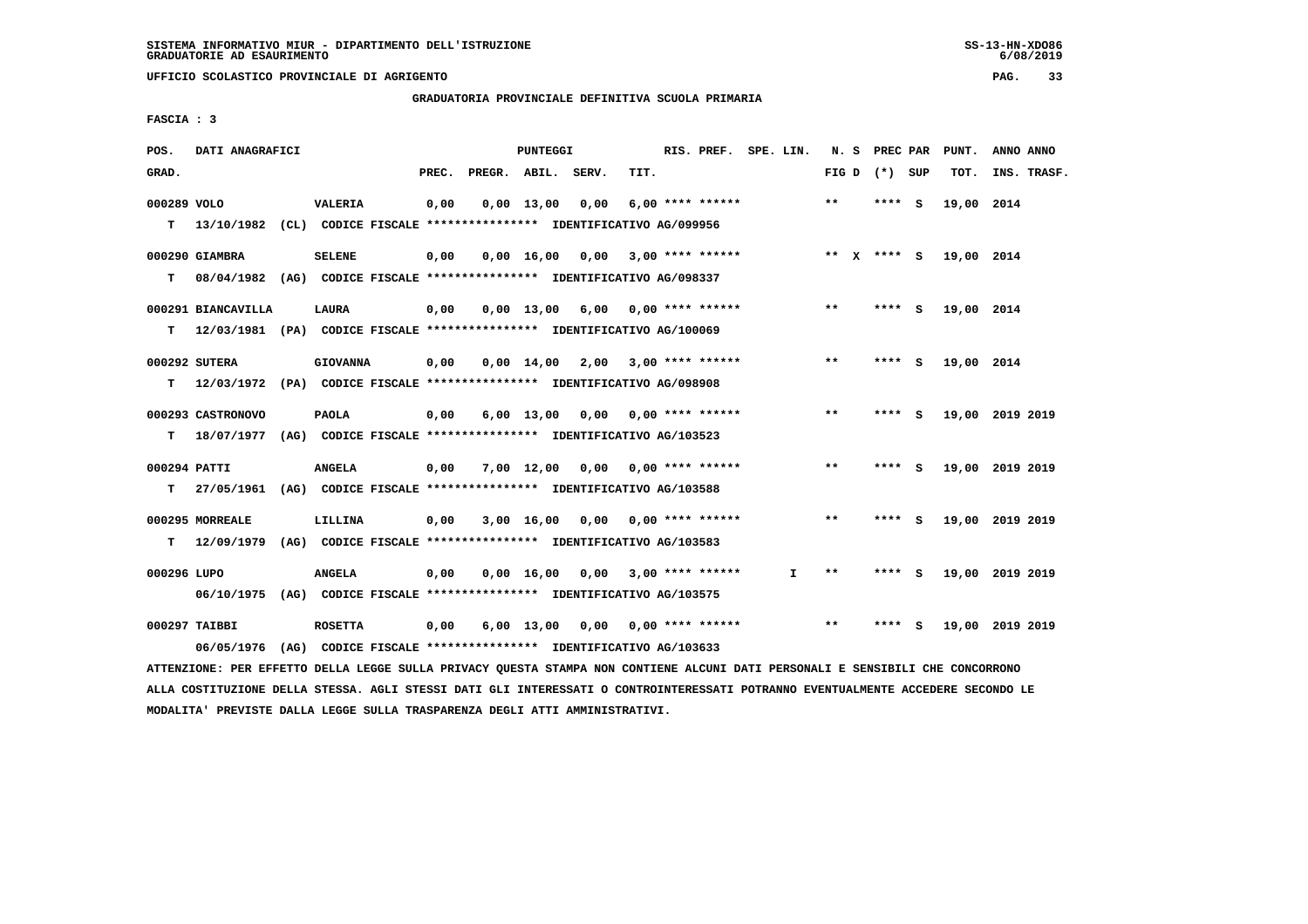### **GRADUATORIA PROVINCIALE DEFINITIVA SCUOLA PRIMARIA**

 **FASCIA : 3**

| POS.  | DATI ANAGRAFICI  |                                                                                                                               |       |                    | PUNTEGGI     |                                    |      | RIS. PREF. SPE. LIN.      |    |       | N. S PREC PAR   |     | PUNT.           | ANNO ANNO |             |
|-------|------------------|-------------------------------------------------------------------------------------------------------------------------------|-------|--------------------|--------------|------------------------------------|------|---------------------------|----|-------|-----------------|-----|-----------------|-----------|-------------|
| GRAD. |                  |                                                                                                                               | PREC. | PREGR. ABIL. SERV. |              |                                    | TIT. |                           |    |       | FIG D $(*)$ SUP |     | TOT.            |           | INS. TRASF. |
|       | 000298 FEDELI    | <b>ROSALINDA</b>                                                                                                              | 0,00  |                    | 4,00 15,00   | 0,00                               |      | $0.00$ **** ******        |    | $**$  | ****            | - S | 19,00 2019 2019 |           |             |
|       | 16/09/1967       | (RM) CODICE FISCALE **************** IDENTIFICATIVO AG/103635                                                                 |       |                    |              |                                    |      |                           |    |       |                 |     |                 |           |             |
|       | 000299 MILANO    | <b>VALERIA</b>                                                                                                                | 0,00  |                    | $6,00$ 13,00 |                                    |      | $0.00$ $0.00$ **** ****** | F  |       | ** X **** S     |     | 19,00 2019      |           |             |
|       | 12/01/1976       | (AG) CODICE FISCALE **************** IDENTIFICATIVO AG/022151                                                                 |       |                    |              |                                    |      |                           |    |       |                 |     |                 |           |             |
|       | 000300 MILAZZO   | <b>ROSSANA</b>                                                                                                                | 0,00  |                    |              | $0,00$ 16,00 0,00 3,00 **** ****** |      |                           |    | **    | **** S          |     | 19,00 2019      |           |             |
|       |                  | 04/07/1967 (AG) CODICE FISCALE *************** IDENTIFICATIVO AG/026733                                                       |       |                    |              |                                    |      |                           |    |       |                 |     |                 |           |             |
|       | 000301 PIAZZA    | <b>DANIELA</b>                                                                                                                | 0,00  |                    |              | $3,00$ 16,00 0,00 0,00 **** ****** |      |                           |    |       | ** x **** S     |     | 19,00 2019      |           |             |
|       | 18/12/1967       | (CL) CODICE FISCALE **************** IDENTIFICATIVO AG/026542                                                                 |       |                    |              |                                    |      |                           |    |       |                 |     |                 |           |             |
|       | 000302 CARAMAZZA | MARIAGIUSEPPA                                                                                                                 | 0,00  |                    | $3,00$ 15,00 |                                    |      | $0.00$ $0.00$ **** ****** |    | $**$  | ****            | - S | 18,00 2002      |           |             |
|       | 08/09/1966       | (AG) CODICE FISCALE **************** IDENTIFICATIVO AG/026767                                                                 |       |                    |              |                                    |      |                           |    |       |                 |     |                 |           |             |
|       | 000303 SCERRA    | <b>CALOGERA</b>                                                                                                               | 0,00  |                    |              | 3,00 15,00 0,00                    |      | $0.00$ **** ******        | I. | **    | **** S          |     | 18,00 2004 2004 |           |             |
|       |                  | 03/03/1965 (AG) CODICE FISCALE *************** IDENTIFICATIVO AG/027708                                                       |       |                    |              |                                    |      |                           |    |       |                 |     |                 |           |             |
|       | 000304 TRUPIA    | <b>AGATA</b>                                                                                                                  | 0,00  |                    |              | $3,00$ 15,00 0,00 0,00 **** ****** |      |                           | F  | **    | **** S          |     | 18,00 2007 2007 |           |             |
|       |                  | 13/06/1971 (AG) CODICE FISCALE *************** IDENTIFICATIVO AG/030127                                                       |       |                    |              |                                    |      |                           |    |       |                 |     |                 |           |             |
|       | 000305 TORCOLESE | <b>ANTONINA</b>                                                                                                               | 0,00  |                    | $3,00$ 15,00 | 0.00                               |      | $0.00$ **** ******        | I. | $**$  | **** S          |     | 18,00 2007 2007 |           |             |
|       | 05/02/1961       | (AG) CODICE FISCALE **************** IDENTIFICATIVO AG/029748                                                                 |       |                    |              |                                    |      |                           |    |       |                 |     |                 |           |             |
|       | 000306 CUFFARO   | <b>CROCE</b>                                                                                                                  | 0,00  |                    |              | $3,00$ 15,00 0,00 0,00 **** ****** |      |                           | I. | $* *$ | **** S          |     | 18,00 2007 2007 |           |             |
|       | 22/03/1977       | (EE) CODICE FISCALE **************** IDENTIFICATIVO AG/029794                                                                 |       |                    |              |                                    |      |                           |    |       |                 |     |                 |           |             |
|       |                  | ATTENZIONE: PER EFFETTO DELLA LEGGE SULLA PRIVACY QUESTA STAMPA NON CONTIENE ALCUNI DATI PERSONALI E SENSIBILI CHE CONCORRONO |       |                    |              |                                    |      |                           |    |       |                 |     |                 |           |             |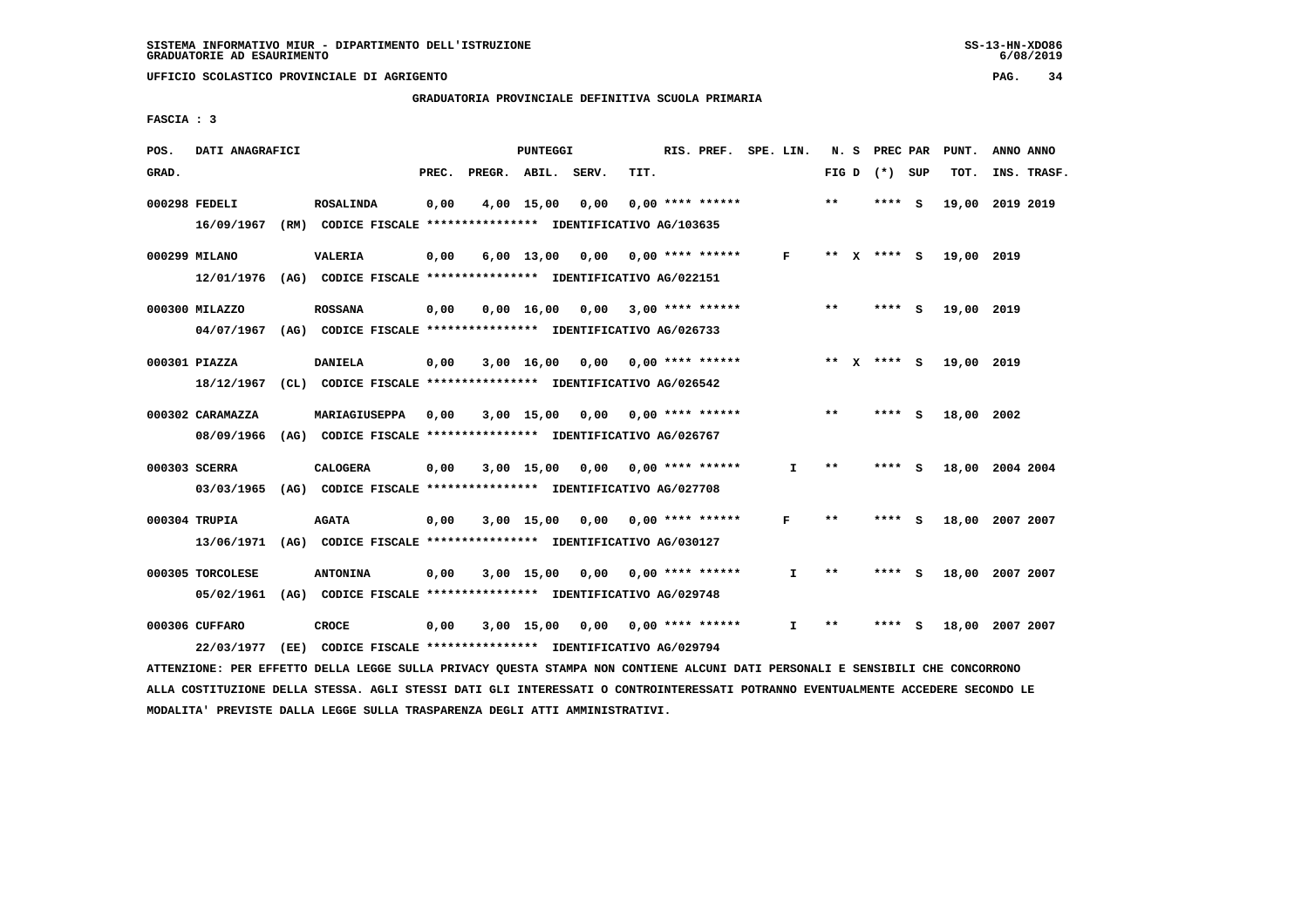**UFFICIO SCOLASTICO PROVINCIALE DI AGRIGENTO PAG. 35**

 **GRADUATORIA PROVINCIALE DEFINITIVA SCUOLA PRIMARIA**

 **FASCIA : 3**

| POS.         | DATI ANAGRAFICI                                                                           |                   |       |              | PUNTEGGI     |                                                               |      | RIS. PREF. SPE. LIN.    |  |       | N. S PREC PAR   |   | PUNT.      | ANNO ANNO   |  |
|--------------|-------------------------------------------------------------------------------------------|-------------------|-------|--------------|--------------|---------------------------------------------------------------|------|-------------------------|--|-------|-----------------|---|------------|-------------|--|
| GRAD.        |                                                                                           |                   | PREC. |              |              | PREGR. ABIL. SERV.                                            | TIT. |                         |  |       | FIG D $(*)$ SUP |   | TOT.       | INS. TRASF. |  |
|              | 000307 SARULLO<br>08/06/1971 (AG) CODICE FISCALE *************** IDENTIFICATIVO AG/030387 | <b>GIULIA</b>     | 0,00  |              | 3,00 15,00   | 0,00                                                          |      | $0.00$ **** ******      |  |       | ** $X$ **** S   |   | 18,00      | 2007        |  |
|              |                                                                                           |                   |       |              |              |                                                               |      |                         |  |       |                 |   |            |             |  |
|              | 000308 VIRGADAMO                                                                          | <b>PAOLA</b>      | 0,00  |              |              | $4,00$ $14,00$ $0,00$ $0,00$ $***$ **** ******                |      |                         |  |       | ** x **** S     |   | 18,00 2012 |             |  |
|              | 15/11/1959                                                                                |                   |       |              |              | (AG) CODICE FISCALE **************** IDENTIFICATIVO AG/026663 |      |                         |  |       |                 |   |            |             |  |
|              | 000309 SAPORITO                                                                           | <b>CARMELO</b>    | 0,00  |              |              | $4,00$ 11,00 0,00 3,00 **** ******                            |      |                         |  | $***$ | **** S          |   | 18,00 2014 |             |  |
| T.           | 24/09/1967 (AG) CODICE FISCALE *************** IDENTIFICATIVO AG/100249                   |                   |       |              |              |                                                               |      |                         |  |       |                 |   |            |             |  |
| 000310 MADDI |                                                                                           | LAURA             | 0,00  |              | 0,00 18,00   |                                                               |      | $0,00$ 0,00 **** ****** |  | $***$ | **** S          |   | 18,00 2014 |             |  |
| T.           | 26/04/1981 (AG) CODICE FISCALE **************** IDENTIFICATIVO AG/099967                  |                   |       |              |              |                                                               |      |                         |  |       |                 |   |            |             |  |
|              |                                                                                           |                   |       |              |              |                                                               |      |                         |  | $***$ |                 |   |            |             |  |
| T.           | 000311 ALBANO<br>07/07/1980 (AG) CODICE FISCALE *************** IDENTIFICATIVO AG/098843  | <b>GABRIELLA</b>  | 0,00  |              |              | $0,00$ 18,00 0,00 0,00 **** ******                            |      |                         |  |       | **** S          |   | 18,00 2014 |             |  |
|              |                                                                                           |                   |       |              |              |                                                               |      |                         |  |       |                 |   |            |             |  |
|              | 000312 VACCARO                                                                            | <b>SIMONA</b>     | 0,00  |              |              | $0,00$ 15,00 0,00 3,00 **** ******                            |      |                         |  | $* *$ | $***$ S         |   | 18,00 2014 |             |  |
| T.           | 26/09/1978 (AG) CODICE FISCALE **************** IDENTIFICATIVO AG/100250                  |                   |       |              |              |                                                               |      |                         |  |       |                 |   |            |             |  |
|              | 000313 CARAMAZZA                                                                          | <b>SARA</b>       |       | $0,00$ 15,00 | 0,00         |                                                               |      | $0.00$ 3.00 **** ****** |  | $* *$ | **** S          |   | 18,00 2014 |             |  |
|              | 22/04/1977                                                                                |                   |       |              |              | (AG) CODICE FISCALE *************** IDENTIFICATIVO AG/098576  |      |                         |  |       |                 |   |            |             |  |
|              | 000314 CERASA                                                                             | TIZIANAMARIAC     | 0,00  |              | $0,00$ 15,00 | 0,00                                                          |      | $3,00$ **** ******      |  | $* *$ | **** S          |   | 18,00 2014 |             |  |
| т            | 07/12/1982 (CL) CODICE FISCALE *************** IDENTIFICATIVO AG/100179                   |                   |       |              |              |                                                               |      |                         |  |       |                 |   |            |             |  |
|              |                                                                                           |                   |       |              |              |                                                               |      |                         |  | $* *$ |                 |   |            |             |  |
| т            | 000315 SGUALI<br>18/08/1980 (AG) CODICE FISCALE *************** IDENTIFICATIVO AG/098591  | <b>GIUSEPPINA</b> | 0,00  |              | $0,00$ 15,00 | 0,00                                                          |      | 3,00 **** ******        |  |       | ****            | s | 18,00 2014 |             |  |
|              |                                                                                           |                   |       |              |              |                                                               |      |                         |  |       |                 |   |            |             |  |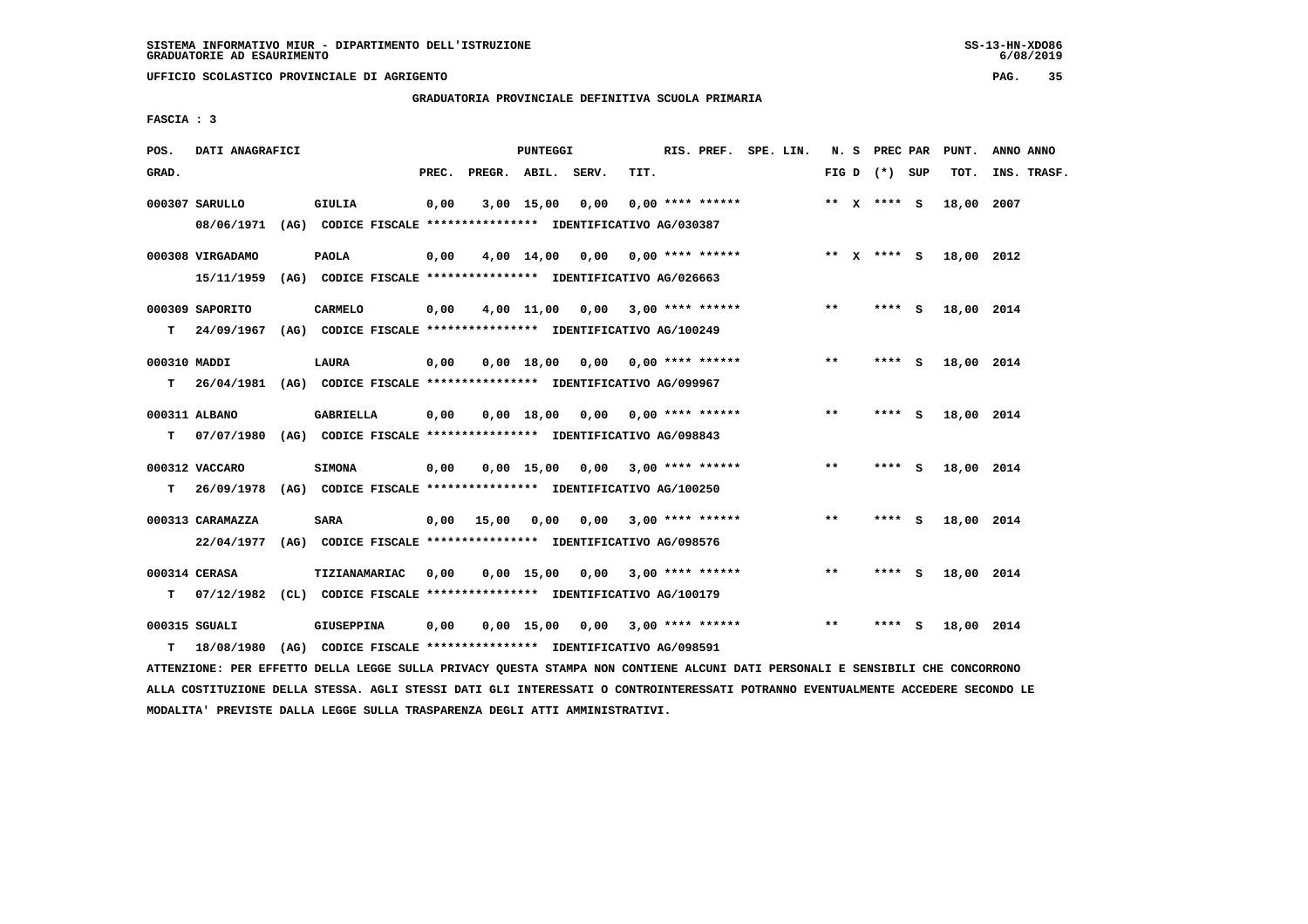**UFFICIO SCOLASTICO PROVINCIALE DI AGRIGENTO PAG. 36**

# **GRADUATORIA PROVINCIALE DEFINITIVA SCUOLA PRIMARIA**

 **FASCIA : 3**

| POS.         | DATI ANAGRAFICI |                                                               |       |                    | PUNTEGGI           |                 |      | RIS. PREF. SPE. LIN.      |    | N. S         |      | PREC PAR        | PUNT.      | ANNO ANNO       |
|--------------|-----------------|---------------------------------------------------------------|-------|--------------------|--------------------|-----------------|------|---------------------------|----|--------------|------|-----------------|------------|-----------------|
| GRAD.        |                 |                                                               | PREC. | PREGR. ABIL. SERV. |                    |                 | TIT. |                           |    |              |      | FIG D $(*)$ SUP | TOT.       | INS. TRASF.     |
|              | 000316 MANCUSO  | <b>DIEGA</b>                                                  | 0,00  |                    | 0.00 18.00         | 0,00            |      | $0.00$ **** ******        |    | $* *$        |      | **** S          | 18,00 2014 |                 |
| т            | 14/05/1975      | (CL) CODICE FISCALE **************** IDENTIFICATIVO AG/097824 |       |                    |                    |                 |      |                           |    |              |      |                 |            |                 |
|              | 000317 PECORARO | <b>ASSUNTINA</b>                                              | 0,00  |                    | $0.00 \quad 12.00$ | 6,00            |      | 0,00 **** ******          |    | $* *$        |      | $***$ S         |            | 18,00 2019 2019 |
| т            | 14/08/1978      | (AG) CODICE FISCALE **************** IDENTIFICATIVO AG/103590 |       |                    |                    |                 |      |                           |    |              |      |                 |            |                 |
|              | 000318 CANNELLA | <b>MARIA GIOVANN</b>                                          | 0,00  |                    | 3,00 15,00         |                 |      | $0,00$ $0,00$ **** ****** | I. | $***$        |      | **** S          |            | 18,00 2019 2019 |
|              | 29/04/1975      | (AG) CODICE FISCALE **************** IDENTIFICATIVO AG/103518 |       |                    |                    |                 |      |                           |    |              |      |                 |            |                 |
| 000319 PATTI |                 | <b>TIZIANA</b>                                                | 0,00  |                    | $3,00$ 15,00       | 0,00            |      | 0,00 **** ******          | I. | $* *$        |      | **** S          |            | 18,00 2019 2019 |
|              | 26/06/1979      | (AG) CODICE FISCALE **************** IDENTIFICATIVO AG/103589 |       |                    |                    |                 |      |                           |    |              |      |                 |            |                 |
|              | 000320 NAVARRA  | <b>ROSALIA</b>                                                | 0,00  |                    |                    | 5,00 12,00 0,00 |      | $0.00$ **** ****** KL     |    | $\star\star$ |      | **** S          | 17,00 2000 |                 |
|              | 31/05/1968      | (AG) CODICE FISCALE **************** IDENTIFICATIVO AG/021887 |       |                    |                    |                 |      |                           |    |              |      |                 |            |                 |
|              | 000321 SCATURRO | <b>BRIGIDA</b>                                                | 0,00  |                    | $3,00 \quad 14,00$ | 0.00            |      | 0,00 **** ******          |    | $* *$        | **** | - S             | 17,00 2002 |                 |
|              | 24/12/1955      | (AG) CODICE FISCALE **************** IDENTIFICATIVO AG/026801 |       |                    |                    |                 |      |                           |    |              |      |                 |            |                 |
| 000322 RUSSO |                 | VINCENZA                                                      | 0,00  |                    | 3,00 14,00         |                 |      | $0,00$ $0,00$ **** ****** |    | $* *$        | **** | - S             | 17,00 2003 |                 |
|              | 24/02/1965      | (AG) CODICE FISCALE **************** IDENTIFICATIVO AG/027219 |       |                    |                    |                 |      |                           |    |              |      |                 |            |                 |
|              | 000323 MESSINA  | <b>ROSETTA</b>                                                | 0,00  |                    | $3,00$ 14,00       | 0,00            |      | $0.00$ **** ******        | F  | **           |      | **** S          | 17,00 2004 |                 |
|              | 27/09/1967      | (AG) CODICE FISCALE **************** IDENTIFICATIVO AG/022140 |       |                    |                    |                 |      |                           |    |              |      |                 |            |                 |
|              | 000324 D'AMICO  | <b>TEODORA</b>                                                | 0,00  |                    | 3,00 14,00         | 0.00            |      | 0,00 **** ******          |    | $**$         | **** | - S             |            | 17,00 2011 2011 |
|              | 14/03/1959      | (EN) CODICE FISCALE *************** IDENTIFICATIVO AG/095303  |       |                    |                    |                 |      |                           |    |              |      |                 |            |                 |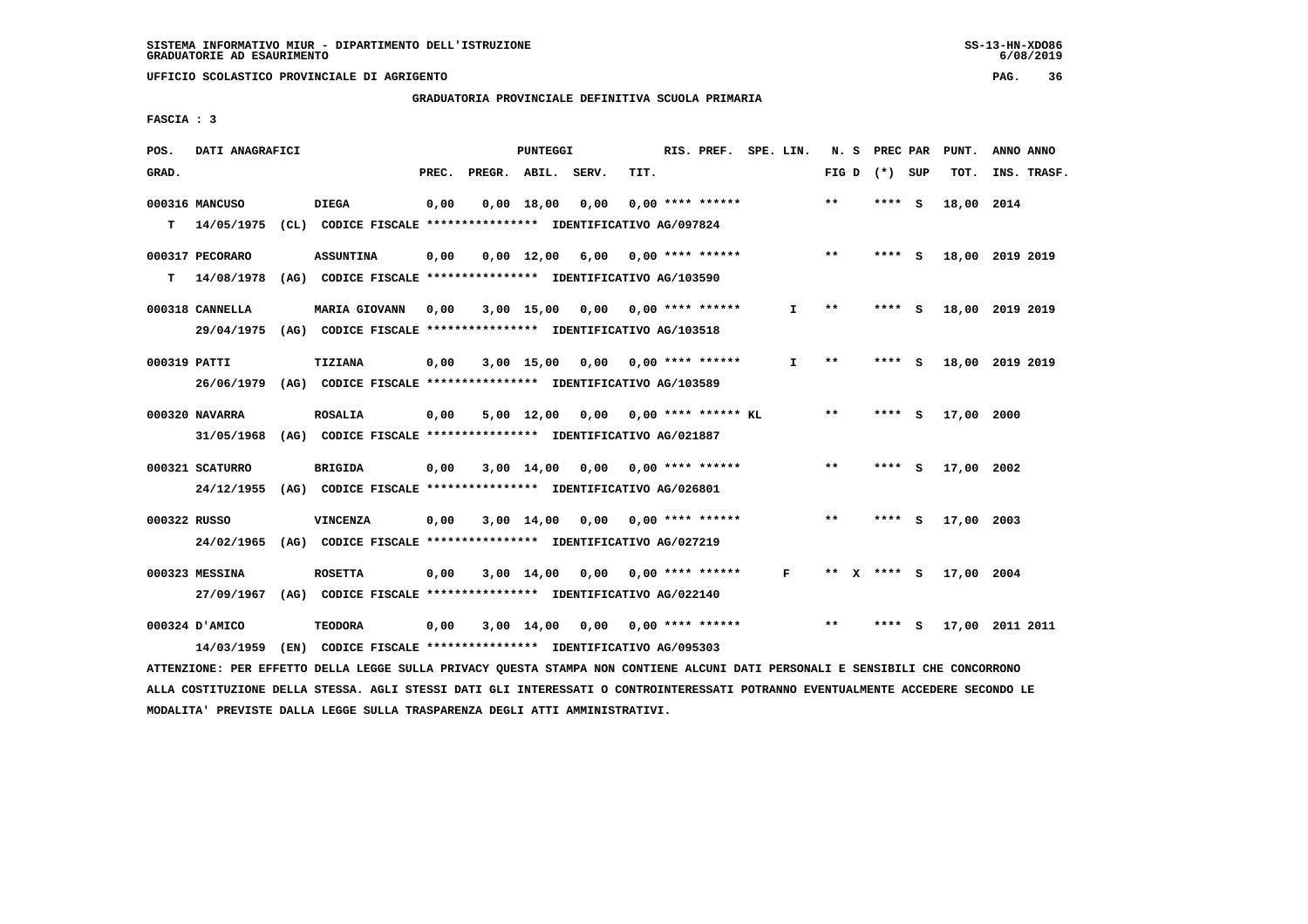### **GRADUATORIA PROVINCIALE DEFINITIVA SCUOLA PRIMARIA**

 **FASCIA : 3**

| POS.         | DATI ANAGRAFICI   |                                                                                                             |       |                    | PUNTEGGI     |                                      |      | RIS. PREF. SPE. LIN.      |              |       | N. S | PREC PAR        | PUNT.      | ANNO ANNO       |  |
|--------------|-------------------|-------------------------------------------------------------------------------------------------------------|-------|--------------------|--------------|--------------------------------------|------|---------------------------|--------------|-------|------|-----------------|------------|-----------------|--|
| GRAD.        |                   |                                                                                                             | PREC. | PREGR. ABIL. SERV. |              |                                      | TIT. |                           |              |       |      | FIG D $(*)$ SUP | TOT.       | INS. TRASF.     |  |
|              | 000325 SANFILIPPO | VINCENZA                                                                                                    | 0,00  |                    | $3,00$ 14,00 | 0,00                                 |      | $0.00$ **** ******        |              | $* *$ |      | **** S          |            | 17,00 2011 2011 |  |
|              | 07/04/1958        | (AG) CODICE FISCALE **************** IDENTIFICATIVO AG/095589                                               |       |                    |              |                                      |      |                           |              |       |      |                 |            |                 |  |
|              | 000326 FERRARA    | <b>CATERINA</b>                                                                                             | 0,00  |                    | $3,00$ 14,00 |                                      |      | $0,00$ $0,00$ **** ****** | F            | $***$ |      | **** S          |            | 17,00 2014 2014 |  |
|              | 26/01/1975        | (EE) CODICE FISCALE *************** IDENTIFICATIVO AG/097535                                                |       |                    |              |                                      |      |                           |              |       |      |                 |            |                 |  |
|              |                   |                                                                                                             |       |                    |              |                                      |      |                           |              |       |      |                 |            |                 |  |
| 000327 RUFFO |                   | <b>GRAZIA</b>                                                                                               | 0,00  |                    | 3,00 14,00   | 0,00                                 |      | $0.00$ **** ******        |              | **    |      | **** S          |            | 17,00 2014 2014 |  |
|              | 28/04/1964        | (AG) CODICE FISCALE **************** IDENTIFICATIVO AG/097454                                               |       |                    |              |                                      |      |                           |              |       |      |                 |            |                 |  |
|              | 000328 DI FRANCO  | <b>ANTONELLA</b>                                                                                            | 0,00  |                    |              | $0,00$ 17,00 0,00 0,00 **** ******   |      |                           |              | $* *$ |      | **** S          | 17,00 2014 |                 |  |
| т            | 28/12/1980        | (EE) CODICE FISCALE **************** IDENTIFICATIVO AG/098546                                               |       |                    |              |                                      |      |                           |              |       |      |                 |            |                 |  |
| 000329 VULLO |                   | <b>VANESSA</b>                                                                                              | 0,00  |                    |              | $3,00$ 14,00 0,00 0,00 **** ******   |      |                           |              | $**$  |      | **** S          | 17,00 2014 |                 |  |
|              | 09/01/1978        | (AG) CODICE FISCALE **************** IDENTIFICATIVO AG/099917                                               |       |                    |              |                                      |      |                           |              |       |      |                 |            |                 |  |
|              |                   |                                                                                                             |       |                    |              |                                      |      |                           |              |       |      |                 |            |                 |  |
|              | 000330 MAZZARELLA | <b>MAGDA</b>                                                                                                | 0,00  |                    |              | $0,00$ 14,00 0,00 3,00 **** ******   |      |                           |              | $***$ |      | **** S          | 17,00 2014 |                 |  |
| т            | 22/05/1969        | (AG) CODICE FISCALE **************** IDENTIFICATIVO AG/100095                                               |       |                    |              |                                      |      |                           |              |       |      |                 |            |                 |  |
|              | 000331 BUTTAFUOCO | <b>ANTONELLA</b>                                                                                            | 0,00  | 17,00              | 0,00         | 0,00                                 |      | $0.00$ **** ******        |              |       |      | ** x **** s     | 17,00 2014 |                 |  |
| т            | 27/09/1976        | (AG) CODICE FISCALE **************** IDENTIFICATIVO AG/100196                                               |       |                    |              |                                      |      |                           |              |       |      |                 |            |                 |  |
|              | 000332 CANNELLA   | MARIA CONCETT                                                                                               | 0,00  |                    |              | 3,00 14,00 0,00                      |      | $0.00$ **** ******        | $\mathbf{I}$ | $* *$ |      | ****            | 17,00 2014 |                 |  |
|              |                   | (TP) CODICE FISCALE **************** IDENTIFICATIVO AG/098231                                               |       |                    |              |                                      |      |                           |              |       |      |                 |            |                 |  |
| т            | 22/03/1974        |                                                                                                             |       |                    |              |                                      |      |                           |              |       |      |                 |            |                 |  |
|              | 000333 PANEPINTO  | TERESA IOLE                                                                                                 | 0,00  |                    |              | $0,00$ 14,00 0,00 3,00 **** ****** L |      |                           |              | $***$ |      | **** S          |            | 17,00 2019 2007 |  |
|              | 25/04/1969        | (AG) CODICE FISCALE **************** IDENTIFICATIVO AG/030477                                               |       |                    |              |                                      |      |                           |              |       |      |                 |            |                 |  |
|              |                   | RRENERANE AEA EESERRA AEIIA IEAAS AUIIA ARTUAN AUSARA ARAIAA NAU AANRISHE AIANEI AART AEAAANIIF E ASNATATIT |       |                    |              |                                      |      |                           |              |       |      |                 |            |                 |  |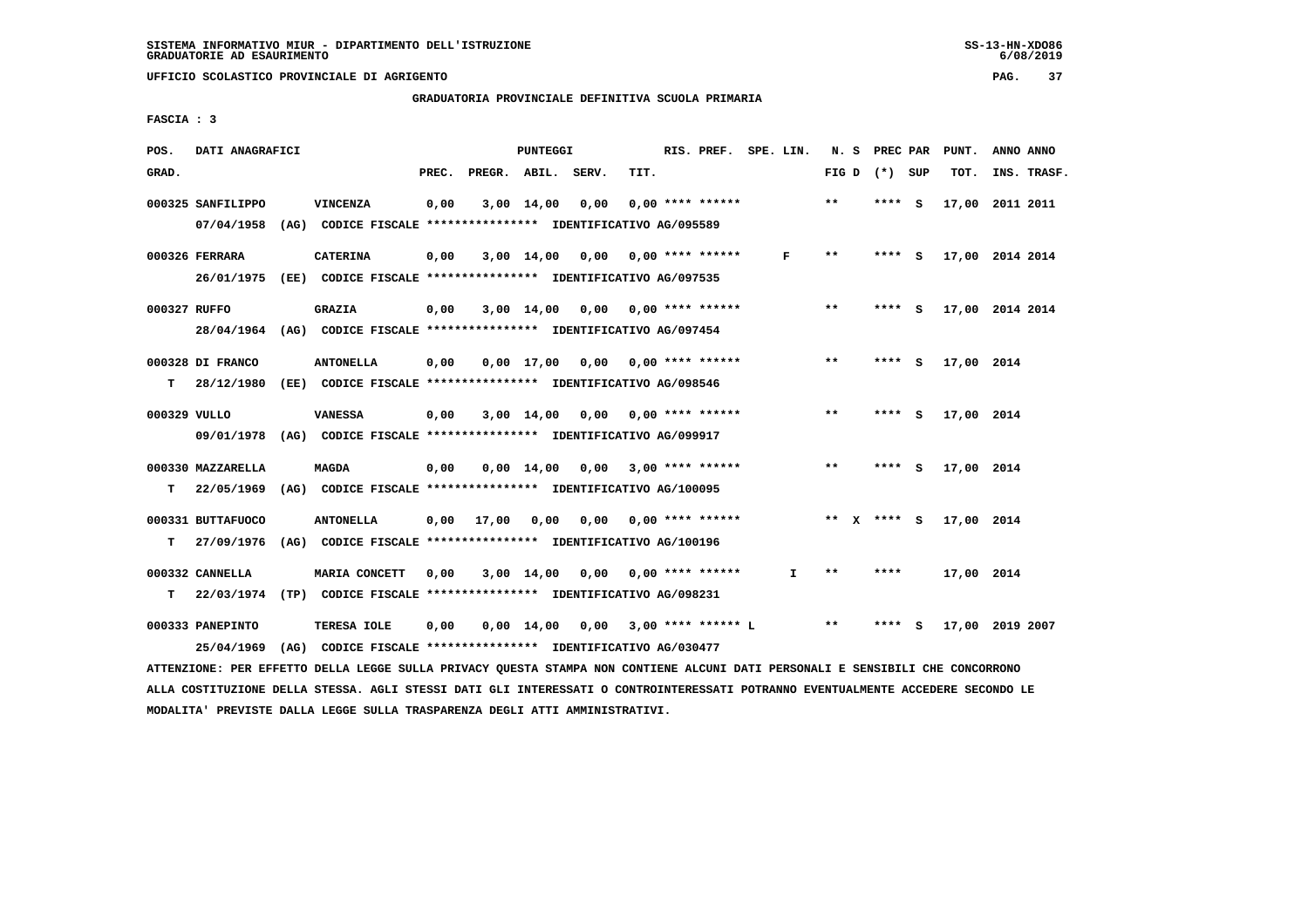# **GRADUATORIA PROVINCIALE DEFINITIVA SCUOLA PRIMARIA**

 **FASCIA : 3**

|            |                                                                                                                                                                                                   |                                          |                                                        |                              |      |                                                      |                                    |                                                                                                                                                                                                                                                                                                                                                                                                                                                                                                                                                                                                                          |                                                                                                                                                                                                                                                                |                                                            |                |  | PUNT.                                                                                                                               | ANNO ANNO   |                                                                                                                                                                                                                                                                                           |
|------------|---------------------------------------------------------------------------------------------------------------------------------------------------------------------------------------------------|------------------------------------------|--------------------------------------------------------|------------------------------|------|------------------------------------------------------|------------------------------------|--------------------------------------------------------------------------------------------------------------------------------------------------------------------------------------------------------------------------------------------------------------------------------------------------------------------------------------------------------------------------------------------------------------------------------------------------------------------------------------------------------------------------------------------------------------------------------------------------------------------------|----------------------------------------------------------------------------------------------------------------------------------------------------------------------------------------------------------------------------------------------------------------|------------------------------------------------------------|----------------|--|-------------------------------------------------------------------------------------------------------------------------------------|-------------|-------------------------------------------------------------------------------------------------------------------------------------------------------------------------------------------------------------------------------------------------------------------------------------------|
|            |                                                                                                                                                                                                   |                                          | PREC.                                                  |                              |      | TIT.                                                 |                                    |                                                                                                                                                                                                                                                                                                                                                                                                                                                                                                                                                                                                                          |                                                                                                                                                                                                                                                                |                                                            |                |  |                                                                                                                                     | INS. TRASF. |                                                                                                                                                                                                                                                                                           |
|            |                                                                                                                                                                                                   | VINCENZA ROBE                            | 0,00                                                   | 14,00                        | 0,00 |                                                      |                                    |                                                                                                                                                                                                                                                                                                                                                                                                                                                                                                                                                                                                                          |                                                                                                                                                                                                                                                                |                                                            |                |  |                                                                                                                                     |             |                                                                                                                                                                                                                                                                                           |
|            |                                                                                                                                                                                                   |                                          |                                                        |                              |      |                                                      |                                    |                                                                                                                                                                                                                                                                                                                                                                                                                                                                                                                                                                                                                          |                                                                                                                                                                                                                                                                |                                                            |                |  |                                                                                                                                     |             |                                                                                                                                                                                                                                                                                           |
|            |                                                                                                                                                                                                   | <b>GIUSEPPINA</b>                        | 0,00                                                   |                              |      |                                                      |                                    |                                                                                                                                                                                                                                                                                                                                                                                                                                                                                                                                                                                                                          |                                                                                                                                                                                                                                                                | $* *$                                                      |                |  |                                                                                                                                     |             |                                                                                                                                                                                                                                                                                           |
|            |                                                                                                                                                                                                   |                                          |                                                        |                              |      |                                                      |                                    |                                                                                                                                                                                                                                                                                                                                                                                                                                                                                                                                                                                                                          |                                                                                                                                                                                                                                                                |                                                            |                |  |                                                                                                                                     |             |                                                                                                                                                                                                                                                                                           |
|            |                                                                                                                                                                                                   |                                          |                                                        |                              |      |                                                      |                                    |                                                                                                                                                                                                                                                                                                                                                                                                                                                                                                                                                                                                                          |                                                                                                                                                                                                                                                                | $***$                                                      |                |  |                                                                                                                                     |             |                                                                                                                                                                                                                                                                                           |
|            |                                                                                                                                                                                                   |                                          |                                                        |                              |      |                                                      |                                    |                                                                                                                                                                                                                                                                                                                                                                                                                                                                                                                                                                                                                          |                                                                                                                                                                                                                                                                |                                                            |                |  |                                                                                                                                     |             |                                                                                                                                                                                                                                                                                           |
|            |                                                                                                                                                                                                   |                                          |                                                        |                              |      |                                                      |                                    |                                                                                                                                                                                                                                                                                                                                                                                                                                                                                                                                                                                                                          |                                                                                                                                                                                                                                                                |                                                            |                |  |                                                                                                                                     |             |                                                                                                                                                                                                                                                                                           |
|            |                                                                                                                                                                                                   |                                          |                                                        |                              |      |                                                      |                                    |                                                                                                                                                                                                                                                                                                                                                                                                                                                                                                                                                                                                                          |                                                                                                                                                                                                                                                                |                                                            |                |  |                                                                                                                                     |             |                                                                                                                                                                                                                                                                                           |
|            |                                                                                                                                                                                                   |                                          |                                                        |                              |      |                                                      |                                    |                                                                                                                                                                                                                                                                                                                                                                                                                                                                                                                                                                                                                          |                                                                                                                                                                                                                                                                |                                                            |                |  |                                                                                                                                     |             |                                                                                                                                                                                                                                                                                           |
|            |                                                                                                                                                                                                   | <b>MARIAFILI'</b>                        | 0,00                                                   |                              |      |                                                      |                                    |                                                                                                                                                                                                                                                                                                                                                                                                                                                                                                                                                                                                                          |                                                                                                                                                                                                                                                                | $***$                                                      |                |  |                                                                                                                                     |             |                                                                                                                                                                                                                                                                                           |
| 15/04/1969 |                                                                                                                                                                                                   |                                          |                                                        |                              |      |                                                      |                                    |                                                                                                                                                                                                                                                                                                                                                                                                                                                                                                                                                                                                                          |                                                                                                                                                                                                                                                                |                                                            |                |  |                                                                                                                                     |             |                                                                                                                                                                                                                                                                                           |
|            |                                                                                                                                                                                                   | <b>SANTINA</b>                           | 0,00                                                   |                              |      |                                                      |                                    |                                                                                                                                                                                                                                                                                                                                                                                                                                                                                                                                                                                                                          | $\mathbf{I}$                                                                                                                                                                                                                                                   |                                                            |                |  |                                                                                                                                     |             |                                                                                                                                                                                                                                                                                           |
| 29/05/1970 |                                                                                                                                                                                                   |                                          |                                                        |                              |      |                                                      |                                    |                                                                                                                                                                                                                                                                                                                                                                                                                                                                                                                                                                                                                          |                                                                                                                                                                                                                                                                |                                                            |                |  |                                                                                                                                     |             |                                                                                                                                                                                                                                                                                           |
|            |                                                                                                                                                                                                   | <b>GIOVANNA</b>                          | 0,00                                                   |                              |      |                                                      |                                    |                                                                                                                                                                                                                                                                                                                                                                                                                                                                                                                                                                                                                          |                                                                                                                                                                                                                                                                | $***$                                                      |                |  |                                                                                                                                     |             |                                                                                                                                                                                                                                                                                           |
| 03/04/1977 |                                                                                                                                                                                                   |                                          |                                                        |                              |      |                                                      |                                    |                                                                                                                                                                                                                                                                                                                                                                                                                                                                                                                                                                                                                          |                                                                                                                                                                                                                                                                |                                                            |                |  |                                                                                                                                     |             |                                                                                                                                                                                                                                                                                           |
|            |                                                                                                                                                                                                   |                                          |                                                        |                              |      |                                                      |                                    |                                                                                                                                                                                                                                                                                                                                                                                                                                                                                                                                                                                                                          |                                                                                                                                                                                                                                                                | $***$                                                      |                |  |                                                                                                                                     |             |                                                                                                                                                                                                                                                                                           |
| 13/07/1979 |                                                                                                                                                                                                   |                                          |                                                        |                              |      |                                                      |                                    |                                                                                                                                                                                                                                                                                                                                                                                                                                                                                                                                                                                                                          |                                                                                                                                                                                                                                                                |                                                            |                |  |                                                                                                                                     |             |                                                                                                                                                                                                                                                                                           |
|            |                                                                                                                                                                                                   |                                          |                                                        |                              |      |                                                      |                                    |                                                                                                                                                                                                                                                                                                                                                                                                                                                                                                                                                                                                                          |                                                                                                                                                                                                                                                                |                                                            |                |  |                                                                                                                                     |             |                                                                                                                                                                                                                                                                                           |
|            |                                                                                                                                                                                                   |                                          |                                                        |                              |      |                                                      |                                    |                                                                                                                                                                                                                                                                                                                                                                                                                                                                                                                                                                                                                          |                                                                                                                                                                                                                                                                |                                                            |                |  |                                                                                                                                     |             |                                                                                                                                                                                                                                                                                           |
|            |                                                                                                                                                                                                   |                                          |                                                        |                              |      |                                                      |                                    |                                                                                                                                                                                                                                                                                                                                                                                                                                                                                                                                                                                                                          |                                                                                                                                                                                                                                                                |                                                            |                |  |                                                                                                                                     |             |                                                                                                                                                                                                                                                                                           |
|            | 000334 CUCCHIARA<br>$T = 16/04/1980$<br>000335 SPATARO<br>000337 D'ANNA<br>01/01/1975<br>000338 CHIAPPARO<br>000339 DENI<br>000340 GRIMALDI<br>000341 SAMMARTINO<br>000342 GUARNERI<br>18/02/1983 | DATI ANAGRAFICI<br>000336 VIZZI BISACCIA | GIUSE<br>MARIAROSA LIN<br><b>DANIELA</b><br>GIUSEPPINA | 0,00<br>0,00<br>0,00<br>0,00 |      | PUNTEGGI<br>PREGR. ABIL. SERV.<br>0,00<br>0.00 10.00 | 0,00 16,00 0,00<br>3,00 13,00 0,00 | (AG) CODICE FISCALE **************** IDENTIFICATIVO AG/103537<br>13/06/1962 (AG) CODICE FISCALE *************** IDENTIFICATIVO AG/022122<br>01/02/1977 (EE) CODICE FISCALE *************** IDENTIFICATIVO AG/028610<br>(AG) CODICE FISCALE **************** IDENTIFICATIVO AG/028691<br>(AG) CODICE FISCALE **************** IDENTIFICATIVO AG/030163<br>(AG) CODICE FISCALE **************** IDENTIFICATIVO AG/028654<br>(AG) CODICE FISCALE *************** IDENTIFICATIVO AG/028658<br>(AG) CODICE FISCALE **************** IDENTIFICATIVO AG/098777<br>(AG) CODICE FISCALE **************** IDENTIFICATIVO AG/097969 | $3,00$ **** ******<br>$3,00$ 13,00 0,00 0,00 **** ******<br>$3,00$ $13,00$ $0,00$ $0,00$ $***$ **** ******<br>$0,00$ **** ******<br>$0.00$ 16.00 0.00 0.00 **** ******<br>0,00 6,00 **** ****** KL<br>$0.00$ **** ******<br>$0,00$ 13,00 0,00 3,00 **** ****** | RIS. PREF. SPE. LIN.<br>$0,00$ 13,00 0,00 3,00 **** ****** | $***$<br>$* *$ |  | N. S PREC PAR<br>FIG D $(*)$ SUP<br>** x **** s<br>**** S<br>**** S<br>$***$ S<br>**** S<br>** X ****<br>**** S<br>**** S<br>**** S | тот.        | 17,00 2019 2019<br>16,00 2000<br>16,00 2005 2005<br>16,00 2005 2005<br>16,00 2007 2007<br>16,00 2014 2005<br>16,00 2014 2005<br>16,00 2014<br>16,00 2014<br>ATTENZIONE: PER EFFETTO DELLA LEGGE SULLA PRIVACY QUESTA STAMPA NON CONTIENE ALCUNI DATI PERSONALI E SENSIBILI CHE CONCORRONO |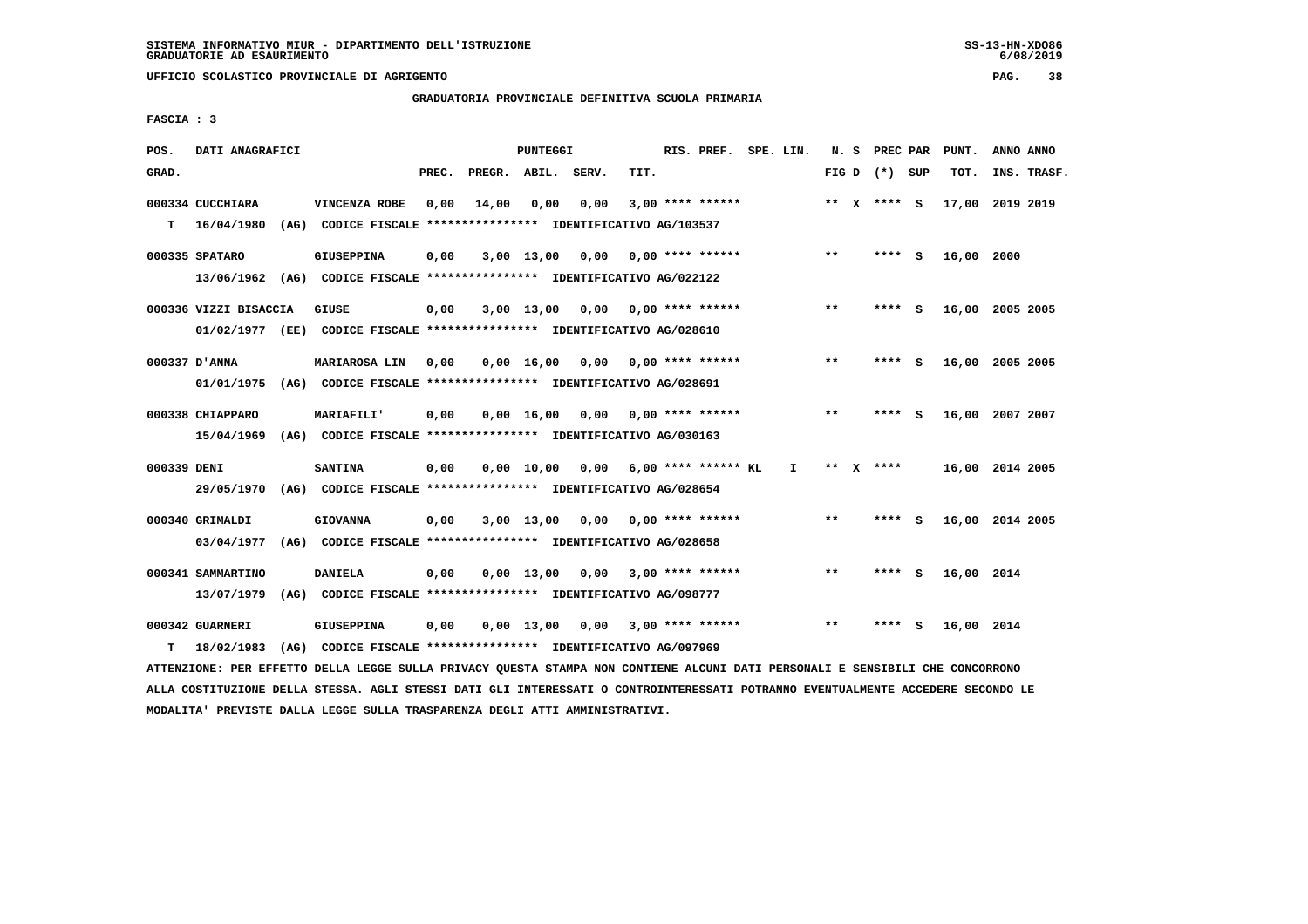**UFFICIO SCOLASTICO PROVINCIALE DI AGRIGENTO PAG. 39**

 **GRADUATORIA PROVINCIALE DEFINITIVA SCUOLA PRIMARIA**

 **FASCIA : 3**

| POS.         | DATI ANAGRAFICI   |                                                                         |       |              | PUNTEGGI           |       |      | RIS. PREF. SPE. LIN.      |    | N. S            | PREC PAR |          | PUNT.           | ANNO ANNO       |  |
|--------------|-------------------|-------------------------------------------------------------------------|-------|--------------|--------------------|-------|------|---------------------------|----|-----------------|----------|----------|-----------------|-----------------|--|
| GRAD.        |                   |                                                                         | PREC. | PREGR. ABIL. |                    | SERV. | TIT. |                           |    | FIG D $(*)$ SUP |          |          | TOT.            | INS. TRASF.     |  |
| 000343 VETRO |                   | <b>MARIANTONIETT</b>                                                    | 0.00  |              | $0.00$ 13.00       | 0.00  |      | $3,00$ **** ******        |    | $***$           | ****     | - S      | 16,00 2014      |                 |  |
| т            | 21/11/1982        | (AG) CODICE FISCALE **************** IDENTIFICATIVO AG/100116           |       |              |                    |       |      |                           |    |                 |          |          |                 |                 |  |
|              | 000344 SAMMARTANO | <b>MARGHERITA</b>                                                       | 0,00  | 16,00        | 0,00               | 0,00  |      | $0.00$ **** ******        |    | $**$            | **** S   |          | 16,00 2014      |                 |  |
| т            | 02/08/1981        | (TP) CODICE FISCALE **************** IDENTIFICATIVO AG/100183           |       |              |                    |       |      |                           |    |                 |          |          |                 |                 |  |
|              | 000345 MAUCERI    | <b>ERINA</b>                                                            | 0,00  |              | $0,00$ 16,00       | 0,00  |      | $0.00$ **** ******        | I. | $* *$           | ****     | - S      | 16,00           | 2019 2005       |  |
|              |                   | 21/10/1962 (EE) CODICE FISCALE *************** IDENTIFICATIVO AG/028718 |       |              |                    |       |      |                           |    |                 |          |          |                 |                 |  |
|              | 000346 ALESSI     | <b>MARINA</b>                                                           | 0,00  |              | $3,00$ 13,00       | 0.00  |      | $0.00$ **** ******        |    | $* *$           | ****     | <b>S</b> |                 | 16,00 2019 2007 |  |
|              |                   | 18/11/1967 (CL) CODICE FISCALE *************** IDENTIFICATIVO AG/030026 |       |              |                    |       |      |                           |    |                 |          |          |                 |                 |  |
|              | 000347 INGRAO     | MARIA                                                                   | 0,00  |              | 0.00 16.00         | 0.00  |      | $0.00$ **** ******        |    | $***$           | **** S   |          |                 | 16,00 2019 2019 |  |
| т            |                   | 30/10/1980 (AG) CODICE FISCALE *************** IDENTIFICATIVO AG/103569 |       |              |                    |       |      |                           |    |                 |          |          |                 |                 |  |
|              | 000348 MANTIA     | <b>LOREDANA</b>                                                         | 0,00  | 10,00        | 0,00               | 0,00  |      | $6.00$ **** ******        |    | $***$           | **** S   |          |                 | 16,00 2019 2019 |  |
| т            |                   | 13/08/1974 (AG) CODICE FISCALE *************** IDENTIFICATIVO AG/103577 |       |              |                    |       |      |                           |    |                 |          |          |                 |                 |  |
|              | 000349 ZAMBITO    | LETIZIA                                                                 | 0,00  |              | $3,00$ 13,00       | 0,00  |      | $0.00$ **** ******        |    | $***$           | **** S   |          | 16,00 2019 2019 |                 |  |
|              | 18/07/1972        | (AG) CODICE FISCALE **************** IDENTIFICATIVO AG/103634           |       |              |                    |       |      |                           |    |                 |          |          |                 |                 |  |
|              |                   |                                                                         |       |              |                    |       |      |                           |    |                 |          |          |                 |                 |  |
|              | 000350 FARRUGGIA  | <b>MARIA GIOVANN</b>                                                    | 0.00  |              | 0.00 16.00         | 0,00  |      | $0.00$ **** ******        |    | $***$           | **** S   |          | 16,00 2019      |                 |  |
|              | 27/03/1968        | (VI) CODICE FISCALE **************** IDENTIFICATIVO AG/026384           |       |              |                    |       |      |                           |    |                 |          |          |                 |                 |  |
|              | 000351 LO PRESTI  | <b>ROSALIA</b>                                                          | 0,00  |              | $0,00 \quad 16,00$ |       |      | $0,00$ $0,00$ **** ****** |    | $* *$           | ****     | - 5      | 16,00 2019      |                 |  |
|              | 26/09/1973        | (AG) CODICE FISCALE **************** IDENTIFICATIVO AG/026415           |       |              |                    |       |      |                           |    |                 |          |          |                 |                 |  |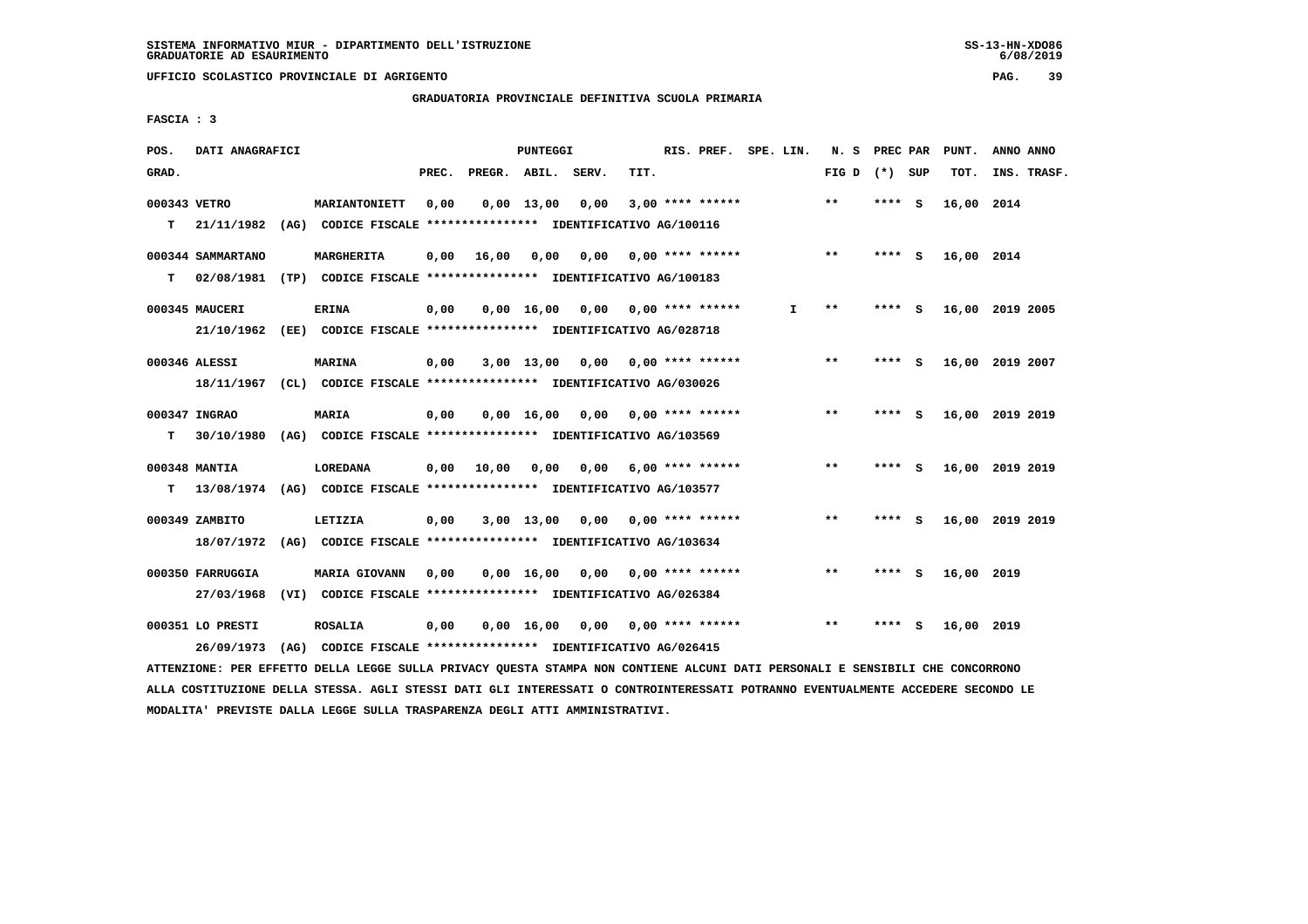**UFFICIO SCOLASTICO PROVINCIALE DI AGRIGENTO PAG. 40**

 **GRADUATORIA PROVINCIALE DEFINITIVA SCUOLA PRIMARIA**

 **FASCIA : 3**

| POS.         | DATI ANAGRAFICI  |                                                                         |       |                    | <b>PUNTEGGI</b>    |                                    |      | RIS. PREF. SPE. LIN.      |    |                 | N. S PREC PAR |     | PUNT.      | ANNO ANNO       |
|--------------|------------------|-------------------------------------------------------------------------|-------|--------------------|--------------------|------------------------------------|------|---------------------------|----|-----------------|---------------|-----|------------|-----------------|
| GRAD.        |                  |                                                                         | PREC. | PREGR. ABIL. SERV. |                    |                                    | TIT. |                           |    | FIG D $(*)$ SUP |               |     | TOT.       | INS. TRASF.     |
|              | 000352 FERRANTE  | MARIANTONIA                                                             | 0,00  |                    | $3,00$ 12,00       | 0,00                               |      | $0.00$ **** ******        |    | **              | **** S        |     | 15,00      | 2003            |
|              | 15/12/1965       | (AG) CODICE FISCALE **************** IDENTIFICATIVO AG/027245           |       |                    |                    |                                    |      |                           |    |                 |               |     |            |                 |
|              | 000353 DI PIAZZA | SANDRA IGNAZI                                                           | 0.00  |                    |                    | $0,00 \quad 12,00 \quad 0,00$      |      | $3,00$ **** ******        |    | $***$           | ****          | - S |            | 15,00 2007 2007 |
|              | 02/07/1966       | (AG) CODICE FISCALE **************** IDENTIFICATIVO AG/029913           |       |                    |                    |                                    |      |                           |    |                 |               |     |            |                 |
|              | 000354 TARARA'   | MARGHERITA                                                              | 0,00  |                    |                    | $0,00$ 13,00 2,00 0,00 **** ****** |      |                           | I. | **              | **** S        |     | 15,00 2007 |                 |
|              |                  | 17/03/1975 (AG) CODICE FISCALE *************** IDENTIFICATIVO AG/021970 |       |                    |                    |                                    |      |                           |    |                 |               |     |            |                 |
|              | 000355 LOGGIA    | <b>ROSARIA</b>                                                          | 0,00  |                    |                    | $0.00$ 15.00 0.00 0.00 **** ****** |      |                           | I. | **              | ****          | - S | 15,00 2011 |                 |
| т            | 23/11/1973       | (EE) CODICE FISCALE **************** IDENTIFICATIVO AG/026534           |       |                    |                    |                                    |      |                           |    |                 |               |     |            |                 |
|              | 000356 VACANTE   | <b>ROSALIA</b>                                                          | 0,00  |                    | $0,00 \quad 12,00$ |                                    |      | $0,00$ 3,00 **** ******   |    | ** $X$ **** S   |               |     | 15,00 2014 |                 |
| т            | 09/08/1964       | (AG) CODICE FISCALE **************** IDENTIFICATIVO AG/097489           |       |                    |                    |                                    |      |                           |    |                 |               |     |            |                 |
|              | 000357 SCIASCIA  | FILIPPA                                                                 | 0,00  |                    | 0,00 15,00         |                                    |      | $0,00$ $0,00$ **** ****** |    | $**$            | ****          | - S | 15,00 2014 |                 |
| т            | 31/05/1983       | (AG) CODICE FISCALE **************** IDENTIFICATIVO AG/098771           |       |                    |                    |                                    |      |                           |    |                 |               |     |            |                 |
| 000358 BOSCO |                  | <b>SALVATRICE</b>                                                       | 0,00  |                    |                    | $0,00$ 15,00 0,00                  |      | $0.00$ **** ******        |    | $\star\star$    | **** S        |     | 15,00 2014 |                 |
| т            | 29/03/1981       | (AG) CODICE FISCALE **************** IDENTIFICATIVO AG/099943           |       |                    |                    |                                    |      |                           |    |                 |               |     |            |                 |
| 000359 MAZZA |                  | PATRIZIA                                                                | 0,00  |                    | 0,00 15,00         | 0,00                               |      | $0.00$ **** ******        |    | **              | $***$ S       |     | 15,00 2014 |                 |
| т            |                  | 12/10/1972 (AG) CODICE FISCALE *************** IDENTIFICATIVO AG/100213 |       |                    |                    |                                    |      |                           |    |                 |               |     |            |                 |
|              | 000360 BUGGEA    | <b>MARIA</b>                                                            | 0.00  |                    |                    | $0,00$ 15,00 0,00 0,00 **** ****** |      |                           |    | $***$           | ****          | - S | 15,00 2014 |                 |
| т            | 26/06/1969       | (AG) CODICE FISCALE **************** IDENTIFICATIVO AG/100195           |       |                    |                    |                                    |      |                           |    |                 |               |     |            |                 |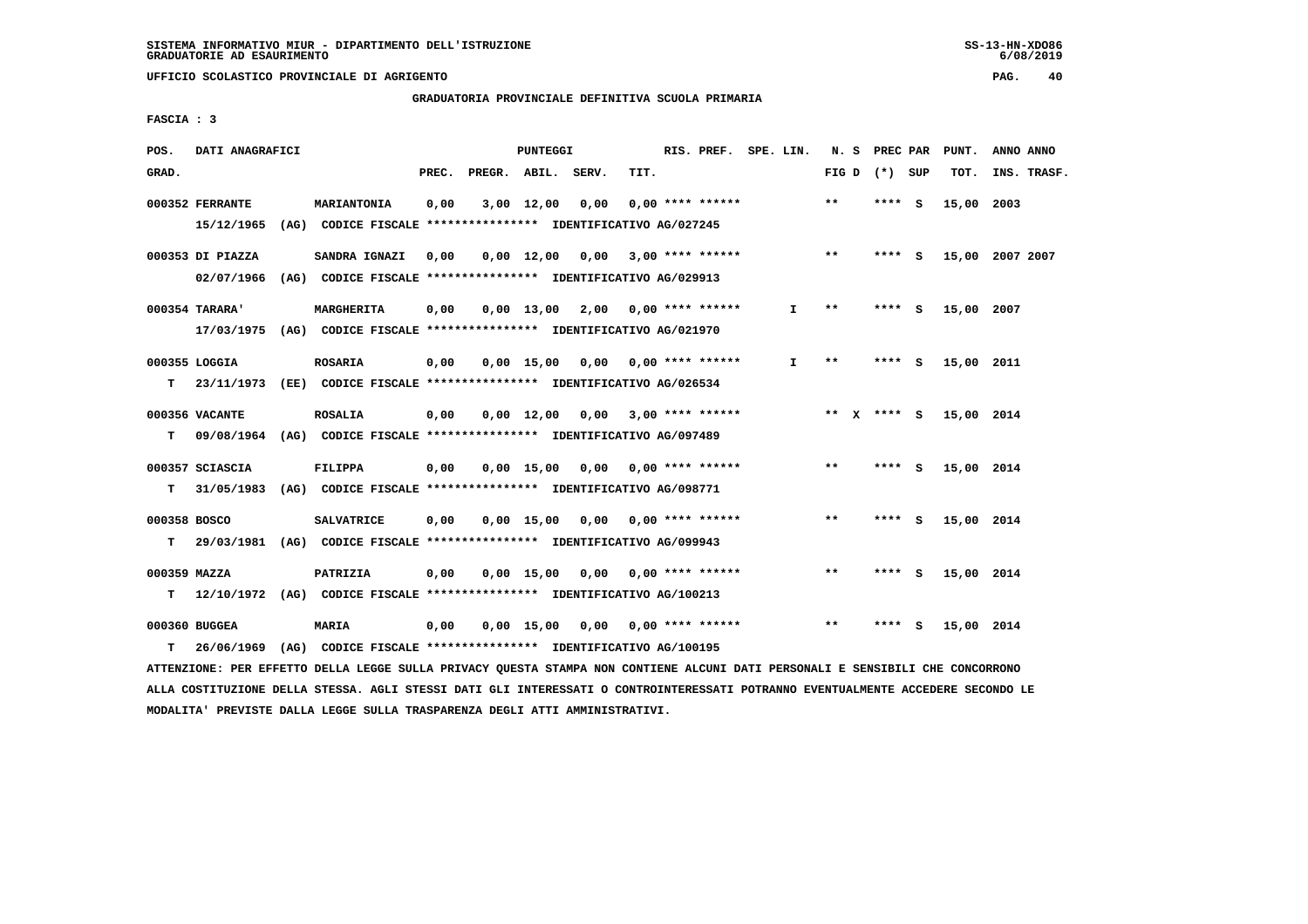**UFFICIO SCOLASTICO PROVINCIALE DI AGRIGENTO PAG. 41**

 **GRADUATORIA PROVINCIALE DEFINITIVA SCUOLA PRIMARIA**

 **FASCIA : 3**

| POS.        | DATI ANAGRAFICI   |                                                                          |       |              | PUNTEGGI           |                                    |                           | RIS. PREF. SPE. LIN. |    |       | N. S PREC PAR   | PUNT.      | ANNO ANNO       |
|-------------|-------------------|--------------------------------------------------------------------------|-------|--------------|--------------------|------------------------------------|---------------------------|----------------------|----|-------|-----------------|------------|-----------------|
| GRAD.       |                   |                                                                          | PREC. | PREGR. ABIL. |                    | SERV.                              | TIT.                      |                      |    |       | FIG D $(*)$ SUP | TOT.       | INS. TRASF.     |
|             | 000361 BUTTICE    | <b>ROSALIA</b>                                                           | 0,00  |              | $0.00 \quad 12.00$ | 0,00                               |                           | $3,00$ **** ******   |    | $* *$ | **** S          | 15,00 2014 |                 |
| т           | 20/03/1969        | (AG) CODICE FISCALE **************** IDENTIFICATIVO AG/100176            |       |              |                    |                                    |                           |                      |    |       |                 |            |                 |
|             | 000362 DANNA      | <b>MARIELLA</b>                                                          | 0,00  |              | $0,00$ 15,00       |                                    |                           |                      |    | $***$ | $***$ S         | 15,00 2014 |                 |
| T.          |                   | 21/01/1984 (AG) CODICE FISCALE *************** IDENTIFICATIVO AG/100134  |       |              |                    |                                    |                           |                      |    |       |                 |            |                 |
|             | 000363 GANGAROSSA | <b>DANIELA</b>                                                           | 0,00  |              |                    | $0.00$ 13.00 2.00 0.00 **** ****** |                           |                      |    | $***$ | **** S          | 15,00 2014 |                 |
| т           |                   | 29/10/1977 (AG) CODICE FISCALE **************** IDENTIFICATIVO AG/099384 |       |              |                    |                                    |                           |                      |    |       |                 |            |                 |
| 000364 DORO |                   | <b>SALVATORE</b>                                                         | 0,00  |              | 2,00 13,00         |                                    | $0.00$ $0.00$ **** ****** |                      |    | $* *$ | **** S          | 15,00 2014 |                 |
| т           |                   | 04/01/1976 (AG) CODICE FISCALE **************** IDENTIFICATIVO AG/100255 |       |              |                    |                                    |                           |                      |    |       |                 |            |                 |
|             | 000365 MOSCATO    | <b>FRANCESCA</b>                                                         | 0,00  |              | 3,00 12,00         | 0,00                               |                           | $0.00$ **** ******   | I. | $* *$ | **** S          | 15,00 2014 |                 |
|             | 23/04/1967        | (AG) CODICE FISCALE **************** IDENTIFICATIVO AG/026503            |       |              |                    |                                    |                           |                      |    |       |                 |            |                 |
|             | 000366 LOMASCOLO  | <b>GRAZIELLA</b>                                                         | 0,00  | 0.00         | 0.00               | 0,00                               |                           | $0.00$ **** ******   |    | $* *$ | **** S          | 15,00 2016 |                 |
| т           | 10/10/1981        | (AG) CODICE FISCALE **************** IDENTIFICATIVO AG/103503            |       |              |                    |                                    |                           |                      |    |       |                 |            |                 |
|             | 000367 CAMPISI    | <b>GIOVANNA</b>                                                          | 0,00  |              |                    | $0,00$ 14,00 1,00 0,00 **** ****** |                           |                      |    |       | ** x **** S     |            | 15,00 2019 2019 |
|             | 14/10/1978        | (PA) CODICE FISCALE **************** IDENTIFICATIVO AG/103516            |       |              |                    |                                    |                           |                      |    |       |                 |            |                 |
|             | 000368 SFERRAZZA  | <b>MARIO</b>                                                             | 0,00  |              | $0.00$ 15.00       | 0,00 0,00 **** ******              |                           |                      |    |       | ** x **** S     | 15,00 2019 |                 |
|             | 04/06/1967        | (AG) CODICE FISCALE **************** IDENTIFICATIVO AG/026656            |       |              |                    |                                    |                           |                      |    |       |                 |            |                 |
|             | 000369 MANTISI    | MARIA CONCETT                                                            | 0,00  |              | $0,00$ 15,00       |                                    | $0,00$ $0,00$ **** ****** |                      |    |       | ** X **** S     | 15,00 2019 |                 |
|             | 12/06/1969        | (AG) CODICE FISCALE **************** IDENTIFICATIVO AG/021769            |       |              |                    |                                    |                           |                      |    |       |                 |            |                 |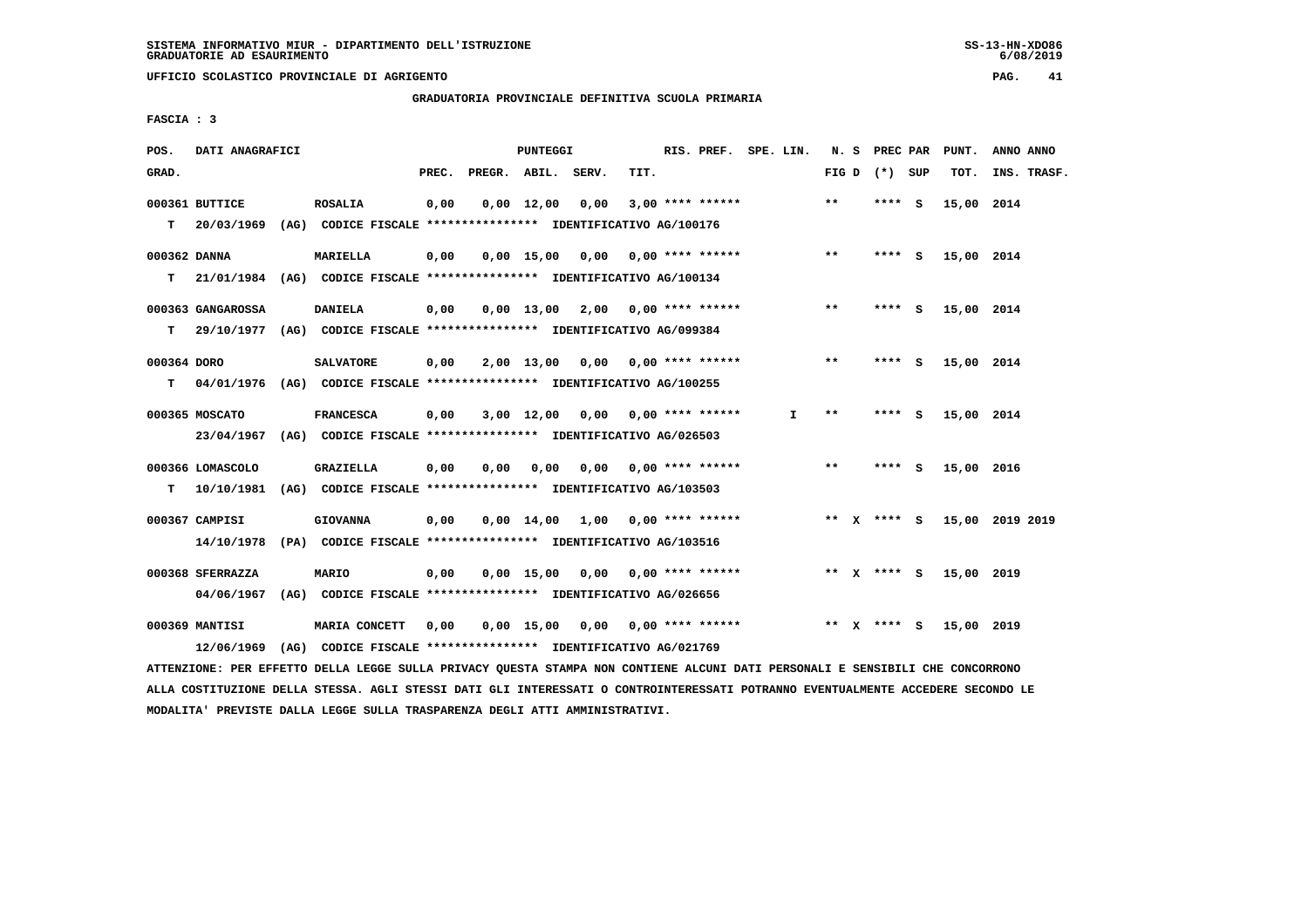**UFFICIO SCOLASTICO PROVINCIALE DI AGRIGENTO PAG. 42**

 **GRADUATORIA PROVINCIALE DEFINITIVA SCUOLA PRIMARIA**

 **FASCIA : 3**

| POS.  | DATI ANAGRAFICI   |                                                                         |       |                    | PUNTEGGI     |                                    |      | RIS. PREF. SPE. LIN.      |  |         | N. S PREC PAR   |          | PUNT.           | ANNO ANNO   |  |
|-------|-------------------|-------------------------------------------------------------------------|-------|--------------------|--------------|------------------------------------|------|---------------------------|--|---------|-----------------|----------|-----------------|-------------|--|
| GRAD. |                   |                                                                         | PREC. | PREGR. ABIL. SERV. |              |                                    | TIT. |                           |  |         | FIG D $(*)$ SUP |          | TOT.            | INS. TRASF. |  |
|       | 000370 MICELI     | <b>ROSALBA</b>                                                          | 0,00  |                    | $0,00$ 15,00 | 0,00                               |      | $0.00$ **** ******        |  | $* *$   | **** S          |          | 15,00           | 2019        |  |
|       | 12/01/1971        | (AG) CODICE FISCALE **************** IDENTIFICATIVO AG/026460           |       |                    |              |                                    |      |                           |  |         |                 |          |                 |             |  |
|       | 000371 GIORGIO    | <b>ANTONELLA</b>                                                        | 0,00  |                    | 0,00 14,00   | 0.00                               |      | 0,00 **** ******          |  | $***$ X | **** S          |          | 14,00 2000      |             |  |
|       | 31/01/1970        | (AG) CODICE FISCALE **************** IDENTIFICATIVO AG/021569           |       |                    |              |                                    |      |                           |  |         |                 |          |                 |             |  |
|       | 000372 SANTAMARIA | <b>CALOGERA</b>                                                         | 0,00  |                    |              | $0.00$ 14.00 0.00 0.00 **** ****** |      |                           |  | $* *$   | ****            | - S      | 14,00 2002      |             |  |
|       | 26/08/1969        | (AG) CODICE FISCALE **************** IDENTIFICATIVO AG/026595           |       |                    |              |                                    |      |                           |  |         |                 |          |                 |             |  |
|       | 000373 BELLAVIA   | ANTONINA MARI                                                           | 0.00  |                    | $0.00$ 14.00 |                                    |      | $0.00$ $0.00$ **** ****** |  | $***$   | ****            | - S      | 14,00 2007      |             |  |
|       | 24/06/1965        | (AG) CODICE FISCALE **************** IDENTIFICATIVO AG/020867           |       |                    |              |                                    |      |                           |  |         |                 |          |                 |             |  |
|       | 000374 LICATA     | <b>PASQUA</b>                                                           | 0,00  |                    | $0.00$ 14.00 |                                    |      | $0.00$ $0.00$ **** ****** |  | $***$   | **** S          |          | 14,00 2011 2011 |             |  |
|       |                   | 19/07/1971 (AG) CODICE FISCALE *************** IDENTIFICATIVO AG/095553 |       |                    |              |                                    |      |                           |  |         |                 |          |                 |             |  |
|       | 000375 SEDITA     | ROSALIA RITA                                                            | 0,00  |                    |              | $0,00$ 11,00 0,00 3,00 **** ****** |      |                           |  | $* *$   | ****            | <b>S</b> | 14,00 2014      |             |  |
| T.    | 31/05/1973        | (AG) CODICE FISCALE **************** IDENTIFICATIVO AG/100253           |       |                    |              |                                    |      |                           |  |         |                 |          |                 |             |  |
|       | 000376 SAMBITO    | MARIA IMMACOL                                                           | 0.00  |                    | 0,00 11,00   | 0,00                               |      | $3,00$ **** ******        |  | $***$   | ****            | <b>S</b> | 14,00 2014      |             |  |
| т     | 09/05/1982        | (AG) CODICE FISCALE **************** IDENTIFICATIVO AG/100222           |       |                    |              |                                    |      |                           |  |         |                 |          |                 |             |  |
|       | 000377 LO GATTO   | <b>AGATA</b>                                                            | 0,00  |                    | $0,00$ 11,00 | 0,00                               |      | $3.00$ **** ******        |  | $***$   | **** S          |          | 14,00 2014      |             |  |
| т     | 24/01/1973        | (AG) CODICE FISCALE **************** IDENTIFICATIVO AG/026340           |       |                    |              |                                    |      |                           |  |         |                 |          |                 |             |  |
|       | 000378 ZAMBITO    | <b>CATERINA</b>                                                         | 0.00  |                    | 0,00 14,00   |                                    |      | $0,00$ $0,00$ **** ****** |  | $***$   | ****            | - S      | 14,00 2014      |             |  |
| т     | 16/09/1970        | (AG) CODICE FISCALE **************** IDENTIFICATIVO AG/099957           |       |                    |              |                                    |      |                           |  |         |                 |          |                 |             |  |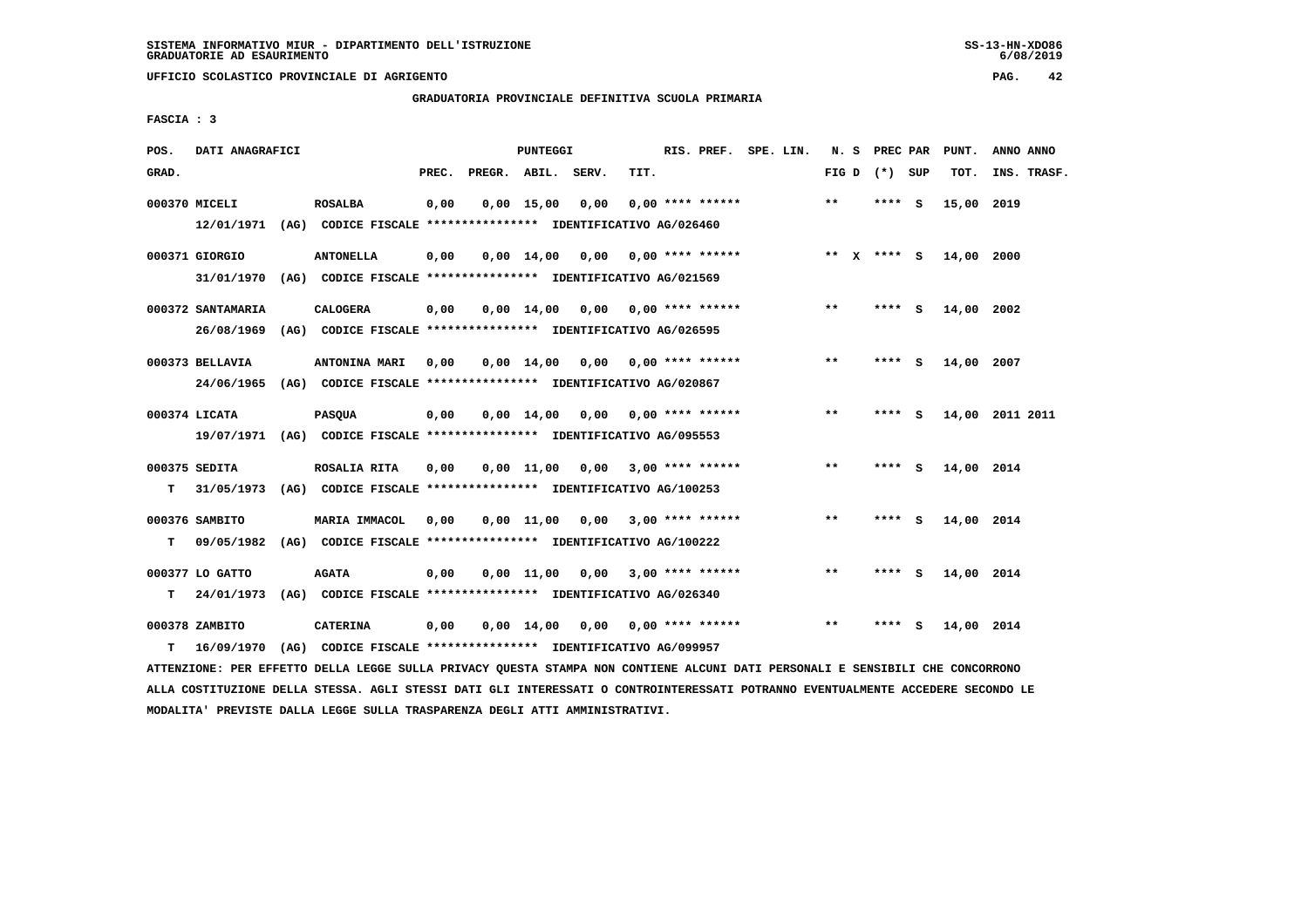**UFFICIO SCOLASTICO PROVINCIALE DI AGRIGENTO PAG. 43**

 **GRADUATORIA PROVINCIALE DEFINITIVA SCUOLA PRIMARIA**

 **FASCIA : 3**

| POS.               | DATI ANAGRAFICI                                                                               |                  |       | <b>PUNTEGGI</b> |                                                                                                     |      | RIS. PREF. SPE. LIN. |  |                 | N. S PREC PAR | PUNT.      | ANNO ANNO   |
|--------------------|-----------------------------------------------------------------------------------------------|------------------|-------|-----------------|-----------------------------------------------------------------------------------------------------|------|----------------------|--|-----------------|---------------|------------|-------------|
| GRAD.              |                                                                                               |                  | PREC. |                 | PREGR. ABIL. SERV.                                                                                  | TIT. |                      |  | FIG D $(*)$ SUP |               | TOT.       | INS. TRASF. |
|                    | 000379 LOSARDO<br>T 21/06/1980                                                                | NICOLO           | 0,00  | $0,00$ 11,00    | 0,00<br>(AG) CODICE FISCALE **************** IDENTIFICATIVO AG/100258                               |      | $3,00$ **** ******   |  | $* *$           | **** S        | 14,00 2014 |             |
| т                  | 000380 LAURICELLA<br>02/08/1974 (AG) CODICE FISCALE *************** IDENTIFICATIVO AG/098430  | <b>FRANCESCA</b> | 0,00  |                 | $0,00$ 14,00 0,00 0,00 **** ******                                                                  |      |                      |  | $***$           | $***$ S       | 14,00 2014 |             |
| т                  | 000381 BRANCATO<br>21/05/1971 (EE) CODICE FISCALE **************** IDENTIFICATIVO AG/030411   | <b>FRANCA</b>    | 0,00  |                 | $0.00$ 11.00 0.00 3.00 **** ******                                                                  |      |                      |  | $* *$           | **** S        | 14,00 2014 |             |
| т                  | 000382 CASTRONOVO<br>31/07/1966 (AG) CODICE FISCALE **************** IDENTIFICATIVO AG/100238 | <b>ANGELA</b>    | 0,00  |                 | $0,00$ 11,00 0,00 3,00 **** ******                                                                  |      |                      |  | **              | **** S        | 14,00 2014 |             |
| 000383 BRUNO<br>T. | 31/12/1964 (AG) CODICE FISCALE **************** IDENTIFICATIVO AG/026457                      | <b>SANTINA</b>   | 0,00  |                 | $0.00$ 11.00 0.00 3.00 **** ******                                                                  |      |                      |  | ** $X$ **** $S$ |               | 14,00 2014 |             |
| T.                 | 000384 TABONE<br>24/03/1981 (AG) CODICE FISCALE *************** IDENTIFICATIVO AG/098421      | <b>ANTONINA</b>  | 0,00  |                 | $0.00 \quad 14.00 \quad 0.00 \quad 0.00 \quad *** \quad ***$                                        |      |                      |  | $* *$           | **** S        | 14,00 2014 |             |
| T.                 | 000385 GAMBINO<br>24/01/1981 (AG) CODICE FISCALE *************** IDENTIFICATIVO AG/099578     | <b>ILARIA</b>    | 0,00  |                 | $0,00$ $14,00$ $0,00$                                                                               |      | $0.00$ **** ******   |  | $***$           | **** $S$      | 14,00 2014 |             |
|                    | 000386 BALLANZA<br>08/09/1980                                                                 | CINZIA           | 0,00  |                 | $0,00$ 14,00 0,00 0,00 **** ******<br>(AG) CODICE FISCALE **************** IDENTIFICATIVO AG/099366 |      |                      |  | $* *$           | $***$ S       | 14,00 2014 |             |
| T.                 | 000387 INCORVAIA<br>26/07/1979                                                                | <b>DANIELA</b>   | 0,00  |                 | $0,00$ 14,00 0,00 0,00 **** ******<br>(AG) CODICE FISCALE **************** IDENTIFICATIVO AG/100112 |      |                      |  | $* *$           | **** S        | 14,00 2014 |             |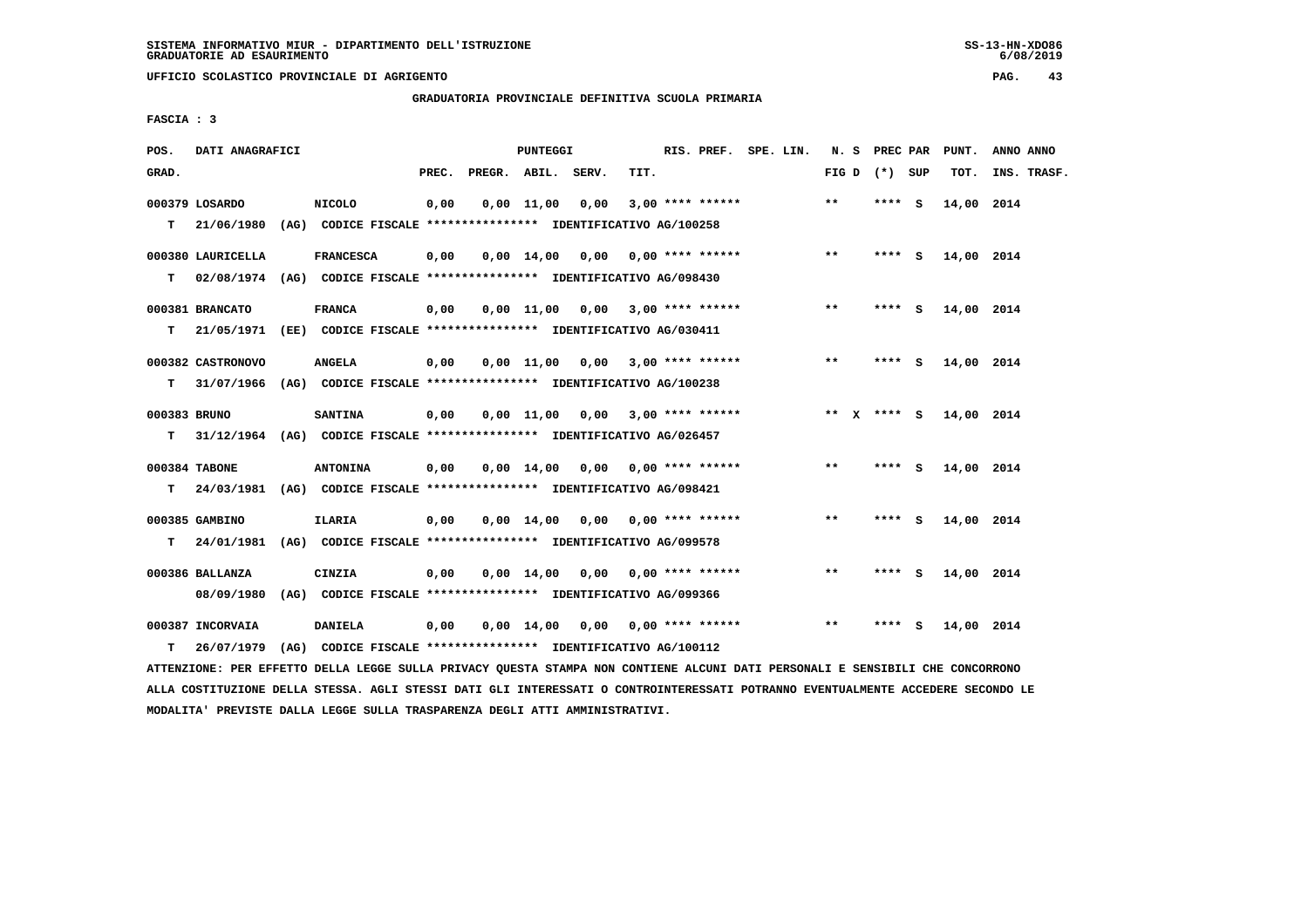**UFFICIO SCOLASTICO PROVINCIALE DI AGRIGENTO PAG. 44**

 **GRADUATORIA PROVINCIALE DEFINITIVA SCUOLA PRIMARIA**

 **FASCIA : 3**

| POS.         | DATI ANAGRAFICI       |      |                                                                         |       |                    | PUNTEGGI           |      |      | RIS. PREF.                | SPE. LIN. | N. S  |          | PREC PAR |          | PUNT.           | ANNO ANNO |             |
|--------------|-----------------------|------|-------------------------------------------------------------------------|-------|--------------------|--------------------|------|------|---------------------------|-----------|-------|----------|----------|----------|-----------------|-----------|-------------|
| GRAD.        |                       |      |                                                                         | PREC. | PREGR. ABIL. SERV. |                    |      | TIT. |                           |           | FIG D |          | (*) SUP  |          | TOT.            |           | INS. TRASF. |
|              | 000388 COLLETTI       |      | <b>ALESSANDRA</b>                                                       | 0,00  |                    | $0,00$ 14,00       | 0,00 |      | $0.00$ **** ******        |           | $***$ |          | ****     | - S      | 14,00 2014      |           |             |
|              |                       |      | 30/11/1975 (PA) CODICE FISCALE *************** IDENTIFICATIVO AG/098481 |       |                    |                    |      |      |                           |           |       |          |          |          |                 |           |             |
|              | 000389 BALDACCHINO    |      | <b>ROSA</b>                                                             | 0,00  |                    | $0,00$ 11,00       | 0,00 |      | $3.00$ **** ******        |           | $***$ |          | $***$ S  |          | 14,00 2014      |           |             |
| т            | 10/04/1970            |      | (AG) CODICE FISCALE **************** IDENTIFICATIVO AG/098456           |       |                    |                    |      |      |                           |           |       |          |          |          |                 |           |             |
|              | 000390 FIGLIOLA       |      | <b>GIUSEPPE</b>                                                         | 0,00  |                    | $0,00 \quad 14,00$ |      |      | $0.00$ $0.00$ **** ****** |           | $**$  | <b>X</b> | **** S   |          | 14,00 2019 2002 |           |             |
|              | 11/09/1970            |      | (AG) CODICE FISCALE **************** IDENTIFICATIVO AG/025889           |       |                    |                    |      |      |                           |           |       |          |          |          |                 |           |             |
|              | 000391 BUTERA         |      | <b>MARIA RITA</b>                                                       | 0,00  |                    | $3,00$ 11,00       | 0.00 |      | $0.00$ **** ******        |           | **    |          | ****     | - S      | 14,00 2019 2019 |           |             |
|              | 10/07/1976            |      | (AG) CODICE FISCALE **************** IDENTIFICATIVO AG/103514           |       |                    |                    |      |      |                           |           |       |          |          |          |                 |           |             |
|              | 000392 DI CARO        |      | <b>ORSOLA</b>                                                           | 0,00  | 11,00              | 0,00               | 0,00 |      | $3.00$ **** ******        |           | $* *$ |          | ****     | <b>S</b> | 14,00 2019 2019 |           |             |
| т            | 05/09/1974            |      | (AG) CODICE FISCALE **************** IDENTIFICATIVO AG/103550           |       |                    |                    |      |      |                           |           |       |          |          |          |                 |           |             |
|              | 000393 DI GRIGOLI     |      | <b>ROSALBA</b>                                                          | 0.00  |                    | $3,00$ $11,00$     | 0.00 |      | $0.00$ **** ******        |           | $***$ |          | ****     |          | 14,00 2019 2019 |           |             |
| т            |                       |      | 27/07/1974 (PR) CODICE FISCALE *************** IDENTIFICATIVO AG/103554 |       |                    |                    |      |      |                           |           |       |          |          |          |                 |           |             |
|              | 000394 CORBOFEMMININO |      | TIZIANA                                                                 | 0,00  | 14,00              | 0.00               | 0.00 |      | 0,00 **** ****** J        |           | $**$  |          | ****     | - S      | 14,00 2019 2019 |           |             |
| т            |                       |      | 18/10/1972 (AG) CODICE FISCALE *************** IDENTIFICATIVO AG/103534 |       |                    |                    |      |      |                           |           |       |          |          |          |                 |           |             |
|              | 000395 BRUCCOLERI     |      | MIRIAM                                                                  | 0.00  |                    | $0.00 \quad 14.00$ | 0,00 |      | 0,00 **** ******          |           | $***$ |          | **** S   |          | 14,00 2019 2019 |           |             |
|              | 10/08/1981            |      | (AG) CODICE FISCALE **************** IDENTIFICATIVO AG/103513           |       |                    |                    |      |      |                           |           |       |          |          |          |                 |           |             |
|              |                       |      |                                                                         |       |                    |                    |      |      |                           |           |       |          |          |          |                 |           |             |
| 000396 VOLPE |                       |      | CARMELA                                                                 | 0,00  |                    | $0.00 \quad 14.00$ | 0,00 |      | $0.00$ **** ******        |           | $* *$ |          | ****     | - S      | 14,00           | 2019 2019 |             |
|              | 21/04/1969            | (AG) | CODICE FISCALE **************** IDENTIFICATIVO AG/103623                |       |                    |                    |      |      |                           |           |       |          |          |          |                 |           |             |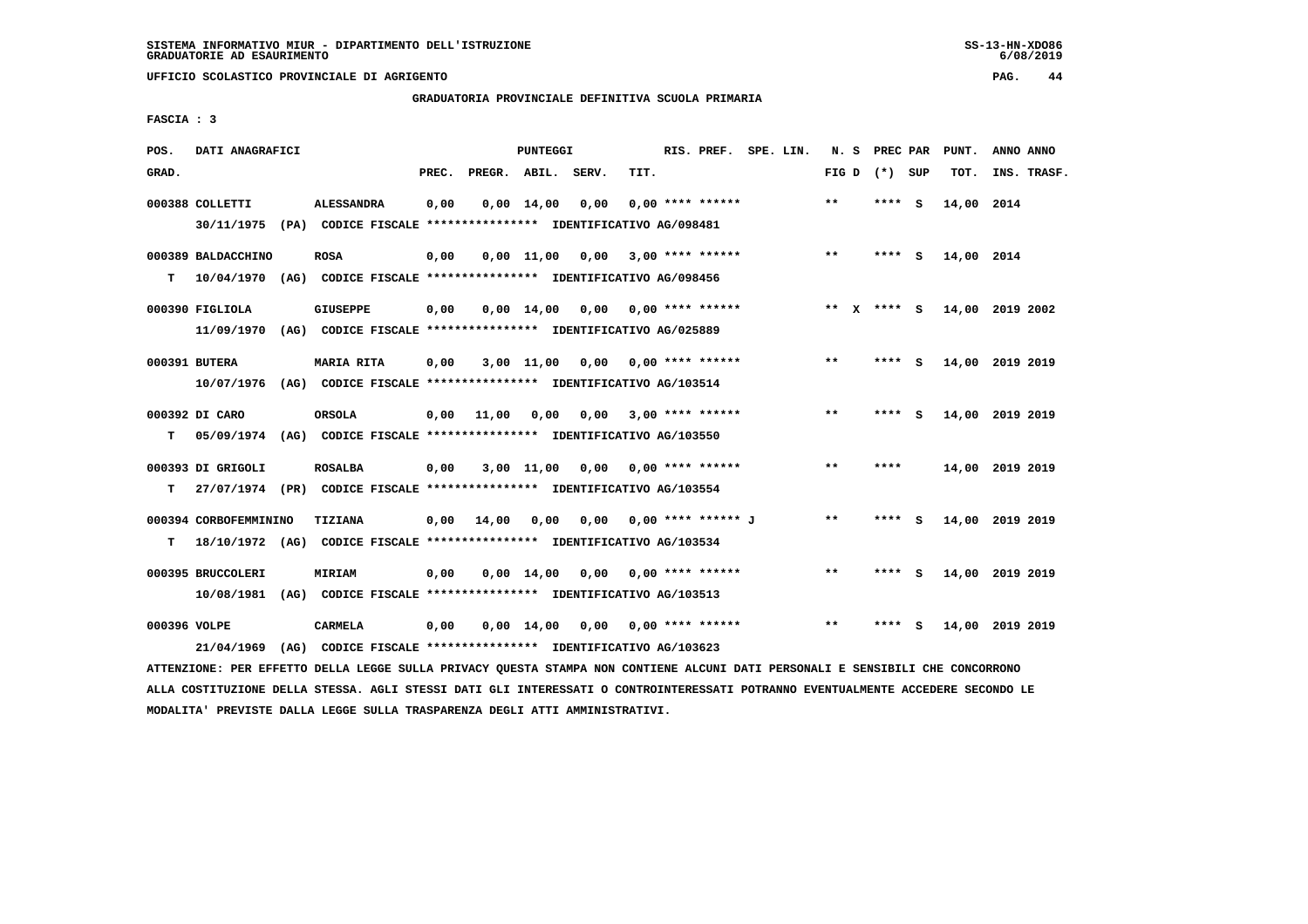**GRADUATORIA PROVINCIALE DEFINITIVA SCUOLA PRIMARIA**

 **FASCIA : 3**

| POS.         | DATI ANAGRAFICI               |      |                                                                                   |       |                    | <b>PUNTEGGI</b>    |      |      | RIS. PREF.                | SPE. LIN.    | N.S   | PREC PAR        |          | PUNT.      | ANNO ANNO       |  |
|--------------|-------------------------------|------|-----------------------------------------------------------------------------------|-------|--------------------|--------------------|------|------|---------------------------|--------------|-------|-----------------|----------|------------|-----------------|--|
| GRAD.        |                               |      |                                                                                   | PREC. | PREGR. ABIL. SERV. |                    |      | TIT. |                           |              |       | FIG D $(*)$ SUP |          | TOT.       | INS. TRASF.     |  |
|              | 000397 D'ANGELO<br>27/09/1968 |      | <b>ROSALINDA</b><br>(AG) CODICE FISCALE **************** IDENTIFICATIVO AG/021360 | 0,00  |                    | $0,00 \quad 14,00$ | 0,00 |      | $0.00$ **** ******        | $\mathbf{I}$ |       | ** $X$ ****     |          | 14,00      | 2019            |  |
|              |                               |      |                                                                                   |       |                    |                    |      |      |                           |              |       |                 |          |            |                 |  |
| 000398 GULLO |                               |      | MARIA                                                                             | 0,00  |                    | $0,00 \quad 14,00$ | 0,00 |      | $0.00$ **** ****** KL     |              | $* *$ | ****            |          | 14,00 2019 |                 |  |
|              | 01/01/1972                    |      | (AG) CODICE FISCALE **************** IDENTIFICATIVO AG/020971                     |       |                    |                    |      |      |                           |              |       |                 |          |            |                 |  |
|              | 000399 FIRRIGNO               |      | ROSA ANGELA                                                                       | 0,00  |                    | 3,00 11,00         |      |      | $0,00$ $0,00$ **** ****** |              | $**$  | **** S          |          | 14,00 2019 |                 |  |
|              | 20/07/1967                    |      | (AG) CODICE FISCALE **************** IDENTIFICATIVO AG/021666                     |       |                    |                    |      |      |                           |              |       |                 |          |            |                 |  |
|              | 000400 LA MARCA               |      | <b>ANTONIETTA</b>                                                                 | 0,00  |                    | $0.00$ 13.00       |      |      | $0.00$ $0.00$ **** ****** |              | $* *$ | ****            | - S      | 13,00      | 2000            |  |
|              |                               |      | 22/12/1964 (AG) CODICE FISCALE *************** IDENTIFICATIVO AG/021910           |       |                    |                    |      |      |                           |              |       |                 |          |            |                 |  |
|              |                               |      |                                                                                   |       |                    |                    |      |      |                           |              |       |                 |          |            |                 |  |
|              | 000401 INTORRE                |      | CARMELA                                                                           | 0,00  |                    | $0.00$ 13,00       |      |      | $0.00$ $0.00$ **** ****** |              | $**$  | ****            | - S      |            | 13,00 2007 2007 |  |
|              | 05/05/1966                    |      | (AG) CODICE FISCALE **************** IDENTIFICATIVO AG/029891                     |       |                    |                    |      |      |                           |              |       |                 |          |            |                 |  |
|              | 000402 MALIZIA                |      | <b>ADRIANA</b>                                                                    | 0,00  |                    | $0.00$ 13.00       |      |      | $0.00$ $0.00$ **** ****** |              | $***$ | **** S          |          |            | 13,00 2011 2011 |  |
|              | 29/08/1957                    |      | (AG) CODICE FISCALE **************** IDENTIFICATIVO AG/095321                     |       |                    |                    |      |      |                           |              |       |                 |          |            |                 |  |
|              | 000403 SALVAGGIO              |      | <b>MARIA</b>                                                                      | 0,00  |                    | 0,00 13,00         | 0,00 |      | $0.00$ **** ******        |              | $* *$ | ****            | - S      | 13,00 2014 |                 |  |
| T.           | 25/10/1980                    |      | (AG) CODICE FISCALE **************** IDENTIFICATIVO AG/100228                     |       |                    |                    |      |      |                           |              |       |                 |          |            |                 |  |
|              |                               |      |                                                                                   |       |                    |                    |      |      |                           |              |       |                 |          |            |                 |  |
|              | 000404 DILIBERTO              |      | <b>ALESSIA</b>                                                                    | 0,00  |                    | $0,00 \quad 13,00$ | 0,00 |      | $0.00$ **** ******        |              | $***$ | ****            | <b>S</b> | 13,00 2014 |                 |  |
| т            | 31/07/1980                    | (AG) | CODICE FISCALE **************** IDENTIFICATIVO AG/100185                          |       |                    |                    |      |      |                           |              |       |                 |          |            |                 |  |
|              | 000405 ITALIANO               |      | <b>SILVIA</b>                                                                     | 0,00  |                    | 0,00 13,00         | 0,00 |      | 0,00 **** ******          |              | $* *$ | ****            | s        | 13,00 2014 |                 |  |
| т            | 16/03/1980                    | (AG) | CODICE FISCALE **************** IDENTIFICATIVO AG/099081                          |       |                    |                    |      |      |                           |              |       |                 |          |            |                 |  |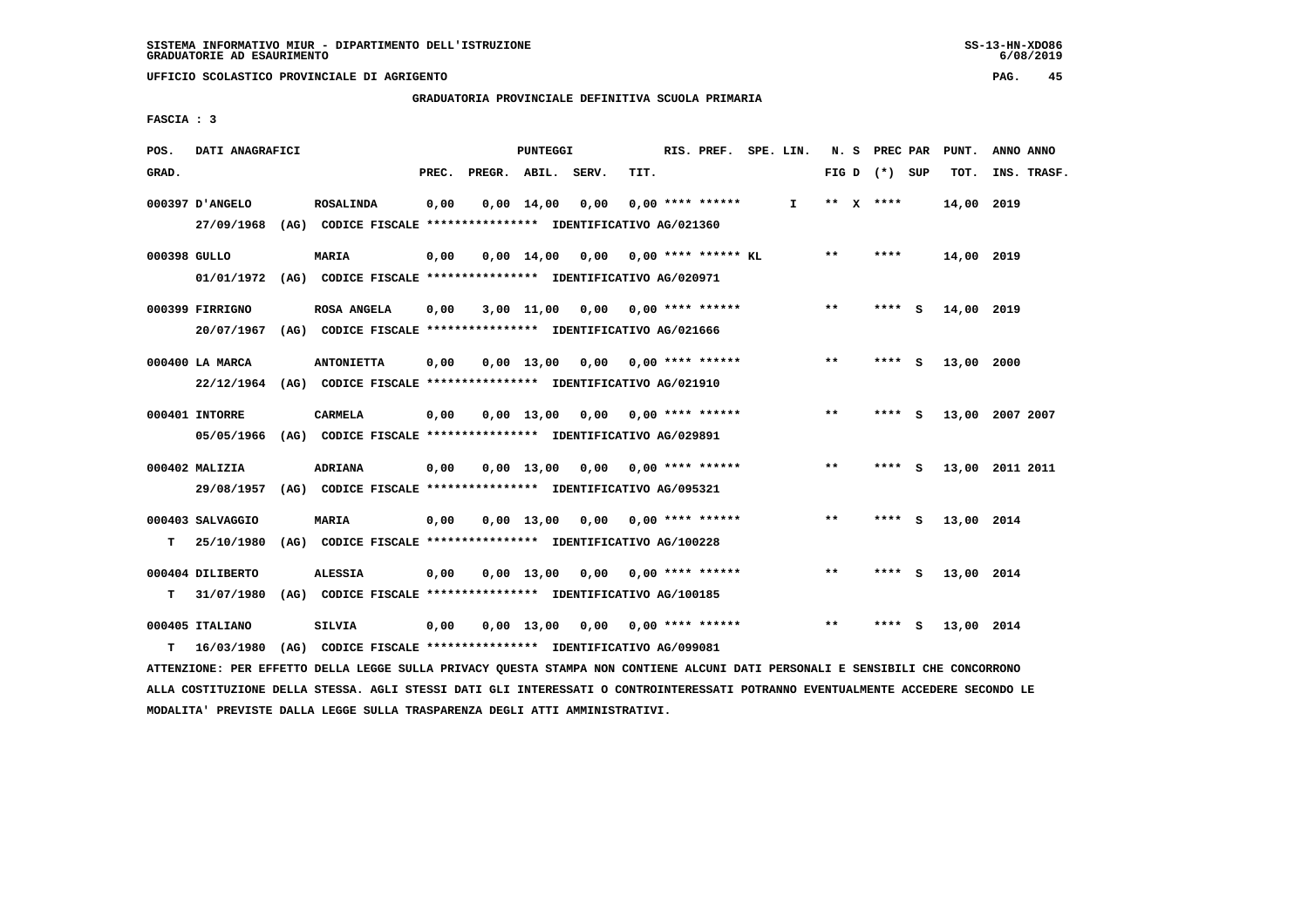**UFFICIO SCOLASTICO PROVINCIALE DI AGRIGENTO PAG. 46**

 **GRADUATORIA PROVINCIALE DEFINITIVA SCUOLA PRIMARIA**

 **FASCIA : 3**

| POS.         | DATI ANAGRAFICI |                                                                           |       |                    | <b>PUNTEGGI</b> |                                    |      | RIS. PREF. SPE. LIN.    |  |         | N. S PREC PAR   | PUNT.      | ANNO ANNO       |
|--------------|-----------------|---------------------------------------------------------------------------|-------|--------------------|-----------------|------------------------------------|------|-------------------------|--|---------|-----------------|------------|-----------------|
| GRAD.        |                 |                                                                           | PREC. | PREGR. ABIL. SERV. |                 |                                    | TIT. |                         |  |         | FIG D $(*)$ SUP | TOT.       | INS. TRASF.     |
|              | 000406 PISCOPO  | <b>SABRINA</b>                                                            | 0,00  |                    | 0,00 13,00      | 0,00                               |      | $0.00$ **** ******      |  | $***$   | **** S          | 13,00 2014 |                 |
|              |                 | T 31/10/1975 (AG) CODICE FISCALE *************** IDENTIFICATIVO AG/100267 |       |                    |                 |                                    |      |                         |  |         |                 |            |                 |
|              | 000407 SGUALI   | <b>GIUSEPPINA</b>                                                         | 0,00  |                    |                 | $0,00$ 11,00 2,00 0,00 **** ****** |      |                         |  | $***$   | **** S          | 13,00 2014 |                 |
| T.           |                 | 22/10/1974 (AG) CODICE FISCALE **************** IDENTIFICATIVO AG/100154  |       |                    |                 |                                    |      |                         |  |         |                 |            |                 |
|              | 000408 RADOSTA  | <b>ANTONINA</b>                                                           | 0,00  |                    |                 | $0.00$ 13.00 0.00 0.00 **** ****** |      |                         |  | $* *$   | **** S          | 13,00 2014 |                 |
|              |                 | T 13/06/1964 (AG) CODICE FISCALE *************** IDENTIFICATIVO AG/099948 |       |                    |                 |                                    |      |                         |  |         |                 |            |                 |
|              | 000409 PALUMBO  | CARMELA                                                                   | 0,00  |                    |                 | $0,00$ 11,00 2,00 0,00 **** ****** |      |                         |  | $***$   | $***5$          |            | 13,00 2019 2019 |
| т            |                 | 18/02/1972 (AG) CODICE FISCALE *************** IDENTIFICATIVO AG/103586   |       |                    |                 |                                    |      |                         |  |         |                 |            |                 |
|              | 000410 FALLEA   | MARGHERITA                                                                | 0.00  | 13,00              | 0.00            |                                    |      | 0,00 0,00 **** ****** J |  | $* *$   | $***$ S         |            | 13,00 2019 2019 |
| т            |                 | 13/07/1977 (AG) CODICE FISCALE *************** IDENTIFICATIVO AG/103558   |       |                    |                 |                                    |      |                         |  |         |                 |            |                 |
|              | 000411 SEDITA   | <b>ANGELA</b>                                                             | 0,00  |                    |                 | $0.00$ 12.00 0.00 0.00 **** ****** |      |                         |  | $**$    | **** S          | 12,00 2014 |                 |
| т            |                 | 31/03/1976 (AG) CODICE FISCALE **************** IDENTIFICATIVO AG/100251  |       |                    |                 |                                    |      |                         |  |         |                 |            |                 |
| 000412 SORCE |                 | <b>GENNY</b>                                                              | 0,00  |                    |                 | $0,00$ 12,00 0,00 0,00 **** ****** |      |                         |  | $***$   | **** S          | 12,00 2014 |                 |
|              |                 | T 19/03/1981 (AG) CODICE FISCALE *************** IDENTIFICATIVO AG/099513 |       |                    |                 |                                    |      |                         |  |         |                 |            |                 |
| 000413 PATTI |                 | <b>MARIARITA</b>                                                          | 0,00  |                    |                 | $0.00$ 12.00 0.00 0.00 **** ****** |      |                         |  | **      | **** S          | 12,00 2014 |                 |
|              |                 | T 04/07/1978 (AG) CODICE FISCALE *************** IDENTIFICATIVO AG/100146 |       |                    |                 |                                    |      |                         |  |         |                 |            |                 |
| 000414 MINIO |                 | <b>GERLANDO</b>                                                           | 0,00  |                    |                 | $0,00$ 12,00 0,00 0,00 **** ****** |      |                         |  | $***$ X | **** S          | 12,00 2014 |                 |
| т            | 14/05/1977      | (EE) CODICE FISCALE *************** IDENTIFICATIVO AG/100208              |       |                    |                 |                                    |      |                         |  |         |                 |            |                 |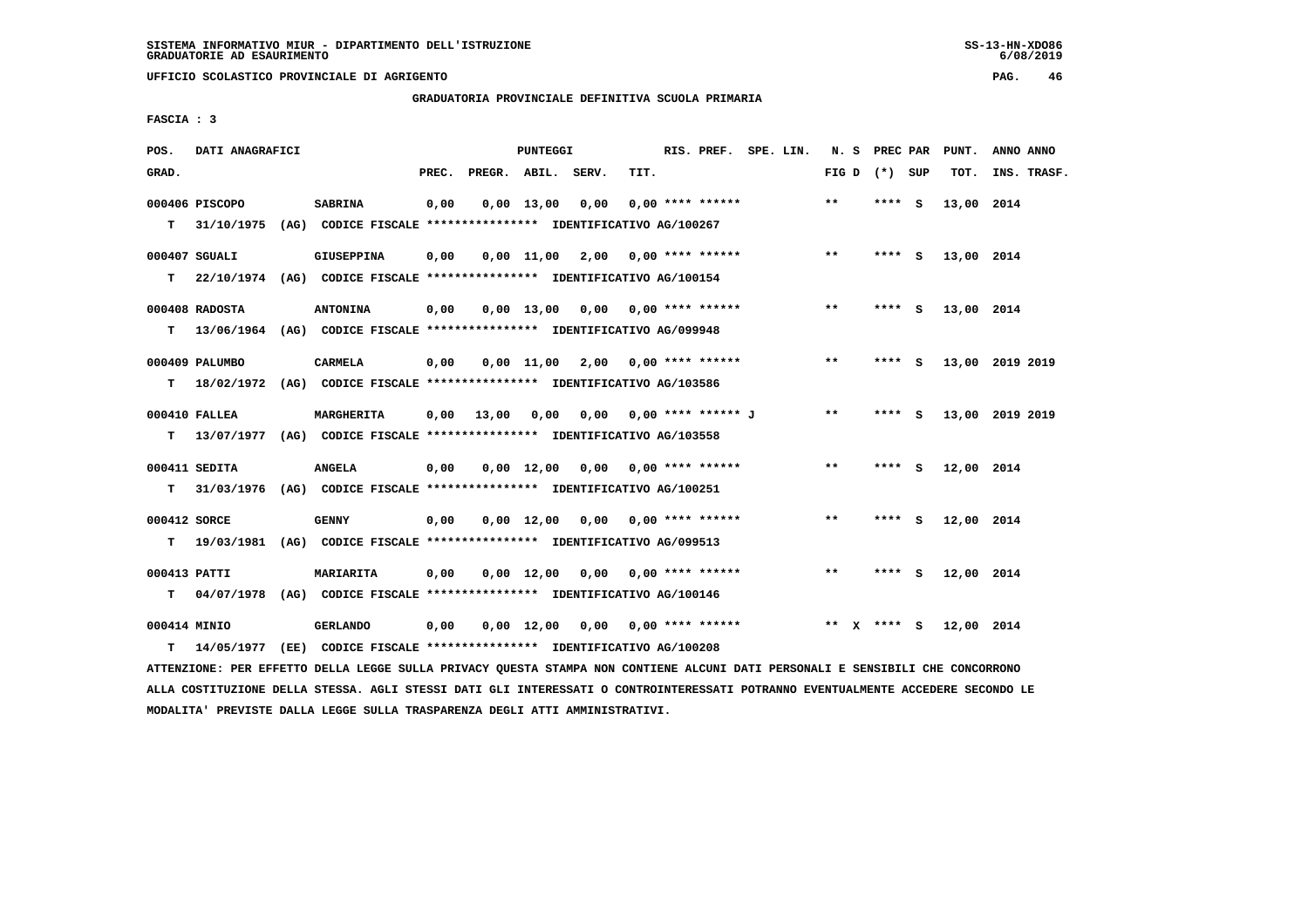**UFFICIO SCOLASTICO PROVINCIALE DI AGRIGENTO PAG. 47**

 **GRADUATORIA PROVINCIALE DEFINITIVA SCUOLA PRIMARIA**

 **FASCIA : 3**

| POS.         | DATI ANAGRAFICI     |                                                                           |       |                    | PUNTEGGI   |                                                            |                       | RIS. PREF. SPE. LIN. |  |       | N. S PREC PAR   | PUNT.      | ANNO ANNO   |
|--------------|---------------------|---------------------------------------------------------------------------|-------|--------------------|------------|------------------------------------------------------------|-----------------------|----------------------|--|-------|-----------------|------------|-------------|
| GRAD.        |                     |                                                                           | PREC. | PREGR. ABIL. SERV. |            |                                                            | TIT.                  |                      |  |       | FIG D $(*)$ SUP | TOT.       | INS. TRASF. |
|              | 000415 LAURICELLA   | <b>ANNAMARIA</b>                                                          | 0,00  |                    |            | $0,00 \quad 12,00 \quad 0,00$                              |                       | $0.00$ **** ******   |  | $* *$ | **** S          | 12,00 2014 |             |
|              |                     | T 25/05/1980 (AG) CODICE FISCALE *************** IDENTIFICATIVO AG/098429 |       |                    |            |                                                            |                       |                      |  |       |                 |            |             |
|              | 000416 CATANIA      | <b>ANNA</b>                                                               | 0,00  |                    |            | $0,00$ 12,00 0,00 0,00 **** ******                         |                       |                      |  | $***$ | $***$ S         | 12,00 2014 |             |
| T.           |                     | 09/01/1964 (AG) CODICE FISCALE *************** IDENTIFICATIVO AG/098882   |       |                    |            |                                                            |                       |                      |  |       |                 |            |             |
|              | 000417 CHIANETTA    | <b>VINCENZA</b>                                                           | 0,00  |                    |            | $0,00$ 12,00 0,00 0,00 **** ******                         |                       |                      |  |       | ** x **** S     | 12,00 2014 |             |
|              |                     | T 07/07/1966 (AG) CODICE FISCALE *************** IDENTIFICATIVO AG/100107 |       |                    |            |                                                            |                       |                      |  |       |                 |            |             |
|              | 000418 CANNELLA     | <b>GIOVANNAMARIA</b>                                                      | 0,00  |                    |            | $0.00 \quad 12.00 \quad 0.00 \quad 0.00 \quad$ **** ****** |                       |                      |  |       | ** x **** s     | 12,00 2014 |             |
| T.           |                     | 25/04/1982 (AG) CODICE FISCALE *************** IDENTIFICATIVO AG/100132   |       |                    |            |                                                            |                       |                      |  |       |                 |            |             |
| 000419 VULLO |                     | <b>AURELIA</b>                                                            | 0,00  |                    |            | $0,00$ 12,00 0,00 0,00 **** ******                         |                       |                      |  | $* *$ | $***5$          | 12,00 2014 |             |
|              |                     | T 24/10/1981 (AG) CODICE FISCALE *************** IDENTIFICATIVO AG/099319 |       |                    |            |                                                            |                       |                      |  |       |                 |            |             |
| 000420 CONTI |                     | ADRIANA                                                                   | 0,00  |                    |            | $0,00$ 12,00 0,00 0,00 **** ******                         |                       |                      |  | $* *$ | $***$ S         | 12,00 2014 |             |
| т            |                     | 16/10/1981 (CL) CODICE FISCALE **************** IDENTIFICATIVO AG/100162  |       |                    |            |                                                            |                       |                      |  |       |                 |            |             |
|              |                     | ANNA RITA                                                                 |       |                    |            | $0,00$ 12,00 0,00 0,00 **** ******                         |                       |                      |  | **    | **** S          | 12,00 2014 |             |
|              | 000421 TUTTOLOMONDO | 18/06/1981 (AG) CODICE FISCALE *************** IDENTIFICATIVO AG/099102   | 0,00  |                    |            |                                                            |                       |                      |  |       |                 |            |             |
|              |                     |                                                                           |       |                    |            |                                                            |                       |                      |  |       |                 |            |             |
|              | 000422 GALIONE      | <b>MARGARET</b>                                                           | 0,00  |                    |            | $0,00$ 12,00 0,00 0,00 **** ******                         |                       |                      |  | $* *$ | **** S          | 12,00 2014 |             |
| T.           |                     | 04/02/1981 (AG) CODICE FISCALE *************** IDENTIFICATIVO AG/100235   |       |                    |            |                                                            |                       |                      |  |       |                 |            |             |
|              | 000423 TRAINA       | <b>VINCENZA</b>                                                           | 0,00  |                    | 0,00 11,00 |                                                            | 0,00 1,00 **** ****** |                      |  | **    | **** S          | 12,00 2014 |             |
| T.           |                     | 03/01/1976 (AG) CODICE FISCALE *************** IDENTIFICATIVO AG/098144   |       |                    |            |                                                            |                       |                      |  |       |                 |            |             |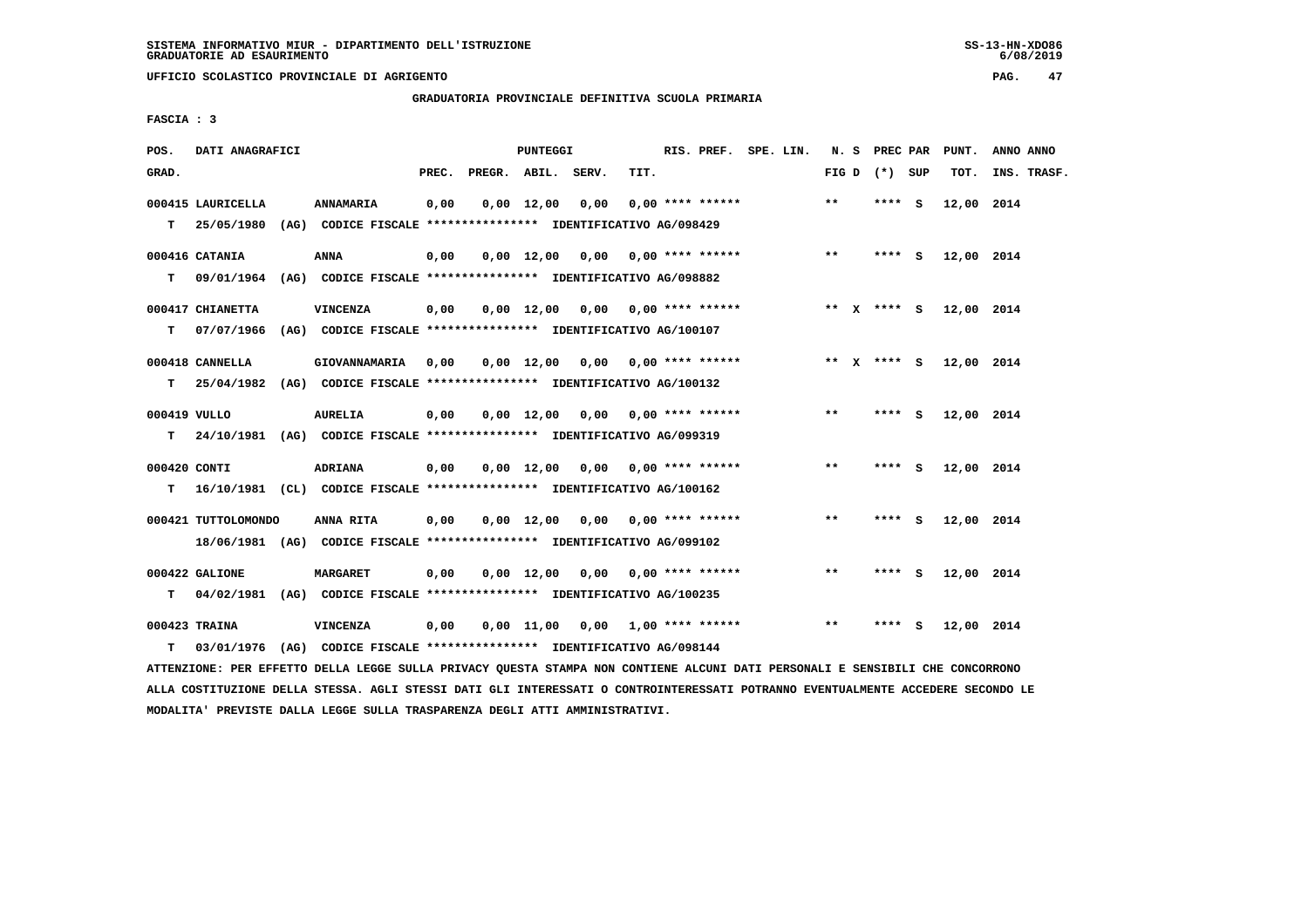**UFFICIO SCOLASTICO PROVINCIALE DI AGRIGENTO PAG. 48**

 **GRADUATORIA PROVINCIALE DEFINITIVA SCUOLA PRIMARIA**

 **FASCIA : 3**

| POS.         | DATI ANAGRAFICI   |                                                                          |       |              | PUNTEGGI           |                                    |      | RIS. PREF.                | SPE. LIN. | N. S    | PREC PAR        |     | PUNT.      | ANNO ANNO       |
|--------------|-------------------|--------------------------------------------------------------------------|-------|--------------|--------------------|------------------------------------|------|---------------------------|-----------|---------|-----------------|-----|------------|-----------------|
| GRAD.        |                   |                                                                          | PREC. | PREGR. ABIL. |                    | SERV.                              | TIT. |                           |           |         | FIG D $(*)$ SUP |     | TOT.       | INS. TRASF.     |
| 000424 ABATE |                   | <b>NEFER</b>                                                             | 0,00  |              | $0,00$ 12,00       | 0,00                               |      | $0.00$ **** ******        |           | $***$   | **** S          |     | 12,00      | 2017            |
| T.           |                   | 01/07/1981 (PV) CODICE FISCALE **************** IDENTIFICATIVO AG/029753 |       |              |                    |                                    |      |                           |           |         |                 |     |            |                 |
|              | 000425 MAROTTA    | <b>MASSIMO</b>                                                           | 0,00  | 9,00         | 0,00               | 0,00                               |      | $3.00$ **** ******        |           | $***$   | $***$ S         |     |            | 12,00 2019 2019 |
| T.           |                   | 13/01/1974 (AG) CODICE FISCALE **************** IDENTIFICATIVO AG/103579 |       |              |                    |                                    |      |                           |           |         |                 |     |            |                 |
|              | 000426 RAGUSA     | <b>DEBORA</b>                                                            | 0,00  | 12,00        | 0,00               | 0,00                               |      | $0.00$ **** ******        |           | $* *$   | **** S          |     |            | 12,00 2019 2019 |
| т            |                   | 12/06/1970 (TO) CODICE FISCALE **************** IDENTIFICATIVO AG/103602 |       |              |                    |                                    |      |                           |           |         |                 |     |            |                 |
|              | 000427 CARUANA    | <b>DANIELA</b>                                                           | 0,00  |              | 0.00 11.00         | 0.00                               |      | $0.00$ **** ******        |           | **      | **** S          |     | 11,00 2000 |                 |
|              | 23/01/1974        | (AG) CODICE FISCALE **************** IDENTIFICATIVO AG/022068            |       |              |                    |                                    |      |                           |           |         |                 |     |            |                 |
|              | 000428 PROIETTO   | <b>MARIARITA</b>                                                         | 0,00  |              | $0.00$ 11.00       | 0,00                               |      | 0,00 **** ******          |           | $**$    | ****            | - S | 11,00 2014 |                 |
| T.           | 23/08/1977        | (AG) CODICE FISCALE **************** IDENTIFICATIVO AG/097614            |       |              |                    |                                    |      |                           |           |         |                 |     |            |                 |
|              | 000429 MONTANA    | <b>GIUSEPPINA</b>                                                        | 0,00  |              |                    | $0.00$ 11.00 0.00 0.00 **** ****** |      |                           |           | $***$ X | $***$ S         |     | 11,00 2014 |                 |
| т            | 10/02/1969        | (AG) CODICE FISCALE **************** IDENTIFICATIVO AG/101003            |       |              |                    |                                    |      |                           |           |         |                 |     |            |                 |
|              | 000430 LAMANTIA   | <b>ANTONIETTA</b>                                                        | 0,00  |              | $0.00$ 11.00       |                                    |      | $0.00$ $0.00$ **** ****** |           | **      | **** S          |     | 11,00 2014 |                 |
| т            | 28/10/1979        | (AG) CODICE FISCALE *************** IDENTIFICATIVO AG/098398             |       |              |                    |                                    |      |                           |           |         |                 |     |            |                 |
|              | 000431 DILIBERTO  | <b>MARIASTELLA</b>                                                       | 0,00  |              | $0,00 \quad 11,00$ | 0,00                               |      | $0.00$ **** ******        |           | $* *$   | ****            | ్   | 11,00 2014 |                 |
| т            | 12/12/1978        | (AG) CODICE FISCALE **************** IDENTIFICATIVO AG/100277            |       |              |                    |                                    |      |                           |           |         |                 |     |            |                 |
|              | 000432 SCIACCOTTA | FLORIANA                                                                 | 0,00  |              | 0.00 11.00         | 0,00                               |      | $0.00$ **** ******        |           | $* *$   | ****            | s   | 11,00 2014 |                 |
| т            | 08/04/1978        | (AG) CODICE FISCALE **************** IDENTIFICATIVO AG/099950            |       |              |                    |                                    |      |                           |           |         |                 |     |            |                 |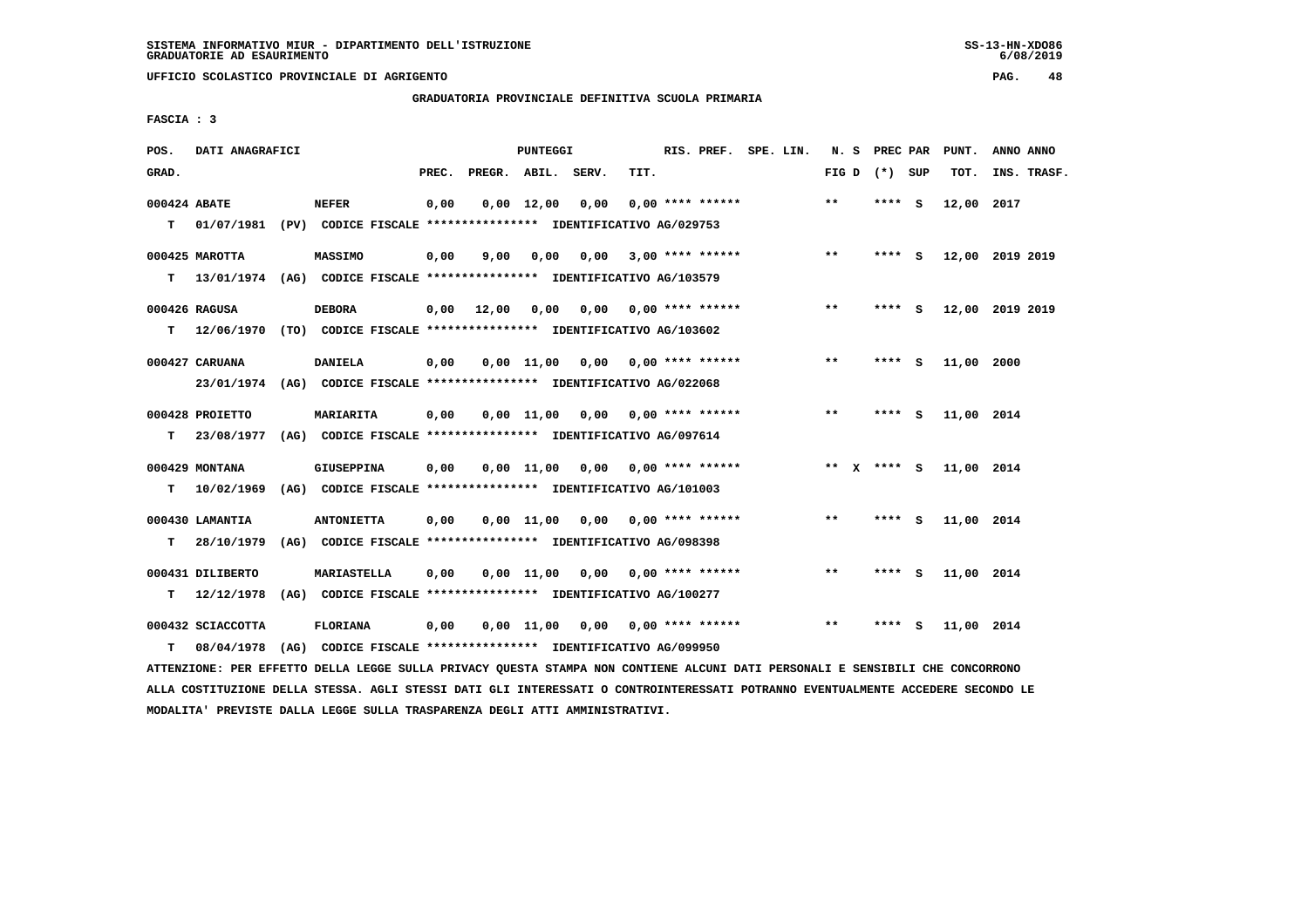**UFFICIO SCOLASTICO PROVINCIALE DI AGRIGENTO PAG. 49**

 **GRADUATORIA PROVINCIALE DEFINITIVA SCUOLA PRIMARIA**

 **FASCIA : 3**

| POS.       | DATI ANAGRAFICI                                                                            |                      |       | PUNTEGGI     |                                    |      | RIS. PREF. SPE. LIN.      |  |       | N. S PREC PAR   | PUNT.      | ANNO ANNO   |
|------------|--------------------------------------------------------------------------------------------|----------------------|-------|--------------|------------------------------------|------|---------------------------|--|-------|-----------------|------------|-------------|
| GRAD.      |                                                                                            |                      | PREC. |              | PREGR. ABIL. SERV.                 | TIT. |                           |  |       | FIG D $(*)$ SUP | TOT.       | INS. TRASF. |
|            | 000433 ALONGI<br>T 11/12/1973 (AG) CODICE FISCALE *************** IDENTIFICATIVO AG/100103 | CARMELINA            | 0,00  | $0.00$ 11.00 | 0,00                               |      | $0.00$ **** ******        |  | $* *$ | **** S          | 11,00 2014 |             |
|            |                                                                                            |                      |       |              |                                    |      |                           |  |       |                 |            |             |
|            | 000434 FARRUGGIA                                                                           | <b>GIUSEPPINA</b>    | 0,00  |              | $0,00$ 11,00 0,00 0,00 **** ****** |      |                           |  | $***$ | **** S          | 11,00 2014 |             |
| T.         | 20/07/1970 (AG) CODICE FISCALE *************** IDENTIFICATIVO AG/097530                    |                      |       |              |                                    |      |                           |  |       |                 |            |             |
|            | 000435 GUARINO                                                                             | <b>RAFFAELE</b>      | 0,00  |              | $0,00$ 11,00 0,00 0,00 **** ****** |      |                           |  | $* *$ | **** S          | 11,00 2014 |             |
| T.         | 04/07/1967 (AG) CODICE FISCALE *************** IDENTIFICATIVO AG/100187                    |                      |       |              |                                    |      |                           |  |       |                 |            |             |
|            | 000436 VENEZIANO BROCCI BALDASSARE                                                         |                      | 0,00  |              | $0.00$ 11,00 0.00 0.00 **** ****** |      |                           |  | $***$ | **** S          | 11,00 2014 |             |
| T.         | 31/01/1966 (AG) CODICE FISCALE *************** IDENTIFICATIVO AG/098361                    |                      |       |              |                                    |      |                           |  |       |                 |            |             |
| 000437 RAP |                                                                                            | <b>ALINA</b>         | 0,00  | 0,00 11,00   |                                    |      | $0,00$ $0,00$ **** ****** |  |       | ** x **** S     | 11,00 2014 |             |
| т          | 13/01/1973 (CL) CODICE FISCALE *************** IDENTIFICATIVO AG/100143                    |                      |       |              |                                    |      |                           |  |       |                 |            |             |
|            | 000438 CATANIA                                                                             | <b>ROSSELLASAMAN</b> | 0,00  |              | $0,00$ 11,00 0,00 0,00 **** ****** |      |                           |  | **    | $***5$          | 11,00 2014 |             |
| T.         | 22/08/1977 (AG) CODICE FISCALE *************** IDENTIFICATIVO AG/098816                    |                      |       |              |                                    |      |                           |  |       |                 |            |             |
|            | 000439 PICONE                                                                              | <b>CONCETTA</b>      | 0,00  |              | $0.00$ 11,00 0.00 0.00 **** ****** |      |                           |  | $***$ | **** S          | 11,00 2014 |             |
| T.         | 24/05/1975 (AG) CODICE FISCALE *************** IDENTIFICATIVO AG/099375                    |                      |       |              |                                    |      |                           |  |       |                 |            |             |
|            | 000440 SCHILLACI                                                                           | <b>ONOFRIO</b>       | 0,00  |              | $0,00$ 11,00 0,00 0,00 **** ****** |      |                           |  | $* *$ | **** S          | 11,00 2014 |             |
| т          | 08/05/1969 (AG) CODICE FISCALE **************** IDENTIFICATIVO AG/100252                   |                      |       |              |                                    |      |                           |  |       |                 |            |             |
|            | 000441 CASTRONOVO                                                                          | ANNA                 | 0,00  |              | $0,00$ 11,00 0,00 0,00 **** ****** |      |                           |  |       | ** x **** s     | 11,00 2014 |             |
| т          | 01/07/1967 (AG) CODICE FISCALE *************** IDENTIFICATIVO AG/099279                    |                      |       |              |                                    |      |                           |  |       |                 |            |             |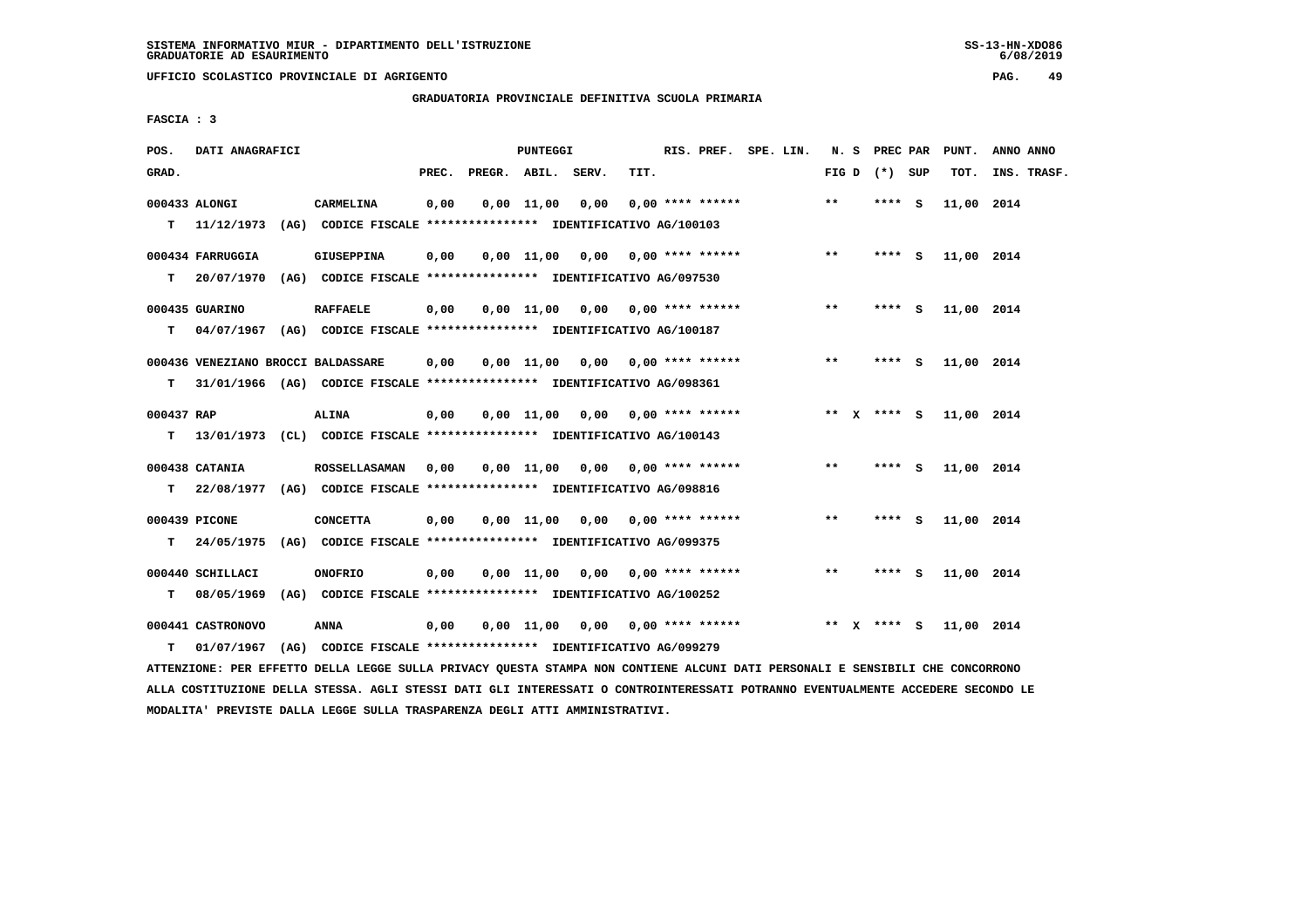**UFFICIO SCOLASTICO PROVINCIALE DI AGRIGENTO PAG. 50**

 **GRADUATORIA PROVINCIALE DEFINITIVA SCUOLA PRIMARIA**

 **FASCIA : 3**

| POS.  | DATI ANAGRAFICI      |                                                                         |       |              | <b>PUNTEGGI</b>    |       |      | RIS. PREF. SPE. LIN.      |  | N. S PREC PAR   |        |          | PUNT.      | ANNO ANNO       |  |
|-------|----------------------|-------------------------------------------------------------------------|-------|--------------|--------------------|-------|------|---------------------------|--|-----------------|--------|----------|------------|-----------------|--|
| GRAD. |                      |                                                                         | PREC. | PREGR. ABIL. |                    | SERV. | TIT. |                           |  | FIG D $(*)$ SUP |        |          | TOT.       | INS. TRASF.     |  |
|       | 000442 CANDUSCIO     | <b>SANDRA</b>                                                           | 0,00  |              | $0,00 \quad 11,00$ | 0,00  |      | $0.00$ **** ******        |  | $* *$           | **** S |          | 11,00 2014 |                 |  |
| T.    | 24/06/1981           | (AG) CODICE FISCALE **************** IDENTIFICATIVO AG/098698           |       |              |                    |       |      |                           |  |                 |        |          |            |                 |  |
|       | 000443 SCIACCA       | <b>GIUSEPPINA</b>                                                       | 0,00  |              | 0.00 11.00         | 0.00  |      | $0.00$ **** ******        |  | $***$           | ****   | - S      | 11,00 2014 |                 |  |
| т     | 13/09/1978           | (AG) CODICE FISCALE **************** IDENTIFICATIVO AG/100076           |       |              |                    |       |      |                           |  |                 |        |          |            |                 |  |
|       | 000444 GENUARDI      | <b>RITAIGNAZIA</b>                                                      | 0,00  |              | 0.00 11.00         |       |      | $0.00$ $0.00$ **** ****** |  | $***$           | **** S |          | 11,00 2014 |                 |  |
| т     |                      | 29/01/1972 (AG) CODICE FISCALE *************** IDENTIFICATIVO AG/099208 |       |              |                    |       |      |                           |  |                 |        |          |            |                 |  |
|       | 000445 ONORIO        | PATRIZIA                                                                | 0,00  |              | 0.00 11.00         | 0.00  |      | $0.00$ **** ******        |  | $* *$           | ****   | - S      | 11,00 2014 |                 |  |
| т     | 30/12/1971           | (CL) CODICE FISCALE **************** IDENTIFICATIVO AG/100141           |       |              |                    |       |      |                           |  |                 |        |          |            |                 |  |
|       | 000446 CARAVASSO     | <b>CARMELA</b>                                                          | 0,00  |              | $0,00 \quad 11,00$ | 0,00  |      | $0.00$ **** ******        |  | $***$           | ****   | - S      | 11,00 2014 |                 |  |
| т     | 12/10/1969           | (AG) CODICE FISCALE **************** IDENTIFICATIVO AG/100066           |       |              |                    |       |      |                           |  |                 |        |          |            |                 |  |
|       | 000447 DI GRIGOLI    | CARMELINA                                                               | 0,00  |              | $0.00$ 11.00       | 0,00  |      | $0.00$ **** ******        |  | $***$           | **** S |          | 11,00 2014 |                 |  |
| т     | 28/01/1966           | (AG) CODICE FISCALE **************** IDENTIFICATIVO AG/100109           |       |              |                    |       |      |                           |  |                 |        |          |            |                 |  |
|       | 000448 ARONICA       | <b>ROSALINDA</b>                                                        | 0,00  |              | $0,00$ 11,00       | 0,00  |      | $0.00$ **** ******        |  | $***$           | ****   | <b>S</b> | 11,00      | 2016            |  |
| т     | 05/11/1973           | (CL) CODICE FISCALE **************** IDENTIFICATIVO AG/100265           |       |              |                    |       |      |                           |  |                 |        |          |            |                 |  |
|       | 000449 PUMILIA       | <b>GIUSEPPINA</b>                                                       | 0,00  |              | $0,00 \quad 11,00$ | 0,00  |      | $0.00$ **** ******        |  | $* *$           | **** S |          |            | 11,00 2019 2019 |  |
|       |                      | 22/06/1974 (AG) CODICE FISCALE *************** IDENTIFICATIVO AG/103601 |       |              |                    |       |      |                           |  |                 |        |          |            |                 |  |
|       | 000450 SIGNORINOGELO | <b>LAURA</b>                                                            | 0,00  | 11,00        | 0,00               |       |      | $0,00$ $0,00$ **** ****** |  | $**$            | ****   | - S      |            | 11,00 2019 2019 |  |
| т     |                      | 28/03/1975 (PA) CODICE FISCALE *************** IDENTIFICATIVO AG/103615 |       |              |                    |       |      |                           |  |                 |        |          |            |                 |  |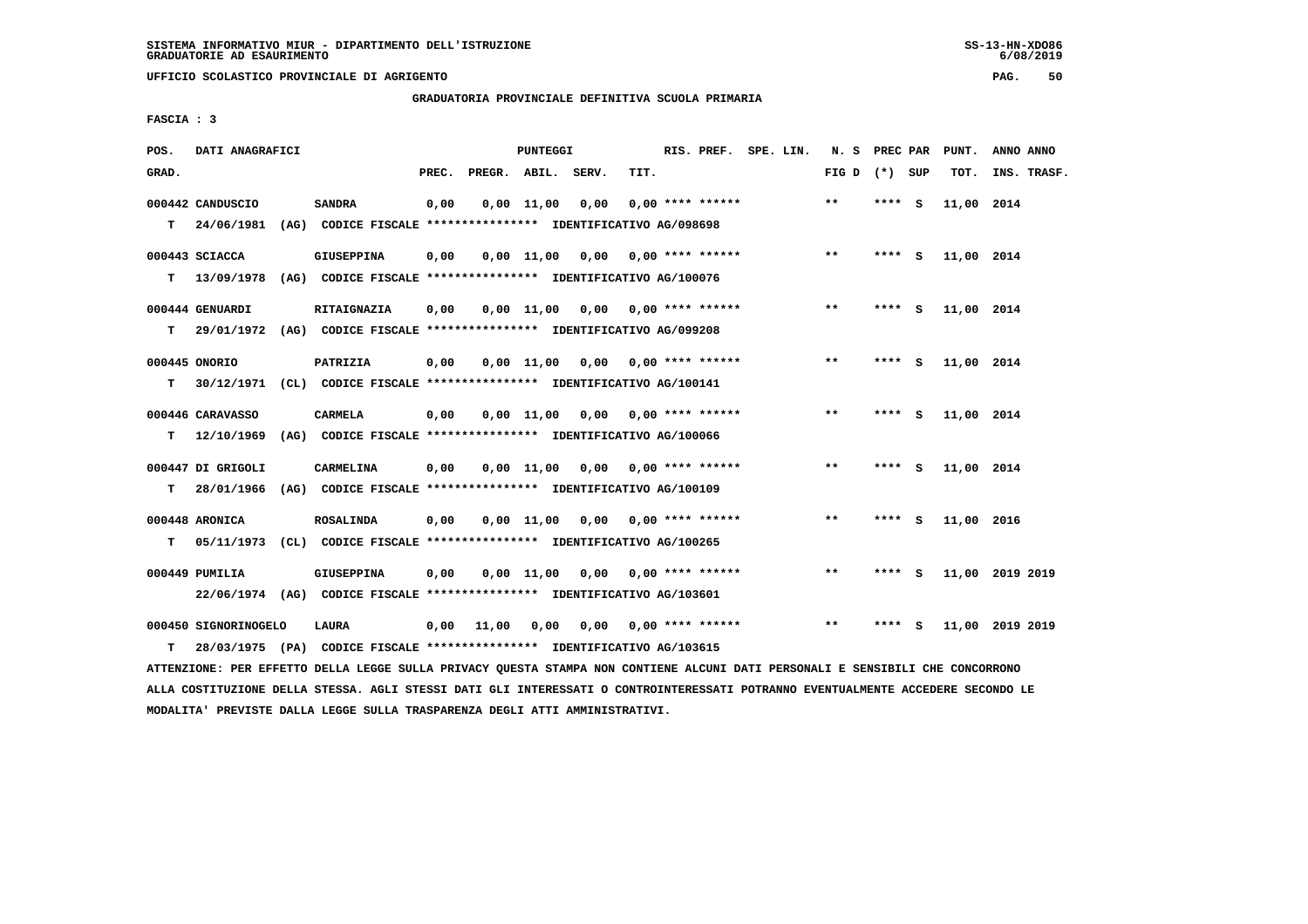**GRADUATORIA PROVINCIALE DEFINITIVA SCUOLA PRIMARIA**

 **FASCIA : 3**

| POS.         | DATI ANAGRAFICI   |      |                                  |       |        | PUNTEGGI |       | RIS. PREF.               | SPE. LIN.          | N. S | PREC PAR |        | PUNT. | ANNO ANNO |           |             |
|--------------|-------------------|------|----------------------------------|-------|--------|----------|-------|--------------------------|--------------------|------|----------|--------|-------|-----------|-----------|-------------|
| GRAD.        |                   |      |                                  | PREC. | PREGR. | ABIL.    | SERV. | TIT.                     |                    |      | FIG D    | $(* )$ | SUP   | TOT.      |           | INS. TRASF. |
|              | 000451 SANTAMARIA |      | VALERIA                          | 0,00  | 0,00   | 11,00    | 0,00  |                          | $0,00$ **** ****** |      | $* *$    | ****   | s     | 11,00     | 2019 2019 |             |
| т            | 26/06/1967        | (AG) | CODICE FISCALE ***************** |       |        |          |       | IDENTIFICATIVO AG/103608 |                    |      |          |        |       |           |           |             |
| 000452 RIZZO |                   |      | <b>GIUSEPPE</b>                  | 0,00  | 11,00  | 0,00     | 0,00  |                          | $0,00$ **** ****** |      | $***$    | ****   | s     | 11,00     | 2019 2019 |             |
| т            | 20/12/1980        | (AG) | CODICE FISCALE ****************  |       |        |          |       | IDENTIFICATIVO AG/103605 |                    |      |          |        |       |           |           |             |
|              | 000453 LICATA     |      | <b>GIUSEPPE</b>                  | 0,00  | 0,00   | 11,00    | 0,00  |                          | $0,00$ **** ****** |      | $* *$    | ****   | S.    | 11,00     | 2019 2019 |             |
| т            | 29/12/1978        | (AG) | CODICE FISCALE ***************** |       |        |          |       | IDENTIFICATIVO AG/103572 |                    |      |          |        |       |           |           |             |
|              | 000454 OCCHIPINTI |      | <b>ANGELO</b>                    | 0,00  | 0,00   | 10,00    | 0,00  |                          | $0,00$ **** ****** |      | $* *$    | ****   | s     | 10,00     | 2019      |             |
|              | 08/11/1970        | (AG) | CODICE FISCALE ***************** |       |        |          |       | IDENTIFICATIVO AG/021677 |                    |      |          |        |       |           |           |             |